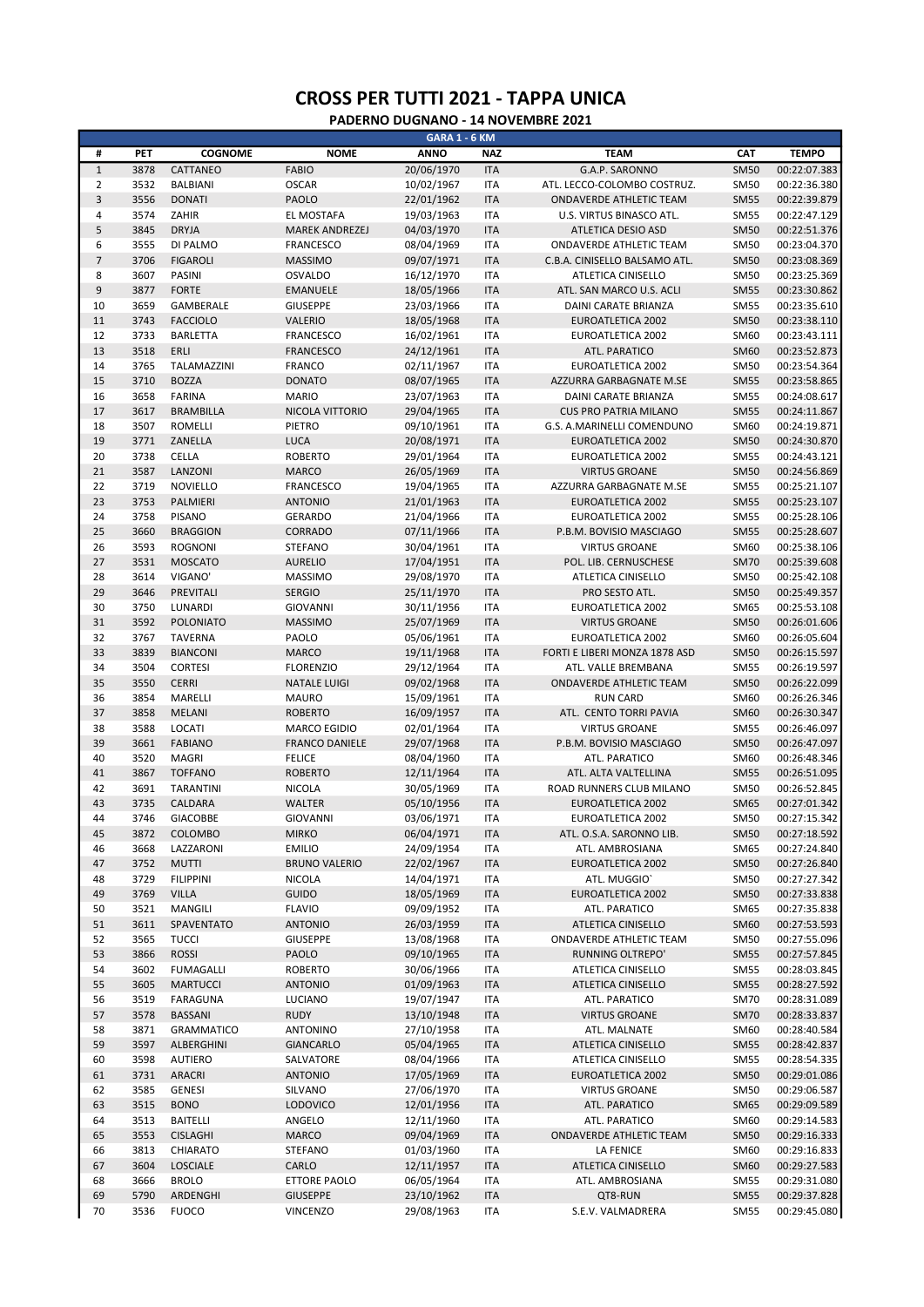| 71  | 3535 | <b>CIVILLINI</b>  | <b>GIOVANNI</b>         | 02/04/1951 | <b>ITA</b> | S.E.V. VALMADRERA              | <b>SM70</b> | 00:29:45.581 |
|-----|------|-------------------|-------------------------|------------|------------|--------------------------------|-------------|--------------|
| 72  | 3599 | <b>BARBIERI</b>   | RICCARDO                | 19/05/1959 | <b>ITA</b> | ATLETICA CINISELLO             | SM60        | 00:29:56.084 |
| 73  | 3754 | PALMULLI          | <b>DANIELE</b>          | 28/09/1960 | <b>ITA</b> | <b>EUROATLETICA 2002</b>       | <b>SM60</b> | 00:30:14.586 |
| 74  | 3782 | CRUDO             | <b>GIUSEPPE</b>         | 15/03/1956 | <b>ITA</b> | ATL. V.C.A. MILANO             | SM65        | 00:30:16.086 |
| 75  | 3687 | <b>BROGGI</b>     | MAURO GIOVANNI          | 03/12/1957 | <b>ITA</b> | ROAD RUNNERS CLUB MILANO       | <b>SM60</b> | 00:30:16.088 |
| 76  | 3600 | CAPITELLI         | VALERIO                 | 15/05/1960 | <b>ITA</b> | ATLETICA CINISELLO             | SM60        | 00:30:53.080 |
| 77  | 3503 | <b>BOFFELLI</b>   | <b>GIAN MARIO</b>       | 11/12/1945 | <b>ITA</b> | ATL. VALLE BREMBANA            | <b>SM75</b> | 00:30:56.328 |
| 78  | 3608 | <b>SCRIGNOLI</b>  | <b>FABRIZIO</b>         | 08/12/1968 | <b>ITA</b> | ATLETICA CINISELLO             | <b>SM50</b> | 00:30:58.577 |
| 79  | 3751 | <b>MECCA</b>      | <b>VITO</b>             | 01/06/1947 | <b>ITA</b> | EUROATLETICA 2002              | <b>SM70</b> | 00:30:59.078 |
| 80  | 3697 | <b>LEOPIZZI</b>   | <b>MARIO</b>            | 18/01/1959 | <b>ITA</b> | G.P. I GAMBER DE CUNCURESS     | SM60        | 00:31:18.321 |
| 81  | 3772 | <b>RENCUROSI</b>  | <b>RODOLFO</b>          | 02/02/1948 | <b>ITA</b> | ATL. VIGNATE                   | <b>SM70</b> | 00:31:19.821 |
| 82  | 3601 | <b>CONFORTINI</b> | <b>RICCARDO</b>         | 29/03/1966 | <b>ITA</b> | ATLETICA CINISELLO             | <b>SM55</b> | 00:31:31.316 |
| 83  | 3523 | <b>TENGATTINI</b> | <b>EZIO</b>             | 13/02/1961 | <b>ITA</b> | ATL. PARATICO                  | <b>SM60</b> | 00:31:37.815 |
| 84  | 3526 | LOCATELLI         | <b>EDGARDO</b>          | 20/03/1945 | <b>ITA</b> | U.S. SAN MAURIZIO              | <b>SM75</b> | 00:31:38.566 |
| 85  | 3548 | <b>ANNICHINI</b>  | LUIGI                   | 05/09/1967 | <b>ITA</b> | <b>ONDAVERDE ATHLETIC TEAM</b> | <b>SM50</b> | 00:31:49.562 |
| 86  | 3516 | CANTAMESSI        | <b>GIORGIO</b>          | 27/10/1951 | <b>ITA</b> | ATL. PARATICO                  | <b>SM70</b> | 00:31:52.061 |
| 87  | 3693 | <b>CHIEFFO</b>    | LORENZO                 | 22/01/1958 | <b>ITA</b> | LA MICHETTA                    | <b>SM60</b> | 00:31:55.063 |
| 88  | 3583 | <b>FERRAIOLI</b>  | LORENZO                 | 01/01/1960 | <b>ITA</b> | <b>VIRTUS GROANE</b>           | SM60        | 00:31:57.812 |
| 89  | 3538 | <b>GATTINONI</b>  | <b>RUBEN</b>            | 07/10/1969 | <b>ITA</b> | <b>TEAM PASTURO ASD</b>        | <b>SM50</b> | 00:31:59.809 |
| 90  | 3509 | <b>DINARDO</b>    | ANDREA                  | 28/09/1952 | <b>ITA</b> | BERGAMO STARS ATLETICA         | <b>SM65</b> | 00:32:09.558 |
| 91  | 3856 | <b>BRACCIA</b>    | <b>GIANMICHELE</b>      | 21/06/1968 | <b>ITA</b> | ASD LAVORATORI INTESA SANPAOLO | <b>SM50</b> | 00:32:12.057 |
| 92  | 3564 | <b>TOSELLO</b>    | <b>MARCO</b>            | 30/08/1967 | <b>ITA</b> | ONDAVERDE ATHLETIC TEAM        | <b>SM50</b> | 00:32:14.060 |
| 93  | 3779 | <b>RIBOLDI</b>    | <b>PAOLO</b>            | 07/06/1956 | <b>ITA</b> | ATLETICA INTESA                | <b>SM65</b> | 00:32:25.808 |
| 94  | 3663 | PEDRINELLI        | LUCA                    | 22/12/1961 | <b>ITA</b> | P.B.M. BOVISIO MASCIAGO        | SM60        | 00:32:38.564 |
| 95  | 3562 | <b>OLIVIERI</b>   | <b>ANTONIO</b>          | 02/06/1957 | <b>ITA</b> | ONDAVERDE ATHLETIC TEAM        | <b>SM60</b> | 00:32:46.050 |
| 96  | 3579 | CERIANI           | <b>LUCA MARIA</b>       | 31/12/1963 | <b>ITA</b> | <b>VIRTUS GROANE</b>           | <b>SM55</b> | 00:32:47.050 |
| 97  | 3763 | SPERTI            | <b>GUIDO</b>            | 14/04/1965 | <b>ITA</b> | <b>EUROATLETICA 2002</b>       | <b>SM55</b> | 00:32:48.300 |
| 98  | 3575 | <b>BALDO</b>      | <b>MARCO</b>            | 30/05/1968 | <b>ITA</b> | <b>VIRTUS GROANE</b>           | <b>SM50</b> | 00:32:54.052 |
| 99  | 3549 | <b>BORSATTO</b>   | <b>GIUSEPPE</b>         | 05/07/1964 | <b>ITA</b> | ONDAVERDE ATHLETIC TEAM        | <b>SM55</b> | 00:34:24.798 |
| 100 | 3609 | <b>SEI</b>        | <b>ANTONIO</b>          | 13/06/1948 | <b>ITA</b> | ATLETICA CINISELLO             | <b>SM70</b> | 00:35:12.291 |
| 101 | 3797 | VAZZOLA           | <b>EMANUELE</b>         | 06/07/1966 | <b>ITA</b> | <b>MARATHON CLUB SEVESO</b>    | <b>SM55</b> | 00:35:33.044 |
| 102 | 3576 | <b>BARI</b>       | <b>EMANUELE BENIAMI</b> | 01/09/1969 | <b>ITA</b> | <b>VIRTUS GROANE</b>           | <b>SM50</b> | 00:35:38.043 |
| 103 | 3652 | LEONI             | <b>CHRISTIAN</b>        | 08/05/1970 | <b>ITA</b> | SEZ. ATL. ORATORIO CORNAREDO   | <b>SM50</b> | 00:36:07.535 |
| 104 | 3792 | PATANE'           | SALVATORE               | 30/03/1948 | <b>ITA</b> | <b>RUNNERS DESIO</b>           | <b>SM70</b> | 00:37:42.262 |
| 105 | 3563 | SANGIORGIO        | <b>ANTONIO</b>          | 19/12/1960 | <b>ITA</b> | ONDAVERDE ATHLETIC TEAM        | <b>SM60</b> | 00:38:55.755 |
| 106 | 3778 | <b>INZERILLO</b>  | GIOVANNI                | 18/06/1946 | <b>ITA</b> | ATLETICA INTESA                | <b>SM75</b> | 00:39:02.503 |
| 107 | 3610 | <b>SGARLATO</b>   | <b>GIUSEPPE</b>         | 24/06/1965 | <b>ITA</b> | <b>ATLETICA CINISELLO</b>      | <b>SM55</b> | 00:40:19.497 |

| GARA 1 - 4 KM |            |                 |                |             |            |                             |             |              |  |
|---------------|------------|-----------------|----------------|-------------|------------|-----------------------------|-------------|--------------|--|
|               | <b>PET</b> | <b>COGNOME</b>  | <b>NOME</b>    | <b>ANNO</b> | <b>NAZ</b> | <b>TEAM</b>                 | <b>CAT</b>  | <b>TEMPO</b> |  |
|               | 3748       | <b>IACOBONI</b> | <b>OSCAR</b>   | 01/12/1937  | <b>ITA</b> | EUROATLETICA 2002           | <b>SM80</b> | 00:27:42.089 |  |
|               | 5789       | ANDREOLLI       | REMO           | 20/10/1936  | <b>ITA</b> | ATLETICA CINISELLO          | <b>SM85</b> | 00:28:41.836 |  |
|               | 3795       | <b>BOTTON</b>   | <b>ANTONIO</b> | 05/10/1941  | <b>ITA</b> | <b>MARATHON CLUB SEVESO</b> | <b>SM80</b> | 00:28:42.587 |  |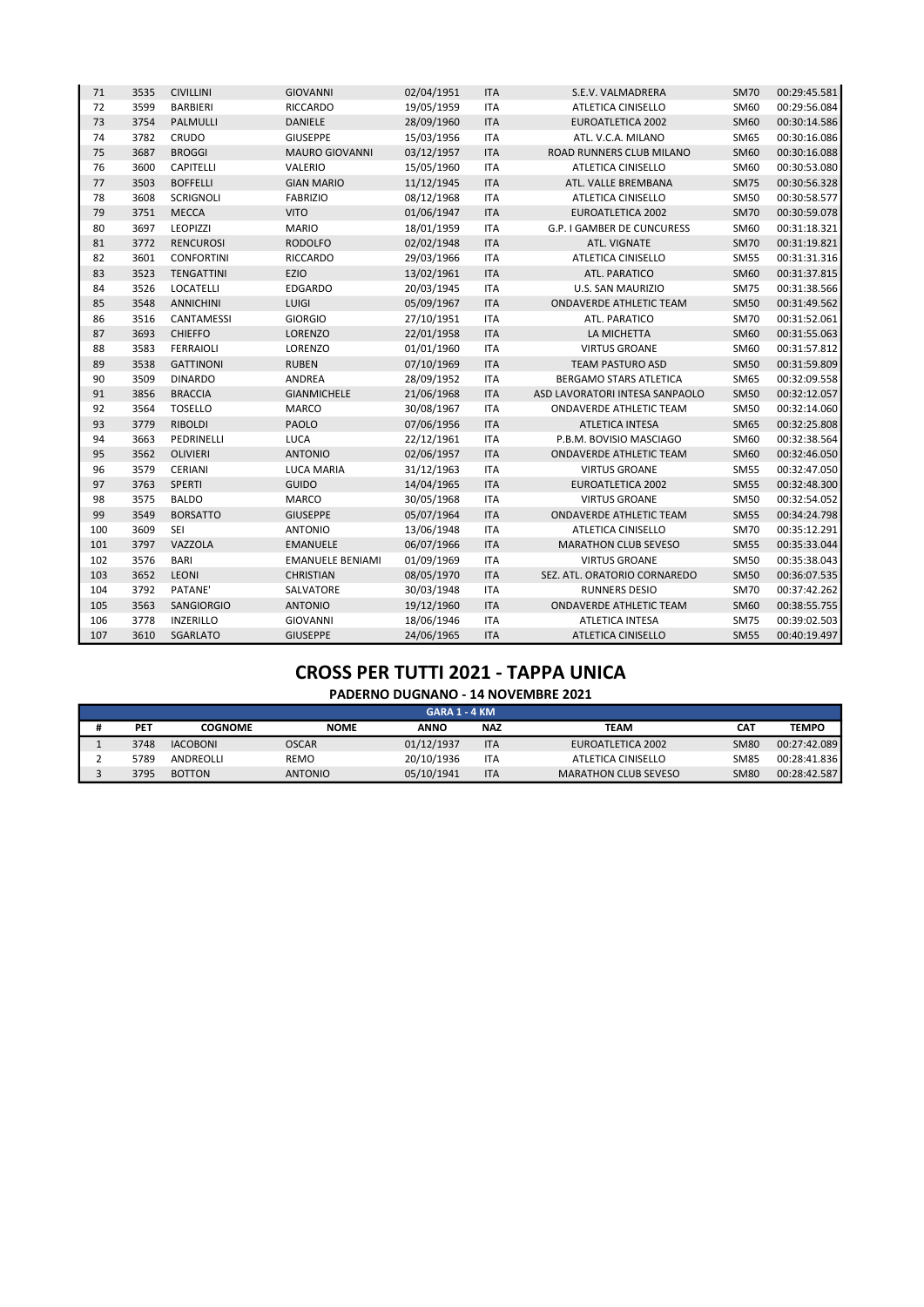|                          |         |      |                    |                      | <b>GARA 2 - 6 KM</b> |            |                                |             |              |
|--------------------------|---------|------|--------------------|----------------------|----------------------|------------|--------------------------------|-------------|--------------|
| #                        | P/CAT   | PET  | <b>COGNOME</b>     | <b>NOME</b>          | <b>ANNO</b>          | <b>NAZ</b> | <b>TEAM</b>                    | <b>CAT</b>  | <b>TEMPO</b> |
| $\,1\,$                  | 1/SM    | 3711 | CASAGRANDE         | <b>STEFANO</b>       | 09/08/1988           | <b>ITA</b> | AZZURRA GARBAGNATE M.SE        | SM          | 00:20:05.782 |
|                          |         |      |                    |                      |                      |            |                                |             |              |
| $\overline{2}$           | 1/PM    | 3840 | <b>BURBURAN</b>    | <b>MATTEO</b>        | 26/12/2000           | <b>ITA</b> | FORTI E LIBERI MONZA 1878 ASD  | PM          | 00:20:26.529 |
| 3                        | 2/PM    | 3620 | JAMMEH             | <b>IBRAHIM</b>       | 01/01/1999           | <b>STR</b> | <b>CUS PRO PATRIA MILANO</b>   | PM          | 00:20:35.030 |
| 4                        | 3/PM    | 3638 | <b>AMADORI</b>     | RICCARDO             | 23/02/2001           | <b>ITA</b> | PRO SESTO ATL.                 | PM          | 00:20:54.785 |
| 5                        | 2/SM    | 3714 | <b>GRASSI</b>      | <b>TOMMASO</b>       | 11/03/1991           | <b>ITA</b> | AZZURRA GARBAGNATE M.SE        | <b>SM</b>   | 00:20:57.525 |
| 6                        | 3/SM    | 3527 | <b>GHILLIONI</b>   | <b>RICCARDO</b>      | 09/01/1993           | <b>ITA</b> | ATL. TRIANGOLO LARIANO         | SM          | 00:21:00.023 |
| $\overline{\phantom{a}}$ | 4/PM    | 3619 | <b>HABBOUBI</b>    | ANWAR                | 30/04/2001           | <b>ITA</b> | <b>CUS PRO PATRIA MILANO</b>   | PM          | 00:21:17.775 |
| 8                        |         | 3859 | SCARABELLO         | <b>ALESSIO</b>       |                      | <b>ITA</b> | ATL. CENTO TORRI PAVIA         | PM          | 00:21:22.776 |
|                          | 5/PM    |      |                    |                      | 12/04/2000           |            |                                |             |              |
| 9                        | 6/PM    | 3640 | <b>CASTROVINCI</b> | <b>FEDERICO</b>      | 29/11/1999           | <b>ITA</b> | PRO SESTO ATL.                 | PM          | 00:21:35.023 |
| 10                       | 4/SM    | 3645 | POZZI              | LORENZO              | 06/12/1997           | <b>ITA</b> | PRO SESTO ATL.                 | SM          | 00:21:38.771 |
| 11                       | 5/SM    | 3673 | <b>BALDUCCI</b>    | <b>LORENZO</b>       | 15/04/1997           | <b>ITA</b> | N.ATL. FANFULLA LODIGIANA      | <b>SM</b>   | 00:22:08.262 |
| 12                       | 1/SM40  | 3798 | RAVA'              | <b>TOMMASO MARCO</b> | 16/02/1978           | <b>ITA</b> | DK RUNNERS MILANO              | SM40        | 00:22:09.262 |
| 13                       | 7/PM    | 3651 | <b>FERRARIO</b>    | <b>GABRIELE</b>      | 11/11/2001           | <b>ITA</b> | SEZ. ATL. ORATORIO CORNAREDO   | PM          | 00:22:14.008 |
| 14                       | 2/SM40  | 3566 | FUSE'              | <b>GARIELE</b>       | 11/06/1980           | <b>ITA</b> | ONDAVERDE ATHLETIC TEAM        | SM40        | 00:22:17.507 |
| 15                       | 6/SM    | 3785 | <b>MOLTENI</b>     | <b>LORENZO</b>       | 23/01/1994           | <b>ITA</b> | G.S. AVIS - SEREGNO            | SM          | 00:22:23.006 |
|                          |         |      |                    |                      |                      |            |                                |             |              |
| 16                       | 1/SM35  | 3508 | <b>FUMAGALLI</b>   | MARCO VITTORIO       | 11/11/1982           | <b>ITA</b> | <b>RUNNERS BERGAMO</b>         | <b>SM35</b> | 00:22:24.005 |
| 17                       | 8/PM    | 3716 | LOSI               | <b>GABRIELE</b>      | 21/06/2000           | <b>ITA</b> | AZZURRA GARBAGNATE M.SE        | PM          | 00:22:26.505 |
| 18                       | 7/SM    | 3572 | <b>BELLUSCIO</b>   | <b>ROBERTO</b>       | 17/11/1987           | <b>ITA</b> | U.S. VIRTUS BINASCO ATL.       | SM          | 00:22:38.008 |
| 19                       | 1/SM45  | 3557 | <b>FERRARIO</b>    | <b>MARCO</b>         | 13/06/1974           | <b>ITA</b> | ONDAVERDE ATHLETIC TEAM        | <b>SM45</b> | 00:22:41.255 |
| 20                       | 8/SM    | 3786 | <b>TAGLIABUE</b>   | <b>DAVIDE</b>        | 12/08/1993           | <b>ITA</b> | G.S. AVIS - SEREGNO            | SM          | 00:22:45.004 |
| 21                       | 2/SM45  | 3694 | <b>DONISELLI</b>   | <b>IVAN VIRGINIO</b> | 24/04/1976           | <b>ITA</b> | LA MICHETTA                    | <b>SM45</b> | 00:22:50.004 |
| 22                       | 3/SM40  | 3770 | <b>VISMARA</b>     | <b>MATTEO</b>        | 24/09/1981           | <b>ITA</b> | <b>EUROATLETICA 2002</b>       | SM40        | 00:22:54.254 |
|                          |         |      |                    |                      |                      |            |                                |             |              |
| 23                       | 3/SM45  | 3774 | <b>BASILICO</b>    | <b>ANTONIO</b>       | 23/12/1972           | <b>ITA</b> | <b>FRIESIAN TEAM</b>           | <b>SM45</b> | 00:23:00.763 |
| 24                       | 9/PM    | 3833 | <b>CAPRA</b>       | PIETRO CARLO         | 05/01/1999           | <b>ITA</b> | <b>STAR RUN</b>                | PM          | 00:23:07.003 |
| 25                       | 9/SM    | 3627 | <b>STELLA</b>      | SILVIO               | 25/11/1993           | <b>ITA</b> | <b>CUS PRO PATRIA MILANO</b>   | <b>SM</b>   | 00:23:16.005 |
| 26                       | 4/SM45  | 3804 | <b>BULESSI</b>     | <b>STEFANO</b>       | 31/12/1972           | <b>ITA</b> | CIRCOLO ATL.GUARDIA DI FINANZA | <b>SM45</b> | 00:23:18.255 |
| 27                       | 2/SM35  | 3747 | <b>GOTTARDI</b>    | <b>RICCARDO</b>      | 31/01/1983           | <b>ITA</b> | <b>EUROATLETICA 2002</b>       | <b>SM35</b> | 00:23:19.257 |
| 28                       | 5/SM45  | 3777 | <b>BURGARETTA</b>  | CORRADO              | 31/08/1973           | <b>ITA</b> | ATLETICA INTESA                | <b>SM45</b> | 00:23:46.755 |
| 29                       | 6/SM45  | 3558 | <b>GIANNOTTI</b>   | LUCA ALESSANDRO      | 25/01/1974           | <b>ITA</b> | ONDAVERDE ATHLETIC TEAM        | <b>SM45</b> | 00:23:47.755 |
|                          |         |      |                    |                      |                      |            |                                |             |              |
| 30                       | 7/SM45  | 3595 | RIMOLI             | <b>FRANCESCO</b>     | 23/03/1975           | <b>ITA</b> | ATL. CESANO MADERNO            | <b>SM45</b> | 00:23:52.506 |
| 31                       | 10/SM   | 3783 | <b>POZZI</b>       | <b>GIOELE</b>        | 17/04/1995           | <b>ITA</b> | A.S.D. MARCIACARATESI          | SM          | 00:23:56.267 |
| 32                       | 4/SM40  | 3561 | <b>MILANESI</b>    | <b>ROBERTO</b>       | 31/01/1979           | <b>ITA</b> | ONDAVERDE ATHLETIC TEAM        | SM40        | 00:24:05.258 |
| 33                       | 5/SM40  | 3672 | <b>PERNO</b>       | ALESSANDRO           | 08/02/1980           | <b>ITA</b> | U.S. S.VITTORE O. 1906         | <b>SM40</b> | 00:24:24.757 |
| 34                       | 6/SM40  | 3685 | <b>BORDIN</b>      | LUCA DANIELE         | 11/09/1979           | <b>ITA</b> | ROAD RUNNERS CLUB MILANO       | <b>SM40</b> | 00:24:31.757 |
| 35                       | 3/SM35  | 3808 | <b>BALBO</b>       | <b>GIOVANNI</b>      | 01/03/1984           | <b>ITA</b> | POL. CIRCOLO GIOVANILE BRESSO  | <b>SM35</b> | 00:24:38.004 |
| 36                       | 8/SM45  | 3629 | <b>UCCELLI</b>     | ANDREA               | 15/10/1976           | <b>ITA</b> | <b>CUS PRO PATRIA MILANO</b>   | <b>SM45</b> | 00:25:00.000 |
| 37                       | 9/SM45  | 3844 | <b>BRUNATI</b>     | <b>MARIO</b>         | 04/05/1972           | <b>ITA</b> | ATLETICA DESIO ASD             | <b>SM45</b> | 00:25:10.247 |
|                          |         |      |                    |                      |                      |            |                                |             |              |
| 38                       | 10/SM45 | 3791 | POZZI              | <b>MATTEO</b>        | 02/09/1972           | <b>ITA</b> | ADIDAS RUNNING TEAM            | <b>SM45</b> | 00:25:20.746 |
| 39                       | 11/SM   | 3567 | <b>AROSIO</b>      | ANDREA               | 07/07/1987           | <b>ITA</b> | POL. TEAM BRIANZA LISSONE      | SM          | 00:25:23.245 |
| 40                       | 11/SM45 | 3800 | ERBA               | <b>EDOARDO</b>       | 15/08/1976           | <b>ITA</b> | MONZA MARATHON TEAM - A.S.D.   | <b>SM45</b> | 00:25:26.245 |
| 41                       | 12/SM45 | 3649 | CASAZZA            | <b>CLAUDIO</b>       | 21/03/1972           | <b>ITA</b> | SEZ. ATL. ORATORIO CORNAREDO   | <b>SM45</b> | 00:25:33.495 |
| 42                       | 10/PM   | 3815 | LANTERI            | <b>FEDERICO</b>      | 16/11/1999           | <b>ITA</b> | <b>LA FENICE</b>               | PM          | 00:25:43.495 |
| 43                       | 7/SM40  | 3725 | <b>TEODORO</b>     | <b>IVAN</b>          | 01/06/1980           | <b>ITA</b> | AZZURRA GARBAGNATE M.SE        | <b>SM40</b> | 00:25:54.994 |
| 44                       | 8/SM40  | 3554 | <b>DARGENIO</b>    | PAOLO                | 27/09/1981           | <b>ITA</b> | ONDAVERDE ATHLETIC TEAM        | SM40        | 00:26:01.995 |
| 45                       |         | 3650 | <b>CIRILLO</b>     |                      |                      | <b>ITA</b> | SEZ. ATL. ORATORIO CORNAREDO   | PM          | 00:26:06.245 |
|                          | 11/PM   |      |                    | MICHELE COSIMO       | 27/01/2000           |            |                                |             |              |
| 46                       | 4/SM35  | 3870 | <b>DELL'AGLI</b>   | <b>FRANCESCO</b>     | 26/05/1983           | <b>ITA</b> | ATL. MALNATE                   | <b>SM35</b> | 00:26:07.994 |
| 47                       | 5/SM35  | 3577 | <b>BASSANI</b>     | PAOLO                | 23/12/1982           | <b>ITA</b> | <b>VIRTUS GROANE</b>           | <b>SM35</b> | 00:26:20.242 |
| 48                       | 12/SM   | 3869 | DI FEDERICO        | <b>FILIPPO</b>       | 16/04/1991           | <b>ITA</b> | ATL. CAIRATESE                 | SM          | 00:26:22.243 |
| 49                       | 9/SM40  | 3838 | <b>BELTEMPO</b>    | <b>ANTONIO</b>       | 12/05/1978           | <b>ITA</b> | TRM TEAM                       | <b>SM40</b> | 00:26:25.493 |
| 50                       | 13/SM45 | 3773 | DEPASQUALE         | CARMELO              | 28/10/1972           | <b>ITA</b> | G.P. GORGONZOLA '88            | <b>SM45</b> | 00:26:36.743 |
| 51                       | 13/SM   | 3862 | ZORZATO            | <b>LUCA</b>          | 04/03/1997           | <b>ITA</b> | ATL. IRIENSE VOGHERA           | SM          | 00:26:37.244 |
| 52                       | 14/SM45 | 3712 | CASTELLO           | CARLO                | 23/10/1976           | <b>ITA</b> | AZZURRA GARBAGNATE M.SE        | <b>SM45</b> | 00:26:39.995 |
| 53                       | 15/SM45 | 3784 | ALBERTI            | <b>MATTEO</b>        | 12/08/1973           | <b>ITA</b> | G.S. AVIS - SEREGNO            | <b>SM45</b> | 00:27:17.741 |
|                          |         |      |                    |                      |                      |            |                                |             |              |
| 54                       | 10/SM40 | 3581 | DEMARCO            | <b>MICHELE</b>       | 02/05/1980           | <b>ITA</b> | <b>VIRTUS GROANE</b>           | SM40        | 00:27:20.743 |
| 55                       | 16/SM45 | 3759 | ROMANO             | <b>FAUSTO</b>        | 07/08/1972           | <b>ITA</b> | <b>EUROATLETICA 2002</b>       | <b>SM45</b> | 00:27:30.494 |
| 56                       | 14/SM   | 3829 | LIVORNO            | GABRIELE             | 02/11/1998           | <b>ITA</b> | TEAM-A LOMBARDIA               | SM          | 00:27:40.993 |
| 57                       | 17/SM45 | 3591 | PEREGO             | <b>ROBERTO</b>       | 01/06/1972           | <b>ITA</b> | <b>VIRTUS GROANE</b>           | <b>SM45</b> | 00:27:43.997 |
| 58                       | 18/SM45 | 3727 | <b>BOSSI</b>       | EDOARDO FRANCESC     | 16/09/1976           | ITA        | A.ATL. CASOREZZO               | <b>SM45</b> | 00:27:56.488 |
| 59                       | 24/SM50 | 3655 | <b>RUZZON</b>      | MARCO                | 29/08/1968           | <b>ITA</b> | SEZ. ATL. ORATORIO CORNAREDO   | <b>SM50</b> | 00:28:08.731 |
| 60                       | 19/SM45 | 3657 | GUZZI              | DANIELE              | 22/04/1972           | <b>ITA</b> | POL. CARUGATE                  | <b>SM45</b> | 00:28:10.977 |
| 61                       | 20/SM45 | 3768 | <b>TEORA</b>       | DANIELE              | 06/12/1975           | <b>ITA</b> | EUROATLETICA 2002              | <b>SM45</b> | 00:28:20.974 |
|                          |         |      |                    |                      |                      |            |                                |             |              |
| 62                       | 21/SM45 | 3590 | PAVIA              | GIANLUCA             | 15/08/1974           | <b>ITA</b> | <b>VIRTUS GROANE</b>           | <b>SM45</b> | 00:28:33.471 |
| 63                       | 11/SM40 | 3533 | <b>BERTOLDINI</b>  | <b>TADDEO</b>        | 10/04/1981           | <b>ITA</b> | FALCHI-LECCO                   | <b>SM40</b> | 00:28:37.472 |
| 64                       | 12/SM40 | 3757 | PERINI             | ALESSANDRO           | 05/09/1978           | <b>ITA</b> | EUROATLETICA 2002              | <b>SM40</b> | 00:29:01.718 |
| 65                       | 13/SM40 | 3703 | RAMBELLI           | <b>LUDOVICO</b>      | 05/02/1980           | <b>ITA</b> | ATL. LAMBRO MILANO             | <b>SM40</b> | 00:29:06.969 |
| 66                       | 12/PM   | 3568 | BRAMBILLA          | DARIO                | 18/01/2001           | ITA        | POL. TEAM BRIANZA LISSONE      | PM          | 00:29:34.218 |
| 67                       | 14/SM40 | 3850 | GARGIONI           | DANIELE              | 11/11/1981           | <b>ITA</b> | OPERA RUNNERS A.S.D.           | <b>SM40</b> | 00:30:14.954 |
| 68                       | 22/SM45 | 3799 | D'ANNEO            | <b>FABIO</b>         | 08/07/1972           | ITA        | VERDE PISELLO GROUP MILANO     | <b>SM45</b> | 00:30:23.205 |
| 69                       | 23/SM45 | 3853 |                    |                      |                      | <b>ITA</b> | <b>RUN CARD</b>                | <b>SM45</b> |              |
|                          |         |      | <b>KORMOS</b>      | <b>MATTEO</b>        | 31/10/1973           |            |                                |             | 00:30:40.960 |
| 70                       | 24/SM45 | 3796 | MARSILI            | SIMONE               | 17/03/1972           | ITA        | MARATHON CLUB SEVESO           | <b>SM45</b> | 00:30:56.204 |
| 71                       | 25/SM45 | 3689 | <b>GIUSTI</b>      | <b>STEFANO</b>       | 22/08/1975           | <b>ITA</b> | ROAD RUNNERS CLUB MILANO       | <b>SM45</b> | 00:31:16.956 |
| 72                       | 26/SM45 | 3702 | MAGNANI            | <b>MARINO</b>        | 07/07/1973           | <b>ITA</b> | ATL. LAMBRO MILANO             | <b>SM45</b> | 00:32:31.191 |
| 73                       | 27/SM45 | 3586 | <b>GIANOTTI</b>    | ANDREA               | 12/01/1974           | <b>ITA</b> | <b>VIRTUS GROANE</b>           | <b>SM45</b> | 00:32:48.703 |
| 74                       | 28/SM45 | 3836 | <b>BERTI</b>       | LUCIANO              | 02/10/1972           | ITA        | <b>CORRERE OLTRE ASD</b>       | <b>SM45</b> | 00:33:00.195 |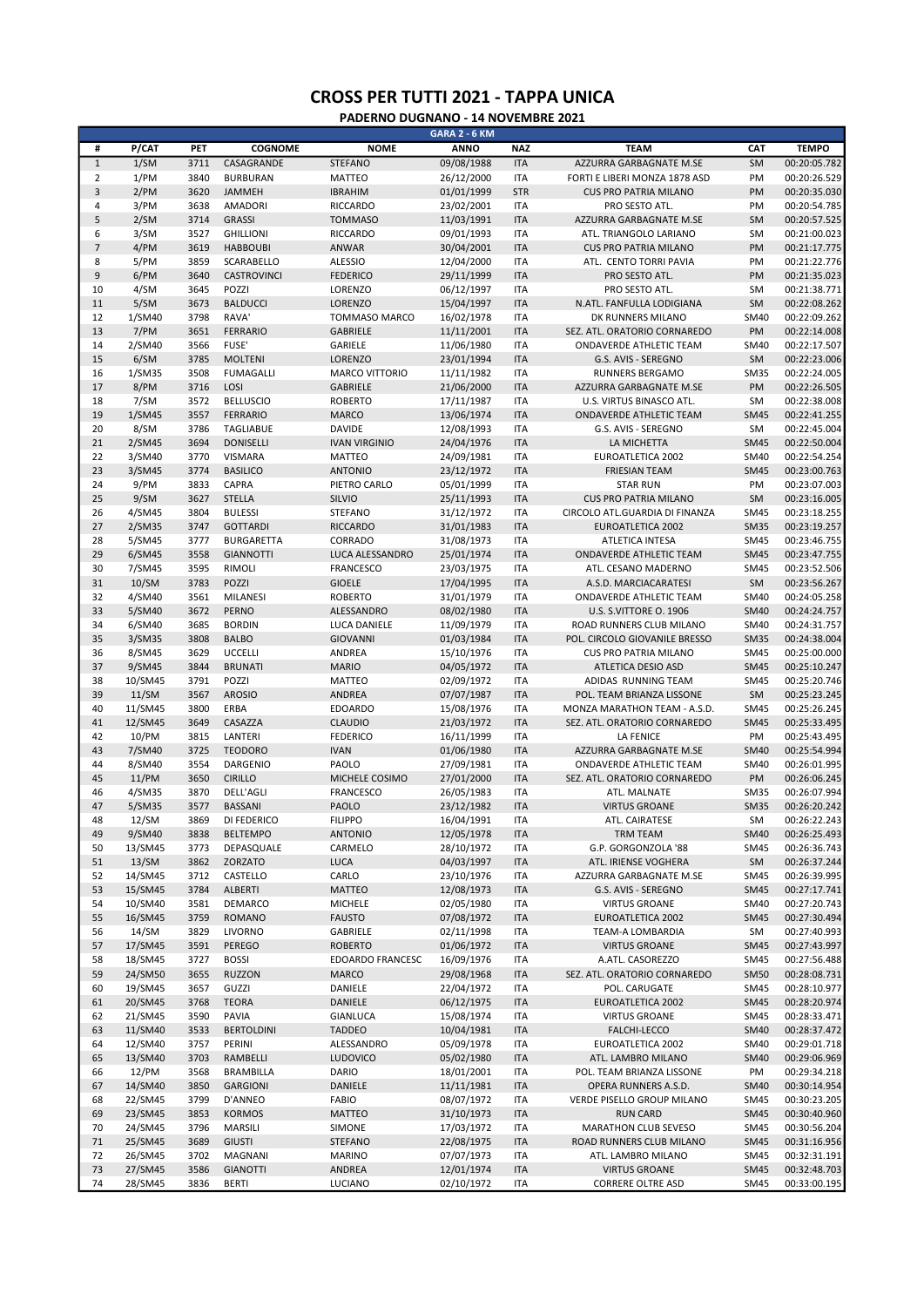|                |         |      |                      |                        | GARA 3 - 4 KM |            |                               |             |              |
|----------------|---------|------|----------------------|------------------------|---------------|------------|-------------------------------|-------------|--------------|
| #              | P/CAT   | PET  | <b>COGNOME</b>       | <b>NOME</b>            | <b>ANNO</b>   | <b>NAZ</b> | <b>TEAM</b>                   | CAT         | <b>TEMPO</b> |
| $\mathbf 1$    | 1/JF    | 3787 | <b>GANDOLFI</b>      | SARA                   | 31/12/2002    | <b>ITA</b> | ATL. GISA                     | JF          | 00:16:06.504 |
| 2              | 1/SF    | 3775 | <b>BERMEJO BLAYA</b> | <b>ROCIO</b>           | 03/01/1990    | <b>ITA</b> | <b>FRIESIAN TEAM</b>          | SF          | 00:16:31.005 |
| 3              | 2/JF    | 3864 | GARAVAGLIA           | ALEKSANDRA             | 05/01/2002    | <b>ITA</b> | ATLETICA VIGEVANO             | JF          | 00:16:43.006 |
| 4              | 1/PF    | 3618 | CANTU'               | <b>GIORGIA</b>         | 01/08/2000    | <b>ITA</b> | <b>CUS PRO PATRIA MILANO</b>  | PF          | 00:16:49.507 |
| 5              | 1/SF45  | 3756 | PELOSI               | VALENTINA              | 22/05/1973    | <b>ITA</b> | <b>EUROATLETICA 2002</b>      | <b>SF45</b> | 00:16:54.002 |
| 6              | 2/SF    | 3647 | TARASCHI             | NAUSICAA               | 11/01/1995    | <b>ITA</b> | PRO SESTO ATL.                | SF          | 00:17:39.748 |
| $\overline{7}$ | 1/AF    | 3616 | <b>BONACINA</b>      | <b>MATILDE</b>         | 15/10/2005    | <b>ITA</b> | <b>CUS PRO PATRIA MILANO</b>  | AF          | 00:17:40.251 |
| 8              | 1/SF50  | 3517 | <b>CAROBBIO</b>      | <b>NIVES</b>           | 12/01/1967    | <b>ITA</b> | ATL. PARATICO                 | <b>SF50</b> | 00:17:40.501 |
| 9              |         |      |                      |                        |               |            |                               | AF          |              |
|                | 2/AF    | 3678 | MAJOCCHI             | <b>TARIKUA</b>         | 14/12/2005    | <b>ITA</b> | <b>BRACCO ATLETICA</b>        |             | 00:17:40.749 |
| 10             | 3/SF    | 3644 | PAPETTI              | <b>GIULIA</b>          | 16/06/1997    | <b>ITA</b> | PRO SESTO ATL.                | SF          | 00:17:41.751 |
| 11             | 3/JF    | 3677 | <b>COLOMBO</b>       | <b>ANNA</b>            | 30/11/2003    | <b>ITA</b> | <b>BRACCO ATLETICA</b>        | JF          | 00:17:42.002 |
| 12             | 3/AF    | 3573 | <b>REPOSSI</b>       | <b>GRETA</b>           | 06/07/2005    | <b>ITA</b> | U.S. VIRTUS BINASCO ATL.      | AF          | 00:17:44.499 |
| 13             | 4/JF    | 3675 | <b>BRUNATI</b>       | <b>ILARIA</b>          | 30/03/2002    | <b>ITA</b> | <b>BRACCO ATLETICA</b>        | JF          | 00:17:46.499 |
| 14             | 1/SF35  | 3831 | MARCHIANO'           | <b>ELVIRA</b>          | 15/02/1985    | <b>ITA</b> | MILANO ATLETICA               | <b>SF35</b> | 00:17:47.750 |
| 15             | 4/AF    | 3736 | CANDIO               | <b>SOFIA</b>           | 01/06/2005    | <b>ITA</b> | EUROATLETICA 2002             | AF          | 00:17:51.750 |
| 16             | 5/AF    | 3642 | <b>GATTI</b>         | <b>EMMA</b>            | 08/06/2005    | <b>ITA</b> | PRO SESTO ATL.                | AF          | 00:18:01.001 |
| 17             | 6/AF    | 3632 | <b>GOBBI</b>         | <b>MARTA</b>           | 03/06/2005    | <b>ITA</b> | ATL. RICCARDI MILANO 1946     | AF          | 00:18:10.502 |
| 18             | 2/SF50  | 3794 | MASSARI              | <b>ROSANNA</b>         | 02/01/1969    | <b>ITA</b> | QT8-RUN                       | <b>SF50</b> | 00:18:13.251 |
| 19             | 1/SF40  | 3537 | <b>GILARDI</b>       | <b>SILVIA</b>          | 07/02/1978    | <b>ITA</b> | S.E.V. VALMADRERA             | <b>SF40</b> | 00:18:14.002 |
| 20             | 2/SF40  | 3594 | <b>GALIMBERTI</b>    | VALERIA                | 23/05/1979    | <b>ITA</b> | ATL. CESANO MADERNO           | <b>SF40</b> | 00:18:14.252 |
|                |         |      |                      |                        |               |            |                               |             |              |
| 21             | 7/AF    | 3636 | <b>REBOSIO</b>       | <b>AURORA</b>          | 11/09/2005    | <b>ITA</b> | ATL. RICCARDI MILANO 1946     | AF          | 00:18:38.741 |
| 22             | 8/AF    | 3624 | <b>MELOSSI</b>       | MARGHERITA             | 14/10/2005    | <b>ITA</b> | <b>CUS PRO PATRIA MILANO</b>  | AF          | 00:18:39.491 |
| 23             | 3/SF40  | 3832 | <b>ISELLA</b>        | <b>JENNIFER</b>        | 24/01/1981    | <b>ITA</b> | WOMEN IN RUN                  | <b>SF40</b> | 00:18:39.742 |
| 24             | 1/SF55  | 3524 | ZANGA                | MONICA TIZIANA         | 24/11/1963    | <b>ITA</b> | ATL. PARATICO                 | <b>SF55</b> | 00:18:55.485 |
| 25             | 9/AF    | 3643 | <b>MORENI</b>        | <b>AURORA</b>          | 27/05/2005    | <b>ITA</b> | PRO SESTO ATL.                | AF          | 00:19:01.986 |
| 26             | 2/SF45  | 3684 | <b>BARONE</b>        | <b>IDA ANNA GRAZIA</b> | 20/02/1976    | <b>ITA</b> | ROAD RUNNERS CLUB MILANO      | <b>SF45</b> | 00:19:06.237 |
| 27             | 1/SF60  | 3512 | <b>PELLICIOLI</b>    | <b>ELISA</b>           | 31/10/1959    | <b>ITA</b> | ATL. DI LUMEZZANE             | <b>SF60</b> | 00:19:11.988 |
| 28             | 4/SF40  | 3540 | RIBEIRO DE OLIVEIRA  | <b>FABIOLA</b>         | 10/12/1980    | <b>ITA</b> | <b>TEAM PASTURO ASD</b>       | <b>SF40</b> | 00:19:13.239 |
| 29             | 10/AF   | 3682 | <b>MONTICELLI</b>    | SARA                   | 17/11/2004    | <b>ITA</b> | ALA ATL. ABBIATEGRASSO        | AF          | 00:20:58.472 |
|                |         |      |                      |                        |               |            |                               |             |              |
| 30             | 11/AF   | 3543 | CANCLINI             | <b>ALICE</b>           | 19/12/2004    | <b>ITA</b> | ASD NUOVA VIRTUS CREMA        | AF          | 00:21:04.724 |
| 31             | 12/AF   | 3789 | CIUCCARELLI          | <b>GIULIA</b>          | 23/04/2005    | <b>ITA</b> | ABC PROGETTO AZZURRI          | AF          | 00:21:07.234 |
| 32             | 13/AF   | 3635 | QUARTODIPALO         | ANGELICA               | 19/03/2005    | <b>ITA</b> | ATL. RICCARDI MILANO 1946     | AF          | 00:21:08.726 |
| 33             | 3/SF45  | 3849 | <b>BONGIOVANNI</b>   | <b>LUCIA</b>           | 15/05/1972    | <b>ITA</b> | OPERA RUNNERS A.S.D.          | <b>SF45</b> | 00:21:09.727 |
| 34             | 3/SF50  | 3505 | <b>GIUPPONI</b>      | DANIELA                | 07/01/1969    | <b>ITA</b> | ATL. VALLE BREMBANA           | <b>SF50</b> | 00:21:13.224 |
| 35             | 4/SF45  | 3690 | PILI                 | <b>CLAUDIA</b>         | 01/03/1973    | <b>ITA</b> | ROAD RUNNERS CLUB MILANO      | <b>SF45</b> | 00:21:13.226 |
| 36             | 2/SF35  | 3835 | <b>ROMEO</b>         | LEILA                  | 05/06/1983    | <b>ITA</b> | ASD ORTICA TEAM MILANO        | <b>SF35</b> | 00:21:13.476 |
| 37             | 5/SF40  | 3837 | <b>CASSARA</b>       | <b>GENEVIEVE</b>       | 09/05/1979    | <b>ITA</b> | <b>CORRERE OLTRE ASD</b>      | <b>SF40</b> | 00:21:14.222 |
| 38             | 14/AF   | 3641 | CENTEMERO            | VERONICA               | 15/10/2005    | <b>ITA</b> | PRO SESTO ATL.                | AF          | 00:21:15.225 |
| 39             | 2/PF    | 3841 | CAPPELLETTO          | <b>ELISA</b>           | 16/12/2001    | <b>ITA</b> | FORTI E LIBERI MONZA 1878 ASD | PF          | 00:21:15.475 |
| 40             | 2/SF55  | 3698 | <b>BASSANETTI</b>    | SILVIA                 | 15/12/1964    | <b>ITA</b> | ATL. LAMBRO MILANO            | <b>SF55</b> | 00:21:15.722 |
|                |         |      |                      |                        |               |            |                               |             |              |
| 41             | 6/SF40  | 3875 | <b>RADICE</b>        | CHIARA                 | 28/09/1977    | <b>ITA</b> | ATL. O.S.A. SARONNO LIB.      | <b>SF40</b> | 00:21:15.726 |
| 42             | 4/SF    | 3863 | <b>FILIPPONE</b>     | <b>GIULIA</b>          | 02/09/1998    | <b>ITA</b> | <b>ATLETICA VIGEVANO</b>      | SF          | 00:21:16.471 |
| 43             | 15/AF   | 3718 | <b>MOTTA</b>         | <b>NOEMI</b>           | 05/09/2005    | <b>ITA</b> | AZZURRA GARBAGNATE M.SE       | AF          | 00:21:16.975 |
| 44             | 5/SF45  | 3762 | SOKOLOVA             | MARIYA                 | 01/09/1973    | <b>ITA</b> | EUROATLETICA 2002             | <b>SF45</b> | 00:21:18.221 |
| 45             | 16/AF   | 3721 | PAGANI               | <b>GAIA</b>            | 17/06/2005    | <b>ITA</b> | AZZURRA GARBAGNATE M.SE       | AF          | 00:21:18.226 |
| 46             | 17/AF   | 3817 | <b>AL KHOURY</b>     | <b>EMMA</b>            | 26/07/2005    | <b>ITA</b> | ATLETICA MENEGHINA            | AF          | 00:21:18.987 |
| 47             | 18/AF   | 3818 | <b>BIANCHI</b>       | <b>MICOL</b>           | 27/08/2005    | <b>ITA</b> | ATLETICA MENEGHINA            | AF          | 00:21:21.720 |
| 48             | 7/SF40  | 3814 | DE LIMA PEREIRA      | PAULA                  | 27/03/1978    | <b>STR</b> | <b>LA FENICE</b>              | <b>SF40</b> | 00:21:26.716 |
| 49             | $5/$ SF | 3823 | DI CAPRIO            | FRANCESCA              | 02/07/1991    | <b>ITA</b> | ATLETICA MENEGHINA            | SF          | 00:21:28.218 |
| 50             | 6/SF    | 3544 | <b>FALCONE</b>       | <b>GIULIA</b>          | 09/07/1998    | ITA        | ASD NUOVA VIRTUS CREMA        | SF          | 00:21:29.967 |
|                |         |      |                      |                        |               |            |                               |             |              |
| 51             | 4/SF50  | 3744 | <b>FERRUCCI</b>      | <b>ROBERTA</b>         | 20/07/1968    | <b>ITA</b> | EUROATLETICA 2002             | <b>SF50</b> | 00:21:35.211 |
| 52             | 7/SF    | 3671 | MERENDA              | <b>MARTINA</b>         | 30/12/1993    | ITA        | U.S. S.VITTORE O. 1906        | SF          | 00:22:02.954 |
| 53             | 3/SF55  | 3737 | CANUTO               | LAURA                  | 06/09/1963    | <b>ITA</b> | EUROATLETICA 2002             | <b>SF55</b> | 00:22:05.203 |
| 54             | 5/JF    | 3720 | PAGANI               | CHIARA MARIA           | 13/12/2002    | ITA        | AZZURRA GARBAGNATE M.SE       | JF          | 00:22:08.199 |
| 55             | 4/SF55  | 3541 | <b>RUSCONI</b>       | <b>MARIA TERESA</b>    | 13/05/1966    | <b>ITA</b> | <b>TEAM PASTURO ASD</b>       | <b>SF55</b> | 00:22:10.948 |
| 56             | 5/SF50  | 3606 | PAPALIA              | <b>ANTONIA</b>         | 14/01/1967    | ITA        | ATLETICA CINISELLO            | <b>SF50</b> | 00:22:15.198 |
| 57             | 6/JF    | 3722 | PIERI                | <b>KATIA</b>           | 14/07/2002    | <b>ITA</b> | AZZURRA GARBAGNATE M.SE       | JF          | 00:22:34.448 |
| 58             | 19/AF   | 3723 | ROCCASALVO           | SARA                   | 13/10/2005    | ITA        | AZZURRA GARBAGNATE M.SE       | AF          | 00:22:35.198 |
| 59             | 6/SF50  | 3612 | <b>TOMAI</b>         | PATRIZIA FRANCA        | 27/09/1968    | <b>ITA</b> | ATLETICA CINISELLO            | <b>SF50</b> | 00:22:45.948 |
| 60             | 8/SF40  | 3695 | LOMARTIRE            | <b>GIORGIA</b>         | 22/06/1979    | ITA        | LA MICHETTA                   | <b>SF40</b> | 00:22:46.201 |
|                |         |      |                      |                        |               |            |                               |             |              |
| 61             | 1/SF65  | 3530 | ANGRISANI            | <b>ANNA</b>            | 18/06/1955    | <b>ITA</b> | POL. BELLANO GALPERTI GROUP   | <b>SF65</b> | 00:23:15.196 |
| 62             | 2/SF60  | 3749 | LUISON               | ORNELLA                | 02/01/1958    | ITA        | EUROATLETICA 2002             | <b>SF60</b> | 00:23:15.947 |
| 63             | 9/SF40  | 3559 | GIGANTE              | <b>GIOVANNA</b>        | 28/12/1977    | <b>ITA</b> | ONDAVERDE ATHLETIC TEAM       | <b>SF40</b> | 00:24:13.443 |
| 64             | 6/SF45  | 3613 | TRICARICO            | SARA                   | 23/12/1973    | ITA        | ATLETICA CINISELLO            | <b>SF45</b> | 00:24:24.691 |
| 65             | 3/SF35  | 3699 | CARMINATI            | <b>CLAUDIA</b>         | 14/10/1982    | <b>ITA</b> | ATL. LAMBRO MILANO            | <b>SF35</b> | 00:24:39.944 |
| 66             | 3/SF60  | 3732 | <b>BARIANI</b>       | SIBILLA                | 12/10/1960    | ITA        | EUROATLETICA 2002             | <b>SF60</b> | 00:24:53.944 |
| 67             | 20/AF   | 5791 | <b>FACCINI</b>       | MEHERET                | 27/01/2005    | <b>ITA</b> | ATLETICA MENEGHINA            | AF          | 00:25:11.942 |
| 68             | 10/SF40 | 3589 | MARCHESE             | <b>TERESA</b>          | 28/05/1978    | <b>ITA</b> | <b>VIRTUS GROANE</b>          | <b>SF40</b> | 00:25:19.192 |
| 69             | 7/SF45  | 3580 | D'ANTONA             | LETIZIA                | 14/05/1972    | <b>ITA</b> | <b>VIRTUS GROANE</b>          | <b>SF45</b> | 00:25:19.442 |
| 70             |         | 3603 | <b>GEROSA</b>        | LIDIA                  | 05/10/1955    |            | ATLETICA CINISELLO            | <b>SF65</b> |              |
|                | 2/SF65  |      |                      |                        |               | <b>ITA</b> |                               |             | 00:26:18.667 |
| 71             | 7/SF50  | 3584 | <b>FONTANA</b>       | SARA                   | 19/09/1971    | <b>ITA</b> | <b>VIRTUS GROANE</b>          | <b>SF50</b> | 00:26:23.168 |
| 72             | 1/SF70  | 3667 | CENEDELLA            | MARILENA               | 18/04/1949    | <b>ITA</b> | ATL. AMBROSIANA               | <b>SF70</b> | 00:27:44.409 |
| 73             | 3/SF65  | 3688 | DEL PESCO            | GABRIELLA              | 08/09/1953    | <b>ITA</b> | ROAD RUNNERS CLUB MILANO      | <b>SF65</b> | 00:28:16.404 |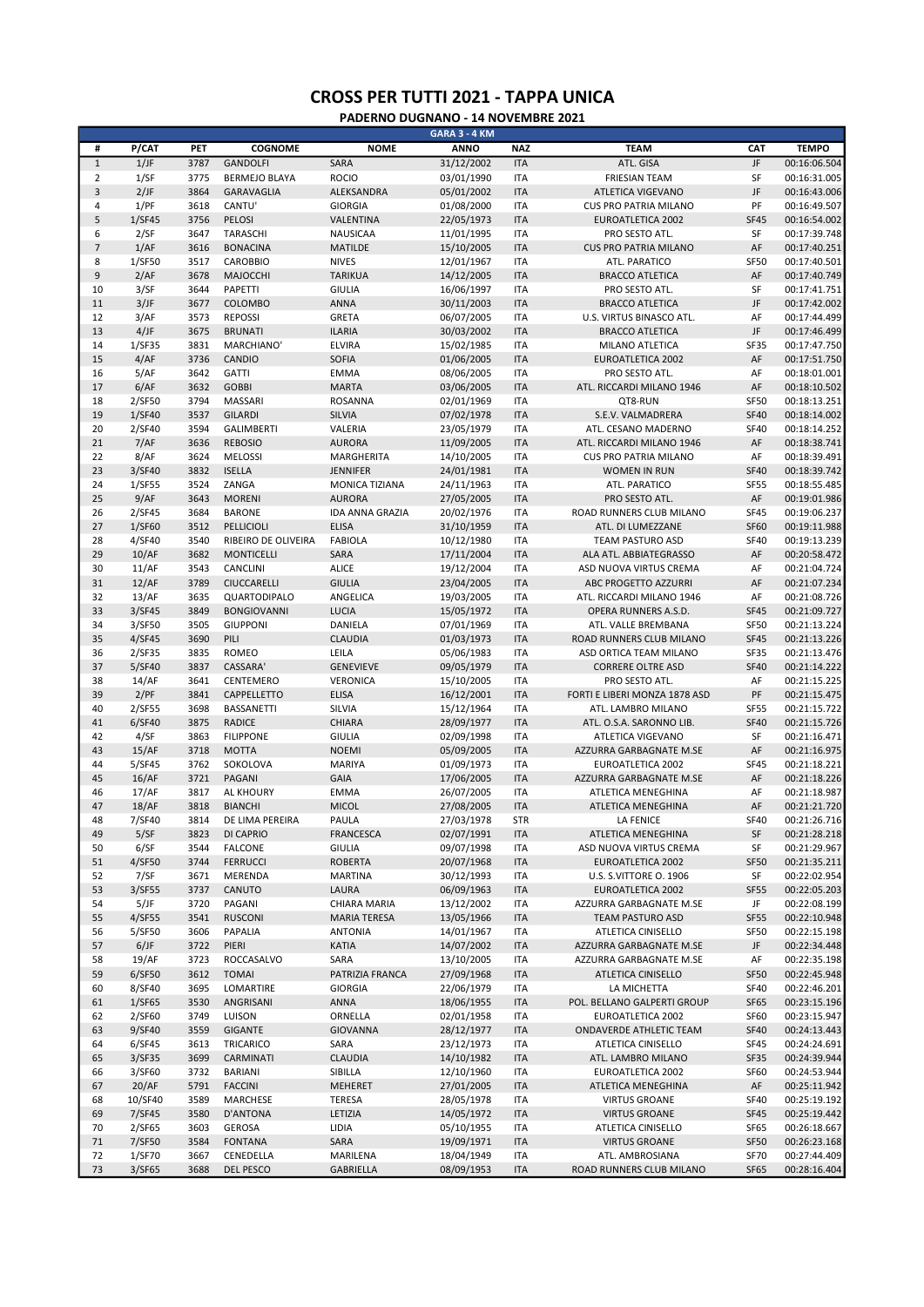|                | GARA 4 - 4 KM |      |                                 |                         |             |            |                               |           |              |  |
|----------------|---------------|------|---------------------------------|-------------------------|-------------|------------|-------------------------------|-----------|--------------|--|
| #              | P/CAT         | PET  | <b>COGNOME</b>                  | <b>NOME</b>             | <b>ANNO</b> | <b>NAZ</b> | <b>TEAM</b>                   | CAT       | <b>TEMPO</b> |  |
| $\overline{1}$ | 1/AM          | 3764 | <b>SURICO</b>                   | LORENZO                 | 28/06/2004  | <b>ITA</b> | <b>EUROATLETICA 2002</b>      | AM        | 00:14:15.234 |  |
| $\overline{2}$ | 2/AM          | 3730 | <b>ANDREIS</b>                  | LUCA                    | 19/02/2004  | <b>ITA</b> | EUROATLETICA 2002             | AM        | 00:14:19.985 |  |
| 3              | 1/JM          | 3626 | <b>RUSSOM GHEBREGIORG NATAN</b> |                         | 02/10/2002  | <b>STR</b> | <b>CUS PRO PATRIA MILANO</b>  | JM        | 00:14:20.235 |  |
| 4              | 3/AM          | 3676 | CANDIANI                        | <b>FRANCESCO</b>        | 22/05/2004  | <b>ITA</b> | <b>BRACCO ATLETICA</b>        | AM        | 00:14:21.736 |  |
| 5              | 2/JM          | 3766 | TALAMAZZINI                     | <b>GIACOMO</b>          | 12/07/2002  | <b>ITA</b> | <b>EUROATLETICA 2002</b>      | JM        | 00:14:41.743 |  |
| 6              | 3/JM          | 3529 | POZZI                           | <b>GIORGIO</b>          | 23/02/2003  | <b>ITA</b> | ATL. ROVELLASCA               | <b>JM</b> | 00:14:44.741 |  |
| $\overline{7}$ | 4/JM          | 3707 | <b>RICCARDI</b>                 | <b>LUCA</b>             | 28/03/2002  | <b>ITA</b> | C.B.A. CINISELLO BALSAMO ATL. | <b>JM</b> | 00:14:49.241 |  |
| 8              | 5/JM          | 3665 | SEBAA AYOUNE                    | <b>SALAH EDDINE</b>     | 10/05/2002  | <b>ITA</b> | P.B.M. BOVISIO MASCIAGO       | JM        | 00:14:51.242 |  |
| 9              | 6/JM          | 3816 | ZANELLA                         | <b>DAVIDE</b>           | 20/09/2002  | <b>ITA</b> | <b>LA FENICE</b>              | <b>JM</b> | 00:14:56.739 |  |
| 10             | 7/JM          | 3634 | MONACO <sup>®</sup>             | <b>ALESSIO</b>          | 07/03/2002  | <b>ITA</b> | ATL. RICCARDI MILANO 1946     | JM        | 00:15:07.737 |  |
| 11             | 8/JM          | 3525 | <b>VARNER</b>                   | LEONARDO                | 22/11/2002  | <b>ITA</b> | C.S.S. LEONARDO DA VINCI      | <b>JM</b> | 00:15:13.984 |  |
| 12             | 4/AM          | 3790 | <b>TAGLIA</b>                   | <b>GIACOMO</b>          | 14/07/2005  | <b>ITA</b> | ABC PROGETTO AZZURRI          | AM        | 00:15:24.484 |  |
| 13             | 9/JM          | 3622 | <b>MELOSSI</b>                  | <b>FILIPPO</b>          | 20/04/2003  | <b>ITA</b> | <b>CUS PRO PATRIA MILANO</b>  | JM        | 00:15:25.236 |  |
| 14             | 5/AM          | 3834 | <b>RIVA</b>                     | TOMMASO ALDO            | 08/03/2005  | <b>ITA</b> | <b>STAR RUN</b>               | AM        | 00:15:27.236 |  |
| 15             | $10$ /JM      | 3715 | IOLI                            | <b>FEDERICO</b>         | 13/04/2003  | <b>ITA</b> | AZZURRA GARBAGNATE M.SE       | <b>JM</b> | 00:15:28.486 |  |
| 16             | 6/AM          | 3630 | <b>AGAZZANI</b>                 | DIEGO ALBERTO MA        | 11/02/2004  | <b>ITA</b> | ATL. RICCARDI MILANO 1946     | AM        | 00:15:39.492 |  |
| 17             | 11/JM         | 3826 | PARLABENE                       | <b>LUCA</b>             | 17/07/2003  | <b>ITA</b> | ATLETICA MENEGHINA            | <b>JM</b> | 00:15:40.988 |  |
| 18             | 7/AM          | 3546 | <b>GIOSSI</b>                   | <b>DAVIDE</b>           | 07/04/2005  | <b>ITA</b> | ASD NUOVA VIRTUS CREMA        | AM        | 00:15:43.738 |  |
| 19             | 12/JM         | 3621 | LAI                             | WONEDEMU                | 07/07/2002  | <b>ITA</b> | <b>CUS PRO PATRIA MILANO</b>  | JM        | 00:15:47.486 |  |
| 20             | 8/AM          | 3717 | MELILLO                         | <b>SIMON</b>            | 17/03/2004  | <b>ITA</b> | AZZURRA GARBAGNATE M.SE       | AM        | 00:15:50.487 |  |
| 21             | 9/AM          | 3726 | VANDELLI                        | <b>EDOARDO GIOVANNI</b> | 02/08/2005  | <b>ITA</b> | AZZURRA GARBAGNATE M.SE       | AM        | 00:15:50.738 |  |
| 22             | 13/JM         | 3879 | <b>SECCO</b>                    | GINO                    | 04/10/2003  | <b>ITA</b> | ATL. ARCISATE                 | JM        | 00:15:56.985 |  |
| 23             | 14/JM         | 3547 | <b>GUIDA</b>                    | <b>MARCO</b>            | 01/08/2003  | <b>ITA</b> | ASD NUOVA VIRTUS CREMA        | JM        | 00:16:01.731 |  |
| 24             | 10/AM         | 3654 | <b>MONTANI</b>                  | <b>EMANUELE</b>         | 13/05/2005  | <b>ITA</b> | SEZ. ATL. ORATORIO CORNAREDO  | AM        | 00:16:12.227 |  |
| 25             | 15/JM         | 3670 | <b>LISCIANDRO</b>               | <b>GABRIELE</b>         | 20/09/2003  | <b>ITA</b> | U.S. S.VITTORE O. 1906        | <b>JM</b> | 00:16:14.226 |  |
| 26             | 11/AM         | 3662 | <b>GRASSI</b>                   | <b>EDOARDO</b>          | 01/07/2005  | <b>ITA</b> | P.B.M. BOVISIO MASCIAGO       | AM        | 00:16:24.469 |  |
| 27             | 12/AM         | 3822 | <b>DELFINO</b>                  | <b>ALESSIO</b>          | 31/07/2004  | <b>ITA</b> | ATLETICA MENEGHINA            | AM        | 00:16:33.714 |  |
| 28             | 13/AM         | 3745 | <b>GHEZZI</b>                   | SIMONE                  | 03/02/2005  | <b>ITA</b> | EUROATLETICA 2002             | AM        | 00:16:34.973 |  |
| 29             | 14/AM         | 3761 | SIOLI                           | <b>MATTEO</b>           | 01/10/2005  | <b>ITA</b> | <b>EUROATLETICA 2002</b>      | AM        | 00:16:37.462 |  |
| 30             | 15/AM         | 3705 | CAMMAROTO                       | <b>MATTIA</b>           | 15/04/2004  | <b>ITA</b> | C.B.A. CINISELLO BALSAMO ATL. | AM        | 00:16:39.962 |  |
| 31             | 16/AM         | 3623 | <b>MELOSSI</b>                  | <b>GIACOMO</b>          | 14/10/2005  | <b>ITA</b> | <b>CUS PRO PATRIA MILANO</b>  | AM        | 00:16:40.463 |  |
| 32             | 17/AM         | 3683 | VIMERCATI                       | <b>FRANCESCO</b>        | 05/11/2005  | <b>ITA</b> | ALA ATL. ABBIATEGRASSO        | AM        | 00:16:43.213 |  |
| 33             | 18/AM         | 3680 | CHIZZOLA                        | <b>FRANCESCO</b>        | 08/01/2004  | <b>ITA</b> | ALA ATL. ABBIATEGRASSO        | AM        | 00:16:43.714 |  |
| 34             | 19/AM         | 3648 | <b>GIUDETTI</b>                 | <b>EMILIANO</b>         | 26/12/2005  | <b>ITA</b> | <b>CENTRO SCHUSTER</b>        | AM        | 00:16:43.965 |  |
| 35             | 20/AM         | 3810 | PARI                            | <b>NIMO</b>             | 20/01/2005  | <b>ITA</b> | POL. CIRCOLO GIOVANILE BRESSO | AM        | 00:16:45.725 |  |
| 36             | 16/JM         | 3855 | SALVADORINI                     | <b>MATTEO</b>           | 25/05/2002  | <b>ITA</b> | ASD ATLETICA ALTA TOSCANA     | JM        | 00:16:51.212 |  |
| 37             | 21/AM         | 3633 | <b>MICOTTI</b>                  | <b>LUCA</b>             | 23/08/2005  | <b>ITA</b> | ATL. RICCARDI MILANO 1946     | AM        | 00:16:58.209 |  |
| 38             | 22/AM         | 3805 | LUCENTE                         | <b>GIULIO</b>           | 17/07/2004  | <b>ITA</b> | ATLETICA MONZA                | AM        | 00:17:01.463 |  |
| 39             | 23/AM         | 3709 | <b>BELLUCO</b>                  | <b>FRANCESCO</b>        | 26/10/2004  | <b>ITA</b> | AZZURRA GARBAGNATE M.SE       | AM        | 00:17:02.713 |  |
| 40             | 17/JM         | 3821 | CAVELZANI                       | LIVIO GIACOMO           | 10/04/2003  | <b>ITA</b> | ATLETICA MENEGHINA            | JM        | 00:17:11.972 |  |
| 41             | 24/AM         | 3596 | <b>BUSON</b>                    | LUCA                    | 14/06/2004  | <b>ITA</b> | ATL. U.S. NERVIANESE 1919     | AM        | 00:17:13.222 |  |
| 42             | 18/JM         | 3843 | <b>BARBIERO</b>                 | RICCARDO                | 07/01/2002  | <b>ITA</b> | ATLETICA DESIO ASD            | JM        | 00:17:18.958 |  |
| 43             | 25/AM         | 3788 | CANZIANI                        | <b>FILIPPO</b>          | 21/06/2005  | <b>ITA</b> | ABC PROGETTO AZZURRI          | AM        | 00:17:30.701 |  |
| 44             | 26/AM         | 3824 | <b>PAGLIANI</b>                 | <b>BERNARDO LEO</b>     | 30/08/2005  | <b>ITA</b> | ATLETICA MENEGHINA            | AM        | 00:17:57.212 |  |
| 45             | $19$ /JM      | 3842 | <b>GUEVARRA</b>                 | <b>MARK LUIS</b>        | 06/06/2003  | <b>ITA</b> | FORTI E LIBERI MONZA 1878 ASD | JM        | 00:18:00.453 |  |
| 46             | 20/JM         | 3828 | <b>VENTURI</b>                  | PAOLO FRANCESCO         | 17/08/2003  | <b>ITA</b> | ATLETICA MENEGHINA            | JM        | 00:18:01.950 |  |
| 47             | 27/AM         | 3811 | <b>PLONA</b>                    | NICOLO <sup>®</sup>     | 21/12/2005  | <b>ITA</b> | POL. CIRCOLO GIOVANILE BRESSO | AM        | 00:18:13.700 |  |
| 48             | 21/JM         | 3570 | MILIANTI                        | <b>GIACOMO</b>          | 07/11/2003  | <b>ITA</b> | POL. TEAM BRIANZA LISSONE     | JM        | 00:18:17.452 |  |
| 49             | 28/AM         | 3681 | <b>LUNGHI</b>                   | ALESSANDRO              | 31/03/2004  | <b>ITA</b> | ALA ATL. ABBIATEGRASSO        | AM        | 00:18:55.693 |  |
| 50             | 29/AM         | 3708 | <b>ASSINNATO</b>                | <b>LUCA</b>             | 02/05/2005  | <b>ITA</b> | AZZURRA GARBAGNATE M.SE       | AM        | 00:19:15.448 |  |
| 51             | 30/AM         | 3724 | <b>RUSSO</b>                    | <b>RAFFAELE</b>         | 09/08/2005  | <b>ITA</b> | AZZURRA GARBAGNATE M.SE       | AM        | 00:19:16.698 |  |
| 52             | 31/AM         | 3639 | <b>BERTINI</b>                  | <b>DAVIDE MARIO</b>     | 16/04/2005  | <b>ITA</b> | PRO SESTO ATL.                | AM        | 00:19:23.202 |  |
| 53             | 32/AM         | 3806 | <b>PANTE</b>                    | LEONARDO                | 05/07/2005  | <b>ITA</b> | <b>ATLETICA MONZA</b>         | AM        | 00:19:29.197 |  |
| 54             | 33/AM         | 3825 | PARDI                           | PIETRO PAOLO            | 24/05/2004  | <b>ITA</b> | ATLETICA MENEGHINA            | AM        | 00:19:29.949 |  |
| 55             | 34/AM         | 3569 | <b>FLOREZ GIL</b>               | <b>DANIEL ESTEBAN</b>   | 03/12/2005  | <b>STR</b> | POL. TEAM BRIANZA LISSONE     | AM        | 00:19:32.447 |  |
| 56             | 35/AM         | 3807 | <b>STORTO</b>                   | <b>JACOPO</b>           | 14/02/2005  | <b>ITA</b> | ATLETICA MONZA                | AM        | 00:22:34.689 |  |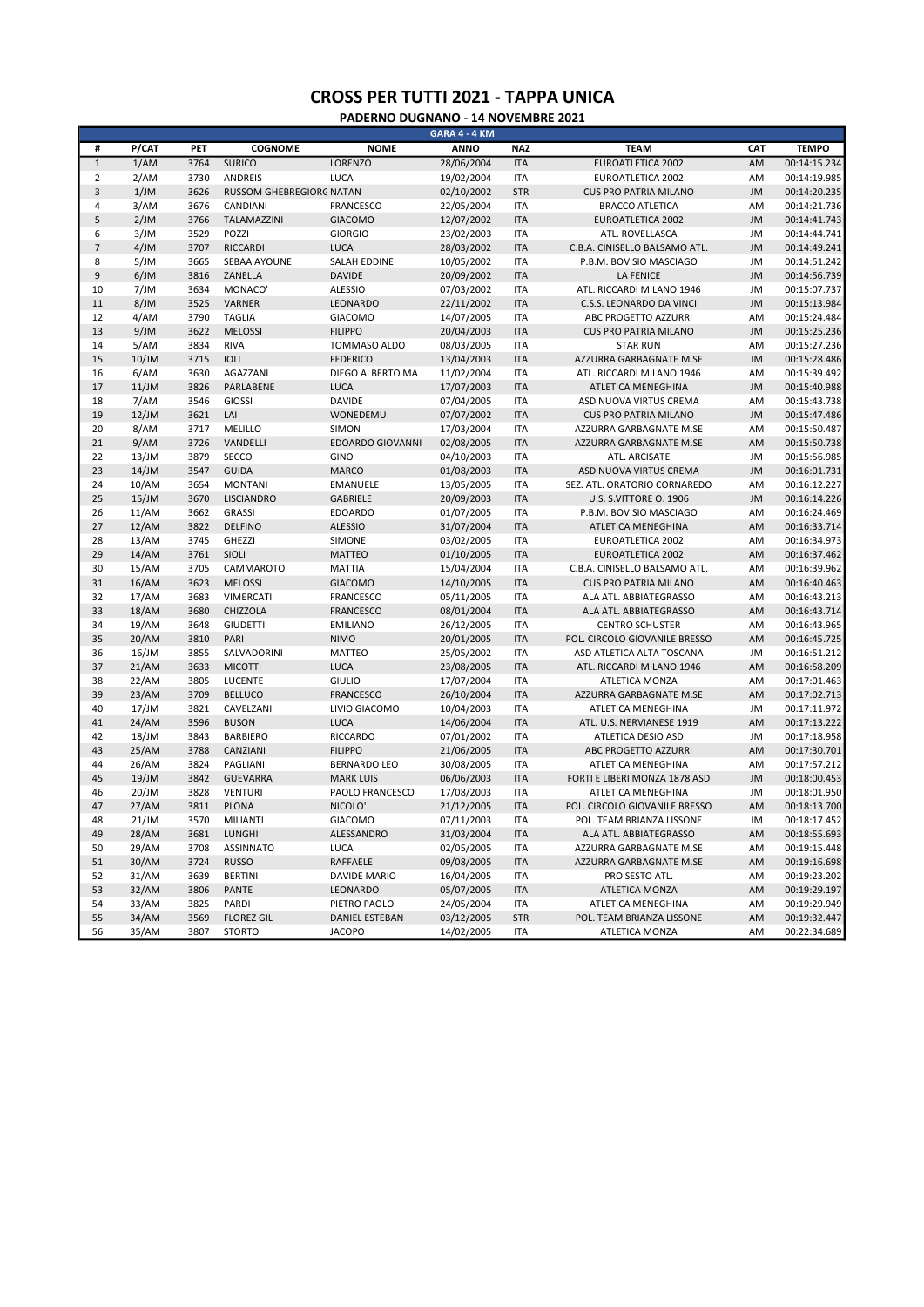|                |      |                     |                        | GARA 5 - 400 M |            |                           |                 |              |
|----------------|------|---------------------|------------------------|----------------|------------|---------------------------|-----------------|--------------|
| #              | PET  | <b>COGNOME</b>      | <b>NOME</b>            | <b>ANNO</b>    | <b>NAZ</b> | <b>TEAM</b>               | CAT             | <b>TEMPO</b> |
| $\mathbf{1}$   | 4616 | <b>MAIORCA</b>      | <b>MARA</b>            | 18/02/2015     | <b>ITA</b> | <b>5 CERCHI SEREGNO</b>   | EF <sub>5</sub> | 00:01:57.534 |
| $\overline{2}$ | 4192 | SPANO'              | <b>ELISA</b>           | 09/04/2015     | <b>ITA</b> | ATL. CESANO MADERNO       | EF5             | 00:01:58.035 |
| 3              | 4872 | <b>FORCOLIN</b>     | <b>CHIARA</b>          | 08/01/2016     | <b>ITA</b> | ATL. VIS NOVA GIUSSANO    | EF5             | 00:02:00.783 |
| $\overline{4}$ | 4581 | <b>BETTI</b>        | MARGHERITA             | 03/01/2015     | <b>ITA</b> | <b>5 CERCHI SEREGNO</b>   | EF5             | 00:02:01.533 |
| 5              | 4121 | <b>TRIMBOLI</b>     | <b>CLARISSA</b>        | 18/01/2015     | <b>ITA</b> | <b>VIRTUS GROANE</b>      | EF5             | 00:02:01.535 |
| 6              | 5283 | CIAVARELLA          | <b>AURORA</b>          | 26/03/2016     | <b>ITA</b> | ATLETICA MONZA            | EF5             | 00:02:09.030 |
|                | 5606 | <b>RIZZO</b>        | <b>NOEMI</b>           | 25/03/2015     | <b>ITA</b> | <b>ATLETICA DESIO ASD</b> | EF5             | 00:02:09.976 |
| 7              | 4866 | <b>DUOCCIO</b>      | <b>GIADA</b>           | 01/04/2015     | <b>ITA</b> | ATL. VIS NOVA GIUSSANO    | EF5             | 00:02:10.532 |
| $\bf 8$        | 5024 | <b>MORO</b>         | <b>BEATRICE</b>        | 06/01/2015     | <b>ITA</b> | <b>U.S. SANGIORGESE</b>   | EF5             | 00:02:11.782 |
| 9              | 4893 | <b>MARIOTTI</b>     | <b>AINHOA</b>          | 13/04/2015     | <b>ITA</b> | ATL. VIS NOVA GIUSSANO    | EF5             | 00:02:12.280 |
| 10             | 5288 | <b>D'APRILE</b>     | <b>SOFIA</b>           | 04/02/2015     | <b>ITA</b> | <b>ATLETICA MONZA</b>     | EF5             | 00:02:12.284 |
| 11             | 5314 | VOLPONI             | CATERINA               | 15/12/2015     | <b>ITA</b> | ATLETICA MONZA            | EF5             | 00:02:12.784 |
| 12             | 4600 | <b>FRANCESCHI</b>   | <b>VITTORIA MARIAM</b> | 17/02/2015     | <b>ITA</b> | <b>5 CERCHI SEREGNO</b>   | EF5             | 00:02:13.285 |
| 13             | 4071 | CHIUSANO            | CATERINA               | 22/05/2015     | <b>ITA</b> | <b>VIRTUS GROANE</b>      | EF5             | 00:02:13.536 |
| 14             | 5427 | <b>GEROLA</b>       | CARLOTTA               | 30/04/2016     | <b>ITA</b> | ATLETICA MENEGHINA        | EF5             | 00:02:14.778 |
| 15             | 5442 | <b>LOVRINOVICH</b>  | <b>GINEVRA</b>         | 22/10/2015     | <b>ITA</b> | <b>ATLETICA MENEGHINA</b> | EF5             | 00:02:15.534 |
| 16             | 5377 | <b>BORDIN</b>       | <b>AGATA MIA</b>       | 26/11/2015     | <b>ITA</b> | ATLETICA MENEGHINA        | EF5             | 00:02:16.530 |
| 17             | 4274 | <b>MARONI</b>       | CAMILLA                | 01/04/2016     | <b>ITA</b> | ATL. CONCOREZZO           | EF5             | 00:02:18.778 |
|                | 5614 | <b>SOSIO</b>        | <b>EMMA</b>            | 01/05/2015     | <b>ITA</b> | <b>ATLETICA DESIO ASD</b> | EF5             | 00:02:19.474 |
| 18             | 4588 | <b>BRUNO</b>        | <b>VIRGINIA</b>        | 03/08/2016     | <b>ITA</b> | <b>5 CERCHI SEREGNO</b>   | EF5             | 00:02:20.030 |
| 19             | 4352 | <b>BARDUCCI</b>     | <b>ASTRID</b>          | 13/09/2015     | <b>ITA</b> | <b>ATLETICA CINISELLO</b> | EF5             | 00:02:20.529 |
| 20             | 4127 | ALESSANDRINI        | <b>ALICE</b>           | 01/01/2015     | <b>ITA</b> | ATL. CESANO MADERNO       | EF5             | 00:02:20.779 |
| 21             | 4374 | <b>IAPALUCCI</b>    | ADELAIDE               | 14/03/2016     | <b>ITA</b> | <b>ATLETICA CINISELLO</b> | EF5             | 00:02:22.030 |
| 22             | 4623 | PAGANO              | <b>REBECCA</b>         | 11/11/2015     | <b>ITA</b> | <b>5 CERCHI SEREGNO</b>   | EF5             | 00:02:22.568 |
| 23             | 4123 | <b>TUANA GIUMEL</b> | <b>MARTINA</b>         | 30/10/2015     | <b>ITA</b> | <b>VIRTUS GROANE</b>      | EF5             | 00:02:23.030 |
| 24             | 4536 | <b>NERI</b>         | LINDA                  | 23/11/2015     | <b>ITA</b> | ATL. RICCARDI MILANO 1946 | EF5             | 00:02:24.296 |
| 25             | 5355 | <b>RAGUSA</b>       | <b>NOEMI</b>           | 30/09/2015     | <b>ITA</b> | <b>LA FENICE</b>          | EF5             | 00:02:25.277 |
| 26             | 5368 | <b>ALCIATO</b>      | ALLEGRA                | 21/10/2015     | <b>ITA</b> | ATLETICA MENEGHINA        | EF5             | 00:02:30.281 |
|                | 5585 | <b>LIVIERI</b>      | <b>VIOLA</b>           | 21/06/2015     | <b>ITA</b> | <b>ATLETICA DESIO ASD</b> | EF5             | 00:02:35.227 |
| 27             | 4258 | <b>GIARDINA</b>     | GAIA                   | 06/06/2015     | <b>ITA</b> | ATL. CONCOREZZO           | EF5             | 00:02:37.778 |
| 28             | 4903 | PELLEGATTA          | <b>CATERINA</b>        | 05/08/2016     | <b>ITA</b> | ATL. VIS NOVA GIUSSANO    | EF5             | 00:02:41.527 |
|                | 5569 | <b>CASANI</b>       | <b>ALICE</b>           | 19/04/2016     | <b>ITA</b> | <b>ATLETICA DESIO ASD</b> | EF5             | 00:02:41.731 |
| 29             | 4884 | <b>GIUDICI</b>      | <b>GIORGIA</b>         | 17/08/2016     | <b>ITA</b> | ATL. VIS NOVA GIUSSANO    | EF5             | 00:02:45.281 |
| 30             | 4150 | COPRENI             | <b>FRIDA</b>           | 30/08/2015     | <b>ITA</b> | ATL. CESANO MADERNO       | EF5             | 00:02:49.778 |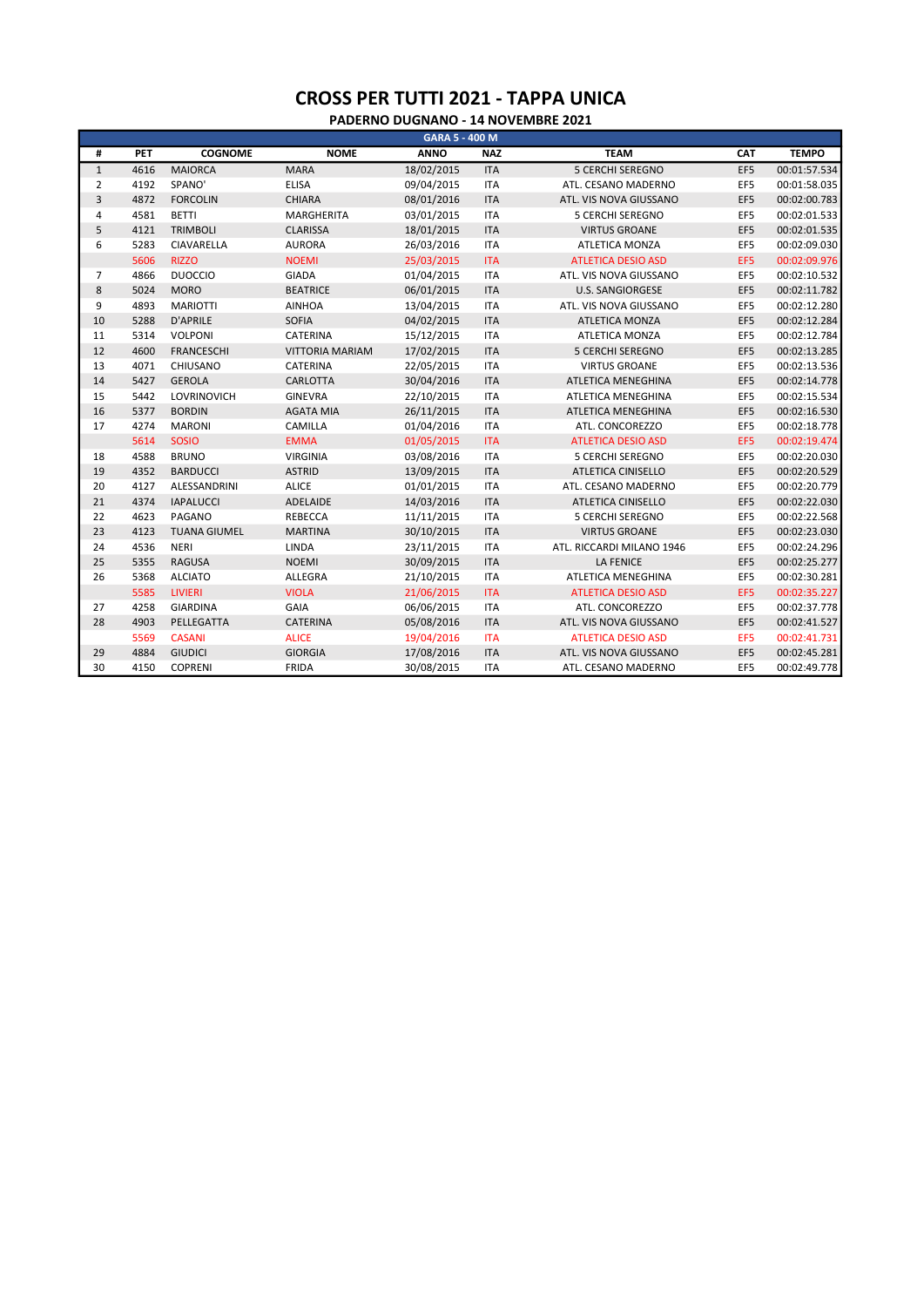| #                | PET          | <b>COGNOME</b>                        | <b>NOME</b>                 | <b>ANNO</b> | <b>NAZ</b>               | <b>TEAM</b>                           | CAT                                | <b>TEMPO</b> |
|------------------|--------------|---------------------------------------|-----------------------------|-------------|--------------------------|---------------------------------------|------------------------------------|--------------|
| $\,1\,$          | 5093         | <b>PARISI</b>                         | <b>GIOELE</b>               | 19/03/2015  | <b>ITA</b>               | AZZURRA GARBAGNATE M.SE               | EM <sub>5</sub>                    | 00:01:39.419 |
| $\overline{2}$   | 4283         | <b>MONTAGNINI</b>                     | ANDREA                      | 13/05/2015  | <b>ITA</b>               | ATL. CONCOREZZO                       | EM <sub>5</sub>                    | 00:01:40.171 |
| $\mathsf 3$      | 5346         | <b>NIBALI</b>                         | <b>MANUEL</b>               | 10/01/2015  | <b>ITA</b>               | <b>LA FENICE</b>                      | EM <sub>5</sub>                    | 00:01:41.172 |
| $\overline{4}$   | 4457         | <b>BERGAGLIO</b>                      | ROMEO MICHELE               | 13/08/2015  | <b>ITA</b>               | ATL. RICCARDI MILANO 1946             | EM <sub>5</sub>                    | 00:01:47.918 |
| 5                | 4406         | <b>TRIACCA</b>                        | <b>TOMMASO</b>              | 01/10/2015  | <b>ITA</b>               | <b>ATLETICA CINISELLO</b>             | EM <sub>5</sub>                    | 00:01:48.172 |
| 6                | 5017         | <b>MAGGIONI</b>                       | LUCA                        | 06/08/2015  | <b>ITA</b>               | <b>U.S. SANGIORGESE</b>               | EM <sub>5</sub>                    | 00:01:49.670 |
| $\overline{7}$   | 5289         | <b>DEL REGNO</b>                      | <b>GIOVANNI</b>             | 09/07/2015  | <b>ITA</b>               | <b>ATLETICA MONZA</b>                 | EM <sub>5</sub>                    | 00:01:52.920 |
| 8                | 4491         | DE VIVO                               | <b>MARCO</b>                | 09/07/2015  | <b>ITA</b>               | ATL. RICCARDI MILANO 1946             | EM <sub>5</sub>                    | 00:01:53.432 |
| $\boldsymbol{9}$ | 4819         | <b>RESTELLI</b>                       | <b>RICCARDO</b>             | 13/01/2015  | <b>ITA</b>               | POL. NOVATE                           | EM <sub>5</sub>                    | 00:01:55.184 |
| 10               | 5295         | LANZA                                 | <b>DAVIDE</b>               | 08/01/2015  | <b>ITA</b>               | ATLETICA MONZA                        | EM <sub>5</sub>                    | 00:01:55.425 |
| 11               | 4401         | SBRAVATTI                             | LORENZO                     | 13/04/2016  | <b>ITA</b>               | ATLETICA CINISELLO                    | EM <sub>5</sub>                    | 00:01:56.673 |
| 12               | 5296         | LANZA                                 | PIETRO                      | 08/01/2015  | <b>ITA</b>               | ATLETICA MONZA                        | EM <sub>5</sub>                    | 00:01:56.923 |
| 13               | 5046         | <b>BENCINI</b>                        | <b>DAVIDE</b>               | 17/03/2015  | <b>ITA</b>               | AZZURRA GARBAGNATE M.SE               | EM <sub>5</sub>                    | 00:01:57.423 |
| 15               | 4265         | LA ROCCA                              | <b>MATTIA</b>               | 18/04/2015  | <b>ITA</b>               | ATL. CONCOREZZO                       | EM <sub>5</sub>                    | 00:01:59.926 |
| 17               | 4279         | <b>MILANO</b>                         | LUCA FRANCESCO              | 13/07/2015  | <b>ITA</b>               | ATL. CONCOREZZO                       | EM <sub>5</sub>                    | 00:02:00.675 |
| 18               | 4624         | PAGLIUCA                              | GABRIELE                    | 21/04/2016  | <b>ITA</b>               | <b>5 CERCHI SEREGNO</b>               | EM <sub>5</sub>                    | 00:02:00.934 |
| 19               | 4281         | <b>MONOPOLI</b>                       | SAMUEL                      | 23/10/2015  | <b>ITA</b>               | ATL. CONCOREZZO                       | EM <sub>5</sub>                    | 00:02:01.421 |
| 20               | 5493         | ZALOSHNJA                             | LEONARDO                    | 18/08/2015  | <b>ITA</b>               | ATLETICA MENEGHINA                    | EM <sub>5</sub>                    | 00:02:01.673 |
| 21               | 4795         | <b>ROCCO</b>                          | <b>MAXIM</b>                | 06/05/2015  | <b>ITA</b>               | ATLETICA P.A.R. CANEGRATE             | EM <sub>5</sub>                    | 00:02:02.174 |
| 22               | 4628         | PELLEGATTA                            | <b>EMANUELE</b>             | 28/04/2015  | <b>ITA</b>               | <b>5 CERCHI SEREGNO</b>               | EM <sub>5</sub>                    | 00:02:02.181 |
| 23               | 4518         | LOZZA                                 | <b>MATTEO</b>               | 06/01/2015  | <b>ITA</b>               | ATL. RICCARDI MILANO 1946             | EM <sub>5</sub>                    | 00:02:02.938 |
| 24               | 4223         | CAMISASCA                             | <b>CHRISTOPHER</b>          | 17/06/2016  | <b>ITA</b>               | ATL. CONCOREZZO                       | EM <sub>5</sub>                    | 00:02:03.187 |
| 25               | 4276         | <b>MAURI</b>                          | <b>EDOARDO</b>              | 12/09/2015  | <b>ITA</b>               | ATL. CONCOREZZO                       | EM <sub>5</sub>                    | 00:02:03.675 |
| 26               | 4381         | <b>MARAFIN</b>                        | SAMUELE                     | 15/07/2015  | <b>ITA</b>               | ATLETICA CINISELLO                    | EM <sub>5</sub>                    | 00:02:03.924 |
| 27               | 5676         | <b>PARTOINI</b>                       | <b>ENRICO</b>               | 07/04/2015  | <b>ITA</b>               | POLISPORTIVA SAN MARCO - CSI          | EM <sub>5</sub>                    | 00:02:03.927 |
| 28               | 4070         | <b>CERIOLI</b>                        | <b>MATTIA</b>               | 24/01/2016  | <b>ITA</b>               | <b>VIRTUS GROANE</b>                  | EM <sub>5</sub>                    | 00:02:05.926 |
| 29               | 5457         | <b>MUSIO</b>                          | SEBASTIANO                  | 07/08/2015  | <b>ITA</b>               | ATLETICA MENEGHINA                    | EM <sub>5</sub>                    | 00:02:06.673 |
| 30               | 5115         | ZANNI                                 |                             | 28/12/2015  | <b>ITA</b>               | AZZURRA GARBAGNATE M.SE               | EM <sub>5</sub>                    | 00:02:06.677 |
| 31               | 5094         | <b>PATTERI</b>                        | MANUEL<br><b>GIORGIO</b>    |             | <b>ITA</b>               |                                       | EM <sub>5</sub>                    |              |
| 32               |              |                                       |                             | 28/04/2015  |                          | AZZURRA GARBAGNATE M.SE               | EM <sub>5</sub>                    | 00:02:08.924 |
| 33               | 5405<br>4253 | <b>CUEVAS PUELLES</b><br><b>GAMBA</b> | NICOLO' MASSIMO<br>LEONARDO | 17/06/2015  | <b>ITA</b><br><b>ITA</b> | ATLETICA MENEGHINA<br>ATL. CONCOREZZO | EM <sub>5</sub>                    | 00:02:10.172 |
| 34               |              |                                       |                             | 29/12/2015  |                          |                                       |                                    | 00:02:10.173 |
|                  | 4632         | POLONI                                | LEONARDO JUOZAPA            | 09/10/2015  | <b>ITA</b>               | 5 CERCHI SEREGNO                      | EM <sub>5</sub><br>EM <sub>5</sub> | 00:02:11.176 |
| 35               | 5348         | <b>PERITORE</b>                       | <b>FRANCESCO</b>            | 03/11/2015  | <b>ITA</b>               | <b>LA FENICE</b>                      |                                    | 00:02:12.171 |
| 36               | 5431         | <b>GIUSTI</b>                         | <b>VITTORIO</b>             | 12/10/2016  | <b>ITA</b>               | ATLETICA MENEGHINA                    | EM <sub>5</sub>                    | 00:02:12.693 |
| 37               | 4603         | <b>FRIGERIO</b>                       | <b>CLAUDIO</b>              | 06/10/2015  | <b>ITA</b>               | <b>5 CERCHI SEREGNO</b>               | EM <sub>5</sub>                    | 00:02:12.695 |
|                  | 5554         | <b>BERTI</b>                          | <b>RICCARDO</b>             | 20/07/2015  | <b>ITA</b>               | <b>ATLETICA DESIO ASD</b>             | EM <sub>5</sub>                    | 00:02:13.647 |
| 38               | 5270         | ANGIOLILLI                            | <b>SIMONE</b>               | 19/02/2016  | <b>ITA</b>               | ATLETICA MONZA                        | EM <sub>5</sub>                    | 00:02:13.677 |
| 39               | 4615         | LOMBARDO                              | ZENO                        | 21/03/2016  | <b>ITA</b>               | 5 CERCHI SEREGNO                      | EM <sub>5</sub>                    | 00:02:14.926 |
| 40               | 5451         | <b>MESSORI</b>                        | <b>EDOARDO</b>              | 23/04/2016  | <b>ITA</b>               | ATLETICA MENEGHINA                    | EM <sub>5</sub>                    | 00:02:16.170 |
| 41               | 5340         | <b>GUGLIANDOLO</b>                    | DANIELE                     | 31/01/2015  | <b>ITA</b>               | <b>LA FENICE</b>                      | EM <sub>5</sub>                    | 00:02:16.424 |
| 42               | 4238         | <b>DE SANTIS</b>                      | <b>FRANCESCO</b>            | 04/03/2015  | <b>ITA</b>               | ATL. CONCOREZZO                       | EM <sub>5</sub>                    | 00:02:18.420 |
| 43               | 4049         | <b>BIANCHI</b>                        | ANDREA                      | 26/08/2016  | <b>ITA</b>               | <b>VIRTUS GROANE</b>                  | EM <sub>5</sub>                    | 00:02:20.172 |
| 44               | 5459         | <b>NOSEI</b>                          | <b>GIOVANNI</b>             | 17/12/2015  | <b>ITA</b>               | ATLETICA MENEGHINA                    | EM <sub>5</sub>                    | 00:02:22.170 |
| 45               | 4639         | <b>SEVESO</b>                         | <b>SIRIO</b>                | 18/02/2016  | <b>ITA</b>               | <b>5 CERCHI SEREGNO</b>               | EM <sub>5</sub>                    | 00:02:23.169 |
| 46               | 5407         | <b>DATTILO</b>                        | <b>RICCARDO</b>             | 16/08/2016  | <b>ITA</b>               | ATLETICA MENEGHINA                    | EM <sub>5</sub>                    | 00:02:23.171 |
| 47               | 5470         | <b>PICCIOTTA</b>                      | <b>GIOELE</b>               | 22/10/2016  | <b>ITA</b>               | ATLETICA MENEGHINA                    | EM <sub>5</sub>                    | 00:02:23.671 |
| 48               | 4807         | <b>BRENNA</b>                         | NICOLO'                     | 28/01/2016  | <b>ITA</b>               | POL. NOVATE                           | EM <sub>5</sub>                    | 00:02:25.668 |
| 49               | 4107         | PAGANINI                              | <b>NICOLAS</b>              | 07/05/2016  | <b>ITA</b>               | <b>VIRTUS GROANE</b>                  | EM <sub>5</sub>                    | 00:02:27.669 |
| 50               | 4229         | CERIZZA                               | <b>GIULIO</b>               | 10/10/2016  | <b>ITA</b>               | ATL. CONCOREZZO                       | EM <sub>5</sub>                    | 00:02:30.668 |
| 51               | 4222         | <b>BULA</b>                           | <b>LEON RAOUL</b>           | 10/11/2015  | ITA                      | ATL. CONCOREZZO                       | EM <sub>5</sub>                    | 00:02:32.168 |
| 52               | 5325         | CALLEGARO                             | <b>PIETRO</b>               | 17/12/2015  | <b>ITA</b>               | <b>LA FENICE</b>                      | EM <sub>5</sub>                    | 00:02:32.669 |
| 53               | 4646         | <b>TOIATI</b>                         | <b>UMBERTO</b>              | 21/02/2016  | ITA                      | 5 CERCHI SEREGNO                      | EM <sub>5</sub>                    | 00:02:32.920 |
| 54               | 3990         | CARUSO                                | <b>RICCARDO</b>             | 16/05/2015  | <b>ITA</b>               | POL. TEAM BRIANZA LISSONE             | EM <sub>5</sub>                    | 00:02:34.424 |
| 55               | 4239         | DE SANTIS                             | MATTIA                      | 06/11/2016  | ITA                      | ATL. CONCOREZZO                       | EM <sub>5</sub>                    | 00:02:35.174 |
| 56               | 4115         | <b>ROSSETTI</b>                       | <b>LEONE</b>                | 24/10/2016  | <b>ITA</b>               | <b>VIRTUS GROANE</b>                  | EM <sub>5</sub>                    | 00:02:38.916 |
| 57               | 4284         | <b>NARDINO</b>                        | <b>MATTEO</b>               | 06/06/2015  | <b>ITA</b>               | ATL. CONCOREZZO                       | EM <sub>5</sub>                    | 00:02:52.665 |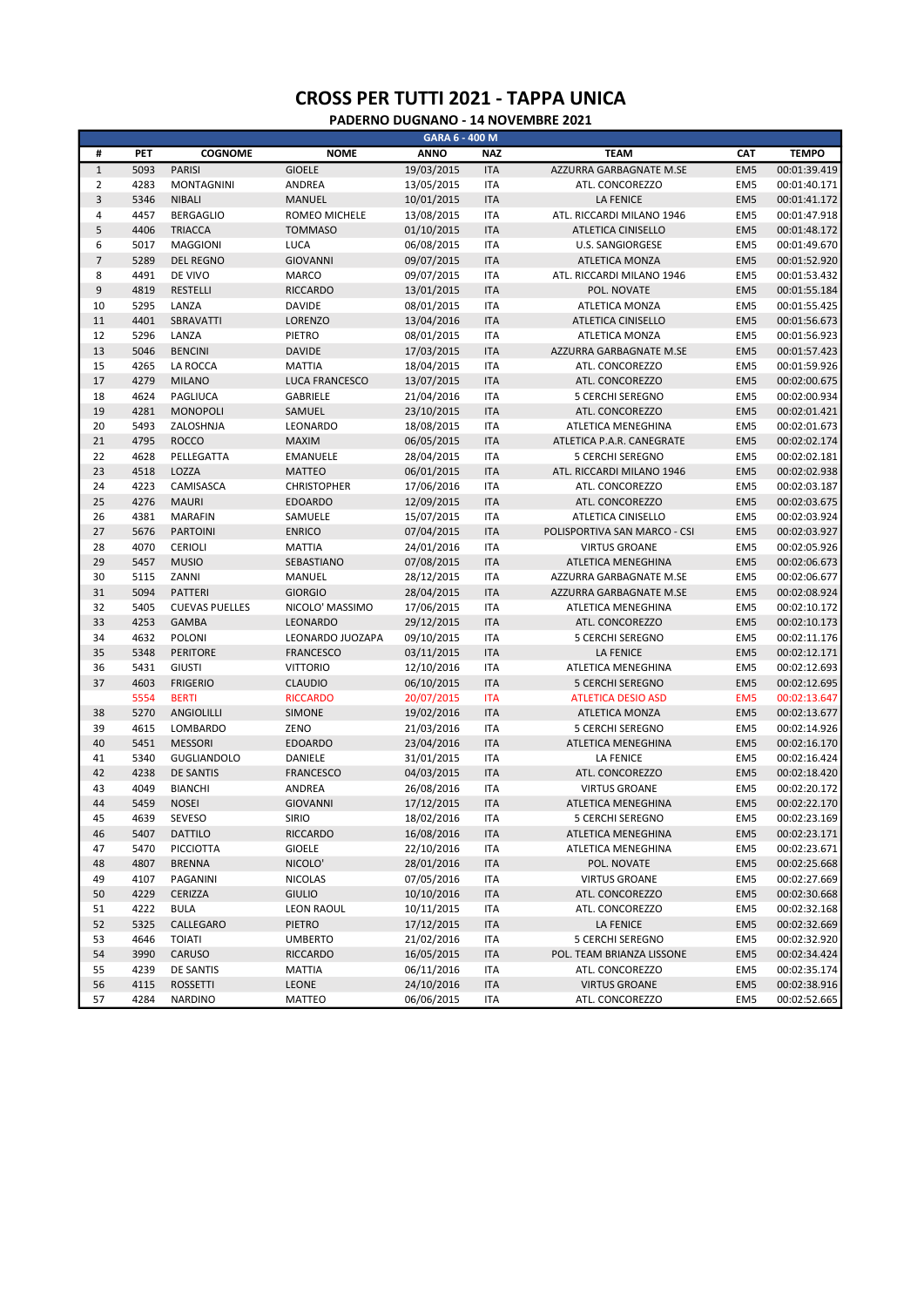|                | GARA 7 - 400 M |                        |                         |             |            |                           |     |              |  |  |
|----------------|----------------|------------------------|-------------------------|-------------|------------|---------------------------|-----|--------------|--|--|
| #              | PET            | <b>COGNOME</b>         | <b>NOME</b>             | <b>ANNO</b> | <b>NAZ</b> | <b>TEAM</b>               | CAT | <b>TEMPO</b> |  |  |
| $\mathbf 1$    | 5013           | <b>GARAVAGLIA</b>      | <b>CLIO</b>             | 05/02/2014  | <b>ITA</b> | <b>U.S. SANGIORGESE</b>   | EF5 | 00:01:37.395 |  |  |
| $\overline{2}$ | 5087           | <b>MILANI</b>          | <b>AURORA</b>           | 16/07/2014  | <b>ITA</b> | AZZURRA GARBAGNATE M.SE   | EF5 | 00:01:41.892 |  |  |
| $\mathsf 3$    | 4294           | <b>RIVA</b>            | <b>GIORGIA</b>          | 12/11/2014  | <b>ITA</b> | ATL. CONCOREZZO           | EF5 | 00:01:44.895 |  |  |
| $\sqrt{4}$     | 4557           | SOGLIANI               | <b>CHLOE</b>            | 15/06/2014  | <b>ITA</b> | ATL. RICCARDI MILANO 1946 | EF5 | 00:01:50.897 |  |  |
| 5              | 5686           | <b>RAPPAH</b>          | <b>SABRINA</b>          | 01/08/2014  | <b>STR</b> | <b>ATLETICA GALLIATE</b>  | EF5 | 00:01:51.645 |  |  |
| 6              | 4919           | <b>SGROI</b>           | MARGHERITA              | 28/01/2014  | <b>ITA</b> | ATL. VIS NOVA GIUSSANO    | EF5 | 00:01:54.641 |  |  |
| $\overline{7}$ | 4084           | <b>FUMAGALLI</b>       | <b>ALICE</b>            | 29/07/2014  | <b>ITA</b> | <b>VIRTUS GROANE</b>      | EF5 | 00:01:54.891 |  |  |
| 8              | 5558           | <b>BIFFI</b>           | LINDA                   | 13/03/2014  | <b>ITA</b> | ATLETICA DESIO ASD        | EF5 | 00:01:56.889 |  |  |
| 9              | 5015           | <b>IOZZO</b>           | <b>ALICE</b>            | 15/07/2014  | <b>ITA</b> | <b>U.S. SANGIORGESE</b>   | EF5 | 00:01:56.891 |  |  |
| 10             | 5378           | <b>BORDIN</b>          | ALLEGRA MARIA           | 07/03/2014  | <b>ITA</b> | ATLETICA MENEGHINA        | EF5 | 00:01:57.146 |  |  |
| 11             | 4029           | <b>BATTISTINI</b>      | <b>MATILDE</b>          | 01/10/2014  | <b>ITA</b> | ATL. COGLIATE             | EF5 | 00:01:57.406 |  |  |
| 12             | 4517           | LISI                   | <b>VALENTINA VITTOR</b> | 05/05/2014  | <b>ITA</b> | ATL. RICCARDI MILANO 1946 | EF5 | 00:01:59.139 |  |  |
| 13             | 5729           | <b>GRISETTI</b>        | CAMILLA                 | 01/07/2014  | <b>ITA</b> | ATL. O.S.A. SARONNO LIB.  | EF5 | 00:01:59.896 |  |  |
| 14             | 4514           | <b>JONGHI LAVARINI</b> | MARGHERITA BENED        | 23/07/2014  | <b>ITA</b> | ATL. RICCARDI MILANO 1946 | EF5 | 00:02:00.393 |  |  |
| 15             | 5469           | <b>PICCIOTTA</b>       | <b>GEMMA</b>            | 25/06/2014  | <b>ITA</b> | ATLETICA MENEGHINA        | EF5 | 00:02:02.390 |  |  |
| 16             | 4591           | CANNATELLI             | <b>ISABELLA</b>         | 08/04/2014  | <b>ITA</b> | <b>5 CERCHI SEREGNO</b>   | EF5 | 00:02:02.644 |  |  |
| 17             | 5381           | <b>BOTTARELLI</b>      | AMELIA                  | 27/09/2014  | <b>ITA</b> | ATLETICA MENEGHINA        | EF5 | 00:02:03.893 |  |  |
| 18             | 4263           | <b>IZZO</b>            | <b>CELESTE ELEONORA</b> | 01/07/2014  | <b>ITA</b> | ATL. CONCOREZZO           | EF5 | 00:02:04.141 |  |  |
| 19             | 5269           | <b>ANDREETTI</b>       | <b>BIANCA</b>           | 10/06/2014  | <b>ITA</b> | <b>ATLETICA MONZA</b>     | EF5 | 00:02:04.146 |  |  |
| 20             | 5275           | <b>BALAJI CIBRARIO</b> | <b>INES</b>             | 28/01/2014  | <b>ITA</b> | ATLETICA MONZA            | EF5 | 00:02:04.889 |  |  |
| 21             | 4942           | <b>LEMBO</b>           | <b>MARTINA</b>          | 29/09/2014  | <b>ITA</b> | U.S. S.VITTORE O. 1906    | EF5 | 00:02:05.140 |  |  |
| 22             | 5119           | <b>BOSSI</b>           | MIA                     | 09/09/2014  | <b>ITA</b> | A.ATL. CASOREZZO          | EF5 | 00:02:06.143 |  |  |
| 23             | 4863           | <b>DEFINA</b>          | <b>MARTINA</b>          | 04/01/2014  | <b>ITA</b> | ATL. VIS NOVA GIUSSANO    | EF5 | 00:02:07.641 |  |  |
| 24             | 5284           | CLAVENNA               | <b>BIANCA</b>           | 31/05/2014  | <b>ITA</b> | ATLETICA MONZA            | EF5 | 00:02:08.393 |  |  |
| 25             | 4478           | CHISARI                | COSTANZA                | 11/12/2014  | <b>ITA</b> | ATL. RICCARDI MILANO 1946 | EF5 | 00:02:08.898 |  |  |
| 26             | 4540           | PACE                   | <b>BIANCA</b>           | 03/12/2014  | <b>ITA</b> | ATL. RICCARDI MILANO 1946 | EF5 | 00:02:10.638 |  |  |
| 27             | 5772           | <b>SALA</b>            | <b>GIULIA</b>           | 22/08/2014  | <b>ITA</b> | ATL. O.S.A. SARONNO LIB.  | EF5 | 00:02:10.640 |  |  |
| 28             | 5597           | <b>MORELLI</b>         | VALENTINA               | 26/12/2014  | <b>ITA</b> | ATLETICA DESIO ASD        | EF5 | 00:02:12.389 |  |  |
| 29             | 5315           | ZIGHAMI                | <b>NICOLE</b>           | 04/08/2014  | <b>ITA</b> | <b>ATLETICA MONZA</b>     | EF5 | 00:02:13.141 |  |  |
| 30             | 5400           | COGGI                  | <b>GRETA</b>            | 29/08/2014  | <b>ITA</b> | ATLETICA MENEGHINA        | EF5 | 00:02:14.386 |  |  |
| 31             | 5120           | COFANO                 | <b>ILARIA</b>           | 24/03/2014  | <b>ITA</b> | A.ATL. CASOREZZO          | EF5 | 00:02:14.637 |  |  |
| 32             | 4026           | VIGANO'                | LISA                    | 17/02/2014  | <b>ITA</b> | POL. TEAM BRIANZA LISSONE | EF5 | 00:02:14.881 |  |  |
| 33             | 4782           | <b>GUCCIARDO</b>       | <b>BEATRICE</b>         | 03/02/2014  | <b>ITA</b> | ATLETICA P.A.R. CANEGRATE | EF5 | 00:02:14.892 |  |  |
| 34             | 4017           | PICCOLO                | ARIA                    | 28/05/2014  | <b>ITA</b> | POL. TEAM BRIANZA LISSONE | EF5 | 00:02:15.140 |  |  |
| 35             | 5731           | <b>GUFFANTI</b>        | <b>BIANCA</b>           | 11/12/2014  | <b>ITA</b> | ATL. O.S.A. SARONNO LIB.  | EF5 | 00:02:15.890 |  |  |
| 36             | 4849           | CHIODA                 | <b>ALICE</b>            | 20/12/2014  | <b>ITA</b> | ATL. VIS NOVA GIUSSANO    | EF5 | 00:02:16.650 |  |  |
|                | 5765           | <b>RIZZATO</b>         | <b>GRETA</b>            | 28/01/2014  | <b>ITA</b> | ATL. O.S.A. SARONNO LIB.  | EF5 | 00:02:17.013 |  |  |
| 37             | 5028           | SABATO                 | <b>ZOE</b>              | 29/12/2014  | <b>ITA</b> | <b>U.S. SANGIORGESE</b>   | EF5 | 00:02:17.578 |  |  |
| 38             | 4210           | <b>BALLESTRACCI</b>    | <b>IRENE</b>            | 14/06/2014  | <b>ITA</b> | ATL. CONCOREZZO           | EF5 | 00:02:17.887 |  |  |
| 39             | 4161           | <b>GUALANDRIS</b>      | CHIARA                  | 01/08/2014  | <b>ITA</b> | ATL. CESANO MADERNO       | EF5 | 00:02:18.882 |  |  |
| 40             | 4450           | <b>BARBIER</b>         | <b>ANNA</b>             | 30/08/2014  | <b>ITA</b> | ATL. RICCARDI MILANO 1946 | EF5 | 00:02:19.880 |  |  |
| 41             | 4163           | LONGONI                | <b>FRANCESCA</b>        | 28/04/2014  | <b>ITA</b> | ATL. CESANO MADERNO       | EF5 | 00:02:22.630 |  |  |
| 42             | 4057           | <b>BOSSI</b>           | <b>CECILIA</b>          | 12/10/2014  | <b>ITA</b> | <b>VIRTUS GROANE</b>      | EF5 | 00:02:24.137 |  |  |
| 43             | 4097           | <b>MASCARO</b>         | <b>GIADA</b>            | 10/12/2014  | <b>ITA</b> | <b>VIRTUS GROANE</b>      | EF5 | 00:02:27.634 |  |  |
| 44             | 4092           | <b>LECCI</b>           | SARA                    | 10/07/2014  | <b>ITA</b> | <b>VIRTUS GROANE</b>      | EF5 | 00:02:28.888 |  |  |
| 45             | 5421           | <b>GAIANI</b>          | <b>ELENA</b>            | 20/04/2014  | <b>ITA</b> | ATLETICA MENEGHINA        | EF5 | 00:02:31.133 |  |  |
| 46             | 4473           | CARAFFA                | <b>CATERINA</b>         | 10/01/2014  | <b>ITA</b> | ATL. RICCARDI MILANO 1946 | EF5 | 00:02:36.130 |  |  |
| 47             | 4879           | <b>GANINI</b>          | <b>GAIA</b>             | 19/06/2014  | <b>ITA</b> | ATL. VIS NOVA GIUSSANO    | EF5 | 00:02:37.134 |  |  |
| 48             | 4166           | <b>LORUSSO</b>         | <b>EMMA</b>             | 27/04/2014  | <b>ITA</b> | ATL. CESANO MADERNO       | EF5 | 00:02:47.638 |  |  |
| 49             | 4255           | <b>GAVIRAGHI</b>       | <b>BENEDETTA</b>        | 15/09/2014  | <b>ITA</b> | ATL. CONCOREZZO           | EF5 | 00:03:42.127 |  |  |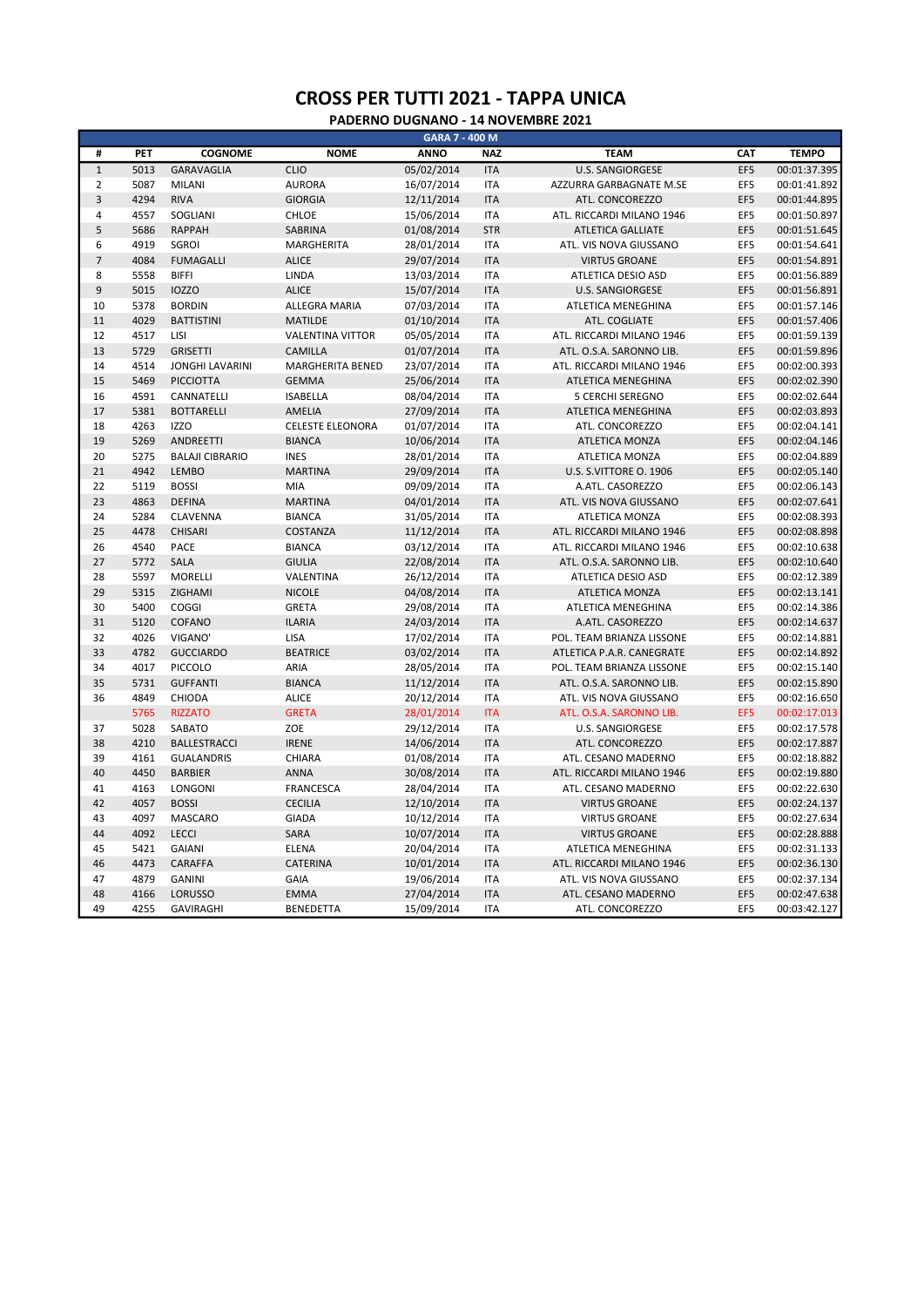|                  |      |                   |                         | GARA 8 - 400 M |            |                                    |                 |              |
|------------------|------|-------------------|-------------------------|----------------|------------|------------------------------------|-----------------|--------------|
| #                | PET  | <b>COGNOME</b>    | <b>NOME</b>             | <b>ANNO</b>    | <b>NAZ</b> | <b>TEAM</b>                        | CAT             | <b>TEMPO</b> |
| $\,1\,$          | 4924 | <b>STRIATTO</b>   | <b>TIAGO</b>            | 26/01/2014     | <b>ITA</b> | ATL. VIS NOVA GIUSSANO             | EM <sub>5</sub> | 00:01:31.516 |
| $\overline{2}$   | 4090 | <b>INSOLIA</b>    | CHRISTIAN               | 23/04/2014     | <b>ITA</b> | <b>VIRTUS GROANE</b>               | EM <sub>5</sub> | 00:01:32.517 |
| $\mathsf 3$      | 5490 | VIGANO'           | <b>ALBERTO</b>          | 23/10/2014     | <b>ITA</b> | ATLETICA MENEGHINA                 | EM <sub>5</sub> | 00:01:42.778 |
|                  |      |                   |                         |                |            |                                    |                 |              |
| 4                | 4662 | AVANZI            | <b>NICCOLO</b>          | 17/06/2014     | <b>ITA</b> | <b>CENTRO SCHUSTER</b>             | EM <sub>5</sub> | 00:01:43.019 |
| 5                | 3969 | <b>VINCENTI</b>   | ANDREA                  | 26/09/2014     | <b>ITA</b> | ASD NUOVA VIRTUS CREMA             | EM <sub>5</sub> | 00:01:46.019 |
| 6                | 4010 | LO MONACO         | <b>JACOPO</b>           | 27/02/2014     | <b>ITA</b> | POL. TEAM BRIANZA LISSONE          | EM <sub>5</sub> | 00:01:49.271 |
| $\overline{7}$   | 4290 | RATTI             | <b>FRANCESCO</b>        | 15/11/2014     | <b>ITA</b> | ATL. CONCOREZZO                    | EM <sub>5</sub> | 00:01:49.772 |
| 8                | 5460 | <b>NOSEI</b>      | PIETRO                  | 08/09/2014     | <b>ITA</b> | ATLETICA MENEGHINA                 | EM <sub>5</sub> | 00:01:53.771 |
| $\boldsymbol{9}$ | 4156 | <b>FRIGERIO</b>   | <b>GIULIO</b>           | 08/04/2014     | <b>ITA</b> | ATL. CESANO MADERNO                | EM <sub>5</sub> | 00:01:54.525 |
| 10               | 4580 | <b>BELLINI</b>    | RICCARDO                | 10/11/2014     | <b>ITA</b> | <b>5 CERCHI SEREGNO</b>            | EM <sub>5</sub> | 00:01:54.772 |
| 11               | 4286 | PASSONI           | <b>GIULIO</b>           | 24/04/2014     | <b>ITA</b> | ATL. CONCOREZZO                    | EM <sub>5</sub> | 00:01:56.773 |
| 12               | 4912 | <b>ROSSI</b>      | <b>BENEDETTO</b>        | 23/06/2014     | <b>ITA</b> | ATL. VIS NOVA GIUSSANO             | EM <sub>5</sub> | 00:01:57.273 |
| 13               | 4840 | CANNATELLI        | <b>GIACOMO MARIA</b>    | 04/02/2014     | <b>ITA</b> | ATL. VIS NOVA GIUSSANO             | EM <sub>5</sub> | 00:01:58.538 |
|                  | 5722 | <b>GALLIFUOCO</b> | <b>ANDREA</b>           | 15/12/2014     | <b>ITA</b> | ATL. O.S.A. SARONNO LIB.           | EM <sub>5</sub> | 00:01:58.759 |
|                  | 5392 |                   |                         |                | <b>ITA</b> |                                    |                 |              |
| 14               |      | CARRARA           | <b>PIETRO</b>           | 19/05/2014     |            | ATLETICA MENEGHINA                 | EM <sub>5</sub> | 00:01:59.524 |
| 15               | 4189 | RIZZETTI          | GABRIELE                | 09/05/2014     | <b>ITA</b> | ATL. CESANO MADERNO                | EM <sub>5</sub> | 00:01:59.772 |
|                  | 5689 | <b>ANTONINI</b>   | <b>ANDREA</b>           | 18/07/2014     | <b>ITA</b> | ATL. O.S.A. SARONNO LIB.           | EM <sub>5</sub> | 00:02:00.123 |
| 16               | 5627 | DI NARDO          | <b>GIACOMO</b>          | 01/01/2014     | <b>ITA</b> | G.S. IN ROBORE VIRTUS SEVESO - CSI | EM5             | 00:02:00.272 |
| 17               | 5425 | <b>GARRONI</b>    | <b>NICCOLO</b>          | 16/09/2014     | <b>ITA</b> | ATLETICA MENEGHINA                 | EM <sub>5</sub> | 00:02:00.529 |
| 18               | 5586 | LO VERSO          | <b>GIOELE</b>           | 18/07/2014     | <b>ITA</b> | ATLETICA DESIO ASD                 | EM <sub>5</sub> | 00:02:00.783 |
| 19               | 5428 | <b>GEROLA</b>     | <b>GIACOMO</b>          | 13/01/2014     | <b>ITA</b> | ATLETICA MENEGHINA                 | EM <sub>5</sub> | 00:02:01.529 |
| 20               | 5552 | BENVEGNU          | <b>ALESSIO</b>          | 24/11/2014     | <b>ITA</b> | ATLETICA DESIO ASD                 | EM <sub>5</sub> | 00:02:01.532 |
| 21               | 5301 | <b>NOVATI</b>     | <b>TOMMASO</b>          | 05/08/2014     | <b>ITA</b> | ATLETICA MONZA                     | EM <sub>5</sub> | 00:02:02.772 |
| 22               | 5229 | <b>FORNONI</b>    | <b>EMANUELE</b>         | 17/11/2014     | <b>ITA</b> | <b>FRIESIAN TEAM</b>               | EM <sub>5</sub> | 00:02:03.023 |
|                  |      |                   |                         |                |            |                                    |                 |              |
| 23               | 3949 | TERZAGHI          | <b>DAVIDE</b>           | 23/04/2014     | <b>ITA</b> | A.G. COMENSE S.S.D. A R.L.         | EM <sub>5</sub> | 00:02:03.526 |
| 24               | 5385 | <b>BUTTSTEDT</b>  | <b>CONSTANTIN FABIA</b> | 15/11/2014     | <b>ITA</b> | ATLETICA MENEGHINA                 | EM <sub>5</sub> | 00:02:03.784 |
| 25               | 5330 | DEDE'             | YARI                    | 07/10/2014     | <b>ITA</b> | <b>LA FENICE</b>                   | EM <sub>5</sub> | 00:02:04.025 |
| 26               | 4809 | COLAZZO           | <b>ALESSIO</b>          | 11/02/2014     | <b>ITA</b> | POL. NOVATE                        | EM <sub>5</sub> | 00:02:04.029 |
| 27               | 5657 | <b>DE MARIA</b>   | <b>MILO</b>             | 06/03/2014     | <b>ITA</b> | POLISPORTIVA SAN MARCO - CSI       | EM <sub>5</sub> | 00:02:05.022 |
| 28               | 4792 | PADULANO          | ANDREA                  | 08/06/2014     | <b>ITA</b> | ATLETICA P.A.R. CANEGRATE          | EM5             | 00:02:05.285 |
| 29               | 4611 | <b>GIAMPAGLIA</b> | <b>RICCARDO</b>         | 28/03/2014     | <b>ITA</b> | <b>5 CERCHI SEREGNO</b>            | EM <sub>5</sub> | 00:02:05.289 |
| 30               | 5372 | <b>BARBIERI</b>   | SEBASTIAN               | 22/05/2014     | <b>ITA</b> | ATLETICA MENEGHINA                 | EM <sub>5</sub> | 00:02:05.772 |
| 31               | 4214 | <b>BELLUCCI</b>   | SAMUELE                 | 11/08/2014     | <b>ITA</b> | ATL. CONCOREZZO                    | EM <sub>5</sub> | 00:02:06.024 |
|                  |      |                   |                         |                |            |                                    |                 |              |
| 32               | 4361 | CAPORALE          | <b>JURI</b>             | 11/07/2014     | <b>ITA</b> | ATLETICA CINISELLO                 | EM <sub>5</sub> | 00:02:06.284 |
| 33               | 4907 | <b>PULEO</b>      | <b>FEDERICO</b>         | 16/12/2014     | <b>ITA</b> | ATL. VIS NOVA GIUSSANO             | EM <sub>5</sub> | 00:02:06.523 |
| 34               | 5322 | <b>BONVINI</b>    | <b>GIORGIO</b>          | 05/08/2014     | <b>ITA</b> | <b>LA FENICE</b>                   | EM5             | 00:02:07.037 |
| 35               | 4902 | <b>PAROLIN</b>    | <b>THOMAS</b>           | 24/05/2014     | <b>ITA</b> | ATL. VIS NOVA GIUSSANO             | EM <sub>5</sub> | 00:02:07.777 |
| 36               | 4162 | <b>GUALANDRIS</b> | <b>MATTEO</b>           | 01/08/2014     | <b>ITA</b> | ATL. CESANO MADERNO                | EM5             | 00:02:08.290 |
| 37               | 5620 | <b>TRIGHIERA</b>  | LEONARDO                | 23/04/2014     | <b>ITA</b> | ATLETICA DESIO ASD                 | EM <sub>5</sub> | 00:02:08.293 |
| 38               | 4741 | LUONI             | CARLO                   | 21/12/2014     | <b>ITA</b> | ATL. BRESSO                        | EM <sub>5</sub> | 00:02:09.018 |
| 39               | 4774 | FERRARI           | <b>LUCAS</b>            | 20/07/2014     | <b>ITA</b> | ATLETICA P.A.R. CANEGRATE          | EM <sub>5</sub> | 00:02:09.023 |
| 40               | 4690 | LANZONE           | FRANCESCO GIOVAN        | 14/05/2014     | <b>ITA</b> | <b>CENTRO SCHUSTER</b>             | EM <sub>5</sub> | 00:02:09.276 |
| 41               | 5232 | <b>GIUSTI</b>     | <b>ANDREA</b>           | 18/07/2014     | <b>ITA</b> | <b>FRIESIAN TEAM</b>               | EM <sub>5</sub> | 00:02:09.744 |
|                  |      |                   |                         |                |            |                                    |                 |              |
| 42               | 4242 | DI FRESCO         | <b>MARCO</b>            | 08/10/2014     | <b>ITA</b> | ATL. CONCOREZZO                    | EM <sub>5</sub> | 00:02:09.746 |
| 43               | 3962 | PEROLINI          | ALESSANDRO              | 09/10/2014     | <b>ITA</b> | ASD NUOVA VIRTUS CREMA             | EM <sub>5</sub> | 00:02:10.532 |
| 44               | 4358 | CAPELLI           | LORENZO                 | 20/06/2014     | <b>ITA</b> | ATLETICA CINISELLO                 | EM <sub>5</sub> | 00:02:10.781 |
| 45               | 4133 | <b>BASILICO</b>   | ANDREA                  | 08/05/2014     | <b>ITA</b> | ATL. CESANO MADERNO                | EM <sub>5</sub> | 00:02:11.249 |
| 46               | 4661 | ANDREOLLI         | SAMUELE                 | 30/11/2014     | <b>ITA</b> | <b>CENTRO SCHUSTER</b>             | EM <sub>5</sub> | 00:02:11.486 |
| 47               | 4822 | ZUCCA             | DENIEL                  | 21/12/2014     | <b>ITA</b> | POL. NOVATE                        | EM <sub>5</sub> | 00:02:12.251 |
| 48               | 4880 | <b>GATTI</b>      | MATTEO                  | 14/10/2014     | <b>ITA</b> | ATL. VIS NOVA GIUSSANO             | EM <sub>5</sub> | 00:02:12.537 |
| 49               | 5468 | PIANCAZZO         | LEONARDO                | 10/11/2014     | <b>ITA</b> | ATLETICA MENEGHINA                 | EM <sub>5</sub> | 00:02:12.783 |
| 50               | 4044 | <b>BASSAN</b>     | SIMONE                  | 18/09/2014     | <b>ITA</b> | <b>VIRTUS GROANE</b>               | EM <sub>5</sub> | 00:02:12.786 |
|                  |      |                   |                         |                |            |                                    |                 |              |
| 51               | 4937 | COLOMBO           | <b>FILIPPO</b>          | 05/06/2014     | <b>ITA</b> | U.S. S.VITTORE O. 1906             | EM <sub>5</sub> | 00:02:12.966 |
| 52               | 4164 | LONGONI           | <b>MATTIA</b>           | 04/08/2014     | <b>ITA</b> | ATL. CESANO MADERNO                | EM <sub>5</sub> | 00:02:13.254 |
| 53               | 4208 | ANNICCHIARICO     | <b>PIETRO</b>           | 15/03/2014     | <b>ITA</b> | ATL. CONCOREZZO                    | EM <sub>5</sub> | 00:02:13.442 |
| 54               | 5611 | <b>SCURATI</b>    | LEONARDO                | 14/10/2014     | <b>ITA</b> | ATLETICA DESIO ASD                 | EM <sub>5</sub> | 00:02:13.720 |
| 55               | 4359 | CAPELLI           | <b>RICCARDO</b>         | 20/06/2014     | <b>ITA</b> | ATLETICA CINISELLO                 | EM <sub>5</sub> | 00:02:14.217 |
| 56               | 4387 | PACCHETTI         | LORENZO                 | 25/07/2014     | ITA        | ATLETICA CINISELLO                 | EM <sub>5</sub> | 00:02:14.724 |
| 57               | 4369 | <b>COLITTI</b>    | ANDREA                  | 26/09/2014     | <b>ITA</b> | ATLETICA CINISELLO                 | EM <sub>5</sub> | 00:02:14.726 |
| 58               | 5388 | CALCATERRA        | PIETRO                  | 27/12/2014     | <b>ITA</b> | ATLETICA MENEGHINA                 | EM <sub>5</sub> | 00:02:14.965 |
| 59               | 4293 | RIPAMONTI         | SAMUELE                 | 04/05/2014     | <b>ITA</b> | ATL. CONCOREZZO                    | EM <sub>5</sub> | 00:02:16.465 |
|                  |      |                   |                         |                |            |                                    |                 |              |
| 60               | 4306 | SORRENTINO        | <b>VITTORIO</b>         | 11/10/2014     | <b>ITA</b> | ATL. CONCOREZZO                    | EM5             | 00:02:16.713 |
| 61               | 5375 | <b>BERTAZZI</b>   | <b>FRANCESCO</b>        | 16/02/2014     | <b>ITA</b> | ATLETICA MENEGHINA                 | EM <sub>5</sub> | 00:02:16.717 |
| 62               | 4503 | <b>DONINOTTI</b>  | ALESSANDRO              | 22/10/2014     | <b>ITA</b> | ATL. RICCARDI MILANO 1946          | EM <sub>5</sub> | 00:02:17.255 |
| 63               | 4805 | <b>ANASTASI</b>   | <b>GIORDANO</b>         | 23/03/2014     | <b>ITA</b> | POL. NOVATE                        | EM <sub>5</sub> | 00:02:17.466 |
| 64               | 4996 | TIRABOSCHI        | <b>FILIPPO MARIA</b>    | 15/03/2014     | ITA        | ALA ATL. ABBIATEGRASSO             | EM <sub>5</sub> | 00:02:18.435 |
| 65               | 4817 | <b>MONGUZZI</b>   | <b>ENEA</b>             | 29/04/2014     | <b>ITA</b> | POL. NOVATE                        | EM <sub>5</sub> | 00:02:18.527 |
| 66               | 5367 | <b>AGAZZI</b>     | ANDREA                  | 27/07/2014     | <b>ITA</b> | ATLETICA MENEGHINA                 | EM <sub>5</sub> | 00:02:19.460 |
| 67               | 5003 | <b>ARTOLI</b>     | <b>DAVIDE</b>           | 11/09/2014     | <b>ITA</b> | <b>U.S. SANGIORGESE</b>            | EM <sub>5</sub> | 00:02:19.768 |
| 68               | 4470 | CANGIANO          | FRANCESCO               | 23/06/2014     | <b>ITA</b> | ATL. RICCARDI MILANO 1946          | EM5             | 00:02:20.463 |
|                  |      |                   |                         |                |            |                                    |                 |              |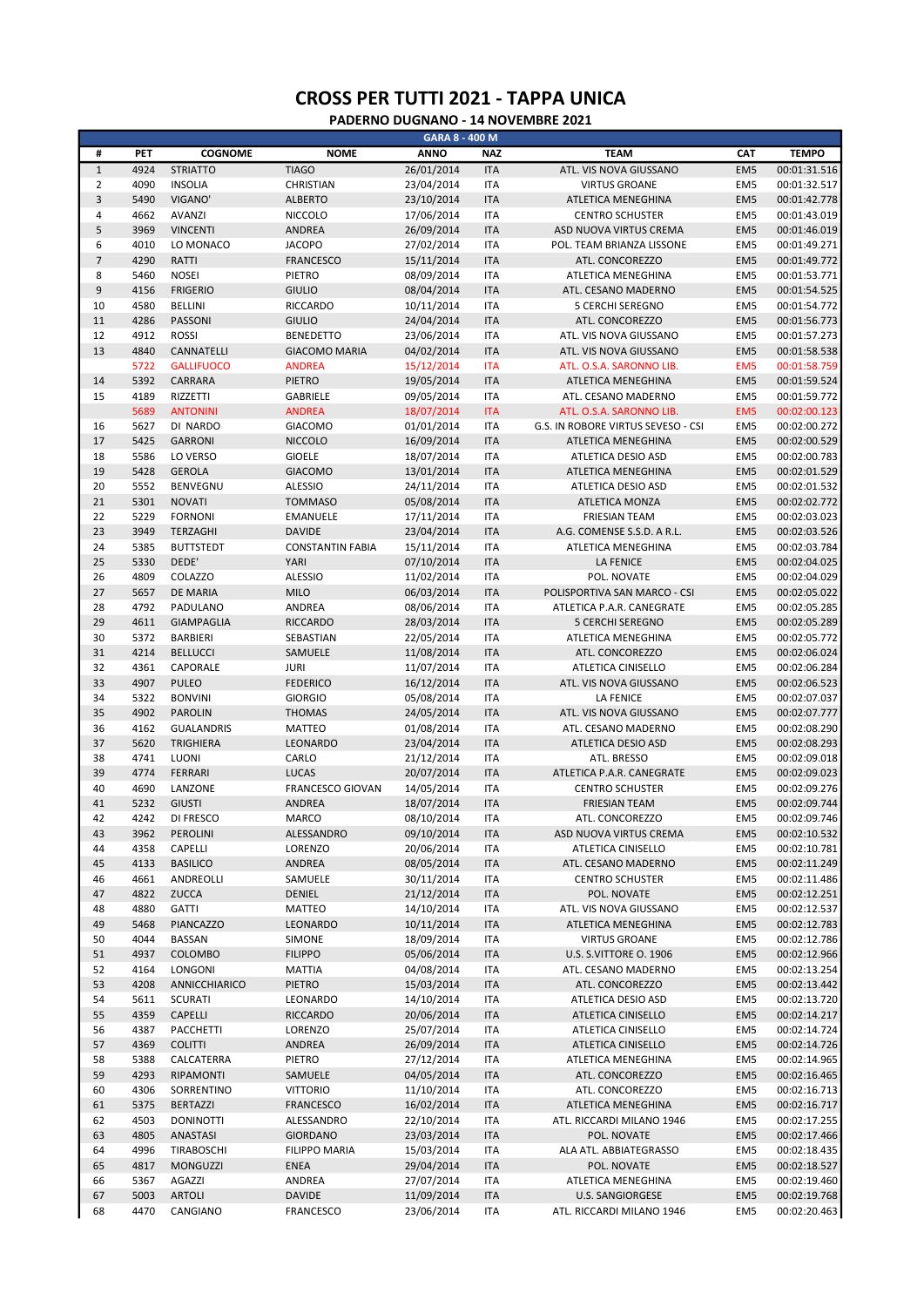| 69 | 5631 | <b>MANONI</b>    | MICHELEï¿1/2          | 01/01/2014 | <b>ITA</b> | G.S. IN ROBORE VIRTUS SEVESO - CSI | EM <sub>5</sub> | 00:02:21.283 |
|----|------|------------------|-----------------------|------------|------------|------------------------------------|-----------------|--------------|
| 70 | 5588 | <b>MANDOLARO</b> | MARCO                 | 11/07/2014 | <b>ITA</b> | ATLETICA DESIO ASD                 | EM <sub>5</sub> | 00:02:22.746 |
| 71 | 4305 | SORRENTINO       | <b>VALERIO</b>        | 11/10/2014 | <b>ITA</b> | ATL. CONCOREZZO                    | EM <sub>5</sub> | 00:02:23.013 |
| 72 | 4392 | <b>POLIMENO</b>  | <b>SIMONE</b>         | 24/09/2014 | <b>ITA</b> | ATLETICA CINISELLO                 | EM <sub>5</sub> | 00:02:23.276 |
| 73 | 4570 | WU               | <b>JUSTIN SHAOZUN</b> | 03/11/2014 | <b>ITA</b> | ATL. RICCARDI MILANO 1946          | EM <sub>5</sub> | 00:02:23.516 |
| 74 | 4139 | <b>BOZZATO</b>   | <b>TOMMASO</b>        | 28/10/2014 | <b>ITA</b> | ATL. CESANO MADERNO                | EM <sub>5</sub> | 00:02:24.026 |
| 75 | 4314 | <b>VILLA</b>     | LEONARDO              | 02/07/2014 | <b>ITA</b> | ATL. CONCOREZZO                    | EM <sub>5</sub> | 00:02:24.032 |
| 76 | 5083 | <b>LOMBARDI</b>  | <b>ALBERTO</b>        | 11/02/2014 | <b>ITA</b> | AZZURRA GARBAGNATE M.SE            | EM <sub>5</sub> | 00:02:25.987 |
| 77 | 5084 | <b>LOMBARDI</b>  | <b>STEFANO</b>        | 11/02/2014 | <b>ITA</b> | AZZURRA GARBAGNATE M.SE            | EM <sub>5</sub> | 00:02:26.282 |
| 78 | 4921 | SORESINA         | NICOLO'               | 16/09/2014 | <b>ITA</b> | ATL, VIS NOVA GIUSSANO             | EM <sub>5</sub> | 00:02:27.524 |
| 79 | 5007 | CAVARRETTA       | <b>ACHILLE</b>        | 08/06/2014 | <b>ITA</b> | <b>U.S. SANGIORGESE</b>            | EM <sub>5</sub> | 00:02:32.769 |
| 80 | 4213 | <b>BAZZANO</b>   | THIAGO ANDREA         | 29/12/2014 | <b>ITA</b> | ATL. CONCOREZZO                    | EM <sub>5</sub> | 00:02:37.520 |
| 81 | 4099 | <b>MENDICINO</b> | <b>EDOARDO</b>        | 26/12/2014 | <b>ITA</b> | <b>VIRTUS GROANE</b>               | EM <sub>5</sub> | 00:02:40.022 |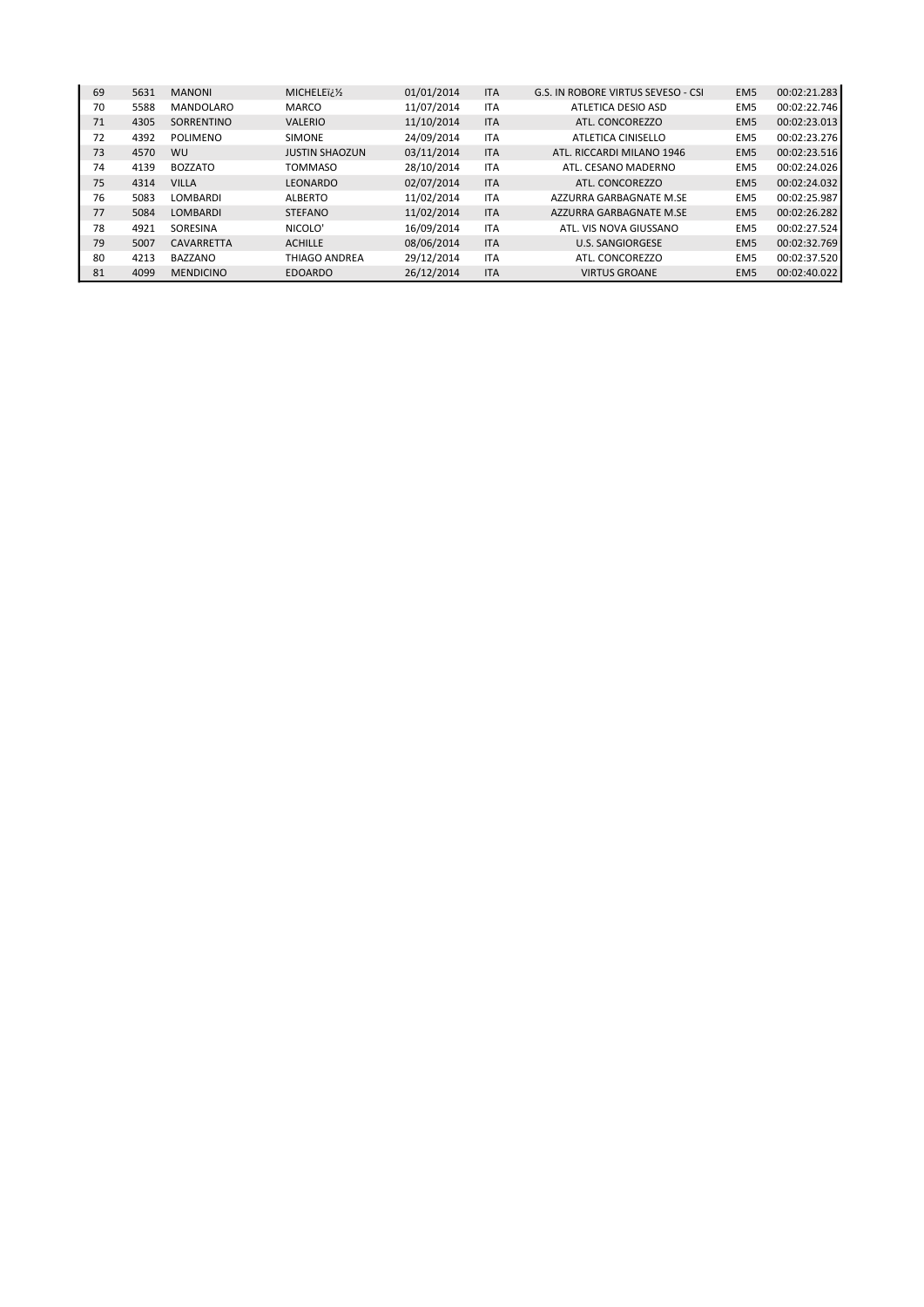| GARA 9 - 400 M   |      |                   |                         |             |            |                              |     |              |  |
|------------------|------|-------------------|-------------------------|-------------|------------|------------------------------|-----|--------------|--|
| #                | PET  | <b>COGNOME</b>    | <b>NOME</b>             | <b>ANNO</b> | <b>NAZ</b> | <b>TEAM</b>                  | CAT | <b>TEMPO</b> |  |
| $\,1\,$          | 5236 | <b>MAURI</b>      | PETRA MARIA             | 01/08/2013  | <b>ITA</b> | <b>FRIESIAN TEAM</b>         | EF8 | 00:01:33.817 |  |
| $\overline{2}$   | 3926 | <b>BATTOCCHI</b>  | LUCREZIA                | 14/06/2013  | <b>ITA</b> | A.G. COMENSE S.S.D. A R.L.   | EF8 | 00:01:35.817 |  |
| $\overline{3}$   | 5596 | <b>MORELLI</b>    | <b>BEATRICE</b>         | 12/04/2013  | <b>ITA</b> | ATLETICA DESIO ASD           | EF8 | 00:01:43.567 |  |
| 4                | 4617 | <b>MAIORCA</b>    | MIA                     | 17/06/2013  | <b>ITA</b> | 5 CERCHI SEREGNO             | EF8 | 00:01:46.320 |  |
| 5                | 4048 | <b>BERETTA</b>    | <b>RACHELE</b>          | 06/03/2013  | <b>ITA</b> | <b>VIRTUS GROANE</b>         | EF8 | 00:01:46.568 |  |
| 6                | 5366 | ZANGARA           | <b>ELSA</b>             | 22/08/2013  | <b>ITA</b> | <b>LA FENICE</b>             | EF8 | 00:01:47.068 |  |
| $\overline{7}$   | 5000 | <b>VALISI</b>     | <b>ELENA</b>            | 26/04/2013  | <b>ITA</b> | ALA ATL. ABBIATEGRASSO       | EF8 | 00:01:53.066 |  |
| 8                | 4874 | <b>FORCOLIN</b>   | LETIZIA                 | 27/07/2013  | <b>ITA</b> | ATL. VIS NOVA GIUSSANO       | EF8 | 00:01:53.816 |  |
| $\boldsymbol{9}$ | 4244 | <b>FACCHINI</b>   | <b>MARIA</b>            | 26/02/2013  | <b>ITA</b> | ATL. CONCOREZZO              | EF8 | 00:01:55.317 |  |
| 10               | 5044 | <b>BARTOLAZZI</b> | <b>EMMA</b>             | 23/04/2013  | <b>ITA</b> | AZZURRA GARBAGNATE M.SE      | EF8 | 00:01:56.066 |  |
| 11               | 4033 | <b>IORDA</b>      | <b>GIULIA</b>           | 26/03/2013  | <b>ITA</b> | ATL. COGLIATE                | EF8 | 00:01:56.319 |  |
| 12               | 5107 | <b>TEODORO</b>    | <b>GIULIA</b>           | 28/04/2013  | <b>ITA</b> | AZZURRA GARBAGNATE M.SE      | EF8 | 00:01:58.066 |  |
| 13               | 4776 | <b>FERRARIO</b>   | <b>REBECCA</b>          | 26/09/2013  | <b>ITA</b> | ATLETICA P.A.R. CANEGRATE    | EF8 | 00:01:58.315 |  |
| 14               | 5761 | <b>PERCOPO</b>    | SARA                    | 12/03/2013  | <b>ITA</b> | ATL. O.S.A. SARONNO LIB.     | EF8 | 00:01:59.568 |  |
| 15               | 5466 | PEZZI             | <b>REBECCA BEATRICE</b> | 18/12/2013  | <b>ITA</b> | ATLETICA MENEGHINA           | EF8 | 00:02:00.327 |  |
| 16               | 4759 | <b>BESOZZI</b>    | <b>DIANA</b>            | 22/04/2013  | <b>ITA</b> | ATLETICA P.A.R. CANEGRATE    | EF8 | 00:02:00.329 |  |
| 17               | 5404 | <b>CROCI</b>      | <b>MATILDE</b>          | 12/11/2013  | <b>ITA</b> | ATLETICA MENEGHINA           | EF8 | 00:02:00.332 |  |
| 18               | 4116 | SANTARPIA         | <b>GIULIA</b>           | 05/03/2013  | <b>ITA</b> | <b>VIRTUS GROANE</b>         | EF8 | 00:02:00.568 |  |
| 19               | 5319 | <b>BELLUSCHI</b>  | <b>LUCIA</b>            | 28/02/2013  | <b>ITA</b> | <b>LA FENICE</b>             | EF8 | 00:02:02.068 |  |
| 20               | 5364 | TERRAGNI          | <b>SVEVA</b>            | 05/11/2013  | <b>ITA</b> | <b>LA FENICE</b>             | EF8 | 00:02:02.318 |  |
| 21               | 4005 | <b>GRECO</b>      | AFSATOU                 | 27/07/2013  | <b>ITA</b> | POL. TEAM BRIANZA LISSONE    | EF8 | 00:02:03.071 |  |
| 22               | 5359 | SANNA             | <b>GAIA</b>             | 27/12/2013  | <b>ITA</b> | <b>LA FENICE</b>             | EF8 | 00:02:03.312 |  |
| 23               | 5682 | ZANELLI           | <b>ELISABETTA</b>       | 21/10/2013  | <b>ITA</b> | POLISPORTIVA SAN MARCO - CSI | EF8 | 00:02:04.075 |  |
| 24               | 5579 | <b>FISCO</b>      | <b>VERONICA</b>         | 21/11/2013  | <b>ITA</b> | ATLETICA DESIO ASD           | EF8 | 00:02:04.315 |  |
| 25               | 5718 | DI MATTEO         | <b>BEATRICE</b>         | 15/06/2013  | <b>ITA</b> | ATL. O.S.A. SARONNO LIB.     | EF8 | 00:02:04.573 |  |
| 26               | 4929 | ZORLONI           | ARIANNA                 | 11/10/2013  | <b>ITA</b> | ATL. VIS NOVA GIUSSANO       | EF8 | 00:02:04.817 |  |
| 27               | 4125 | <b>VENDITTI</b>   | <b>ATENA</b>            | 13/06/2013  | <b>ITA</b> | <b>VIRTUS GROANE</b>         | EF8 | 00:02:06.066 |  |
| 28               | 4547 | <b>PUCCIO</b>     | CAROLA                  | 15/11/2013  | <b>ITA</b> | ATL. RICCARDI MILANO 1946    | EF8 | 00:02:06.068 |  |
| 29               | 4085 | <b>FURFARO</b>    | CHIARA                  | 23/07/2013  | <b>ITA</b> | <b>VIRTUS GROANE</b>         | EF8 | 00:02:06.316 |  |
| 30               | 3986 | <b>BUSCAROLI</b>  | LUNA                    | 23/09/2013  | <b>ITA</b> | POL. TEAM BRIANZA LISSONE    | EF8 | 00:02:07.061 |  |
| 31               | 4234 | <b>COSENTINO</b>  | <b>GIUDITTA</b>         | 29/04/2013  | <b>ITA</b> | ATL. CONCOREZZO              | EF8 | 00:02:07.560 |  |
| 32               | 4772 | <b>DONADIO</b>    | ASIA                    | 21/09/2013  | <b>ITA</b> | ATLETICA P.A.R. CANEGRATE    | EF8 | 00:02:08.070 |  |
| 33               | 5354 | <b>RAGUSA</b>     | <b>MATILDE</b>          | 23/07/2013  | <b>ITA</b> | <b>LA FENICE</b>             | EF8 | 00:02:08.321 |  |
| 34               | 4562 | <b>TOFFOLO</b>    | <b>ARIANNA SOLE</b>     | 02/12/2013  | <b>ITA</b> | ATL. RICCARDI MILANO 1946    | EF8 | 00:02:08.821 |  |
| 35               | 5709 | COLUCCI           | ARIANNA                 | 01/01/2013  | <b>ITA</b> | ATL. O.S.A. SARONNO LIB.     | EF8 | 00:02:09.315 |  |
| 36               | 5571 | CASCIO            | CAROL                   | 23/04/2013  | <b>ITA</b> | ATLETICA DESIO ASD           | EF8 | 00:02:10.069 |  |
| 37               | 4140 | <b>BRAMBILLA</b>  | <b>MATILDE VITTORIA</b> | 12/10/2013  | <b>ITA</b> | ATL. CESANO MADERNO          | EF8 | 00:02:11.060 |  |
| 38               | 3880 | BENHAMIDOU        | SAFAE                   | 20/02/2013  | <b>STR</b> | ATL. ESTRADA                 | EF8 | 00:02:11.314 |  |
| 39               | 3976 | <b>BATALLAN</b>   | <b>BLANCA SOFIA</b>     | 24/12/2013  | <b>ITA</b> | POL. TEAM BRIANZA LISSONE    | EF8 | 00:02:11.559 |  |
| 40               | 3888 | ZECCA             | MIE EMILIE              | 12/02/2013  | <b>ITA</b> | ATL. ESTRADA                 | EF8 | 00:02:11.561 |  |
| 41               | 5078 | IUS               | VALENTINA               | 14/05/2013  | <b>ITA</b> | AZZURRA GARBAGNATE M.SE      | EF8 | 00:02:13.316 |  |
| 42               | 5447 | MARIANI           | SARA                    | 10/03/2013  | <b>ITA</b> | ATLETICA MENEGHINA           | EF8 | 00:02:14.062 |  |
| 43               | 4303 | SOLVI             | <b>CHIARA</b>           | 27/12/2013  | <b>ITA</b> | ATL. CONCOREZZO              | EF8 | 00:02:16.558 |  |
| 44               | 4130 | ARIZZI            | <b>ELISA</b>            | 27/02/2013  | <b>ITA</b> | ATL. CESANO MADERNO          | EF8 | 00:02:17.818 |  |
| 45               | 4102 | <b>MONTI</b>      | <b>GIULIA MARIA</b>     | 22/01/2013  | <b>ITA</b> | <b>VIRTUS GROANE</b>         | EF8 | 00:02:19.060 |  |
| 46               | 4068 | CERATI            | ZOE                     | 16/03/2013  | <b>ITA</b> | <b>VIRTUS GROANE</b>         | EF8 | 00:02:19.815 |  |
| 47               | 4118 | STRADA            | LUDOVICA                | 08/02/2013  | <b>ITA</b> | <b>VIRTUS GROANE</b>         | EF8 | 00:02:19.816 |  |
| 48               | 5304 | <b>ROFFINOLI</b>  | <b>CECILIA</b>          | 07/05/2013  | ITA        | ATLETICA MONZA               | EF8 | 00:02:20.307 |  |
| 49               | 4904 | PELLEGATTA        | <b>TERESA</b>           | 05/03/2013  | <b>ITA</b> | ATL. VIS NOVA GIUSSANO       | EF8 | 00:02:22.056 |  |
| 50               | 4395 | PULLIERO          | ANITA                   | 18/07/2013  | <b>ITA</b> | ATLETICA CINISELLO           | EF8 | 00:02:22.059 |  |
| 51               | 4796 | <b>ROSSIN</b>     | <b>GINEVRA</b>          | 24/02/2013  | <b>ITA</b> | ATLETICA P.A.R. CANEGRATE    | EF8 | 00:02:24.057 |  |
| 52               | 5343 | <b>MANTOVANI</b>  | MATILDE                 | 31/10/2013  | <b>ITA</b> | LA FENICE                    | EF8 | 00:02:29.053 |  |
| 53               | 5553 | BERLANGERI        | ELENA                   | 29/08/2013  | <b>ITA</b> | ATLETICA DESIO ASD           | EF8 | 00:02:29.306 |  |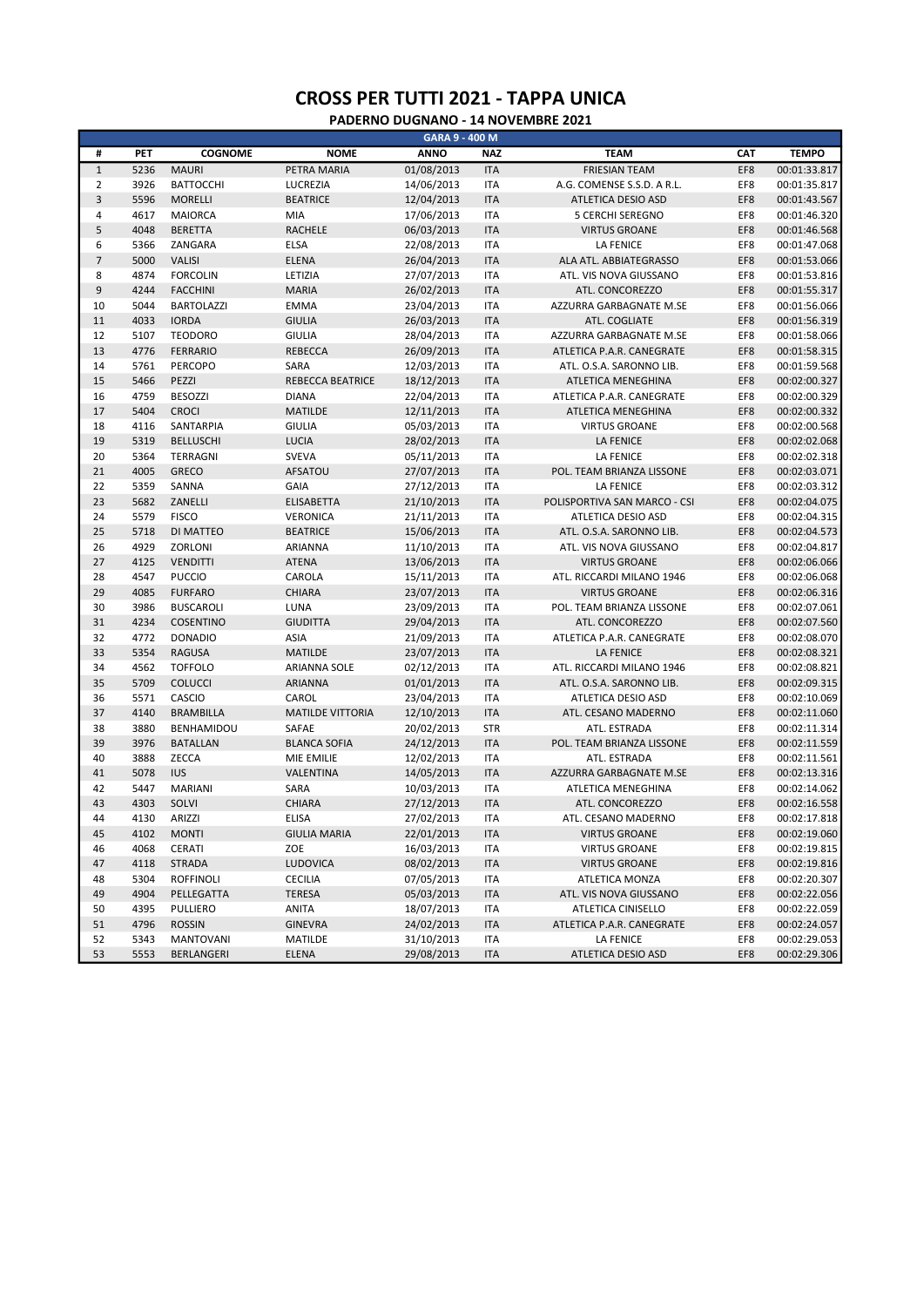|                      |              |                                     |                                 | GARA 10 - 400 M          |                          |                                                 |            |                              |
|----------------------|--------------|-------------------------------------|---------------------------------|--------------------------|--------------------------|-------------------------------------------------|------------|------------------------------|
| #                    | PET          | <b>COGNOME</b>                      | <b>NOME</b>                     | <b>ANNO</b>              | <b>NAZ</b>               | <b>TEAM</b>                                     | CAT        | <b>TEMPO</b>                 |
| $\mathbf 1$          | 5350         | <b>PIVA</b>                         | <b>MARCO</b>                    | 23/12/2013               | <b>ITA</b>               | <b>LA FENICE</b>                                | EM8        | 00:01:33.362                 |
| $\overline{2}$       | 5383         | <b>BRAMBILLA FANTINI</b>            | <b>FRANCESCO</b>                | 15/03/2013               | <b>ITA</b>               | ATLETICA MENEGHINA                              | EM8        | 00:01:33.622                 |
| $\overline{3}$       | 5776         | SOZZI                               | ANDREA                          | 08/02/2013               | <b>ITA</b>               | ATL. O.S.A. SARONNO LIB.                        | EM8        | 00:01:33.865                 |
| $\overline{4}$       | 5471         | POGETTA                             | <b>EDOARDO</b>                  | 19/04/2013               | <b>ITA</b>               | ATLETICA MENEGHINA                              | EM8        | 00:01:34.615                 |
| 5                    | 4376         | LASAGNA                             | <b>LUCA</b>                     | 13/02/2013               | <b>ITA</b>               | <b>ATLETICA CINISELLO</b>                       | EM8        | 00:01:35.610                 |
| 6                    | 4277         | <b>MERONI</b>                       | LEONARDO                        | 06/04/2013               | <b>ITA</b>               | ATL. CONCOREZZO                                 | EM8        | 00:01:37.359                 |
| $\overline{7}$       | 3885         | <b>PANDOLFI</b>                     | <b>DAVIDE</b>                   | 25/05/2013               | <b>ITA</b>               | ATL. ESTRADA                                    | EM8        | 00:01:37.609                 |
| 8                    | 4074         | <b>DE ANGELI</b>                    | <b>GIOELE</b>                   | 08/02/2013               | <b>ITA</b>               | <b>VIRTUS GROANE</b>                            | EM8        | 00:01:39.111                 |
| $\overline{9}$<br>10 | 4069<br>4203 | <b>CERIOLI</b><br>ZERBI             | <b>GABRIELE</b><br>LEONARDO     | 01/02/2013<br>27/03/2013 | <b>ITA</b><br><b>ITA</b> | <b>VIRTUS GROANE</b><br>ATL. CESANO MADERNO     | EM8<br>EM8 | 00:01:40.863<br>00:01:41.362 |
| 11                   | 5495         | <b>GRECO</b>                        | <b>EDOARDO</b>                  | 25/01/2013               | <b>ITA</b>               | MILANO ATLETICA                                 | EM8        | 00:01:41.861                 |
| 12                   | 5556         | BIELLA                              | ALESSANDRO                      | 22/06/2013               | <b>ITA</b>               | ATLETICA DESIO ASD                              | EM8        | 00:01:43.112                 |
| 13                   | 4525         | <b>MAGNI</b>                        | <b>CESARE</b>                   | 05/09/2013               | <b>ITA</b>               | ATL. RICCARDI MILANO 1946                       | EM8        | 00:01:43.113                 |
| 14                   | 4386         | <b>NARDIN</b>                       | <b>TOMMASO</b>                  | 17/01/2013               | <b>ITA</b>               | ATLETICA CINISELLO                              | EM8        | 00:01:43.371                 |
| 15                   | 5032         | VENEGONI                            | LEONARDO                        | 05/05/2013               | <b>ITA</b>               | <b>U.S. SANGIORGESE</b>                         | EM8        | 00:01:43.863                 |
| 16                   | 4194         | TERRANEO                            | <b>STEFANO</b>                  | 19/01/2013               | <b>ITA</b>               | ATL. CESANO MADERNO                             | EM8        | 00:01:44.615                 |
| 17                   | 4665         | <b>BIZZARRI</b>                     | <b>MARIO</b>                    | 08/01/2013               | <b>ITA</b>               | <b>CENTRO SCHUSTER</b>                          | EM8        | 00:01:45.109                 |
| 18                   | 4191         | SPANO'                              | ALESSANDRO                      | 24/05/2013               | <b>ITA</b>               | ATL. CESANO MADERNO                             | EM8        | 00:01:45.362                 |
| 19                   | 3892         | <b>CELLA</b>                        | SAMUELE                         | 02/01/2013               | <b>ITA</b>               | <b>F.O.RUNNING TEAM</b>                         | EM8        | 00:01:45.865                 |
| 20                   | 3948         | SPATAFORA                           | SAMUELE                         | 02/05/2013               | <b>ITA</b>               | A.G. COMENSE S.S.D. A R.L.                      | EM8        | 00:01:46.367                 |
| 21                   | 4694         | <b>LUCIBELLO</b>                    | <b>MATTEO</b>                   | 20/10/2013               | <b>ITA</b>               | <b>CENTRO SCHUSTER</b>                          | EM8        | 00:01:46.616                 |
| 22                   | 4667         | <b>BRAMBILLA</b>                    | <b>GREGORIO</b>                 | 29/11/2013               | <b>ITA</b>               | <b>CENTRO SCHUSTER</b>                          | EM8        | 00:01:46.617                 |
| 23                   | 5290         | <b>FARINA</b>                       | <b>FEDERICO</b>                 | 07/09/2013               | <b>ITA</b>               | ATLETICA MONZA                                  | EM8        | 00:01:47.360                 |
| 24                   | 5777         | SOZZI                               | <b>MATTEO</b>                   | 08/02/2013               | <b>ITA</b>               | ATL. O.S.A. SARONNO LIB.                        | EM8        | 00:01:47.873                 |
| 25                   | 4777         | <b>FONTANA</b>                      | <b>EDOARDO</b>                  | 03/05/2013               | <b>ITA</b>               | ATLETICA P.A.R. CANEGRATE                       | EM8        | 00:01:49.110                 |
| 26                   | 5583<br>4394 | <b>GIANNOTTA</b><br><b>PRINCIPI</b> | GABRIELE                        | 06/12/2013               | <b>ITA</b>               | ATLETICA DESIO ASD                              | EM8<br>EM8 | 00:01:50.109                 |
| 27<br>28             | 4459         | <b>BILLIA</b>                       | <b>TOMMASO</b><br>PIETRO        | 26/03/2013<br>13/10/2013 | <b>ITA</b><br><b>ITA</b> | ATLETICA CINISELLO<br>ATL. RICCARDI MILANO 1946 | EM8        | 00:01:51.357<br>00:01:51.611 |
| 29                   | 4146         | CATTANEO                            | <b>SIMONE</b>                   | 29/03/2013               | <b>ITA</b>               | ATL. CESANO MADERNO                             | EM8        | 00:01:51.863                 |
| 30                   | 4998         | <b>TRESTINI</b>                     | <b>THOMAS</b>                   | 10/03/2013               | <b>ITA</b>               | ALA ATL. ABBIATEGRASSO                          | EM8        | 00:01:51.864                 |
| 31                   | 4660         | ANDREOLLI                           | <b>GIUSEPPE</b>                 | 28/03/2013               | <b>ITA</b>               | <b>CENTRO SCHUSTER</b>                          | EM8        | 00:01:52.361                 |
| 32                   | 5424         | <b>GARALDI</b>                      | <b>GIULIO</b>                   | 27/07/2013               | <b>ITA</b>               | ATLETICA MENEGHINA                              | EM8        | 00:01:52.863                 |
| 33                   | 4384         | <b>MOTTI</b>                        | <b>CHRISTIAN</b>                | 20/11/2013               | <b>ITA</b>               | ATLETICA CINISELLO                              | EM8        | 00:01:53.114                 |
| 34                   | 5567         | CARRARA                             | <b>MARCO</b>                    | 24/01/2013               | <b>ITA</b>               | ATLETICA DESIO ASD                              | EM8        | 00:01:53.362                 |
| 35                   | 4565         | VALENTINI                           | <b>MARCO</b>                    | 06/09/2013               | <b>ITA</b>               | ATL. RICCARDI MILANO 1946                       | EM8        | 00:01:54.862                 |
| 36                   | 4801         | SPIRITO                             | GABRIELE                        | 10/09/2013               | <b>ITA</b>               | ATLETICA P.A.R. CANEGRATE                       | EM8        | 00:01:55.362                 |
| 37                   | 5223         | <b>BRETTERBAUER</b>                 | LORENZO                         | 20/12/2013               | <b>ITA</b>               | <b>FRIESIAN TEAM</b>                            | EM8        | 00:01:55.614                 |
| 38                   | 5106         | <b>TARSITANO</b>                    | <b>MATTEO</b>                   | 07/04/2013               | <b>ITA</b>               | AZZURRA GARBAGNATE M.SE                         | EM8        | 00:01:55.875                 |
| 39                   | 4808         | <b>CANTONI</b>                      | <b>LORENZO</b>                  | 28/01/2013               | <b>ITA</b>               | POL. NOVATE                                     | EM8        | 00:01:56.114                 |
| 40                   | 4397         | RIPAMONTI                           | <b>FRANCESCO</b>                | 14/03/2013               | <b>ITA</b>               | ATLETICA CINISELLO                              | EM8        | 00:01:56.116                 |
| 41                   | 5757         | <b>MONARI</b>                       | <b>MATTIA</b>                   | 22/02/2013               | <b>ITA</b>               | ATL. O.S.A. SARONNO LIB.                        | EM8        | 00:01:56.870                 |
| 42                   | 4059         | <b>BRUNA</b>                        | <b>JACOPO</b>                   | 09/06/2013               | <b>ITA</b>               | <b>VIRTUS GROANE</b>                            | EM8        | 00:01:57.369                 |
| 43<br>44             | 5696<br>4637 | <b>BURGARETTA</b>                   | <b>MATTEO</b>                   | 22/11/2013               | <b>ITA</b>               | ATL. O.S.A. SARONNO LIB.                        | EM8<br>EM8 | 00:01:57.866                 |
| 45                   | 4476         | <b>RUSSO</b>                        | SIMONE                          | 18/11/2013<br>19/06/2013 | <b>ITA</b><br><b>ITA</b> | <b>5 CERCHI SEREGNO</b>                         |            | 00:01:57.868<br>00:01:58.127 |
| 46                   | 4811         | CATTOZZI<br><b>GEMELLI</b>          | <b>TOMMASO</b><br><b>MATTIA</b> | 04/04/2013               | <b>ITA</b>               | ATL. RICCARDI MILANO 1946<br>POL. NOVATE        | EM8<br>EM8 | 00:01:58.306                 |
| 47                   | 4579         | <b>BARISON</b>                      | <b>MARCO</b>                    | 21/01/2013               | <b>ITA</b>               | 5 CERCHI SEREGNO                                | EM8        | 00:01:58.610                 |
| 48                   | 4871         | <b>FOLCIO</b>                       | <b>TOMMASO</b>                  | 28/08/2013               | <b>ITA</b>               | ATL. VIS NOVA GIUSSANO                          | EM8        | 00:02:00.619                 |
| 49                   | 5653         | CASTIGLIONI                         | ANDREA BENEDETTO                | 09/06/2013               | <b>ITA</b>               | POLISPORTIVA SAN MARCO - CSI                    | EM8        | 00:02:01.612                 |
| 50                   | 4656         | ZANZARELLI                          | ALESSANDRO                      | 05/01/2013               | <b>ITA</b>               | <b>5 CERCHI SEREGNO</b>                         | EM8        | 00:02:02.111                 |
| 51                   | 4375         | <b>IAPALUCCI</b>                    | <b>ELIA</b>                     | 17/12/2013               | <b>ITA</b>               | ATLETICA CINISELLO                              | EM8        | 00:02:02.373                 |
| 52                   | 4400         | SBRAVATTI                           | CARLO                           | 12/11/2013               | <b>ITA</b>               | ATLETICA CINISELLO                              | EM8        | 00:02:03.367                 |
| 53                   | 4002         | <b>FOSSATI</b>                      | CRISTIAN                        | 04/10/2013               | <b>ITA</b>               | POL. TEAM BRIANZA LISSONE                       | EM8        | 00:02:05.626                 |
| 54                   | 4994         | <b>RUSSO</b>                        | ALESSANDRO                      | 06/12/2013               | <b>ITA</b>               | ALA ATL. ABBIATEGRASSO                          | EM8        | 00:02:05.875                 |
| 55                   | 5559         | <b>BRACCIOFORTE</b>                 | <b>VITTORIO</b>                 | 12/03/2013               | <b>ITA</b>               | ATLETICA DESIO ASD                              | EM8        | 00:02:05.877                 |
| 56                   | 4231         | COLOMBO                             | LUCA                            | 11/01/2013               | <b>ITA</b>               | ATL. CONCOREZZO                                 | EM8        | 00:02:06.371                 |
| 57                   | 4790         | <b>MONTICELLI</b>                   | <b>UMBERTO GIUSEPPE</b>         | 08/10/2013               | <b>ITA</b>               | ATLETICA P.A.R. CANEGRATE                       | EM8        | 00:02:06.629                 |
| 58                   | 4920         | SIBIO                               | GABRIEL                         | 14/02/2013               | <b>ITA</b>               | ATL. VIS NOVA GIUSSANO                          | EM8        | 00:02:06.630                 |
| 59                   | 5617         | <b>SUMMER</b>                       | <b>DAVIDE</b>                   | 03/07/2013               | <b>ITA</b>               | ATLETICA DESIO ASD                              | EM8        | 00:02:06.873                 |
| 60                   | 4991         | PELLEGATTA                          | LORENZO                         | 23/04/2013               | <b>ITA</b>               | ALA ATL. ABBIATEGRASSO                          | EM8        | 00:02:07.618                 |
| 61                   | 4132         | <b>BARRESI</b>                      | LORENZO                         | 23/09/2013               | <b>ITA</b>               | ATL. CESANO MADERNO                             | EM8        | 00:02:08.370                 |
| 62                   | 4103<br>5602 | <b>NASO</b>                         | GABRIELE                        | 17/12/2013               | <b>ITA</b>               | <b>VIRTUS GROANE</b>                            | EM8        | 00:02:08.874                 |
| 63<br>64             | 4212         | <b>PITINGOLO</b><br><b>BAZZAN</b>   | <b>TOMMASO</b><br><b>NOAH</b>   | 16/10/2013<br>25/07/2013 | <b>ITA</b><br><b>ITA</b> | ATLETICA DESIO ASD<br>ATL. CONCOREZZO           | EM8<br>EM8 | 00:02:10.124<br>00:02:10.126 |
| 65                   | 4766         | <b>CILURZO</b>                      | <b>JACOPO</b>                   | 15/05/2013               | <b>ITA</b>               | ATLETICA P.A.R. CANEGRATE                       | EM8        | 00:02:10.619                 |
| 66                   | 4291         | REDAELLI                            | ALESSANDRO                      | 17/10/2013               | <b>ITA</b>               | ATL. CONCOREZZO                                 | EM8        | 00:02:11.122                 |
| 67                   | 5329         | DEDE'                               | JONAS SAVERIO                   | 22/04/2013               | <b>ITA</b>               | <b>LA FENICE</b>                                | EM8        | 00:02:11.616                 |
| 68                   | 4643         | <b>TANGI</b>                        | MANFREDI                        | 19/04/2013               | <b>ITA</b>               | <b>5 CERCHI SEREGNO</b>                         | EM8        | 00:02:11.620                 |
| 69                   | 4019         | <b>RONCHI</b>                       | <b>TOMMASO</b>                  | 15/09/2013               | <b>ITA</b>               | POL. TEAM BRIANZA LISSONE                       | EM8        | 00:02:12.873                 |
| 70                   | 4875         | <b>FUMAGALLI</b>                    | ANDREA                          | 10/01/2013               | <b>ITA</b>               | ATL. VIS NOVA GIUSSANO                          | EM8        | 00:02:12.875                 |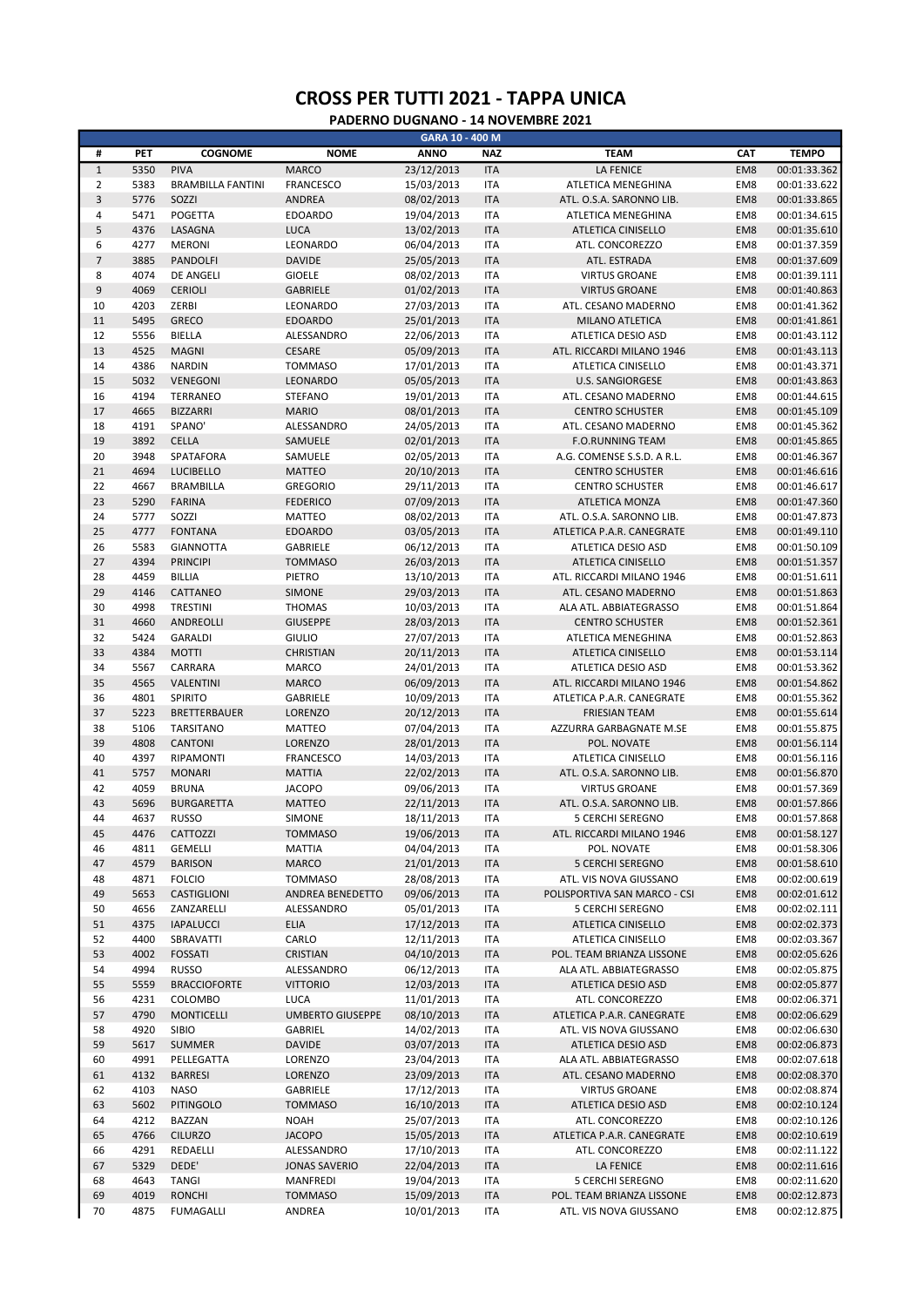| 71 | 4546 | POZZOLI        | <b>FRANCESCO</b> | 01/07/2013 | <b>ITA</b> | ATL. RICCARDI MILANO 1946 | EM <sub>8</sub> | 00:02:13.366 |
|----|------|----------------|------------------|------------|------------|---------------------------|-----------------|--------------|
| 72 | 4608 | GHEZZI         | <b>TOMMASO</b>   | 23/12/2013 | <b>ITA</b> | <b>5 CERCHI SEREGNO</b>   | EM <sub>8</sub> | 00:02:13.368 |
| 73 | 5344 | <b>MILANO</b>  | <b>SAMUELE</b>   | 24/12/2013 | <b>ITA</b> | <b>LA FENICE</b>          | EM <sub>8</sub> | 00:02:14.363 |
| 74 | 5272 | ARAGONA        | <b>STEFANO</b>   | 10/07/2013 | <b>ITA</b> | ATLETICA MONZA            | EM <sub>8</sub> | 00:02:15.867 |
| 75 | 3975 | <b>BACCEGA</b> | <b>MARCO</b>     | 11/12/2013 | <b>ITA</b> | POL. TEAM BRIANZA LISSONE | EM <sub>8</sub> | 00:02:16.129 |
| 76 | 4015 | <b>NUZZO</b>   | <b>DIEGO</b>     | 07/03/2013 | <b>ITA</b> | POL. TEAM BRIANZA LISSONE | EM8             | 00:02:19.373 |
| 77 | 3959 | <b>GNESI</b>   | <b>FABIO</b>     | 25/03/2013 | <b>ITA</b> | ASD NUOVA VIRTUS CREMA    | EM <sub>8</sub> | 00:02:21.119 |
| 78 | 5419 | FRACELLA       | <b>IAGO</b>      | 28/08/2013 | <b>ITA</b> | ATLETICA MENEGHINA        | EM <sub>8</sub> | 00:02:21.369 |
| 79 | 4707 | RAJAPAKSE      | PATHIRANNEHALAG  | 26/04/2013 | <b>ITA</b> | <b>CENTRO SCHUSTER</b>    | EM <sub>8</sub> | 00:02:22.379 |
| 80 | 4112 | RIGGIO         | <b>EMILIANO</b>  | 26/05/2013 | <b>ITA</b> | <b>VIRTUS GROANE</b>      | EM8             | 00:02:23.872 |
| 81 | 5300 | <b>NIGRO</b>   | <b>MATTEO</b>    | 31/08/2013 | <b>ITA</b> | <b>ATLETICA MONZA</b>     | EM <sub>8</sub> | 00:02:24.621 |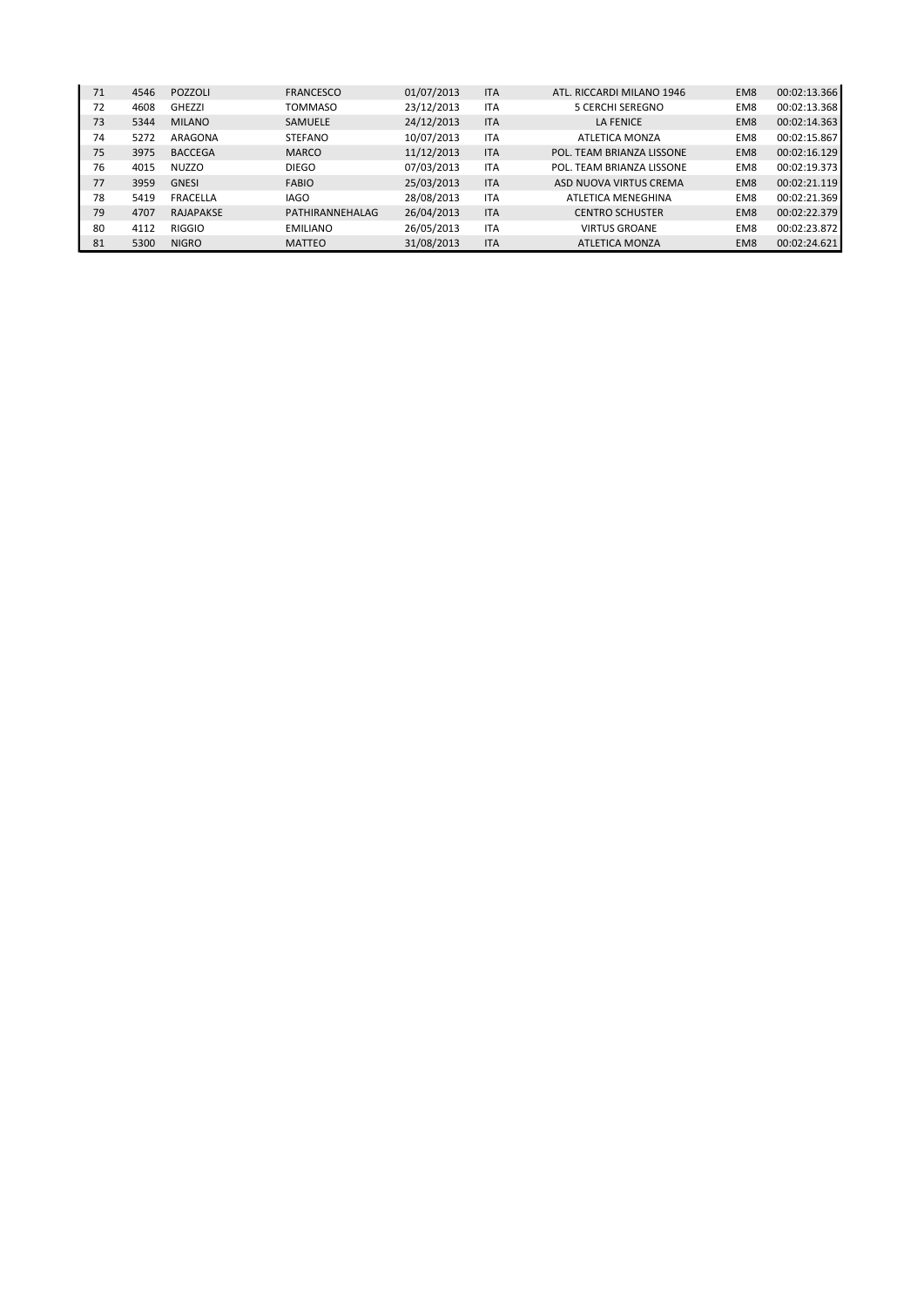|                |      |                   |                         | GARA 11 - 400 M |            |                                    |            |              |
|----------------|------|-------------------|-------------------------|-----------------|------------|------------------------------------|------------|--------------|
| #              | PET  | <b>COGNOME</b>    | <b>NOME</b>             | <b>ANNO</b>     | <b>NAZ</b> | <b>TEAM</b>                        | <b>CAT</b> | <b>TEMPO</b> |
| $\mathbf 1$    | 4304 | SONZOGNI          | <b>GIADA</b>            | 25/01/2012      | <b>ITA</b> | ATL. CONCOREZZO                    | EF8        | 00:01:31.043 |
| $\overline{2}$ | 4181 | <b>PINNA</b>      | SUSANNA                 | 08/03/2012      | <b>ITA</b> | ATL. CESANO MADERNO                | EF8        | 00:01:31.794 |
| 3              | 5699 | CARNELLI          | <b>GINEVRA</b>          | 07/07/2012      | <b>ITA</b> | ATL. O.S.A. SARONNO LIB.           | EF8        | 00:01:35.297 |
| 4              | 5156 | <b>BELOTTI</b>    | <b>MARTINA</b>          | 14/05/2012      | <b>ITA</b> | EUROATLETICA 2002                  | EF8        | 00:01:36.051 |
| 5              | 5263 | <b>COLLI</b>      | <b>ALICE</b>            | 26/05/2012      | <b>ITA</b> | DK RUNNERS MILANO                  | EF8        | 00:01:37.547 |
| 6              | 4629 | PEREGO            | <b>BEATRICE</b>         | 05/04/2012      | <b>ITA</b> | <b>5 CERCHI SEREGNO</b>            | EF8        | 00:01:38.297 |
| $\overline{7}$ | 4527 | <b>MARZOLA</b>    | SUSANNA                 | 06/03/2012      | <b>ITA</b> |                                    | EF8        | 00:01:38.547 |
|                |      |                   |                         |                 |            | ATL. RICCARDI MILANO 1946          |            |              |
| 8              | 5237 | <b>MAZZOCCHI</b>  | OLIVIA                  | 20/01/2012      | <b>ITA</b> | <b>FRIESIAN TEAM</b>               | EF8        | 00:01:39.558 |
| 9              | 5655 | <b>CIORTAN</b>    | <b>EMMA MARIA</b>       | 05/04/2012      | <b>ITA</b> | POLISPORTIVA SAN MARCO - CSI       | EF8        | 00:01:40.049 |
| 10             | 5463 | PARINI            | MARGHERITA              | 21/03/2012      | <b>ITA</b> | ATLETICA MENEGHINA                 | EF8        | 00:01:40.308 |
| 11             | 4981 | JANDELLI          | <b>VIOLA</b>            | 02/02/2012      | <b>ITA</b> | ALA ATL. ABBIATEGRASSO             | EF8        | 00:01:40.309 |
| 12             | 4056 | <b>BOSCO</b>      | GAIA                    | 29/10/2012      | <b>ITA</b> | <b>VIRTUS GROANE</b>               | EF8        | 00:01:40.311 |
| 13             | 5199 | SOSTARO           | <b>STELLA</b>           | 22/03/2012      | <b>ITA</b> | EUROATLETICA 2002                  | EF8        | 00:01:42.048 |
| 14             | 5280 | <b>BROGGINI</b>   | <b>EMMA</b>             | 21/07/2012      | <b>ITA</b> | ATLETICA MONZA                     | EF8        | 00:01:42.050 |
| 15             | 5675 | <b>OLIVOTTI</b>   | <b>STELLA</b>           | 28/03/2012      | <b>ITA</b> | POLISPORTIVA SAN MARCO - CSI       | EF8        | 00:01:42.301 |
| 16             | 4260 | <b>GROSSI</b>     | <b>ANNA</b>             | 26/03/2012      | <b>ITA</b> | ATL. CONCOREZZO                    | EF8        | 00:01:45.299 |
| 17             | 4944 | <b>MAININI</b>    | <b>GIULIA</b>           | 21/03/2012      | <b>ITA</b> | U.S. S.VITTORE O. 1906             | EF8        | 00:01:46.557 |
|                |      |                   |                         |                 | <b>ITA</b> |                                    | EF8        |              |
| 18             | 4456 | <b>BERGAGLIO</b>  | ELISA RAFFAELLA         | 20/03/2012      |            | ATL. RICCARDI MILANO 1946          |            | 00:01:47.049 |
| 19             | 5414 | <b>DUILIO</b>     | <b>GIULIA</b>           | 14/01/2012      | <b>ITA</b> | ATLETICA MENEGHINA                 | EF8        | 00:01:47.050 |
| 20             | 5633 | <b>MARIANI</b>    | LUCILLA                 | 01/01/2012      | <b>ITA</b> | G.S. IN ROBORE VIRTUS SEVESO - CSI | EF8        | 00:01:47.051 |
| 21             | 4997 | <b>TOLDI</b>      | <b>BEATRICE</b>         | 02/01/2012      | <b>ITA</b> | ALA ATL. ABBIATEGRASSO             | EF8        | 00:01:47.297 |
| 22             | 4928 | <b>ZOCCALI</b>    | <b>ELISA</b>            | 13/03/2012      | <b>ITA</b> | ATL. VIS NOVA GIUSSANO             | EF8        | 00:01:47.804 |
| 23             | 4913 | <b>ROSSI</b>      | <b>CATERINA MARGHER</b> | 04/04/2012      | <b>ITA</b> | ATL. VIS NOVA GIUSSANO             | EF8        | 00:01:48.806 |
| 24             | 5234 | LUINETTI          | AGNESE                  | 04/05/2012      | <b>ITA</b> | <b>FRIESIAN TEAM</b>               | EF8        | 00:01:49.565 |
| 25             | 4848 | <b>CEPPI</b>      | <b>MARGHERITA</b>       | 12/03/2012      | <b>ITA</b> | ATL. VIS NOVA GIUSSANO             | EF8        | 00:01:49.806 |
|                | 5464 | PERI              |                         |                 | <b>ITA</b> |                                    | EF8        |              |
| 26             |      |                   | <b>ALMA</b>             | 19/07/2012      |            | ATLETICA MENEGHINA                 |            | 00:01:50.306 |
| 27             | 5294 | <b>GRASSO</b>     | <b>EMMA</b>             | 29/07/2012      | <b>ITA</b> | <b>ATLETICA MONZA</b>              | EF8        | 00:01:50.566 |
| 28             | 4215 | <b>BENACCHIO</b>  | ALESSANDRA              | 05/12/2012      | <b>ITA</b> | ATL. CONCOREZZO                    | EF8        | 00:01:51.301 |
| 29             | 5635 | MASTRUZZOï¿1/2    | SELISIAï¿1/2            | 01/01/2012      | <b>ITA</b> | G.S. IN ROBORE VIRTUS SEVESO - CSI | EF8        | 00:01:51.303 |
| 30             | 4480 | COLOMBINI         | LUISA MARIA ADEL        | 19/06/2012      | <b>ITA</b> | ATL. RICCARDI MILANO 1946          | EF8        | 00:01:51.548 |
| 31             | 4501 | DI GIOVANNI       | <b>MARTA</b>            | 24/10/2012      | <b>ITA</b> | ATL. RICCARDI MILANO 1946          | EF8        | 00:01:51.803 |
| 32             | 5226 | DI PIETRANTONIO   | <b>GIULIA</b>           | 21/07/2012      | <b>ITA</b> | <b>FRIESIAN TEAM</b>               | EF8        | 00:01:52.302 |
| 33             | 4530 | <b>METE</b>       | <b>VIOLA</b>            | 29/03/2012      | <b>ITA</b> | ATL. RICCARDI MILANO 1946          | EF8        | 00:01:52.556 |
| 34             |      |                   |                         |                 |            |                                    | EF8        |              |
|                | 5029 | SPARAPANI         | <b>ELENA</b>            | 01/05/2012      | <b>ITA</b> | U.S. SANGIORGESE                   |            | 00:01:52.558 |
| 35             | 4454 | <b>BELLMAN</b>    | <b>FRANCESCA</b>        | 08/10/2012      | <b>ITA</b> | ATL. RICCARDI MILANO 1946          | EF8        | 00:01:53.301 |
| 36             | 4635 | <b>RISO</b>       | NICOLE SOFIA            | 02/03/2012      | <b>ITA</b> | 5 CERCHI SEREGNO                   | EF8        | 00:01:53.303 |
| 37             | 4179 | <b>PESSINA</b>    | MARGHERITA              | 18/01/2012      | <b>ITA</b> | ATL. CESANO MADERNO                | EF8        | 00:01:53.812 |
| 38             | 4248 | <b>FORLANELLI</b> | <b>ALICE</b>            | 25/10/2012      | <b>ITA</b> | ATL. CONCOREZZO                    | EF8        | 00:01:53.823 |
| 39             | 4153 | DE BELLA          | <b>ALICE</b>            | 21/04/2012      | <b>ITA</b> | ATL. CESANO MADERNO                | EF8        | 00:01:54.306 |
| 40             | 5193 | <b>NIANG</b>      | AMINA                   | 30/06/2012      | <b>ITA</b> | <b>EUROATLETICA 2002</b>           | EF8        | 00:01:54.565 |
| 41             | 4154 | <b>DIPACE</b>     | <b>GIULIA</b>           | 19/05/2012      | <b>ITA</b> | ATL. CESANO MADERNO                | EF8        | 00:01:54.801 |
| 42             | 4590 | CANNATELLI        | <b>ILARIA MARIA</b>     | 16/08/2012      | <b>ITA</b> | <b>5 CERCHI SEREGNO</b>            | EF8        | 00:01:55.053 |
|                |      |                   |                         |                 |            |                                    |            |              |
| 43             | 4144 | <b>BUSNELLI</b>   | <b>CLOE</b>             | 19/07/2012      | <b>ITA</b> | ATL. CESANO MADERNO                | EF8        | 00:01:55.279 |
| 44             | 4142 | <b>BRENNA</b>     | <b>VITTORIA</b>         | 22/06/2012      | <b>ITA</b> | ATL. CESANO MADERNO                | EF8        | 00:01:55.283 |
| 45             | 5600 | PIERGENTILI       | <b>ALESSIA</b>          | 07/12/2012      | <b>ITA</b> | ATLETICA DESIO ASD                 | EF8        | 00:01:56.055 |
| 46             | 5587 | LO VERSO          | <b>GIULIA</b>           | 23/01/2012      | <b>ITA</b> | ATLETICA DESIO ASD                 | EF8        | 00:01:56.262 |
| 47             | 4061 | <b>BRUZZONE</b>   | <b>EVA ROSA</b>         | 23/04/2012      | <b>ITA</b> | <b>VIRTUS GROANE</b>               | EF8        | 00:01:57.564 |
| 48             | 5179 | <b>GARIBOLDI</b>  | MARTINA                 | 28/06/2012      | <b>ITA</b> | EUROATLETICA 2002                  | EF8        | 00:01:58.552 |
| 49             | 5739 | <b>LO PRESTI</b>  | <b>GIULIA</b>           | 16/02/2012      | <b>ITA</b> | ATL. O.S.A. SARONNO LIB.           | EF8        | 00:01:59.556 |
| 50             | 4854 | COLOMBO           | CAMILLA                 | 26/01/2012      | ITA        | ATL. VIS NOVA GIUSSANO             | EF8        | 00:01:59.821 |
|                |      |                   |                         |                 |            |                                    |            | 00:02:00.308 |
| 51             | 4631 | PIZZI             | <b>CAROLINA BAKHITA</b> | 23/07/2012      | <b>ITA</b> | <b>5 CERCHI SEREGNO</b>            | EF8        |              |
| 52             | 4951 | RAIMONDI ISASA    | <b>MICHELLE</b>         | 04/07/2012      | <b>ITA</b> | U.S. S.VITTORE O. 1906             | EF8        | 00:02:00.559 |
| 53             | 4363 | CARIDI            | <b>CHIARA</b>           | 10/05/2012      | <b>ITA</b> | ATLETICA CINISELLO                 | EF8        | 00:02:00.561 |
| 54             | 4911 | <b>RIVOLTA</b>    | <b>INGRID</b>           | 28/12/2012      | <b>ITA</b> | ATL. VIS NOVA GIUSSANO             | EF8        | 00:02:02.303 |
| 55             | 4202 | ZAMBELLI          | <b>GIADA</b>            | 16/05/2012      | <b>ITA</b> | ATL. CESANO MADERNO                | EF8        | 00:02:03.058 |
| 56             | 4159 | GIANNELLI         | SARA                    | 20/03/2012      | <b>ITA</b> | ATL. CESANO MADERNO                | EF8        | 00:02:03.547 |
| 57             | 4357 | CANCELLI          | <b>ANNA</b>             | 28/06/2012      | <b>ITA</b> | ATLETICA CINISELLO                 | EF8        | 00:02:03.549 |
| 58             | 5202 | TROVATELLO        | <b>GIULIA</b>           | 31/01/2012      | ITA        | EUROATLETICA 2002                  | EF8        | 00:02:03.550 |
|                |      |                   |                         |                 |            |                                    |            |              |
| 59             | 4864 | <b>DONCHI</b>     | ALESSIA                 | 03/07/2012      | <b>ITA</b> | ATL. VIS NOVA GIUSSANO             | EF8        | 00:02:05.310 |
| 60             | 5411 | <b>DENTE</b>      | AZZURRA                 | 20/06/2012      | <b>ITA</b> | ATLETICA MENEGHINA                 | EF8        | 00:02:06.058 |
| 61             | 4302 | SOLVI             | <b>BEATRICE</b>         | 08/10/2012      | <b>ITA</b> | ATL. CONCOREZZO                    | EF8        | 00:02:06.551 |
| 62             | 4877 | <b>FUMAGALLI</b>  | <b>GIULIA MARIA</b>     | 08/08/2012      | <b>ITA</b> | ATL. VIS NOVA GIUSSANO             | EF8        | 00:02:08.309 |
| 63             | 5634 | <b>MASI</b>       | <i>SIADAïذ½</i>         | 01/01/2012      | <b>ITA</b> | G.S. IN ROBORE VIRTUS SEVESO - CSI | EF8        | 00:02:08.311 |
| 64             | 4970 | <b>BRANCATO</b>   | SERENA                  | 20/01/2012      | <b>ITA</b> | ALA ATL. ABBIATEGRASSO             | EF8        | 00:02:08.320 |
| 65             | 5067 | <b>FOSSATI</b>    | <b>MARTINA</b>          | 28/12/2012      | <b>ITA</b> | AZZURRA GARBAGNATE M.SE            | EF8        | 00:02:09.056 |
|                |      |                   |                         |                 |            |                                    |            |              |
| 66             | 4905 | PESCIALLI         | <b>BEATRICE</b>         | 11/07/2012      | ITA        | ATL. VIS NOVA GIUSSANO             | EF8        | 00:02:10.802 |
| 67             | 4106 | <b>ORSI</b>       | MATILDE                 | 24/07/2012      | <b>ITA</b> | <b>VIRTUS GROANE</b>               | EF8        | 00:02:15.049 |
| 68             | 4900 | PALUMBO           | <b>DENISE</b>           | 04/09/2012      | <b>ITA</b> | ATL. VIS NOVA GIUSSANO             | EF8        | 00:02:16.560 |
| 69             | 5394 | CAU               | SOFIA                   | 14/07/2012      | <b>ITA</b> | ATLETICA MENEGHINA                 | EF8        | 00:02:17.048 |
| 70             | 4634 | RECALCATI         | SOFIA                   | 29/09/2012      | <b>ITA</b> | 5 CERCHI SEREGNO                   | EF8        | 00:02:19.057 |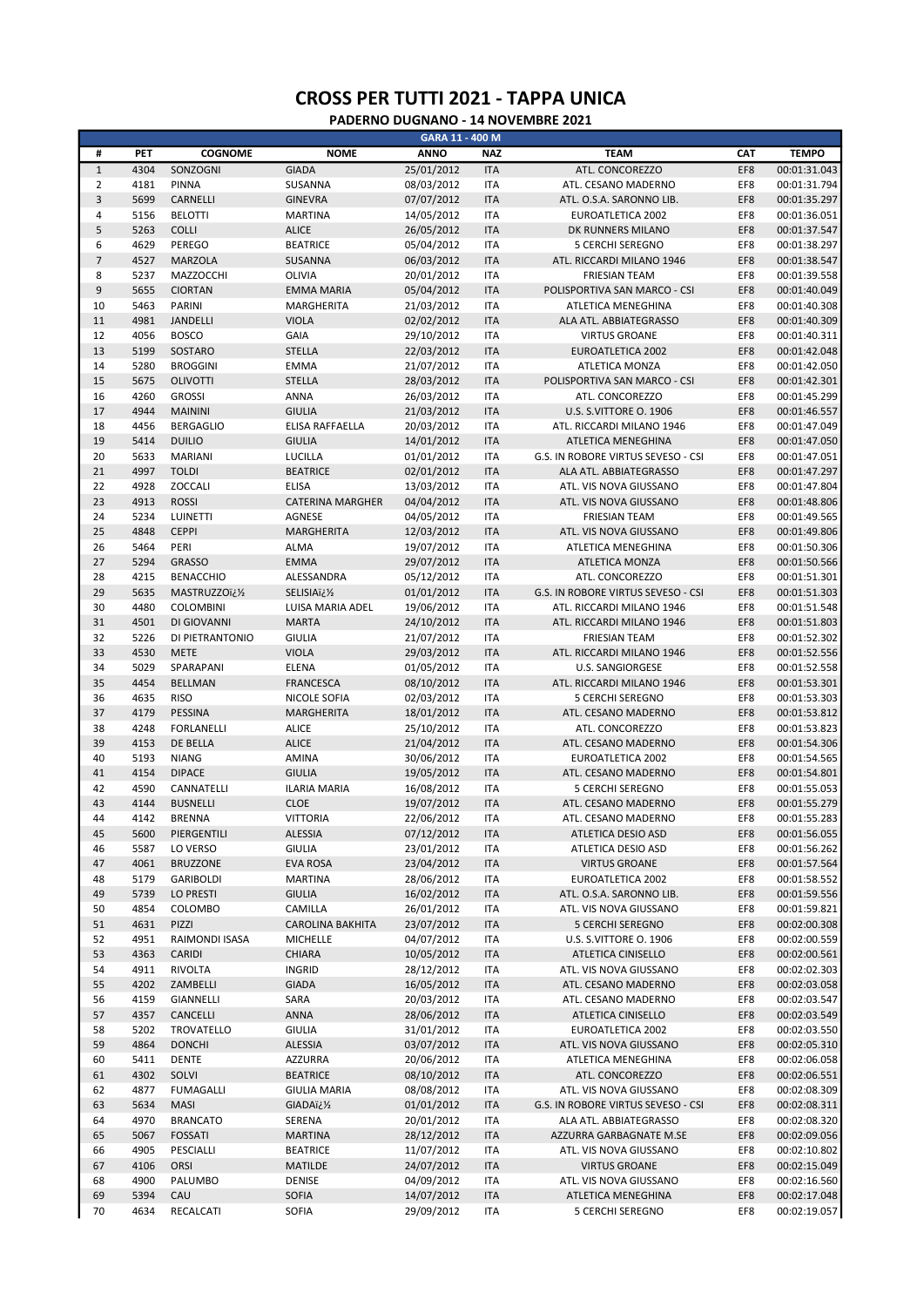|                  | 5628 | FALLANCA | SOFIAïi 1/2 | 01/01/2012 | <b>ITA</b> | G.S. IN ROBORE VIRTUS SEVESO - CSI | FF <sub>R</sub> | 00:02:32.046 |
|------------------|------|----------|-------------|------------|------------|------------------------------------|-----------------|--------------|
| $800 \text{ m}$  | 4702 | PAGNONI  | MARIA       | 14/06/2012 | <b>ITA</b> | <b>CENTRO SCHUSTER</b>             | <b>FFR</b>      | 00:03:50.991 |
| 800 <sub>m</sub> | 4675 | DE ROSA  | ELENA       | 13/01/2012 |            | <b>CENTRO SCHUSTER</b>             |                 | 00:03:52.750 |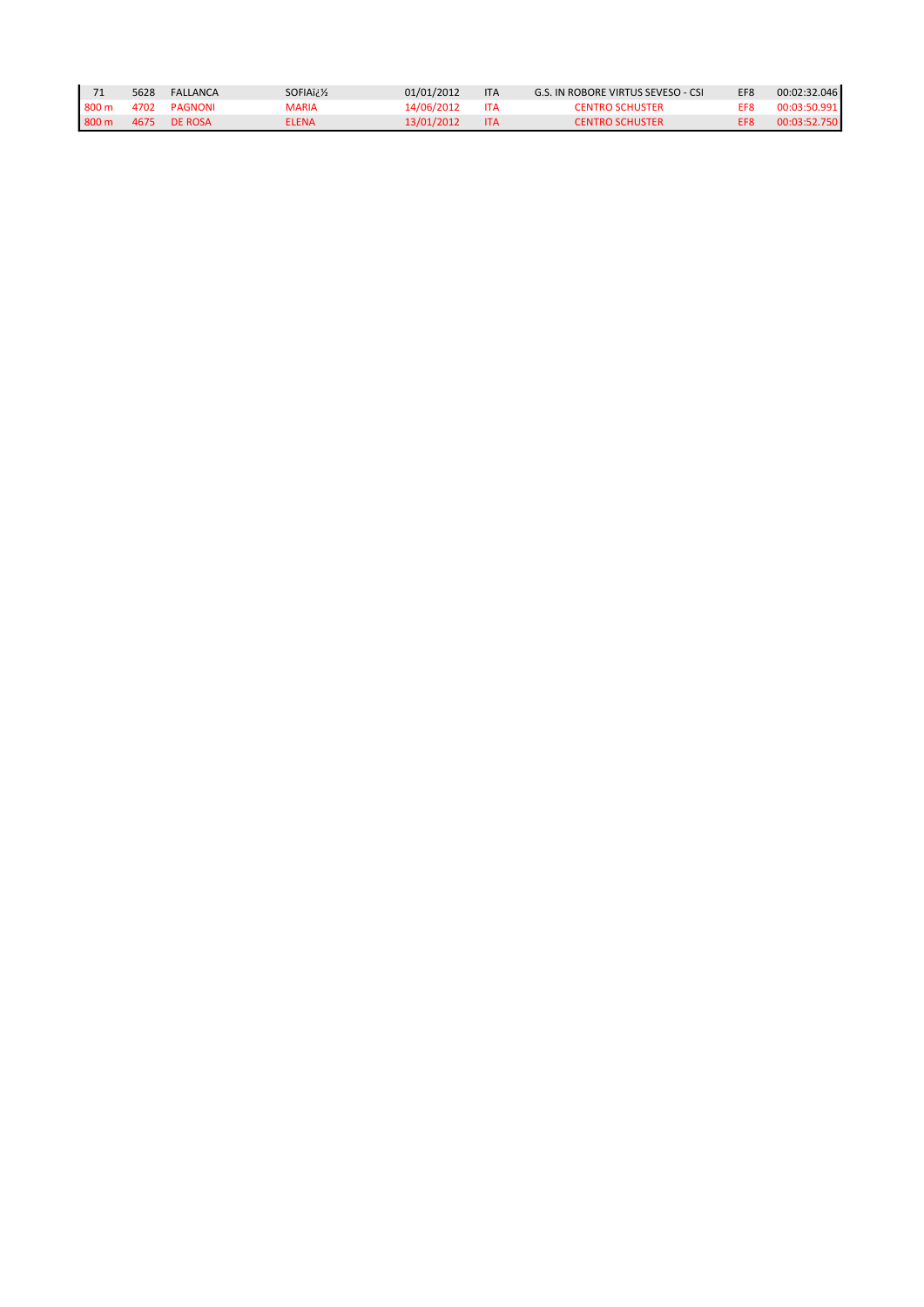|                  |      |                    |                         | GARA 12 - 400 M |            |                                    |     |              |
|------------------|------|--------------------|-------------------------|-----------------|------------|------------------------------------|-----|--------------|
| #                | PET  | <b>COGNOME</b>     | <b>NOME</b>             | <b>ANNO</b>     | <b>NAZ</b> | <b>TEAM</b>                        | CAT | <b>TEMPO</b> |
| $\,1\,$          | 5141 | <b>CELLA</b>       | <b>FEDERICO</b>         | 24/01/2012      | <b>ITA</b> | ATL. MUGGIO'                       | EM8 | 00:01:28.475 |
| $\overline{2}$   | 3912 | <b>OLGIATI</b>     | RICCARDO                | 19/01/2012      | <b>ITA</b> | ATL. ROVELLASCA                    | EM8 | 00:01:30.474 |
|                  |      |                    |                         |                 |            |                                    |     |              |
| $\overline{3}$   | 4221 | <b>BUDEL</b>       | <b>ANDREA</b>           | 15/05/2012      | <b>ITA</b> | ATL. CONCOREZZO                    | EM8 | 00:01:31.225 |
| $\overline{4}$   | 5122 | <b>FERENTINI</b>   | <b>STEVEN JASON</b>     | 11/04/2012      | <b>ITA</b> | A.ATL. CASOREZZO                   | EM8 | 00:01:33.975 |
| 5                | 3966 | <b>UBERTI</b>      | <b>MARIO</b>            | 06/08/2012      | <b>ITA</b> | ASD NUOVA VIRTUS CREMA             | EM8 | 00:01:34.225 |
| 6                | 4436 | SMANIOTTO          | <b>EDOARDO</b>          | 31/07/2012      | <b>ITA</b> | <b>GEAS ATLETICA</b>               | EM8 | 00:01:34.975 |
| $\overline{7}$   | 3911 | <b>OLGIATI</b>     | <b>FEDERICO</b>         | 19/01/2012      | <b>ITA</b> | ATL. ROVELLASCA                    | EM8 | 00:01:35.724 |
| 8                | 4247 | <b>FASOLI</b>      | LORENZO                 | 13/07/2012      | <b>ITA</b> | ATL. CONCOREZZO                    | EM8 | 00:01:38.720 |
|                  |      |                    |                         |                 |            |                                    |     |              |
| $\boldsymbol{9}$ | 4077 | <b>DEMARCO</b>     | <b>FRANCESCO</b>        | 26/10/2012      | <b>ITA</b> | <b>VIRTUS GROANE</b>               | EM8 | 00:01:40.969 |
| 10               | 4122 | <b>TRIMBOLI</b>    | <b>EDOARDO</b>          | 25/02/2012      | <b>ITA</b> | <b>VIRTUS GROANE</b>               | EM8 | 00:01:40.972 |
| 11               | 4507 | <b>GATTO</b>       | <b>ALESSIO</b>          | 14/06/2012      | <b>ITA</b> | ATL. RICCARDI MILANO 1946          | EM8 | 00:01:41.479 |
| 12               | 4574 | ZOCCHI             | DIEGO LUPO              | 29/06/2012      | <b>ITA</b> | ATL. RICCARDI MILANO 1946          | EM8 | 00:01:42.469 |
| 13               | 5644 | <b>BERETTA</b>     | SAMUELE                 | 16/02/2012      | <b>ITA</b> | POLISPORTIVA SAN MARCO - CSI       | EM8 | 00:01:44.218 |
| 14               | 3938 | <b>GIERI</b>       | <b>LUCA</b>             | 23/02/2012      | <b>ITA</b> | A.G. COMENSE S.S.D. A R.L.         | EM8 | 00:01:44.974 |
|                  |      |                    |                         |                 |            |                                    |     |              |
| 15               | 5641 | ZECCHINELLO        | EMANUELEï¿1/2           | 01/01/2012      | <b>ITA</b> | G.S. IN ROBORE VIRTUS SEVESO - CSI | EM8 | 00:01:45.219 |
| 16               | 5420 | <b>GAIANI</b>      | ALESSANDRO              | 09/01/2012      | <b>ITA</b> | ATLETICA MENEGHINA                 | EM8 | 00:01:45.730 |
| 17               | 4910 | <b>RIVA</b>        | <b>FILIPPO MARIA</b>    | 09/05/2012      | <b>ITA</b> | ATL. VIS NOVA GIUSSANO             | EM8 | 00:01:46.219 |
| 18               | 3943 | <b>PINOTTI</b>     | <b>TOMMASO</b>          | 21/02/2012      | <b>ITA</b> | A.G. COMENSE S.S.D. A R.L.         | EM8 | 00:01:46.468 |
| 19               | 4349 | <b>ANDREONI</b>    | <b>STEFANO</b>          | 11/02/2012      | <b>ITA</b> | <b>ATLETICA CINISELLO</b>          | EM8 | 00:01:47.219 |
| 20               | 5009 | <b>COMERIO</b>     | <b>GIACOMO</b>          | 05/09/2012      | <b>ITA</b> | U.S. SANGIORGESE                   | EM8 | 00:01:47.972 |
|                  |      |                    |                         |                 |            |                                    |     |              |
| 21               | 4128 | ALESSANDRINI       | <b>ANDREA</b>           | 21/06/2012      | <b>ITA</b> | ATL. CESANO MADERNO                | EM8 | 00:01:47.974 |
| 22               | 4065 | CASTELLANO         | <b>DIEGO</b>            | 23/03/2012      | <b>ITA</b> | <b>VIRTUS GROANE</b>               | EM8 | 00:01:48.472 |
| 23               | 4347 | ANDREOLI           | <b>GIORGIO</b>          | 07/02/2012      | <b>ITA</b> | <b>ATLETICA CINISELLO</b>          | EM8 | 00:01:48.717 |
| 24               | 3891 | <b>MARTINI</b>     | MARCELLO                | 20/01/2012      | <b>ITA</b> | ATL. CARPENEDOLO                   | EM8 | 00:01:48.736 |
| 25               | 4096 | <b>MARTELLOSIO</b> | <b>LUCA</b>             | 27/05/2012      | <b>ITA</b> | <b>VIRTUS GROANE</b>               | EM8 | 00:01:48.975 |
|                  |      |                    |                         |                 |            |                                    |     |              |
| 26               | 4273 | <b>MARIANI</b>     | <b>STEFANO</b>          | 11/07/2012      | <b>ITA</b> | ATL. CONCOREZZO                    | EM8 | 00:01:49.220 |
| 27               | 5169 | CASAGRANDE         | <b>GIORGIO</b>          | 09/07/2012      | <b>ITA</b> | <b>EUROATLETICA 2002</b>           | EM8 | 00:01:49.724 |
| 28               | 5624 | <b>AMBROSI</b>     | SAMUELEï¿1/2            | 01/01/2012      | <b>ITA</b> | G.S. IN ROBORE VIRTUS SEVESO - CSI | EM8 | 00:01:49.975 |
| 29               | 4836 | <b>BLASIGH</b>     | <b>MARCO</b>            | 13/06/2012      | <b>ITA</b> | ATL. VIS NOVA GIUSSANO             | EM8 | 00:01:50.464 |
| 30               | 4155 | FERRANTE           | <b>DIEGO</b>            | 26/01/2012      | <b>ITA</b> | ATL. CESANO MADERNO                | EM8 | 00:01:50.474 |
| 31               | 4768 | COLOMBO            | <b>ANDREA</b>           | 22/03/2012      | <b>ITA</b> | ATLETICA P.A.R. CANEGRATE          | EM8 | 00:01:50.475 |
|                  |      |                    |                         |                 |            |                                    |     |              |
| 32               | 4541 | PAOLI              | <b>ELIA</b>             | 27/12/2012      | <b>ITA</b> | ATL. RICCARDI MILANO 1946          | EM8 | 00:01:51.724 |
| 33               | 4024 | <b>UCCELLI</b>     | <b>EDOARDO</b>          | 13/03/2012      | <b>ITA</b> | POL. TEAM BRIANZA LISSONE          | EM8 | 00:01:52.466 |
| 34               | 5475 | <b>REPOSO</b>      | <b>OLMO</b>             | 30/08/2012      | <b>ITA</b> | ATLETICA MENEGHINA                 | EM8 | 00:01:52.468 |
| 35               | 5365 | ZANELLA            | <b>GABRIELE</b>         | 31/08/2012      | <b>ITA</b> | <b>LA FENICE</b>                   | EM8 | 00:01:52.965 |
| 36               | 5453 | MIGLIAVACCA        | <b>GREGORIO</b>         | 10/06/2012      | <b>ITA</b> | ATLETICA MENEGHINA                 | EM8 | 00:01:53.224 |
| 37               | 5678 | PEZZOLLA           | <b>RICCARDO</b>         | 24/02/2012      | <b>ITA</b> | POLISPORTIVA SAN MARCO - CSI       | EM8 | 00:01:53.229 |
|                  |      |                    |                         |                 |            |                                    |     |              |
| 38               | 4498 | DI CARLO           | NICOLO'                 | 26/09/2012      | <b>ITA</b> | ATL. RICCARDI MILANO 1946          | EM8 | 00:01:53.231 |
| 39               | 3897 | <b>BORRONI</b>     | PIETRO                  | 26/06/2012      | <b>ITA</b> | ATL. ROVELLASCA                    | EM8 | 00:01:53.465 |
| 40               | 4729 | <b>FORTUNATO</b>   | RICCARDO                | 03/07/2012      | <b>ITA</b> | SEZ. ATL. ORATORIO CORNAREDO       | EM8 | 00:01:53.468 |
| 41               | 5004 | <b>BRUNO</b>       | <b>RICCARDO</b>         | 25/07/2012      | <b>ITA</b> | <b>U.S. SANGIORGESE</b>            | EM8 | 00:01:53.912 |
| 42               | 4535 | <b>NERI</b>        | GABRIELE                | 28/12/2012      | <b>ITA</b> | ATL. RICCARDI MILANO 1946          | EM8 | 00:01:54.711 |
| 43               | 4887 | LO FARO            | <b>MATTEO</b>           | 24/09/2012      | <b>ITA</b> | ATL. VIS NOVA GIUSSANO             | EM8 | 00:01:54.713 |
|                  |      |                    |                         |                 |            |                                    |     |              |
| 44               | 3924 | <b>VICINO</b>      | LUCA                    | 07/05/2012      | <b>ITA</b> | ATL. ROVELLASCA                    | EM8 | 00:01:54.929 |
| 45               | 4952 | <b>RIGO</b>        | <b>GIOVANNI</b>         | 29/07/2012      | <b>ITA</b> | U.S. S.VITTORE O. 1906             | EM8 | 00:01:55.220 |
| 46               | 4894 | MARTINELLI         | <b>GIOELE</b>           | 26/09/2012      | <b>ITA</b> | ATL. VIS NOVA GIUSSANO             | EM8 | 00:01:55.414 |
| 47               | 4171 | <b>MARRAS</b>      | <b>MATTEO</b>           | 26/07/2012      | <b>ITA</b> | ATL. CESANO MADERNO                | EM8 | 00:01:56.215 |
| 48               | 5410 | DELL'ORTO          | <b>JACOPO GIANMARIA</b> | 03/07/2012      | <b>ITA</b> | ATLETICA MENEGHINA                 | EM8 | 00:01:56.712 |
| 49               | 5461 | <b>OSTINATO</b>    | <b>JACOPO</b>           | 28/02/2012      | <b>ITA</b> | ATLETICA MENEGHINA                 | EM8 |              |
|                  |      |                    |                         |                 |            |                                    |     | 00:01:56.959 |
| 50               | 4240 | DELL'OSSO          | <b>ALBERTO</b>          | 02/09/2012      | <b>ITA</b> | ATL. CONCOREZZO                    | EM8 | 00:01:57.459 |
| 51               | 5477 | SAHOU SHUNKIN      | <b>OMAR</b>             | 31/05/2012      | <b>ITA</b> | ATLETICA MENEGHINA                 | EM8 | 00:01:58.203 |
| 52               | 5575 | <b>FAINI</b>       | <b>JACOPO</b>           | 29/09/2012      | <b>ITA</b> | ATLETICA DESIO ASD                 | EM8 | 00:01:58.204 |
| 53               | 4885 | LAPONI             | <b>MARCO</b>            | 18/03/2012      | <b>ITA</b> | ATL. VIS NOVA GIUSSANO             | EM8 | 00:01:58.205 |
| 54               | 5408 | DE TOMA            | SIMONE                  | 28/05/2012      | <b>ITA</b> | ATLETICA MENEGHINA                 | EM8 | 00:01:58.968 |
|                  |      |                    |                         | 28/08/2012      |            |                                    |     |              |
| 55               | 5642 | <b>AUGELLO</b>     | <b>MATTEO</b>           |                 | <b>ITA</b> | POLISPORTIVA SAN MARCO - CSI       | EM8 | 00:01:59.207 |
| 56               | 4649 | <b>VICARI</b>      | <b>FEDERICO</b>         | 07/08/2012      | <b>ITA</b> | <b>5 CERCHI SEREGNO</b>            | EM8 | 00:01:59.425 |
| 57               | 3989 | CARUSO             | LEONARDO                | 03/10/2012      | <b>ITA</b> | POL. TEAM BRIANZA LISSONE          | EM8 | 00:01:59.705 |
| 58               | 4618 | <b>MAIRA</b>       | LORENZO                 | 17/05/2012      | <b>ITA</b> | 5 CERCHI SEREGNO                   | EM8 | 00:01:59.956 |
| 59               | 5429 | <b>GIACOMONI</b>   | <b>FILIPPO</b>          | 30/11/2012      | <b>ITA</b> | ATLETICA MENEGHINA                 | EM8 | 00:02:00.195 |
| 60               | 3942 | PELIS              | <b>NOAH</b>             | 04/03/2012      | <b>ITA</b> | A.G. COMENSE S.S.D. A R.L.         | EM8 | 00:02:00.201 |
|                  |      |                    |                         |                 |            |                                    |     |              |
| 61               | 4093 | LORINO             | <b>RICCARDO</b>         | 12/06/2012      | <b>ITA</b> | <b>VIRTUS GROANE</b>               | EM8 | 00:02:00.450 |
| 62               | 4901 | PANIZZA            | ETTORE                  | 22/02/2012      | <b>ITA</b> | ATL. VIS NOVA GIUSSANO             | EM8 | 00:02:00.671 |
| 63               | 4236 | <b>CUNEGATTI</b>   | <b>SIMONE</b>           | 18/08/2012      | <b>ITA</b> | ATL. CONCOREZZO                    | EM8 | 00:02:01.649 |
| 64               | 4940 | <b>DEAN</b>        | ANDREA                  | 05/10/2012      | <b>ITA</b> | U.S. S.VITTORE O. 1906             | EM8 | 00:02:02.203 |
| 65               | 3946 | SAGGIOMO           | RICCARDO                | 28/09/2012      | <b>ITA</b> | A.G. COMENSE S.S.D. A R.L.         | EM8 | 00:02:02.412 |
|                  | 5443 | LUONI              |                         |                 | <b>ITA</b> |                                    |     |              |
| 66               |      |                    | RICCARDO                | 13/12/2012      |            | ATLETICA MENEGHINA                 | EM8 | 00:02:02.966 |
| 67               | 4587 | <b>BRUNO</b>       | PIETRO                  | 10/07/2012      | <b>ITA</b> | <b>5 CERCHI SEREGNO</b>            | EM8 | 00:02:02.968 |
| 68               | 4962 | ADAMO              | MATTIA                  | 20/01/2012      | <b>ITA</b> | ALA ATL. ABBIATEGRASSO             | EM8 | 00:02:02.973 |
| 69               | 3929 | <b>BERGAMASCO</b>  | <b>FEDERICO</b>         | 25/09/2012      | <b>ITA</b> | A.G. COMENSE S.S.D. A R.L.         | EM8 | 00:02:03.212 |
| 70               | 4938 | COLOMBO            | <b>JACOPO</b>           | 23/03/2012      | <b>ITA</b> | U.S. S.VITTORE O. 1906             | EM8 | 00:02:03.451 |
|                  |      |                    |                         |                 |            |                                    |     |              |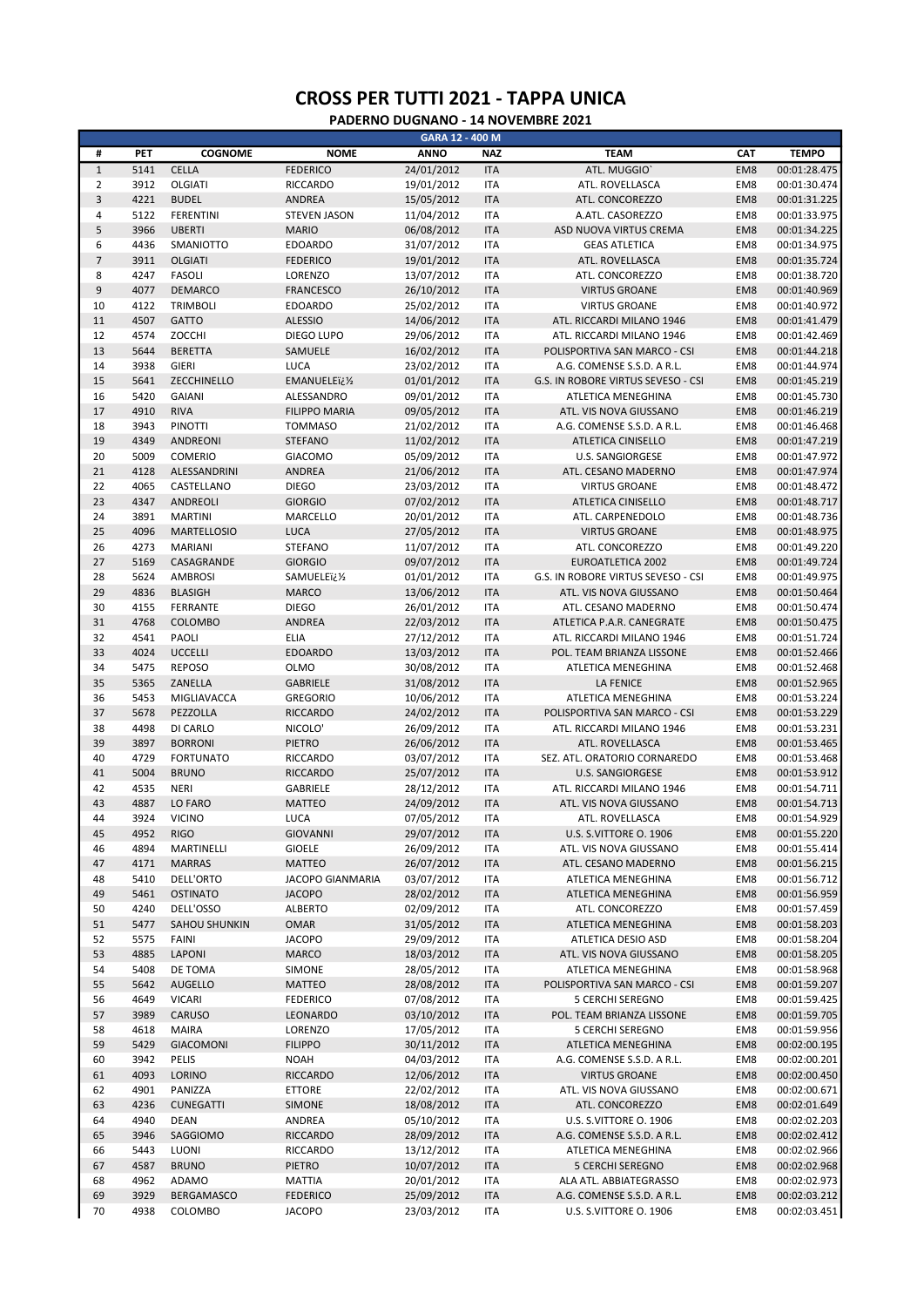| 71 | 3935 | CONTINANZA         | LEONARDO                | 11/10/2012 | <b>ITA</b> | A.G. COMENSE S.S.D. A R.L.   | EM <sub>8</sub> | 00:02:03.935 |
|----|------|--------------------|-------------------------|------------|------------|------------------------------|-----------------|--------------|
| 72 | 4989 | <b>MASTELLONE</b>  | <b>DIEGO</b>            | 04/10/2012 | <b>ITA</b> | ALA ATL. ABBIATEGRASSO       | EM8             | 00:02:03.940 |
| 73 | 3978 | <b>BERDUCCI</b>    | <b>AGOSTINO</b>         | 31/05/2012 | <b>ITA</b> | POL. TEAM BRIANZA LISSONE    | EM8             | 00:02:04.177 |
| 74 | 5648 | CAMBIAGHI          | <b>SIMONE</b>           | 08/05/2012 | <b>ITA</b> | POLISPORTIVA SAN MARCO - CSI | EM8             | 00:02:04.432 |
| 75 | 4346 | <b>ALESCI</b>      | ANDREA                  | 06/09/2012 | <b>ITA</b> | ATLETICA CINISELLO           | EM8             | 00:02:04.705 |
| 76 | 4992 | <b>PORTALUPI</b>   | LORENZO                 | 03/12/2012 | <b>ITA</b> | ALA ATL. ABBIATEGRASSO       | EM8             | 00:02:05.198 |
| 77 | 4169 | <b>MARRAS</b>      | <b>MARCO</b>            | 26/07/2012 | <b>ITA</b> | ATL. CESANO MADERNO          | EM8             | 00:02:05.963 |
| 78 | 4825 | <b>AGGIO</b>       | LORENZO                 | 12/01/2012 | <b>ITA</b> | ATL. VIS NOVA GIUSSANO       | EM8             | 00:02:06.213 |
| 79 | 4559 | <b>TAFUNI</b>      | <b>LUCA</b>             | 07/03/2012 | <b>ITA</b> | ATL. RICCARDI MILANO 1946    | EM8             | 00:02:07.447 |
| 80 | 5222 | <b>BOTTACIN</b>    | <b>DIEGO</b>            | 25/09/2012 | <b>ITA</b> | <b>FRIESIAN TEAM</b>         | EM8             | 00:02:07.449 |
| 81 | 4799 | SCORDAMAGLIA       | <b>GIACOMO</b>          | 16/11/2012 | <b>ITA</b> | ATLETICA P.A.R. CANEGRATE    | EM8             | 00:02:07.450 |
| 82 | 5418 | <b>FERRAZZI</b>    | NICOLO PIER FRAN        | 22/09/2012 | <b>ITA</b> | ATLETICA MENEGHINA           | EM8             | 00:02:07.961 |
| 83 | 3936 | COSTAMAGNA         | LUCA                    | 25/07/2012 | <b>ITA</b> | A.G. COMENSE S.S.D. A R.L.   | EM8             | 00:02:08.211 |
| 84 | 5045 | <b>BASILIO</b>     | <b>FEDERICO</b>         | 19/12/2012 | <b>ITA</b> | AZZURRA GARBAGNATE M.SE      | EM8             | 00:02:09.213 |
| 85 | 5551 | <b>BEHAR</b>       | ZENO                    | 20/03/2012 | <b>ITA</b> | ATLETICA DESIO ASD           | EM8             | 00:02:10.955 |
| 86 | 5018 | <b>MARCALLINI</b>  | <b>RICCARDO</b>         | 20/12/2012 | <b>ITA</b> | <b>U.S. SANGIORGESE</b>      | EM8             | 00:02:11.461 |
| 87 | 4599 | <b>FORMENTI</b>    | <b>FILIPPO</b>          | 21/04/2012 | <b>ITA</b> | <b>5 CERCHI SEREGNO</b>      | EM8             | 00:02:11.706 |
| 88 | 4053 | <b>BORDONE</b>     | <b>ISACCO</b>           | 30/03/2012 | <b>ITA</b> | <b>VIRTUS GROANE</b>         | EM8             | 00:02:14.700 |
| 89 | 5227 | D'URZO             | <b>THOMAS</b>           | 04/12/2012 | <b>ITA</b> | <b>FRIESIAN TEAM</b>         | EM8             | 00:02:19.951 |
| 90 | 5341 | <b>GUGLIANDOLO</b> | <b>LUCA</b>             | 04/10/2012 | <b>ITA</b> | <b>LA FENICE</b>             | EM8             | 00:02:20.199 |
| 91 | 4607 | <b>GERVASI</b>     | <b>JACOPO</b>           | 02/02/2012 | <b>ITA</b> | <b>5 CERCHI SEREGNO</b>      | EM8             | 00:02:22.696 |
| 92 | 4173 | <b>MOLTENI</b>     | <b>CRISTIAN</b>         | 27/09/2012 | <b>ITA</b> | ATL. CESANO MADERNO          | EM8             | 00:02:24.447 |
| 93 | 4402 | <b>SISTO</b>       | <b>SAMUELE</b>          | 19/02/2012 | <b>ITA</b> | <b>ATLETICA CINISELLO</b>    | EM8             | 00:02:26.451 |
| 94 | 5662 | <b>DOLDI</b>       | <b>NICOLO</b>           | 10/09/2012 | <b>ITA</b> | POLISPORTIVA SAN MARCO - CSI | EM8             | 00:02:27.452 |
| 95 | 5409 | <b>DELL'ORTO</b>   | <b>DAVIDE LUIGIMARI</b> | 03/07/2012 | <b>ITA</b> | ATLETICA MENEGHINA           | EM8             | 00:02:31.198 |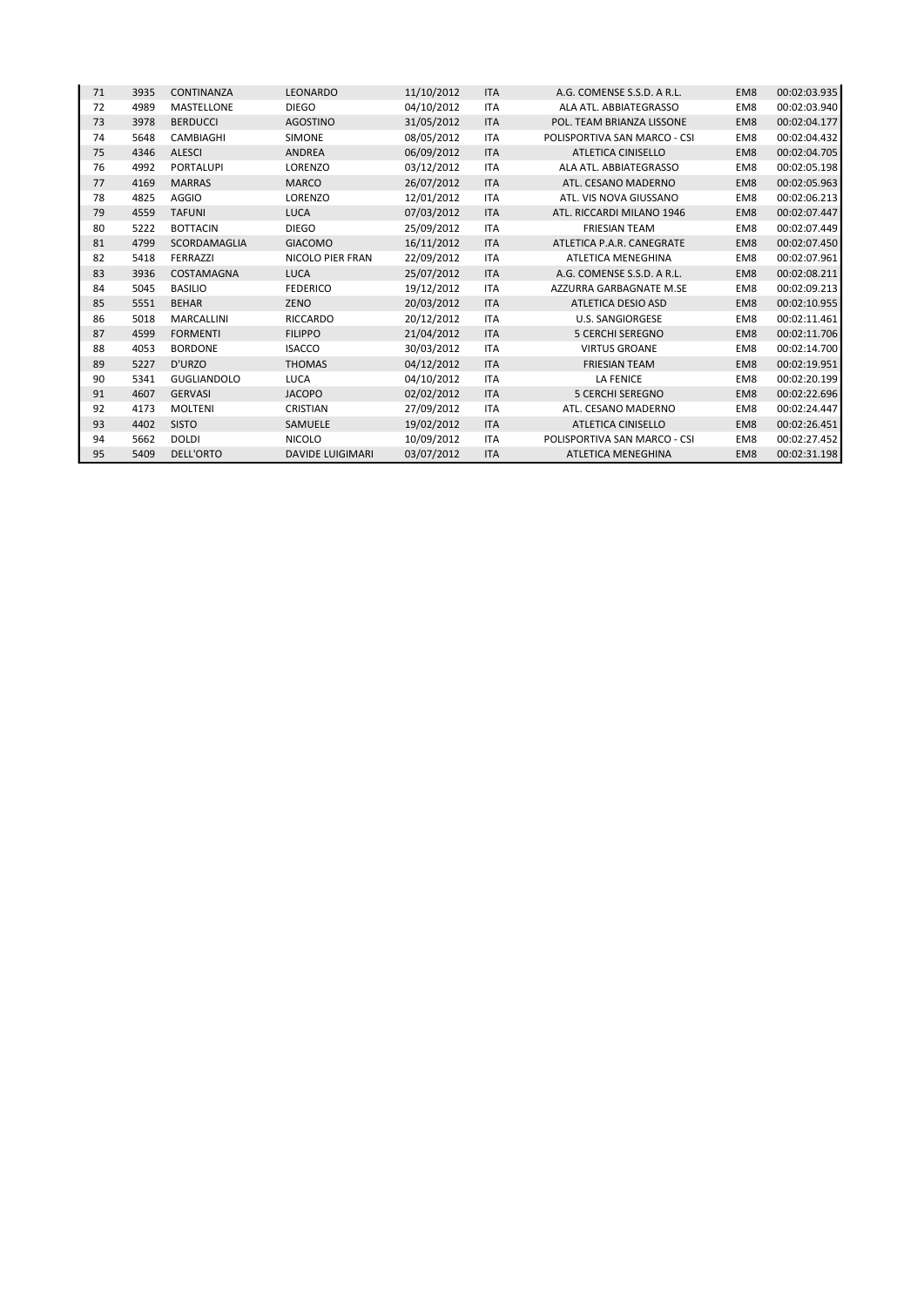|                |              |                                  |                               | GARA 13 - 800 M          |                          |                                                      |              |                              |
|----------------|--------------|----------------------------------|-------------------------------|--------------------------|--------------------------|------------------------------------------------------|--------------|------------------------------|
| #              | PET          | <b>COGNOME</b>                   | <b>NOME</b>                   | <b>ANNO</b>              | <b>NAZ</b>               | <b>TEAM</b>                                          | CAT          | <b>TEMPO</b>                 |
| $\mathbf 1$    | 4001         | <b>FORMILLO</b>                  | CARLOTTA                      | 11/03/2011               | <b>ITA</b>               | POL. TEAM BRIANZA LISSONE                            | EF10         | 00:03:14.284                 |
| $\overline{2}$ | 4031         | <b>HAMZA</b>                     | <b>NABILA</b>                 | 20/05/2011               | <b>ITA</b>               | ATL. COGLIATE                                        | EF10         | 00:03:17.532                 |
| 3              | 4006         | <b>GRIGALIUNAITE</b>             | <b>ELENA</b>                  | 07/09/2011               | <b>ITA</b>               | POL. TEAM BRIANZA LISSONE                            | EF10         | 00:03:19.784                 |
| 4              | 4228         | CENTONZE                         | <b>ALESSIA</b>                | 09/10/2011               | <b>ITA</b>               | ATL. CONCOREZZO                                      | EF10         | 00:03:24.033                 |
| 5              | 4452         | <b>BELLAVITI</b>                 | <b>MARIA</b>                  | 12/02/2011               | <b>ITA</b>               | ATL. RICCARDI MILANO 1946                            | EF10         | 00:03:27.034                 |
| 6              | 5182         | <b>GOTTARDI</b>                  | SILVIA                        | 16/08/2011               | <b>ITA</b>               | <b>EUROATLETICA 2002</b>                             | EF10         | 00:03:32.034                 |
| $\overline{7}$ | 4689         | LAMPERTI                         | <b>AGNESE MARIA</b>           | 13/09/2011               | <b>ITA</b>               | <b>CENTRO SCHUSTER</b>                               | EF10         | 00:03:32.785                 |
| 8              | 5303         | <b>PLACIDO</b>                   | MARGHERITA                    | 21/12/2011               | <b>ITA</b>               | ATLETICA MONZA                                       | EF10         | 00:03:33.286                 |
| 9              | 4095         | <b>MARCHESE</b>                  | <b>GIORGIA</b>                | 12/08/2011               | <b>ITA</b>               | <b>VIRTUS GROANE</b>                                 | EF10         | 00:03:33.542                 |
| 10             | 5626         | <b>BONGO</b>                     | REBECCAï¿1/2                  | 01/01/2011               | <b>ITA</b>               | G.S. IN ROBORE VIRTUS SEVESO - CSI                   | EF10         | 00:03:35.041                 |
| 11             | 4034         | <b>IORDA</b>                     | <b>SOFIA</b>                  | 06/11/2011               | <b>ITA</b>               | ATL. COGLIATE                                        | EF10         | 00:03:36.290                 |
| 12             | 5331         | DI BERNARDO                      | SARA                          | 01/06/2011               | <b>ITA</b>               | LA FENICE                                            | EF10         | 00:03:37.290                 |
| 13             | 5756         | <b>MONARI</b>                    | LUNA                          | 05/07/2011               | <b>ITA</b>               | ATL. O.S.A. SARONNO LIB.                             | EF10         | 00:03:38.037                 |
| 14             | 5228         | <b>FORNONI</b>                   | CAMILLA                       | 08/03/2011               | <b>ITA</b>               | <b>FRIESIAN TEAM</b>                                 | EF10         | 00:03:38.803                 |
| 15             | 5780         | <b>VILLA</b>                     | <b>ELISA</b>                  | 18/03/2011               | <b>ITA</b>               | ATL. O.S.A. SARONNO LIB.                             | EF10         | 00:03:39.544                 |
| 16             | 5127         | <b>INVERNIZZI</b>                | <b>GIULIA</b>                 | 28/12/2011               | <b>ITA</b>               | A.ATL. CASOREZZO                                     | EF10         | 00:03:41.539                 |
| 17             | 4572         | ZERBI                            | <b>BIANCA LAURA</b>           | 17/01/2011               | <b>ITA</b>               | ATL. RICCARDI MILANO 1946                            | EF10         | 00:03:41.787                 |
| 18             | 4908         | REDAELLI                         | CARLOTTA                      | 19/02/2011               | <b>ITA</b>               | ATL. VIS NOVA GIUSSANO                               | EF10         | 00:03:42.040                 |
| 19             | 4625         | <b>PAGLIUCA</b>                  | <b>GIULIA</b>                 | 14/05/2011               | <b>ITA</b>               | <b>5 CERCHI SEREGNO</b>                              | EF10         | 00:03:42.543                 |
| 20             | 4237         | D'AMATO                          | <b>GIULIA</b>                 | 08/12/2011               | <b>ITA</b>               | ATL. CONCOREZZO                                      | EF10         | 00:03:43.295                 |
| 21             | 4312         | <b>VILLA</b>                     | CHLOE'                        | 09/02/2011               | <b>ITA</b>               | ATL. CONCOREZZO                                      | EF10         | 00:03:45.548                 |
| 22             | 4028         | <b>BATTISTINI</b>                | MARGHERITA                    | 26/04/2011               | <b>ITA</b>               | ATL. COGLIATE                                        | EF10         | 00:03:45.549                 |
| 23             | 4308         | <b>STRUMI</b>                    | <b>GRETA</b>                  | 13/05/2011               | <b>ITA</b>               | ATL. CONCOREZZO                                      | EF10         | 00:03:45.556                 |
| 24             | 5601         | <b>PINATO</b>                    | SILVIA                        | 07/10/2011               | <b>ITA</b>               | ATLETICA DESIO ASD                                   | EF10         | 00:03:46.291                 |
| 25             | 4827         | <b>ALESSI</b><br><b>BISCONTI</b> | <b>SOFIA</b><br>REBECCA       | 22/06/2011               | <b>ITA</b>               | ATL. VIS NOVA GIUSSANO                               | EF10         | 00:03:46.294<br>00:03:46.542 |
| 26<br>27       | 5321<br>4262 | <b>INGALA</b>                    | <b>ELISA</b>                  | 17/05/2011               | <b>ITA</b><br><b>ITA</b> | <b>LA FENICE</b><br>ATL. CONCOREZZO                  | EF10<br>EF10 |                              |
| 28             | 5302         | PASSALACQUA                      | CAMILLA                       | 18/04/2011<br>11/01/2011 | <b>ITA</b>               | ATLETICA MONZA                                       | EF10         | 00:03:47.539<br>00:03:47.793 |
| 29             | 5273         | <b>AROSIO</b>                    | <b>ANITA</b>                  | 28/04/2011               | <b>ITA</b>               | ATLETICA MONZA                                       | EF10         | 00:03:47.796                 |
| 30             | 5557         | <b>BIFFI</b>                     | CAMILLA                       | 18/05/2011               | <b>ITA</b>               | ATLETICA DESIO ASD                                   | EF10         | 00:03:48.044                 |
| 31             | 5465         | PEVERELLI                        | <b>VITTORIA</b>               | 18/07/2011               | <b>ITA</b>               | ATLETICA MENEGHINA                                   | EF10         | 00:03:48.794                 |
| 32             | 4705         | PESCATORE                        | <b>AURORA</b>                 | 09/09/2011               | <b>ITA</b>               | <b>CENTRO SCHUSTER</b>                               | EF10         | 00:03:49.050                 |
| 33             | 4724         | CARUSO                           | <b>GIULIA TERESA</b>          | 18/03/2011               | <b>ITA</b>               | SEZ. ATL. ORATORIO CORNAREDO                         | EF10         | 00:03:50.069                 |
| 34             | 4584         | <b>BRASCA</b>                    | ALESSIA                       | 19/04/2011               | <b>ITA</b>               | <b>5 CERCHI SEREGNO</b>                              | EF10         | 00:03:50.548                 |
| 35             | 5224         | <b>BRETTERBAUER</b>              | <b>VITTORIA INGRID</b>        | 17/08/2011               | <b>ITA</b>               | <b>FRIESIAN TEAM</b>                                 | EF10         | 00:03:51.045                 |
| 36             | 4677         | <b>DIANI</b>                     | CAMILLA                       | 12/04/2011               | <b>ITA</b>               | <b>CENTRO SCHUSTER</b>                               | EF10         | 00:03:52.541                 |
| 37             | 4451         | <b>BASSI</b>                     | <b>MAIA</b>                   | 07/02/2011               | <b>ITA</b>               | ATL. RICCARDI MILANO 1946                            | EF10         | 00:03:52.544                 |
| 38             | 3954         | <b>BRAMBILLA</b>                 | <b>BEATRICE</b>               | 23/05/2011               | <b>ITA</b>               | ASD NUOVA VIRTUS CREMA                               | EF10         | 00:03:52.545                 |
| 39             | 4999         | <b>TREZZI</b>                    | LUCILLA                       | 28/09/2011               | <b>ITA</b>               | ALA ATL. ABBIATEGRASSO                               | EF10         | 00:03:53.289                 |
| 40             | 4094         | LUSHA                            | <b>SOFIA</b>                  | 22/04/2011               | <b>ITA</b>               | <b>VIRTUS GROANE</b>                                 | EF10         | 00:03:53.785                 |
| 41             | 5562         | CANEVARI                         | <b>CHIARA</b>                 | 28/07/2011               | <b>ITA</b>               | ATLETICA DESIO ASD                                   | EF10         | 00:03:54.047                 |
| 42             | 4978         | <b>GELMETTI</b>                  | ARIANNA                       | 20/03/2011               | <b>ITA</b>               | ALA ATL. ABBIATEGRASSO                               | EF10         | 00:03:54.053                 |
| 43             | 5482         | <b>SCARANI</b>                   | <b>LUCIA</b>                  | 20/07/2011               | <b>ITA</b>               | <b>ATLETICA MENEGHINA</b>                            | EF10         | 00:03:54.297                 |
| 44             | 4219         | <b>BRAMBILLA</b>                 | CAMILLA                       | 29/10/2011               | <b>ITA</b>               | ATL. CONCOREZZO                                      | EF10         | 00:03:54.299                 |
| 45             | 4134         | <b>BECK</b>                      | ANNA                          | 05/04/2011               | <b>ITA</b>               | ATL. CESANO MADERNO                                  | EF10         | 00:03:55.793                 |
| 46             | 5550         | <b>BARRA</b>                     | VALENTINA                     | 09/08/2011               | <b>ITA</b>               | ATLETICA DESIO ASD                                   | EF10         | 00:03:57.041                 |
| 47             | 5203         | <b>TURTURO</b>                   | <b>GIORGIA</b>                | 13/01/2011               | <b>ITA</b>               | EUROATLETICA 2002                                    | EF10         | 00:03:57.542                 |
| 48             | 4218         | <b>BRAMBILLA</b>                 | <b>BEATRICE</b>               | 18/09/2011               | <b>ITA</b>               | ATL. CONCOREZZO                                      | EF10         | 00:03:58.294                 |
| 49             | 5225         | CACCIATORE                       | SOFIA                         | 30/07/2011               | <b>ITA</b>               | <b>FRIESIAN TEAM</b>                                 | EF10         | 00:04:00.541                 |
| 50             | 4964         | ARECCO                           | SARA                          | 24/06/2011               | <b>ITA</b>               | ALA ATL. ABBIATEGRASSO                               | EF10         | 00:04:00.542                 |
| 51             | 5187         | <b>MARTIGNAGO</b>                | <b>ALICE</b>                  | 10/06/2011               | <b>ITA</b>               | EUROATLETICA 2002                                    | EF10         | 00:04:01.043                 |
| 52             | 4647         | TREMOLADA                        | ELISA                         | 04/01/2011               | <b>ITA</b>               | 5 CERCHI SEREGNO                                     | EF10         | 00:04:01.292                 |
| 53             | 5337         | GABRIELE                         | <b>MARA</b>                   | 29/06/2011               | <b>ITA</b>               | LA FENICE                                            | EF10         | 00:04:02.293                 |
| 54             | 5362         | SQUILLARIO                       | <b>MICOL</b>                  | 01/03/2011               | <b>ITA</b>               | <b>LA FENICE</b>                                     | EF10         | 00:04:02.294                 |
| 55             | 4898         | <b>NOVATI</b>                    | CARLOTTA                      | 11/11/2011               | <b>ITA</b>               | ATL. VIS NOVA GIUSSANO                               | EF10         | 00:04:03.039                 |
| 56             | 5021         | MERAVIGLIA                       | <b>MARTINA NORA</b>           | 09/02/2011               | <b>ITA</b>               | <b>U.S. SANGIORGESE</b>                              | EF10         | 00:04:04.040                 |
| 57             | 4380         | <b>MAIORANO</b>                  | <b>VIOLA</b>                  | 17/09/2011               | <b>ITA</b>               | ATLETICA CINISELLO                                   | EF10         | 00:04:04.793                 |
| 58             | 4225         | CAMPARA                          | SILVIA                        | 19/04/2011               | <b>ITA</b>               | ATL. CONCOREZZO                                      | EF10         | 00:04:05.784                 |
| 59             | 5361         | SQUILLARIO                       | <b>GRETA</b>                  | 01/03/2011               | <b>ITA</b>               | <b>LA FENICE</b>                                     | EF10         | 00:04:07.289                 |
| 60             | 4385         | <b>NARDIN</b>                    | MIA                           | 22/03/2011               | <b>ITA</b>               | ATLETICA CINISELLO                                   | EF10         | 00:04:08.035                 |
| 61             | 5582         | GAMBARARA                        | <b>EMMA</b>                   | 02/05/2011               | <b>ITA</b>               | ATLETICA DESIO ASD                                   | EF10         | 00:04:08.536                 |
| 62             | 5632         | MARIANI                          | ILENIA�                       | 01/01/2011               | <b>ITA</b>               | G.S. IN ROBORE VIRTUS SEVESO - CSI                   | EF10         | 00:04:09.537                 |
| 63             | 5279         | <b>BOZZO</b>                     | <b>MATILDE</b>                | 29/12/2011               | <b>ITA</b>               | ATLETICA MONZA                                       | EF10         | 00:04:10.298                 |
| 64             | 4682         | <b>FRIGERIO</b>                  | SARA                          | 18/08/2011               | <b>ITA</b>               | <b>CENTRO SCHUSTER</b>                               | EF10         | 00:04:10.790                 |
| 65             | 4313         | <b>VILLA</b>                     | <b>ISABELLA</b>               | 15/04/2011               | <b>ITA</b>               | ATL. CONCOREZZO                                      | EF10         | 00:04:11.786                 |
| 66             | 4684         | <b>GESUALDI</b>                  | MADDALENA                     | 22/05/2011               | <b>ITA</b>               | <b>CENTRO SCHUSTER</b>                               | EF10         | 00:04:12.041                 |
| 67             | 4838         | <b>BRENNA</b>                    | <b>MARTA</b>                  | 24/06/2011               | <b>ITA</b>               | ATL. VIS NOVA GIUSSANO                               | EF10         | 00:04:13.032                 |
| 68<br>69       | 5681<br>5238 | ZANELLI<br>PALMA                 | <b>ANNA</b><br><b>MARTINA</b> | 22/07/2011<br>27/12/2011 | <b>ITA</b><br><b>ITA</b> | POLISPORTIVA SAN MARCO - CSI<br><b>FRIESIAN TEAM</b> | EF10<br>EF10 | 00:04:15.538<br>00:04:18.032 |
| 70             | 4824         | <b>ADELFIO</b>                   | SILVIA                        | 13/07/2011               | <b>ITA</b>               | ATL. VIS NOVA GIUSSANO                               | EF10         | 00:04:19.281                 |
|                |              |                                  |                               |                          |                          |                                                      |              |                              |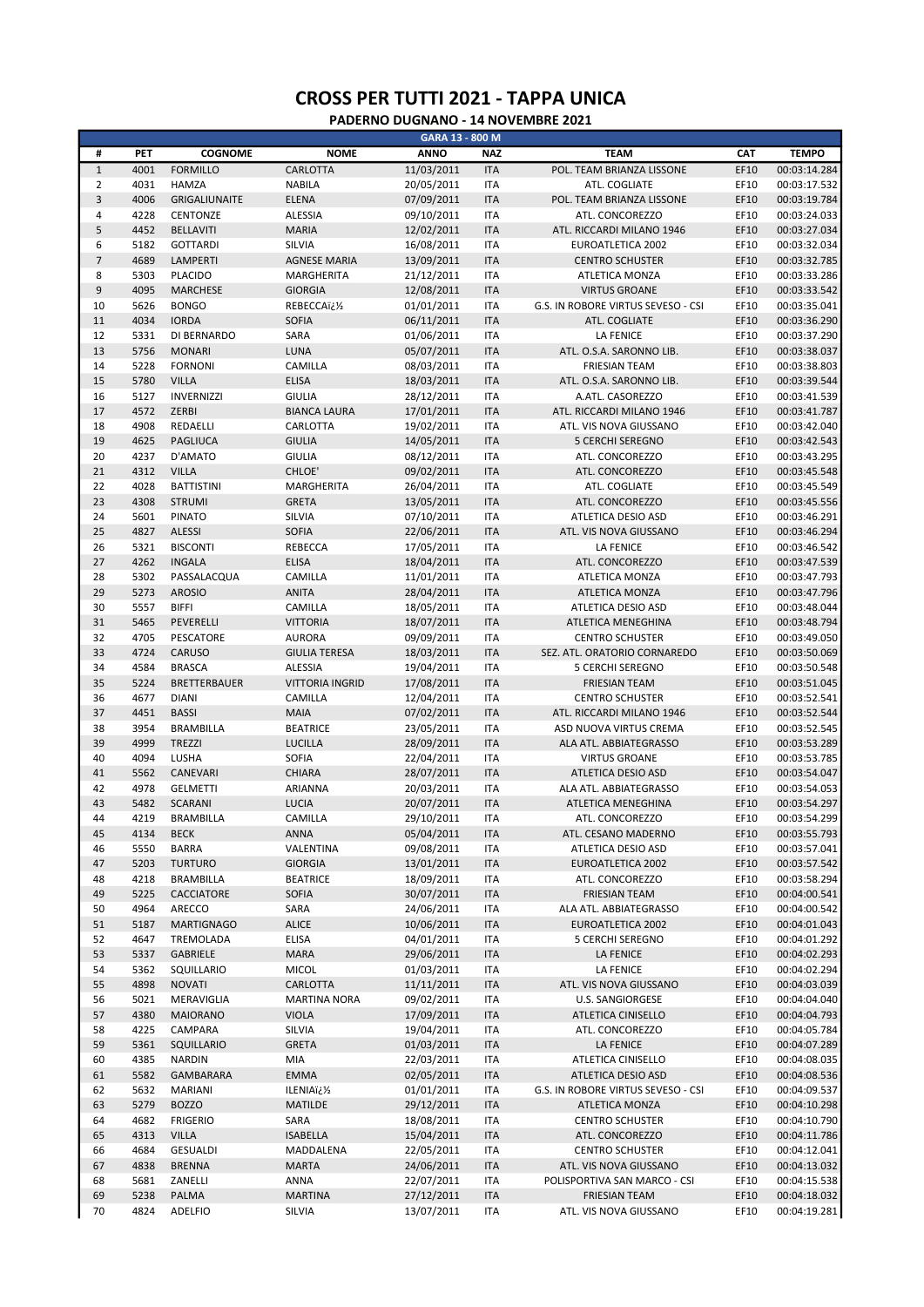| 71 | 4282 | <b>MONOPOLI</b>       | <b>SOPHIA</b>           | 20/12/2011 | <b>ITA</b> | ATL. CONCOREZZO            | EF10 | 00:04:20.286 |
|----|------|-----------------------|-------------------------|------------|------------|----------------------------|------|--------------|
| 72 | 5088 | <b>MODOLO</b>         | <b>ANITA</b>            | 29/08/2011 | <b>ITA</b> | AZZURRA GARBAGNATE M.SE    | EF10 | 00:04:23.280 |
| 73 | 3950 | TERZAGHI              | <b>MIRIAM</b>           | 09/11/2011 | <b>ITA</b> | A.G. COMENSE S.S.D. A R.L. | EF10 | 00:04:23.530 |
| 74 | 5374 | <b>BELOTTI</b>        | <b>BIANCA SOFIA</b>     | 08/04/2011 | <b>ITA</b> | ATLETICA MENEGHINA         | EF10 | 00:04:24.034 |
| 75 | 5233 | LAMANNA               | <b>GIORGIA</b>          | 28/12/2011 | <b>ITA</b> | <b>FRIESIAN TEAM</b>       | EF10 | 00:04:26.794 |
| 76 | 3991 | <b>CASIRAGHI</b>      | <b>MARIA VITTORIA</b>   | 13/12/2011 | <b>ITA</b> | POL. TEAM BRIANZA LISSONE  | EF10 | 00:04:28.031 |
| 77 | 4217 | <b>BORGONOVO</b>      | <b>MIRIAM</b>           | 21/12/2011 | <b>ITA</b> | ATL. CONCOREZZO            | EF10 | 00:04:29.780 |
| 78 | 4104 | OLIVI                 | LUDOVICA                | 30/03/2011 | <b>ITA</b> | <b>VIRTUS GROANE</b>       | EF10 | 00:04:30.029 |
| 79 | 3980 | <b>BERETTA</b>        | <b>EMMA</b>             | 23/09/2011 | <b>ITA</b> | POL. TEAM BRIANZA LISSONE  | EF10 | 00:04:30.781 |
| 80 | 4710 | <b>ROMANO</b>         | <b>ISABELLA</b>         | 25/02/2011 | <b>ITA</b> | <b>CENTRO SCHUSTER</b>     | EF10 | 00:04:31.783 |
| 81 | 4636 | <b>ROTILIO</b>        | <b>MARTA</b>            | 08/06/2011 | <b>ITA</b> | <b>5 CERCHI SEREGNO</b>    | EF10 | 00:04:32.288 |
| 82 | 4126 | <b>ZROUDI</b>         | SARAH                   | 15/07/2011 | <b>ITA</b> | <b>VIRTUS GROANE</b>       | EF10 | 00:04:33.279 |
| 83 | 5077 | <b>INTINI</b>         | ALESSANDRA NARAY        | 10/01/2011 | <b>ITA</b> | AZZURRA GARBAGNATE M.SE    | EF10 | 00:04:33.534 |
| 84 | 4269 | <b>LLIGUIN GUTAMA</b> | <b>GANIA</b>            | 09/05/2011 | <b>ITA</b> | ATL. CONCOREZZO            | EF10 | 00:04:34.531 |
| 85 | 4264 | <b>IZZO</b>           | <b>MATILDE FIAMMETT</b> | 18/03/2011 | <b>ITA</b> | ATL. CONCOREZZO            | EF10 | 00:04:34.781 |
| 86 | 4177 | PASSONI               | GAIA                    | 17/09/2011 | <b>ITA</b> | ATL. CESANO MADERNO        | EF10 | 00:04:35.779 |
| 87 | 4113 | <b>ROLLI</b>          | <b>GIORGIA</b>          | 31/12/2011 | <b>ITA</b> | <b>VIRTUS GROANE</b>       | EF10 | 00:04:36.543 |
| 88 | 4178 | PATANE'               | <b>ILARIA</b>           | 25/03/2011 | <b>ITA</b> | ATL. CESANO MADERNO        | EF10 | 00:04:36.545 |
| 89 | 4601 | <b>FRESI</b>          | <b>ANITA</b>            | 04/02/2011 | <b>ITA</b> | <b>5 CERCHI SEREGNO</b>    | EF10 | 00:04:38.279 |
| 90 | 4355 | CALVI                 | <b>ELISA</b>            | 17/04/2011 | <b>ITA</b> | ATLETICA CINISELLO         | EF10 | 00:04:38.280 |
| 91 | 4927 | ZAPPA                 | <b>ELISA</b>            | 23/08/2011 | <b>ITA</b> | ATL. VIS NOVA GIUSSANO     | EF10 | 00:04:41.529 |
| 92 | 4368 | <b>CEOLA</b>          | CAMILLA                 | 09/08/2011 | <b>ITA</b> | <b>ATLETICA CINISELLO</b>  | EF10 | 00:04:43.280 |
| 93 | 4086 | <b>GIANOTTI</b>       | LIVIA STELLA            | 13/05/2011 | <b>ITA</b> | <b>VIRTUS GROANE</b>       | EF10 | 00:04:44.532 |
| 94 | 5751 | <b>MASTRINI</b>       | <b>GIACINTA</b>         | 06/03/2011 | <b>ITA</b> | ATL. O.S.A. SARONNO LIB.   | EF10 | 00:04:44.783 |
| 95 | 4644 | <b>TANGI</b>          | <b>MARIA</b>            | 08/12/2011 | <b>ITA</b> | <b>5 CERCHI SEREGNO</b>    | EF10 | 00:04:51.781 |
| 96 | 5039 | <b>ARCARI</b>         | LUCREZIA MARIA M        | 09/05/2011 | <b>ITA</b> | AZZURRA GARBAGNATE M.SE    | EF10 | 00:04:53.782 |
| 97 | 4272 | <b>MAINI</b>          | SARA                    | 19/03/2011 | <b>ITA</b> | ATL. CONCOREZZO            | EF10 | 00:05:02.283 |
| 98 | 5727 | <b>GORLA</b>          | <b>ISABELLA CARMELA</b> | 25/06/2011 | <b>ITA</b> | ATL. O.S.A. SARONNO LIB.   | EF10 | 00:05:14.279 |
| 99 | 4550 | <b>RICUPATI</b>       | <b>MARIASOLE</b>        | 02/11/2011 | <b>ITA</b> | ATL. RICCARDI MILANO 1946  | EF10 | 00:05:18.280 |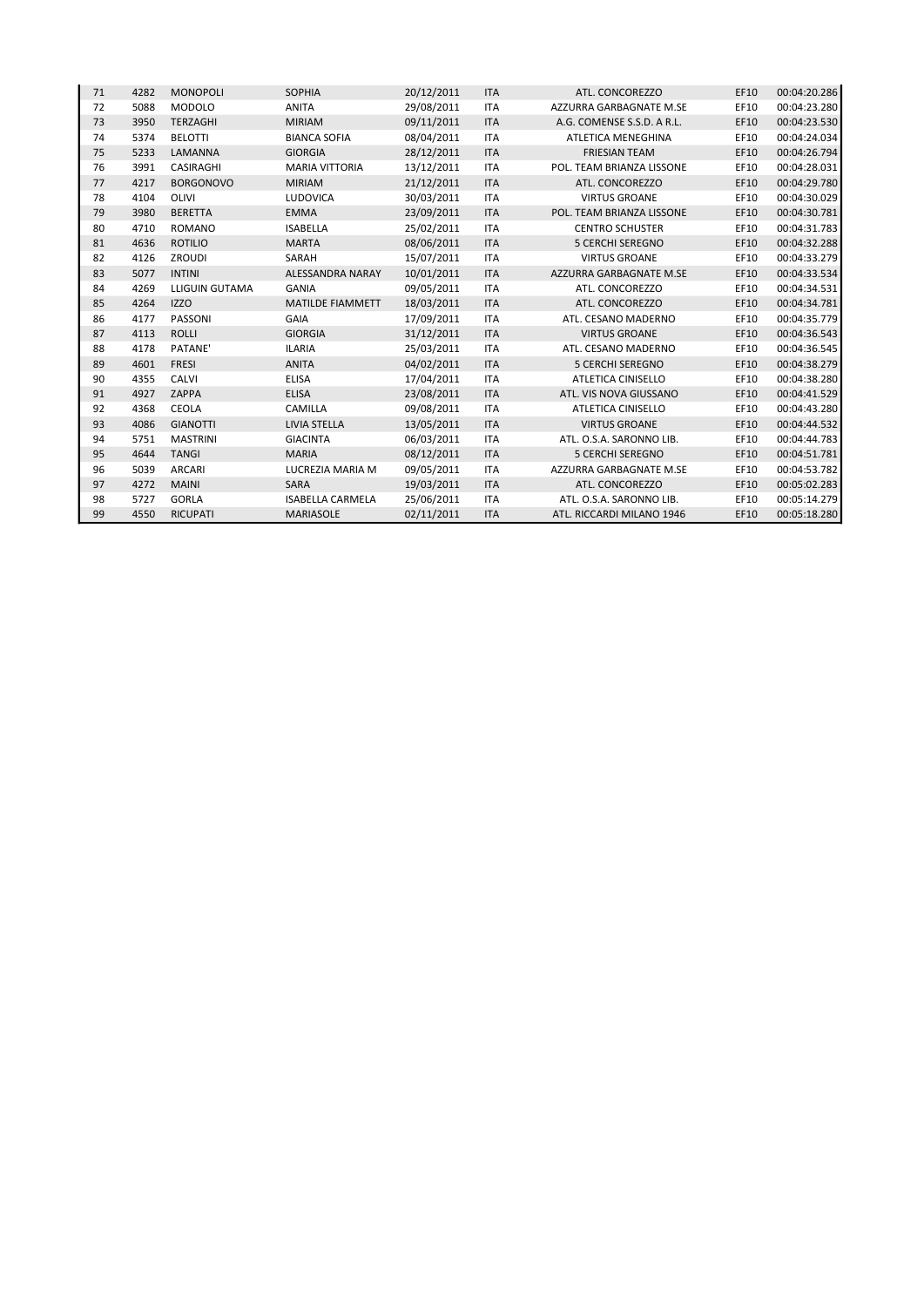|                |      |                    |                         | GARA 14 - 800 M |            |                              |             |              |
|----------------|------|--------------------|-------------------------|-----------------|------------|------------------------------|-------------|--------------|
| #              | PET  | <b>COGNOME</b>     | <b>NOME</b>             | <b>ANNO</b>     | <b>NAZ</b> | <b>TEAM</b>                  | CAT         | <b>TEMPO</b> |
| $\mathbf{1}$   | 4923 | <b>STRIATTO</b>    | <b>LUCA ANGELO</b>      | 26/04/2011      | <b>ITA</b> | ATL. VIS NOVA GIUSSANO       | <b>EM10</b> | 00:03:04.268 |
| $\overline{2}$ | 4089 | <b>IACOBONI</b>    | <b>FEDERICO</b>         | 03/02/2011      | <b>ITA</b> | <b>VIRTUS GROANE</b>         | EM10        | 00:03:09.020 |
| $\overline{3}$ | 5147 | <b>MANGONE</b>     | <b>FILIPPO</b>          | 28/08/2011      | <b>ITA</b> | ATL. MUGGIO'                 | <b>EM10</b> | 00:03:10.768 |
| $\overline{4}$ | 4431 | <b>PITITTO</b>     | EYOB                    | 12/03/2011      | <b>ITA</b> | <b>GEAS ATLETICA</b>         | EM10        | 00:03:11.270 |
| 5              | 4626 | <b>PATRI</b>       | <b>GIULIO</b>           | 06/04/2011      | <b>ITA</b> | <b>5 CERCHI SEREGNO</b>      | <b>EM10</b> | 00:03:11.774 |
| 6              | 4666 | <b>BRAIDA</b>      | RICCARDO NICCOLO        | 05/03/2011      | <b>ITA</b> | <b>CENTRO SCHUSTER</b>       | EM10        | 00:03:12.030 |
| $\overline{7}$ | 5221 | <b>BANFI</b>       | <b>RICCARDO</b>         | 05/08/2011      | <b>ITA</b> | <b>FRIESIAN TEAM</b>         | <b>EM10</b> | 00:03:16.769 |
| 8              | 4267 | LEONI              | <b>MARCO</b>            | 02/09/2011      | <b>ITA</b> | ATL. CONCOREZZO              | EM10        | 00:03:17.271 |
| $\overline{9}$ | 4136 | <b>BOGA</b>        | <b>GIACOMO</b>          | 30/08/2011      | <b>ITA</b> | ATL. CESANO MADERNO          | <b>EM10</b> | 00:03:17.522 |
| 10             | 4781 | <b>GUANZIROLI</b>  | GASPAR                  | 07/11/2011      | <b>ITA</b> | ATLETICA P.A.R. CANEGRATE    | EM10        | 00:03:17.524 |
| 11             | 4873 | <b>FORCOLIN</b>    | <b>FRANCESCO</b>        | 20/09/2011      | <b>ITA</b> | ATL. VIS NOVA GIUSSANO       | <b>EM10</b> | 00:03:18.520 |
| 12             | 4254 | <b>GAROFALO</b>    | <b>RICCARDO</b>         | 23/04/2011      | <b>ITA</b> | ATL. CONCOREZZO              | EM10        | 00:03:20.022 |
| 13             | 5066 | <b>FOSSATI</b>     | <b>GIACOMO MAURIZIO</b> | 04/01/2011      | <b>ITA</b> | AZZURRA GARBAGNATE M.SE      | <b>EM10</b> | 00:03:20.522 |
| 14             | 4839 | CAGLIO             | LORENZO                 | 15/01/2011      | <b>ITA</b> | ATL. VIS NOVA GIUSSANO       | EM10        | 00:03:21.023 |
| 15             | 4622 | <b>OLEONI</b>      | <b>RICCARDO</b>         | 17/11/2011      | <b>ITA</b> | <b>5 CERCHI SEREGNO</b>      | <b>EM10</b> | 00:03:23.267 |
| 16             | 4047 | <b>BERETTA</b>     | <b>ETAN</b>             | 25/02/2011      | <b>ITA</b> | <b>VIRTUS GROANE</b>         | EM10        | 00:03:26.517 |
| 17             | 4697 | <b>MASSINI</b>     | <b>MATTEO</b>           | 09/10/2011      | <b>ITA</b> | <b>CENTRO SCHUSTER</b>       | <b>EM10</b> | 00:03:26.772 |
| 18             | 3967 | <b>UBERTI</b>      | PIETRO                  | 18/03/2011      | <b>ITA</b> | ASD NUOVA VIRTUS CREMA       | EM10        | 00:03:27.266 |
| 19             | 5467 | <b>PIANCAZZO</b>   | <b>GIULIO</b>           | 08/07/2011      | <b>ITA</b> | ATLETICA MENEGHINA           | <b>EM10</b> | 00:03:30.267 |
| 20             | 4668 | <b>BRAMBILLA</b>   | LUDOVICO                | 16/04/2011      | <b>ITA</b> | <b>CENTRO SCHUSTER</b>       | EM10        | 00:03:31.017 |
| 21             | 4650 | VIGANO'            | <b>ANDREA</b>           | 20/07/2011      | <b>ITA</b> | <b>5 CERCHI SEREGNO</b>      | <b>EM10</b> | 00:03:31.019 |
| 22             | 5733 |                    | <b>ENEA</b>             |                 |            | ATL. O.S.A. SARONNO LIB.     | EM10        |              |
|                |      | LAZZARONI          |                         | 09/05/2011      | <b>ITA</b> |                              |             | 00:03:31.767 |
| 23             | 5487 | <b>TRICARICO</b>   | <b>EDOARDO MARIA</b>    | 27/04/2011      | <b>ITA</b> | ATLETICA MENEGHINA           | <b>EM10</b> | 00:03:33.020 |
| 24             | 4531 | MISEROCCHI         | <b>OLIVER</b>           | 27/07/2011      | <b>ITA</b> | ATL. RICCARDI MILANO 1946    | EM10        | 00:03:33.516 |
| 25             | 4917 | SANVITO            | <b>FILIPPO</b>          | 08/01/2011      | <b>ITA</b> | ATL. VIS NOVA GIUSSANO       | <b>EM10</b> | 00:03:33.521 |
| 26             | 5012 | <b>GADDA</b>       | <b>TOMMASO</b>          | 14/07/2011      | <b>ITA</b> | <b>U.S. SANGIORGESE</b>      | EM10        | 00:03:35.265 |
| 27             | 5336 | <b>FRATTARUOLO</b> | <b>ANDREA</b>           | 10/04/2011      | <b>ITA</b> | <b>LA FENICE</b>             | <b>EM10</b> | 00:03:35.769 |
| 28             | 4756 | <b>ALFANO</b>      | <b>GABRIELE</b>         | 03/11/2011      | <b>ITA</b> | ATLETICA P.A.R. CANEGRATE    | EM10        | 00:03:36.024 |
| 29             | 4578 | <b>ARIENTI</b>     | <b>GIOELE</b>           | 15/01/2011      | <b>ITA</b> | <b>5 CERCHI SEREGNO</b>      | <b>EM10</b> | 00:03:36.264 |
| 30             | 4410 | <b>BOVE</b>        | <b>ALESSIO</b>          | 06/03/2011      | <b>ITA</b> | <b>GEAS ATLETICA</b>         | EM10        | 00:03:36.768 |
| 31             | 3993 | <b>CURIONI</b>     | NICOLO' ANDREA          | 03/04/2011      | <b>ITA</b> | POL. TEAM BRIANZA LISSONE    | <b>EM10</b> | 00:03:37.520 |
| 32             | 4669 | <b>BUFFARDI</b>    | <b>FEDERICO</b>         | 22/04/2011      | <b>ITA</b> | <b>CENTRO SCHUSTER</b>       | EM10        | 00:03:38.025 |
| 33             | 3968 | <b>VAILATI</b>     | <b>FEDERICO</b>         | 14/05/2011      | <b>ITA</b> | ASD NUOVA VIRTUS CREMA       | <b>EM10</b> | 00:03:38.027 |
| 34             | 4881 | <b>GATTI</b>       | <b>PIETRO</b>           | 25/02/2011      | <b>ITA</b> | ATL. VIS NOVA GIUSSANO       | EM10        | 00:03:39.277 |
| 35             | 4120 | <b>TORTORELLI</b>  | <b>FILIPPO</b>          | 25/01/2011      | <b>ITA</b> | <b>VIRTUS GROANE</b>         | <b>EM10</b> | 00:03:40.265 |
| 36             | 4022 | <b>STEMMA</b>      | CHRISTIAN               | 09/02/2011      | <b>ITA</b> | POL. TEAM BRIANZA LISSONE    | EM10        | 00:03:40.266 |
| 37             | 5547 | AMEHOU             | <b>TIMOTHY</b>          | 05/09/2011      | <b>ITA</b> | ATLETICA DESIO ASD           | <b>EM10</b> | 00:03:41.025 |
| 38             | 4663 | <b>BARRILE</b>     | DAVID                   | 05/02/2011      | <b>ITA</b> | <b>CENTRO SCHUSTER</b>       | EM10        | 00:03:43.761 |
| 39             | 3957 | <b>COSTILI</b>     | LEONARDO LUCA           | 16/05/2011      | <b>ITA</b> | ASD NUOVA VIRTUS CREMA       | <b>EM10</b> | 00:03:43.765 |
| 40             | 3883 | <b>IMERI</b>       | ANDREA                  | 29/03/2011      | <b>ITA</b> | ATL. ESTRADA                 | EM10        | 00:03:44.023 |
| 41             | 4187 | <b>RESTA</b>       | PIETRO                  | 22/04/2011      | <b>ITA</b> | ATL. CESANO MADERNO          | <b>EM10</b> | 00:03:44.515 |
| 42             | 4701 | PAGNI              | <b>FEDERICO</b>         | 21/11/2011      | <b>ITA</b> | <b>CENTRO SCHUSTER</b>       | EM10        | 00:03:45.513 |
| 43             | 3970 | ZECCA              | <b>GIORGIO</b>          | 14/12/2011      | <b>ITA</b> | ASD NUOVA VIRTUS CREMA       | <b>EM10</b> | 00:03:46.012 |
| 44             | 5647 | CALIRI             | MATTEO                  | 16/06/2011      | <b>ITA</b> |                              | EM10        | 00:03:51.009 |
|                |      |                    |                         |                 |            | POLISPORTIVA SAN MARCO - CSI |             |              |
| 45             | 4072 | CHIUSANO           | ROCCO RICCARDO          | 27/06/2011      | <b>ITA</b> | <b>VIRTUS GROANE</b>         | EM10        | 00:03:51.763 |
| 46             | 4152 | DALLATORRE         | <b>GIORGIO</b>          | 24/01/2011      | <b>ITA</b> | ATL. CESANO MADERNO          | EM10        | 00:03:52.012 |
| 47             | 4671 | <b>CITTERIO</b>    | CARLO                   | 20/09/2011      | <b>ITA</b> | <b>CENTRO SCHUSTER</b>       | <b>EM10</b> | 00:03:53.262 |
| 48             | 4713 | SMALDONE           | <b>ALESSIO</b>          | 13/09/2011      | <b>ITA</b> | <b>CENTRO SCHUSTER</b>       | EM10        | 00:03:53.512 |
| 49             | 4862 | D'ANGELO           | ALESSANDRO              | 10/09/2011      | <b>ITA</b> | ATL. VIS NOVA GIUSSANO       | <b>EM10</b> | 00:03:53.762 |
| 50             | 5008 | COLOMBO            | LORENZO FLAVIO          | 13/12/2011      | <b>ITA</b> | <b>U.S. SANGIORGESE</b>      | EM10        | 00:03:54.260 |
| 51             | 5730 | <b>GRISETTI</b>    | <b>EDOARDO</b>          | 21/07/2011      | <b>ITA</b> | ATL. O.S.A. SARONNO LIB.     | EM10        | 00:03:54.261 |
| 52             | 5114 | ZAMAI              | <b>LEONARDO ANDERES</b> | 08/03/2011      | <b>ITA</b> | AZZURRA GARBAGNATE M.SE      | EM10        | 00:03:55.512 |
| 53             | 3963 | PEROLINI           | LORENZO                 | 29/04/2011      | <b>ITA</b> | ASD NUOVA VIRTUS CREMA       | EM10        | 00:03:57.006 |
| 54             | 3940 | MAGATTI            | <b>FEDERICO</b>         | 06/11/2011      | <b>ITA</b> | A.G. COMENSE S.S.D. A R.L.   | EM10        | 00:03:57.011 |
| 55             | 4502 | <b>DISTASO</b>     | <b>LEONARDO ANDREY</b>  | 24/04/2011      | <b>ITA</b> | ATL. RICCARDI MILANO 1946    | <b>EM10</b> | 00:03:57.264 |
| 56             | 4988 | MANZONI            | <b>TOMMASO</b>          | 29/01/2011      | <b>ITA</b> | ALA ATL. ABBIATEGRASSO       | EM10        | 00:03:57.508 |
| 57             | 5589 | MARIANI            | ACHILLE                 | 11/07/2011      | <b>ITA</b> | ATLETICA DESIO ASD           | EM10        | 00:03:58.512 |
| 58             | 4252 | <b>FRIGERIO</b>    | LORENZO                 | 28/11/2011      | <b>ITA</b> | ATL. CONCOREZZO              | EM10        | 00:03:58.759 |
| 59             | 5016 | <b>IOZZO</b>       | <b>MATTEO</b>           | 31/10/2011      | <b>ITA</b> | <b>U.S. SANGIORGESE</b>      | EM10        | 00:03:59.010 |
| 60             | 5598 | <b>NAVARRA</b>     | MARCO                   | 10/01/2011      | <b>ITA</b> | ATLETICA DESIO ASD           | EM10        | 00:03:59.269 |
| 61             | 3992 | CHIAPPARINI        | <b>RICCARDO</b>         | 14/02/2011      | <b>ITA</b> | POL. TEAM BRIANZA LISSONE    | EM10        | 00:04:01.259 |
| 62             | 4828 | ARMUZZI            | <b>GIOELE</b>           | 15/11/2011      | ITA        | ATL. VIS NOVA GIUSSANO       | EM10        | 00:04:01.506 |
| 63             | 4586 | <b>BRUNO</b>       | LEONARDO                | 20/09/2011      | <b>ITA</b> | <b>5 CERCHI SEREGNO</b>      | <b>EM10</b> | 00:04:03.004 |
| 64             | 4576 | <b>ACCASCIO</b>    | <b>ALESSIO</b>          | 03/02/2011      | <b>ITA</b> | 5 CERCHI SEREGNO             | EM10        | 00:04:03.257 |
|                |      |                    |                         |                 |            |                              |             |              |
| 65             | 5667 | <b>GIULIANO</b>    | <b>ALESSIO</b>          | 08/11/2011      | <b>ITA</b> | POLISPORTIVA SAN MARCO - CSI | EM10        | 00:04:03.507 |
| 66             | 4870 | <b>FOLCIO</b>      | <b>SIMONE</b>           | 02/06/2011      | <b>ITA</b> | ATL. VIS NOVA GIUSSANO       | EM10        | 00:04:04.755 |
| 67             | 4018 | RENZI              | GABRIELE                | 14/03/2011      | <b>ITA</b> | POL. TEAM BRIANZA LISSONE    | EM10        | 00:04:05.760 |
| 68             | 4003 | GASPARINI          | <b>GIORGIO</b>          | 10/07/2011      | <b>ITA</b> | POL. TEAM BRIANZA LISSONE    | EM10        | 00:04:07.254 |
| 69             | 5239 | PEDRONI            | <b>RICCARDO</b>         | 18/08/2011      | <b>ITA</b> | FRIESIAN TEAM                | <b>EM10</b> | 00:04:07.256 |
| 70             | 3973 | <b>AROSIO</b>      | MATTEO                  | 17/11/2011      | <b>ITA</b> | POL. TEAM BRIANZA LISSONE    | EM10        | 00:04:07.257 |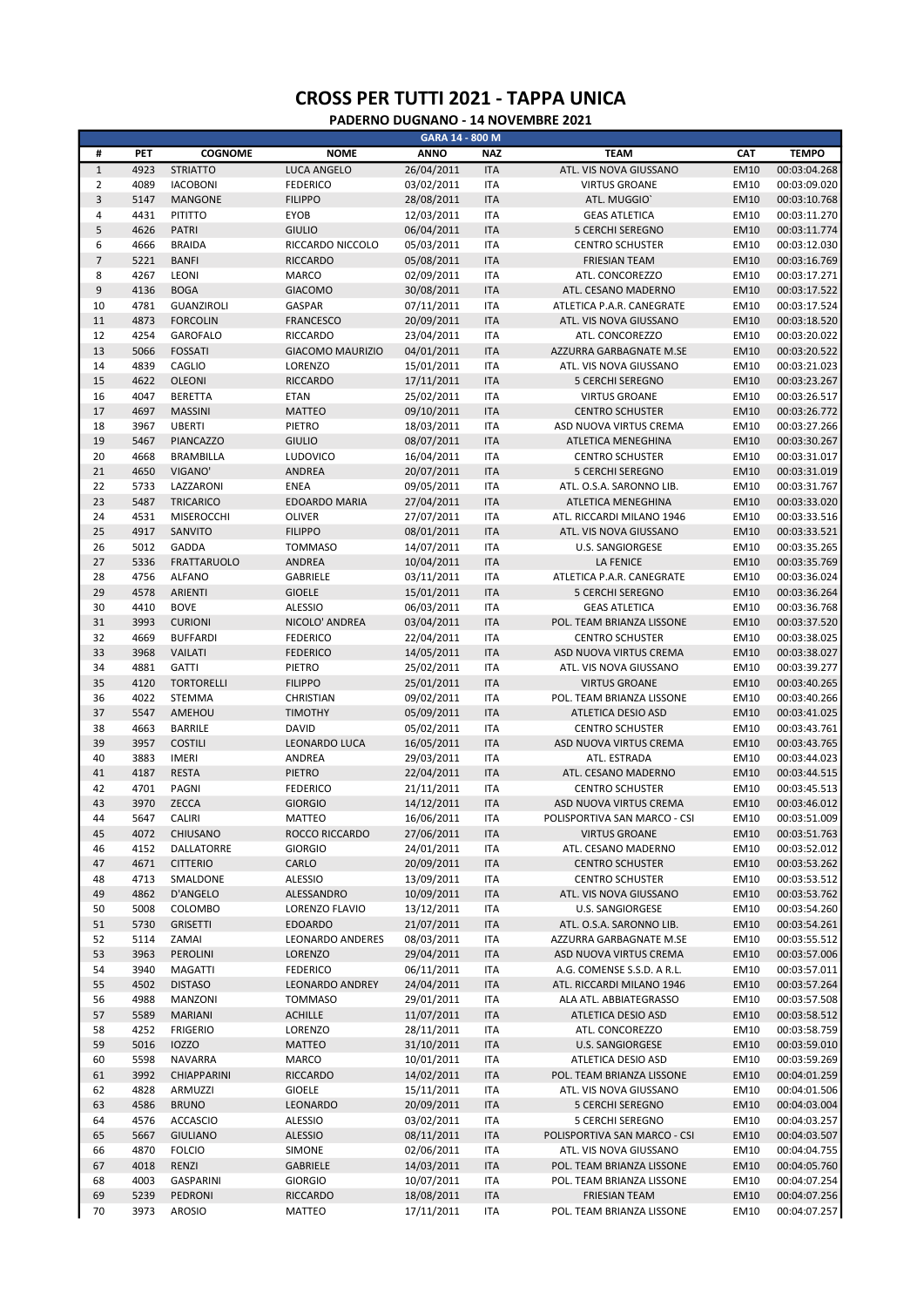| 71  | 5001 | ZANOLINI            | <b>GIACOMO MARIA</b> | 15/08/2011 | <b>ITA</b> | ALA ATL. ABBIATEGRASSO       | EM10        | 00:04:08.256 |
|-----|------|---------------------|----------------------|------------|------------|------------------------------|-------------|--------------|
| 72  | 4598 | <b>FOGGETTA</b>     | <b>JACOPO SAMUEL</b> | 14/10/2011 | <b>ITA</b> | <b>5 CERCHI SEREGNO</b>      | <b>EM10</b> | 00:04:08.504 |
| 73  | 4403 | SOLONI              | <b>PIETRO</b>        | 20/10/2011 | <b>ITA</b> | <b>ATLETICA CINISELLO</b>    | EM10        | 00:04:09.020 |
| 74  | 4416 | <b>FRANCESCHINI</b> | <b>GIULIO</b>        | 10/11/2011 | <b>ITA</b> | <b>GEAS ATLETICA</b>         | EM10        | 00:04:09.504 |
| 75  | 5014 | <b>GRASSI</b>       | <b>SIMONE</b>        | 09/09/2011 | <b>ITA</b> | U.S. SANGIORGESE             | <b>EM10</b> | 00:04:09.976 |
| 76  | 4512 | <b>GUSTANI</b>      | <b>TOMMASO</b>       | 28/03/2011 | <b>ITA</b> | ATL. RICCARDI MILANO 1946    | EM10        | 00:04:10.511 |
| 77  | 5578 | <b>FISCO</b>        | <b>FEDERICO</b>      | 04/04/2011 | <b>ITA</b> | ATLETICA DESIO ASD           | <b>EM10</b> | 00:04:10.515 |
| 78  | 4396 | PULLIERO            | LORENZO              | 09/09/2011 | <b>ITA</b> | ATLETICA CINISELLO           | EM10        | 00:04:10.760 |
| 79  | 3939 | <b>GIROLA</b>       | <b>LUCA</b>          | 16/06/2011 | <b>ITA</b> | A.G. COMENSE S.S.D. A R.L.   | <b>EM10</b> | 00:04:11.514 |
| 80  | 5560 | <b>BROGGI</b>       | ANDREA SIMONE        | 31/08/2011 | <b>ITA</b> | <b>ATLETICA DESIO ASD</b>    | EM10        | 00:04:11.753 |
| 81  | 4552 | ROMEO               | <b>ARTURO</b>        | 06/12/2011 | <b>ITA</b> | ATL. RICCARDI MILANO 1946    | <b>EM10</b> | 00:04:13.511 |
| 82  | 4740 | <b>TODARO</b>       | LORENZO              | 07/03/2011 | <b>ITA</b> | SEZ. ATL. ORATORIO CORNAREDO | <b>EM10</b> | 00:04:15.251 |
| 83  | 5775 | <b>SOLBIATI</b>     | <b>MATTEO</b>        | 10/08/2011 | <b>ITA</b> | ATL. O.S.A. SARONNO LIB.     | <b>EM10</b> | 00:04:17.751 |
| 84  | 4791 | <b>NATALI</b>       | SEBASTIANO           | 27/04/2011 | <b>ITA</b> | ATLETICA P.A.R. CANEGRATE    | EM10        | 00:04:18.251 |
| 85  | 4073 | <b>CIOFFI</b>       | <b>DAVIDE</b>        | 17/02/2011 | <b>ITA</b> | <b>VIRTUS GROANE</b>         | <b>EM10</b> | 00:04:19.247 |
| 86  | 5612 | SEGLIANI            | <b>NICCOLO</b>       | 24/01/2011 | <b>ITA</b> | ATLETICA DESIO ASD           | <b>EM10</b> | 00:04:19.749 |
| 87  | 4613 | LANGELLA            | <b>FILIPPO</b>       | 02/08/2011 | <b>ITA</b> | <b>5 CERCHI SEREGNO</b>      | <b>EM10</b> | 00:04:21.500 |
| 88  | 4256 | <b>GAVIRAGHI</b>    | <b>MICHELE</b>       | 04/09/2011 | <b>ITA</b> | ATL. CONCOREZZO              | EM10        | 00:04:23.247 |
| 89  | 4726 | CORRADA             | <b>GIACOMO</b>       | 20/09/2011 | <b>ITA</b> | SEZ. ATL. ORATORIO CORNAREDO | <b>EM10</b> | 00:04:23.248 |
| 90  | 3981 | <b>BERETTA</b>      | SAMUELE              | 04/01/2011 | <b>ITA</b> | POL. TEAM BRIANZA LISSONE    | EM10        | 00:04:23.498 |
| 91  | 4151 | <b>CUNEGATTI</b>    | <b>VITTORIO</b>      | 29/05/2011 | <b>ITA</b> | ATL. CESANO MADERNO          | <b>EM10</b> | 00:04:25.254 |
| 92  | 4124 | <b>ULINO</b>        | <b>GIANLUCA</b>      | 27/05/2011 | <b>ITA</b> | <b>VIRTUS GROANE</b>         | EM10        | 00:04:28.010 |
| 93  | 4589 | <b>CAMPO</b>        | PIETRO               | 10/03/2011 | <b>ITA</b> | <b>5 CERCHI SEREGNO</b>      | <b>EM10</b> | 00:04:28.262 |
| 94  | 4727 | <b>DANCI</b>        | <b>ANTONIO</b>       | 25/10/2011 | <b>STR</b> | SEZ. ATL. ORATORIO CORNAREDO | EM10        | 00:04:28.750 |
| 95  | 4802 | SPIRITO             | LORENZO              | 12/09/2011 | <b>ITA</b> | ATLETICA P.A.R. CANEGRATE    | <b>EM10</b> | 00:04:30.250 |
| 96  | 4298 | <b>SCHIRONE</b>     | <b>MICHELE</b>       | 16/05/2011 | <b>ITA</b> | ATL. CONCOREZZO              | <b>EM10</b> | 00:04:31.501 |
| 97  | 4373 | <b>GUELI</b>        | <b>ANDREA</b>        | 10/02/2011 | <b>ITA</b> | <b>ATLETICA CINISELLO</b>    | <b>EM10</b> | 00:04:32.759 |
| 98  | 5693 | <b>BIANCHI</b>      | SIMONE               | 30/12/2011 | <b>ITA</b> | ATL. O.S.A. SARONNO LIB.     | EM10        | 00:04:37.248 |
| 99  | 5231 | <b>GIUSTI</b>       | ALESSANDRO           | 29/03/2011 | <b>ITA</b> | <b>FRIESIAN TEAM</b>         | <b>EM10</b> | 00:04:39.749 |
| 100 | 4765 | <b>CERVI</b>        | <b>FILIPPO</b>       | 24/05/2011 | <b>ITA</b> | ATLETICA P.A.R. CANEGRATE    | EM10        | 00:04:42.501 |
| 101 | 4117 | <b>SQUARCIO</b>     | <b>MANUEL</b>        | 31/12/2011 | <b>ITA</b> | <b>VIRTUS GROANE</b>         | <b>EM10</b> | 00:04:45.750 |
| 102 | 4720 | <b>ANTONACCI</b>    | <b>FILIPPO</b>       | 11/05/2011 | <b>ITA</b> | SEZ. ATL. ORATORIO CORNAREDO | <b>EM10</b> | 00:04:46.253 |
| 103 | 5055 | CATTANEO            | LEONARDO             | 25/08/2011 | <b>ITA</b> | AZZURRA GARBAGNATE M.SE      | <b>EM10</b> | 00:04:52.998 |
| 104 | 5357 | SABATO              | <b>STEFANO</b>       | 08/05/2011 | <b>ITA</b> | <b>LA FENICE</b>             | EM10        | 00:06:16.494 |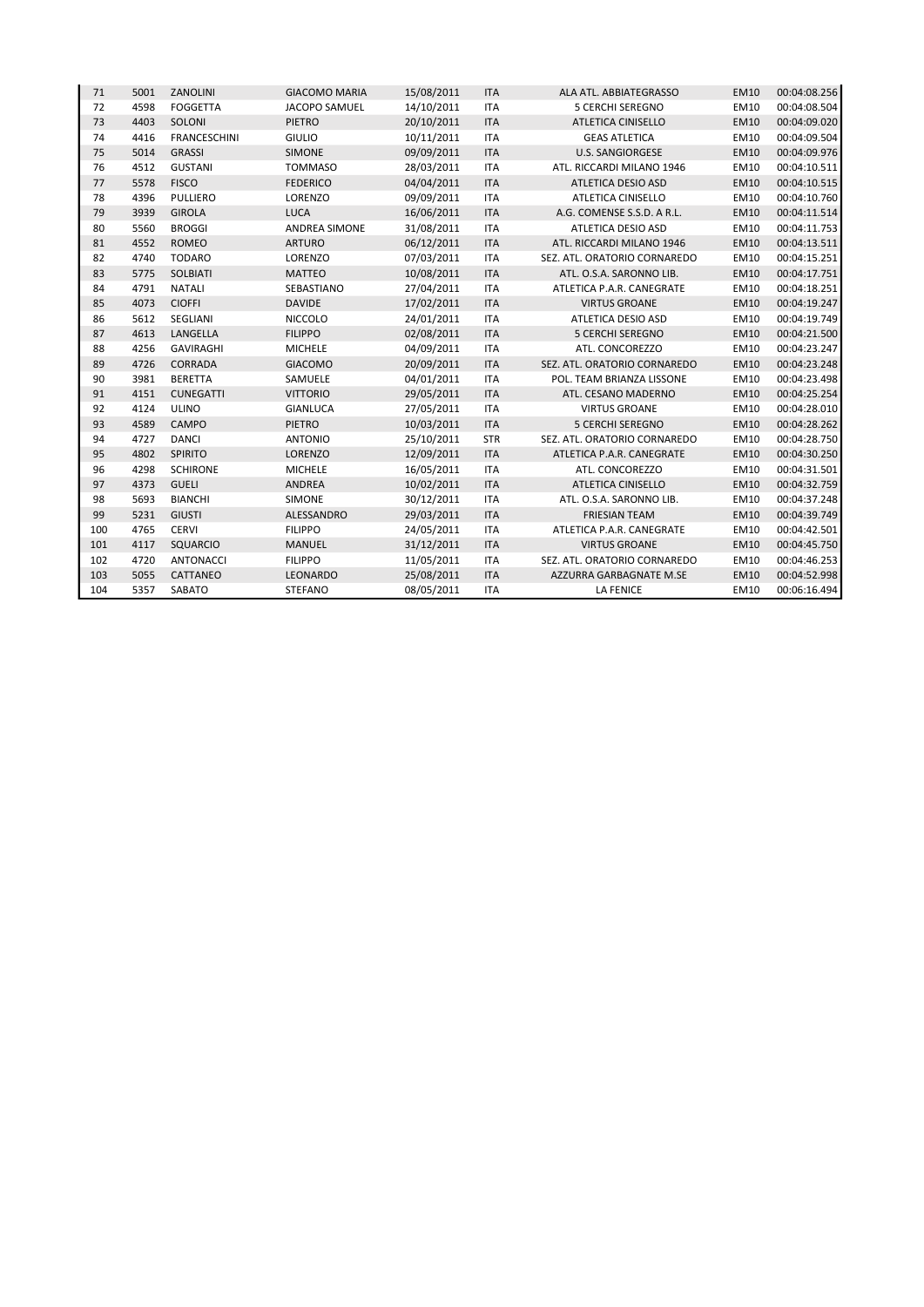|                  |      |                     |                         | GARA 15 - 800 M |            |                              |      |              |
|------------------|------|---------------------|-------------------------|-----------------|------------|------------------------------|------|--------------|
| #                | PET  | <b>COGNOME</b>      | <b>NOME</b>             | <b>ANNO</b>     | <b>NAZ</b> | <b>TEAM</b>                  | CAT  | <b>TEMPO</b> |
| $\,1\,$          | 4081 | <b>FERRARI</b>      | <b>ELEONORA</b>         | 16/10/2010      | <b>ITA</b> | <b>VIRTUS GROANE</b>         | EF10 | 00:03:00.580 |
| $\overline{2}$   | 5266 | <b>SCIMONE</b>      | <b>ASIA</b>             | 26/03/2010      | <b>ITA</b> | DK RUNNERS MILANO            | EF10 | 00:03:00.582 |
| $\mathsf 3$      | 5619 | <b>TERRANI</b>      | <b>CHIARA</b>           | 06/08/2010      | <b>ITA</b> | ATLETICA DESIO ASD           | EF10 | 00:03:03.567 |
| $\overline{4}$   | 4137 | <b>BOGA</b>         | SILVIA                  | 13/01/2010      | <b>ITA</b> | ATL. CESANO MADERNO          | EF10 | 00:03:06.068 |
| 5                | 4446 | RAVA'               | MADDALENA               | 18/05/2010      | <b>ITA</b> | <b>CUS PRO PATRIA MILANO</b> | EF10 | 00:03:06.570 |
| 6                | 4331 | <b>GIODDA</b>       | CAROLA                  | 15/07/2010      | <b>ITA</b> | ATL. CERNUSCO                | EF10 | 00:03:12.064 |
| $\overline{7}$   | 3955 | CANCLINI            | <b>IRENE</b>            | 27/08/2010      | <b>ITA</b> | ASD NUOVA VIRTUS CREMA       | EF10 | 00:03:18.562 |
| 8                | 5622 | ZEFI                | <b>GRACE</b>            | 15/05/2010      | <b>ITA</b> | ATLETICA DESIO ASD           | EF10 | 00:03:19.561 |
| $\boldsymbol{9}$ | 5253 | DELL'AGNOLA         | ARIANNA                 | 31/05/2010      | <b>ITA</b> | ABC PROGETTO AZZURRI         | EF10 | 00:03:19.814 |
| 10               | 4526 | <b>MARRACINI</b>    | <b>ANNA</b>             | 18/03/2010      | <b>ITA</b> | ATL. RICCARDI MILANO 1946    | EF10 | 00:03:19.816 |
| 11               | 4850 | <b>CHIODA</b>       | <b>VIOLA</b>            | 11/01/2010      | <b>ITA</b> | ATL. VIS NOVA GIUSSANO       | EF10 | 00:03:26.064 |
| 12               | 4007 | GRIGALIUNAITE       | <b>META</b>             | 07/01/2010      | <b>ITA</b> | POL. TEAM BRIANZA LISSONE    | EF10 | 00:03:26.314 |
| 13               | 4798 | <b>SCHILLACI</b>    | <b>ELISA</b>            | 08/08/2010      | <b>ITA</b> | ATLETICA P.A.R. CANEGRATE    | EF10 | 00:03:27.566 |
| 14               | 5486 | <b>STIRRUP</b>      | MELISSA                 | 09/06/2010      | <b>ITA</b> |                              | EF10 | 00:03:28.831 |
| 15               |      |                     |                         |                 |            | ATLETICA MENEGHINA           |      |              |
|                  | 4735 | PASSARO             | ARIANNA                 | 13/11/2010      | <b>ITA</b> | SEZ. ATL. ORATORIO CORNAREDO | EF10 | 00:03:29.566 |
| 16               | 4577 | <b>ALBERTI</b>      | LINDA                   | 18/05/2010      | <b>ITA</b> | 5 CERCHI SEREGNO             | EF10 | 00:03:30.815 |
| 17               | 4079 | DI LERNIA           | <b>NORA</b>             | 11/09/2010      | <b>ITA</b> | <b>VIRTUS GROANE</b>         | EF10 | 00:03:31.817 |
| 18               | 4738 | SGUERA              | <b>SOFIA</b>            | 16/08/2010      | <b>ITA</b> | SEZ. ATL. ORATORIO CORNAREDO | EF10 | 00:03:32.320 |
| 19               | 5192 | <b>MORNATI</b>      | LAURA                   | 22/12/2010      | <b>ITA</b> | <b>EUROATLETICA 2002</b>     | EF10 | 00:03:33.318 |
| 20               | 4143 | <b>BUSNELLI</b>     | <b>BEATRICE</b>         | 14/03/2010      | <b>ITA</b> | ATL. CESANO MADERNO          | EF10 | 00:03:34.067 |
| 21               | 5131 | <b>ROMANO</b>       | <b>ELENA</b>            | 20/02/2010      | <b>ITA</b> | A.ATL. CASOREZZO             | EF10 | 00:03:36.324 |
| 22               | 4583 | <b>BOLIS</b>        | ELENA MARIA             | 15/04/2010      | <b>ITA</b> | <b>5 CERCHI SEREGNO</b>      | EF10 | 00:03:36.571 |
| 23               | 4687 | <b>GIUDETTI</b>     | <b>ELSA</b>             | 08/09/2010      | <b>ITA</b> | <b>CENTRO SCHUSTER</b>       | EF10 | 00:03:37.816 |
| 24               | 4271 | LO VULLO            | CATERINA                | 27/04/2010      | <b>ITA</b> | ATL. CONCOREZZO              | EF10 | 00:03:37.824 |
| 25               | 4899 | PACCHETTI           | <b>ANITA</b>            | 11/11/2010      | <b>ITA</b> | ATL. VIS NOVA GIUSSANO       | EF10 | 00:03:38.083 |
| 26               | 4979 | <b>INVERNIZZI</b>   | <b>IRENE</b>            | 17/06/2010      | <b>ITA</b> | ALA ATL. ABBIATEGRASSO       | EF10 | 00:03:40.319 |
| 27               | 3933 | <b>BRENNA</b>       | FEBE                    | 28/07/2010      | <b>ITA</b> | A.G. COMENSE S.S.D. A R.L.   | EF10 | 00:03:40.567 |
| 28               | 4226 | <b>CAPENTI</b>      | LUCILLA                 | 23/10/2010      | <b>ITA</b> | ATL. CONCOREZZO              | EF10 | 00:03:40.822 |
| 29               | 4688 | <b>LA TORRE</b>     | <b>RACHELE</b>          | 17/04/2010      | <b>ITA</b> | <b>CENTRO SCHUSTER</b>       | EF10 | 00:03:41.324 |
| 30               | 5435 | LANZANI             | ALBA                    | 03/01/2010      | <b>ITA</b> | ATLETICA MENEGHINA           | EF10 | 00:03:42.570 |
| 31               | 5005 | CASARI              | <b>EMMA</b>             | 16/12/2010      | <b>ITA</b> | <b>U.S. SANGIORGESE</b>      | EF10 | 00:03:43.324 |
| 32               | 4706 | <b>PROSERPIO</b>    | STEFANIA                | 07/06/2010      | <b>ITA</b> | <b>CENTRO SCHUSTER</b>       | EF10 | 00:03:44.824 |
| 33               | 5458 | <b>NIGRO</b>        | SERENA                  | 19/03/2010      | <b>ITA</b> | ATLETICA MENEGHINA           | EF10 | 00:03:45.571 |
| 34               | 5195 | PLUMARI             | <b>GRETA</b>            | 08/12/2010      | <b>ITA</b> | EUROATLETICA 2002            | EF10 | 00:03:45.574 |
| 35               | 5260 | <b>THOMAS DIAZ</b>  | <b>NATALIA</b>          | 21/05/2010      | <b>STR</b> | ABC PROGETTO AZZURRI         | EF10 | 00:03:46.571 |
| 36               | 4423 | LECCHI              | <b>KAREN</b>            | 21/12/2010      | <b>ITA</b> | <b>GEAS ATLETICA</b>         | EF10 | 00:03:48.321 |
| 37               | 4420 | GALLO               |                         |                 |            |                              | EF10 |              |
|                  |      |                     | ARIANNA                 | 05/05/2010      | <b>ITA</b> | <b>GEAS ATLETICA</b>         |      | 00:03:48.570 |
| 38               | 5510 | MARZANO             | ALESSIA                 | 03/10/2010      | <b>ITA</b> | @TLETICA MEDA 014            | EF10 | 00:03:49.072 |
| 39               | 5164 | <b>BOVO</b>         | <b>MATILDE</b>          | 17/05/2010      | <b>ITA</b> | EUROATLETICA 2002            | EF10 | 00:03:50.323 |
| 40               | 4340 | RIGAMONTI           | <b>ALICE</b>            | 23/02/2010      | <b>ITA</b> | ATL. CERNUSCO                | EF10 | 00:03:50.324 |
| 41               | 5181 | <b>GORLA</b>        | CAMILLA                 | 17/11/2010      | <b>ITA</b> | <b>EUROATLETICA 2002</b>     | EF10 | 00:03:51.582 |
| 42               | 4569 | <b>VURCHIO</b>      | ALESSANDRA              | 21/05/2010      | <b>ITA</b> | ATL. RICCARDI MILANO 1946    | EF10 | 00:03:51.823 |
| 43               | 3964 | SBERNINI            | <b>SOFIA</b>            | 13/09/2010      | <b>ITA</b> | ASD NUOVA VIRTUS CREMA       | EF10 | 00:03:53.327 |
| 44               | 4655 | ZANUTTINI           | <b>FRANCESCA</b>        | 30/10/2010      | <b>ITA</b> | <b>5 CERCHI SEREGNO</b>      | EF10 | 00:03:54.574 |
| 45               | 3927 | <b>BEATRICE</b>     | <b>GRETA</b>            | 19/04/2010      | <b>ITA</b> | A.G. COMENSE S.S.D. A R.L.   | EF10 | 00:03:54.825 |
| 46               | 4592 | CANNATELLI          | MAURIZIA                | 09/09/2010      | <b>ITA</b> | 5 CERCHI SEREGNO             | EF10 | 00:03:56.324 |
| 47               | 5618 | SUMMER              | <b>VIOLA</b>            | 15/02/2010      | <b>ITA</b> | ATLETICA DESIO ASD           | EF10 | 00:03:58.076 |
| 48               | 4327 | <b>FALZONE</b>      | CARLOTTA                | 18/08/2010      | <b>ITA</b> | ATL. CERNUSCO                | EF10 | 00:04:00.823 |
| 49               | 5753 | <b>MEDINA</b>       | MADDALENA LUZ           | 27/09/2010      | <b>ITA</b> | ATL. O.S.A. SARONNO LIB.     | EF10 | 00:04:01.074 |
| 50               | 4211 | <b>BALLESTRACCI</b> | MATILDE                 | 19/08/2010      | <b>ITA</b> | ATL. CONCOREZZO              | EF10 | 00:04:02.073 |
| 51               | 4463 | <b>BORELLA</b>      | CHIARA                  | 07/10/2010      | <b>ITA</b> | ATL. RICCARDI MILANO 1946    | EF10 | 00:04:02.828 |
| 52               | 4686 | <b>GILLIO</b>       | SARA                    | 23/08/2010      | ITA        | <b>CENTRO SCHUSTER</b>       | EF10 | 00:04:04.071 |
| 53               | 4728 | <b>FORTUNATO</b>    | <b>ALICE</b>            | 16/02/2010      | <b>ITA</b> | SEZ. ATL. ORATORIO CORNAREDO | EF10 | 00:04:04.823 |
| 54               | 5664 | <b>FERRARI</b>      | <b>GAIA</b>             | 19/05/2010      | <b>ITA</b> | POLISPORTIVA SAN MARCO - CSI | EF10 | 00:04:05.074 |
| 55               | 4345 | <b>ACQUATI</b>      | <b>MATILDE</b>          | 16/11/2010      | <b>ITA</b> | <b>ATLETICA CINISELLO</b>    | EF10 | 00:04:06.820 |
| 56               | 3972 | <b>AROSIO</b>       | ALESSIA                 | 20/05/2010      | ITA        | POL. TEAM BRIANZA LISSONE    | EF10 | 00:04:06.823 |
| 57               | 5126 | <b>GROPPI</b>       | SARA                    | 11/03/2010      | <b>ITA</b> | A.ATL. CASOREZZO             | EF10 | 00:04:09.071 |
| 58               | 4895 | <b>MAURI</b>        | ELISA                   | 28/11/2010      | <b>ITA</b> | ATL. VIS NOVA GIUSSANO       | EF10 | 00:04:09.324 |
| 59               | 4892 | MANDRUZZATO         | <b>GIORGIA</b>          | 04/10/2010      | <b>ITA</b> | ATL. VIS NOVA GIUSSANO       | EF10 | 00:04:09.325 |
| 60               | 4853 | COLOMBO             | <b>BEATRICE</b>         | 03/07/2010      | <b>ITA</b> | ATL. VIS NOVA GIUSSANO       | EF10 | 00:04:11.073 |
| 61               | 5793 | MATRANGA            | <b>FRANCESCA TERESA</b> | 13/11/2010      | <b>ITA</b> | EUROATLETICA 2002            | EF10 | 00:04:11.075 |
| 62               | 5157 | <b>BIASIN</b>       | <b>BEATRICE</b>         | 06/07/2010      | <b>ITA</b> | EUROATLETICA 2002            | EF10 | 00:04:18.072 |
| 63               | 4823 | <b>ADELFIO</b>      | <b>ANITA</b>            | 13/05/2010      | <b>ITA</b> | ATL. VIS NOVA GIUSSANO       | EF10 | 00:04:19.073 |
|                  | 4946 | MARINACCI           | <b>CHIARA SOPHIE</b>    | 29/08/2010      |            | U.S. S.VITTORE O. 1906       |      | 00:04:22.322 |
| 64               | 4460 |                     |                         |                 | <b>ITA</b> |                              | EF10 |              |
| 65               |      | <b>BOLONDI</b>      | <b>ISABEL CARIDAD</b>   | 20/08/2010      | <b>ITA</b> | ATL. RICCARDI MILANO 1946    | EF10 | 00:04:23.574 |
| 66               | 4448 | <b>BANDINI</b>      | <b>AZZURRA</b>          | 12/04/2010      | <b>ITA</b> | ATL. RICCARDI MILANO 1946    | EF10 | 00:04:23.825 |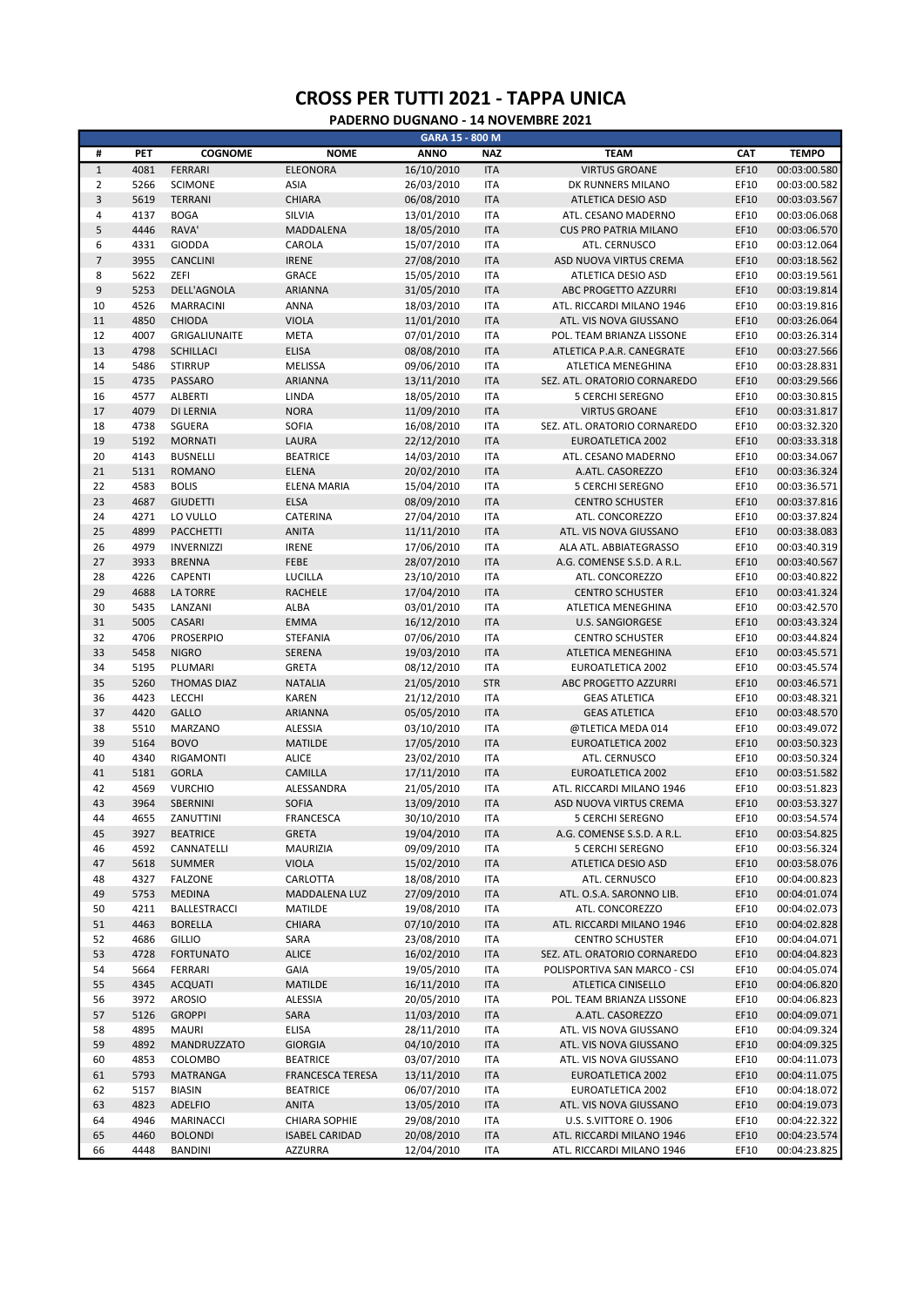|                      |              |                                |                                   | GARA 16 - 800 M          |                          |                                                    |                     |                              |
|----------------------|--------------|--------------------------------|-----------------------------------|--------------------------|--------------------------|----------------------------------------------------|---------------------|------------------------------|
| #                    | PET          | <b>COGNOME</b>                 | <b>NOME</b>                       | <b>ANNO</b>              | <b>NAZ</b>               | <b>TEAM</b>                                        | CAT                 | <b>TEMPO</b>                 |
| $\mathbf 1$          | 3893         | <b>BOSELLI</b>                 | <b>STEFANO</b>                    | 23/12/2010               | <b>ITA</b>               | ATLETICA MONTICHIARI                               | <b>EM10</b>         | 00:03:01.163                 |
| $\overline{2}$       | 5342         | MAGGI                          | LEONARDO                          | 13/01/2010               | <b>ITA</b>               | <b>LA FENICE</b>                                   | EM10                | 00:03:01.413                 |
| $\overline{3}$       | 5609         | SAIA                           | <b>GABRIELE</b>                   | 31/03/2010               | <b>ITA</b>               | ATLETICA DESIO ASD                                 | <b>EM10</b>         | 00:03:01.914                 |
| $\overline{4}$       | 5176         | <b>FRANZOLIN</b>               | <b>LUCA</b>                       | 25/07/2010               | <b>ITA</b>               | <b>EUROATLETICA 2002</b>                           | EM10                | 00:03:03.912                 |
| 5                    | 4193         | <b>TERRANEO</b>                | CARLO                             | 25/03/2010               | <b>ITA</b>               | ATL. CESANO MADERNO                                | <b>EM10</b>         | 00:03:07.159                 |
| 6                    | 5306         | <b>RUSCONI GIANNETTI</b>       | <b>EDO</b>                        | 12/04/2010               | <b>ITA</b>               | ATLETICA MONZA                                     | EM10                | 00:03:07.413                 |
| $\overline{7}$       | 4317         | ZANI                           | <b>RICCARDO</b>                   | 17/05/2010               | <b>ITA</b>               | ATL. CONCOREZZO                                    | <b>EM10</b>         | 00:03:10.657                 |
| 8                    | 4249         | <b>FORLANELLI</b>              | <b>SIMONE</b>                     | 13/07/2010               | <b>ITA</b>               | ATL. CONCOREZZO                                    | EM10                | 00:03:13.407                 |
| $\overline{9}$<br>10 | 4775<br>5646 | <b>FERRARIO</b>                | <b>ALESSANDRO</b>                 | 13/04/2010               | <b>ITA</b>               | ATLETICA P.A.R. CANEGRATE                          | <b>EM10</b><br>EM10 | 00:03:13.911                 |
| 11                   | 5351         | <b>BINETTI</b><br><b>PONTI</b> | <b>EDOARDO</b><br><b>FEDERICO</b> | 25/01/2010<br>19/04/2010 | <b>ITA</b><br><b>ITA</b> | POLISPORTIVA SAN MARCO - CSI<br><b>LA FENICE</b>   | <b>EM10</b>         | 00:03:14.407<br>00:03:17.410 |
| 12                   | 4322         | <b>BORIOTTI</b>                | ANDREA                            | 28/05/2010               | <b>ITA</b>               | ATL. CERNUSCO                                      | EM10                | 00:03:18.407                 |
| 13                   | 4251         | <b>FRIGERIO</b>                | <b>FEDERICO</b>                   | 12/03/2010               | <b>ITA</b>               | ATL. CONCOREZZO                                    | <b>EM10</b>         | 00:03:18.658                 |
| 14                   | 5258         | SGUERA                         | <b>GIORGIO</b>                    | 06/12/2010               | <b>ITA</b>               | ABC PROGETTO AZZURRI                               | EM10                | 00:03:20.159                 |
| 15                   | 4334         | <b>LANCIOTTI</b>               | <b>FEDERICO</b>                   | 31/10/2010               | <b>ITA</b>               | ATL. CERNUSCO                                      | EM10                | 00:03:22.408                 |
| 16                   | 5310         | <b>SIRONI</b>                  | RICCARDO                          | 21/08/2010               | <b>ITA</b>               | ATLETICA MONZA                                     | EM10                | 00:03:24.910                 |
| 17                   | 4508         | <b>GIUDICE</b>                 | <b>FABIO</b>                      | 09/05/2010               | <b>ITA</b>               | ATL. RICCARDI MILANO 1946                          | EM10                | 00:03:28.658                 |
| 18                   | 5386         | CADORNA                        | CARLO                             | 08/06/2010               | <b>ITA</b>               | ATLETICA MENEGHINA                                 | EM10                | 00:03:29.410                 |
| 19                   | 5704         | CAVALLO                        | <b>FABIO</b>                      | 19/07/2010               | <b>ITA</b>               | ATL. O.S.A. SARONNO LIB.                           | <b>EM10</b>         | 00:03:29.411                 |
| 20                   | 3998         | FERRARI                        | <b>ALBERTO</b>                    | 30/10/2010               | <b>ITA</b>               | POL. TEAM BRIANZA LISSONE                          | EM10                | 00:03:29.660                 |
| 21                   | 4841         | CANNATELLI                     | PAOLO MARIA                       | 29/03/2010               | <b>ITA</b>               | ATL. VIS NOVA GIUSSANO                             | <b>EM10</b>         | 00:03:31.410                 |
| 22                   | 4528         | <b>MAURO</b>                   | <b>MATTEO</b>                     | 07/09/2010               | <b>ITA</b>               | ATL. RICCARDI MILANO 1946                          | EM10                | 00:03:32.163                 |
| 23                   | 5185         | LUSARDI                        | ALESSANDRO                        | 19/03/2010               | <b>ITA</b>               | <b>EUROATLETICA 2002</b>                           | EM10                | 00:03:32.912                 |
| 24                   | 4965         | <b>BETASSA</b>                 | LUCA                              | 30/03/2010               | <b>ITA</b>               | ALA ATL. ABBIATEGRASSO                             | EM10                | 00:03:33.915                 |
| 25                   | 4906         | <b>PORTA</b>                   | <b>ANDREA</b>                     | 15/03/2010               | <b>ITA</b>               | ATL. VIS NOVA GIUSSANO                             | EM10                | 00:03:35.160                 |
| 26                   | 3934         | CARUGATI                       | <b>GIACOMO</b>                    | 01/01/2010               | <b>ITA</b>               | A.G. COMENSE S.S.D. A R.L.                         | EM10                | 00:03:35.163                 |
| 27                   | 4170         | <b>MARRAS</b>                  | <b>MASSIMO</b>                    | 01/06/2010               | <b>ITA</b>               | ATL. CESANO MADERNO                                | <b>EM10</b>         | 00:03:35.422                 |
| 28                   | 5504         | <b>CRISTOFERI</b>              | <b>ALBERTO</b>                    | 12/09/2010               | <b>ITA</b>               | @TLETICA MEDA 014                                  | EM10                | 00:03:35.911                 |
| 29                   | 5201         | <b>TOPPI</b>                   | <b>RICCARDO</b>                   | 21/08/2010               | <b>ITA</b>               | EUROATLETICA 2002                                  | <b>EM10</b>         | 00:03:36.910                 |
| 30                   | 4969         | <b>BRAMBILLA</b>               | ELIA                              | 18/01/2010               | <b>ITA</b>               | ALA ATL. ABBIATEGRASSO                             | EM10                | 00:03:37.661                 |
| 31                   | 5168         | CARMINATI                      | ANDREA                            | 17/10/2010               | <b>ITA</b>               | EUROATLETICA 2002                                  | <b>EM10</b>         | 00:03:38.411                 |
| 32                   | 3882         | FRIZZA                         | <b>FEDERICO</b>                   | 01/10/2010               | <b>ITA</b>               | ATL. ESTRADA                                       | EM10                | 00:03:38.662                 |
| 33                   | 4722         | <b>BIANCHI</b>                 | <b>DIEGO</b>                      | 08/12/2010               | <b>ITA</b>               | SEZ. ATL. ORATORIO CORNAREDO                       | <b>EM10</b>         | 00:03:38.911                 |
| 34<br>35             | 3945<br>4329 | SACCO<br><b>FORLANI</b>        | RICCARDO<br><b>PIETRO</b>         | 25/11/2010               | <b>ITA</b><br><b>ITA</b> | A.G. COMENSE S.S.D. A R.L.                         | EM10<br><b>EM10</b> | 00:03:39.919                 |
| 36                   | 4916         | <b>ROSSI</b>                   | <b>MARTINO</b>                    | 18/06/2010<br>23/04/2010 | <b>ITA</b>               | ATL. CERNUSCO                                      | EM10                | 00:03:39.924<br>00:03:40.411 |
| 37                   | 5172         | <b>VIRLAN</b>                  | <b>MATTEO</b>                     | 23/06/2010               | <b>ITA</b>               | ATL. VIS NOVA GIUSSANO<br><b>EUROATLETICA 2002</b> | <b>EM10</b>         | 00:03:40.663                 |
| 38                   | 4145         | CATTANEO                       | SAMUELE                           | 19/04/2010               | <b>ITA</b>               | ATL. CESANO MADERNO                                | EM10                | 00:03:40.667                 |
| 39                   | 4335         | <b>MERCANTI</b>                | MICHELANGELO                      | 27/04/2010               | <b>ITA</b>               | ATL. CERNUSCO                                      | <b>EM10</b>         | 00:03:41.160                 |
| 40                   | 4338         | <b>MURAGLIA</b>                | <b>JACOPO</b>                     | 26/10/2010               | <b>ITA</b>               | ATL. CERNUSCO                                      | EM10                | 00:03:42.662                 |
| 41                   | 5613         | SILVESTRI                      | <b>MARCO</b>                      | 23/12/2010               | <b>ITA</b>               | ATLETICA DESIO ASD                                 | <b>EM10</b>         | 00:03:43.659                 |
| 42                   | 5108         | <b>TEODORO</b>                 | <b>MASSIMO</b>                    | 03/08/2010               | <b>ITA</b>               | AZZURRA GARBAGNATE M.SE                            | EM10                | 00:03:43.909                 |
| 43                   | 5196         | SACCHINI                       | <b>DAVIDE</b>                     | 28/08/2010               | <b>ITA</b>               | <b>EUROATLETICA 2002</b>                           | <b>EM10</b>         | 00:03:44.423                 |
| 44                   | 4732         | <b>GUSSONI</b>                 | RAPHAEL LUPO MAR                  | 18/04/2010               | <b>ITA</b>               | SEZ. ATL. ORATORIO CORNAREDO                       | EM10                | 00:03:45.413                 |
| 45                   | 5380         | <b>BOSSER</b>                  | <b>RICCARDO</b>                   | 22/03/2010               | <b>ITA</b>               | ATLETICA MENEGHINA                                 | EM10                | 00:03:45.660                 |
| 46                   | 4343         | <b>VILLA</b>                   | GABRIEL                           | 15/12/2010               | <b>ITA</b>               | ATL. CERNUSCO                                      | EM10                | 00:03:45.911                 |
| 47                   | 4091         | <b>LECCE</b>                   | PIETRO                            | 17/03/2010               | <b>ITA</b>               | <b>VIRTUS GROANE</b>                               | EM10                | 00:03:46.158                 |
| 48                   | 5262         | DI CAMILLO                     | LORENZO                           | 21/03/2010               | <b>ITA</b>               | ADIDAS RUNNING TEAM                                | EM10                | 00:03:46.161                 |
| 49                   | 5200         | <b>TOGNETTI</b>                | AMOS                              | 30/05/2010               | <b>ITA</b>               | EUROATLETICA 2002                                  | EM10                | 00:03:46.664                 |
| 50                   | 5702         | <b>CASTELLI</b>                | <b>TOMMASO</b>                    | 22/07/2010               | <b>ITA</b>               | ATL. O.S.A. SARONNO LIB.                           | EM10                | 00:03:46.910                 |
| 51                   | 5025         | <b>PERICO</b>                  | <b>DIEGO</b>                      | 23/02/2010               | <b>ITA</b>               | <b>U.S. SANGIORGESE</b>                            | EM10                | 00:03:46.914                 |
| 52                   | 4043         | BASSAN                         | MATTEO                            | 01/10/2010               | <b>ITA</b>               | <b>VIRTUS GROANE</b>                               | EM10                | 00:03:47.412                 |
| 53                   | 4648         | VALERIANI                      | <b>LUCA</b>                       | 20/10/2010               | <b>ITA</b>               | 5 CERCHI SEREGNO                                   | EM10                | 00:03:48.159                 |
| 54                   | 5512         | PIACENTINI                     | EMANUELE                          | 03/02/2010               | <b>ITA</b>               | @TLETICA MEDA 014                                  | EM10                | 00:03:48.412                 |
| 55                   | 4993         | <b>ROTA</b>                    | <b>FABIO</b>                      | 04/01/2010               | <b>ITA</b>               | ALA ATL. ABBIATEGRASSO                             | EM10                | 00:03:49.161                 |
| 56                   | 4413         | CRO'                           | <b>MARCO</b>                      | 11/10/2010               | <b>ITA</b>               | <b>GEAS ATLETICA</b>                               | EM10                | 00:03:49.909                 |
| 57                   | 4785         | <b>MANTOAN</b>                 | <b>EDOARDO</b>                    | 02/12/2010               | <b>ITA</b>               | ATLETICA P.A.R. CANEGRATE                          | EM10                | 00:03:50.408                 |
| 58                   | 4439         | <b>TUCA</b>                    | <b>GABRIEL RICCARDO</b>           | 02/02/2010               | <b>ITA</b>               | <b>GEAS ATLETICA</b>                               | EM10                | 00:03:50.410                 |
| 59                   | 5416         | <b>FABBRI</b>                  | LORENZO                           | 13/08/2010               | <b>ITA</b>               | ATLETICA MENEGHINA                                 | EM10                | 00:03:51.409                 |
| 60                   | 3982<br>5111 | BERGAMIN                       | ALESSANDRO                        | 21/10/2010               | <b>ITA</b>               | POL. TEAM BRIANZA LISSONE                          | EM10                | 00:03:52.408                 |
| 61<br>62             | 5148         | <b>TURRINI</b><br>PERUGI       | <b>PIETRO</b><br>ALESSANDRO       | 19/05/2010<br>25/10/2010 | <b>ITA</b><br><b>ITA</b> | AZZURRA GARBAGNATE M.SE<br>ATL. MUGGIO'            | EM10<br>EM10        | 00:03:52.911<br>00:03:53.417 |
| 63                   | 4642         | <b>TANGI</b>                   | <b>ARTURO</b>                     | 22/05/2010               | <b>ITA</b>               |                                                    | EM10                | 00:03:53.665                 |
| 64                   | 4428         | PIACENTINI                     | <b>NATHAN</b>                     | 18/06/2010               | <b>ITA</b>               | 5 CERCHI SEREGNO                                   | EM10                |                              |
| 65                   | 4712         | SAMBO                          | <b>LUCA</b>                       | 30/09/2010               | <b>ITA</b>               | <b>GEAS ATLETICA</b><br><b>CENTRO SCHUSTER</b>     | EM10                | 00:03:54.672<br>00:03:55.661 |
| 66                   | 4506         | <b>FIANCHINI</b>               | RICCARDO                          | 21/05/2010               | <b>ITA</b>               | ATL. RICCARDI MILANO 1946                          | EM10                | 00:03:55.920                 |
| 67                   | 5607         | <b>ROSSETTI</b>                | VALENTINO                         | 14/07/2010               | <b>ITA</b>               | ATLETICA DESIO ASD                                 | EM10                | 00:03:55.926                 |
| 68                   | 4703         | PAGNONI                        | <b>STEFANO</b>                    | 21/09/2010               | ITA                      | <b>CENTRO SCHUSTER</b>                             | EM10                | 00:03:56.420                 |
| 69                   | 4834         | <b>BIZZOZERO</b>               | <b>MICHELE</b>                    | 08/07/2010               | <b>ITA</b>               | ATL. VIS NOVA GIUSSANO                             | EM10                | 00:03:56.919                 |
| 70                   | 5665         | <b>FIORENTINO</b>              | CRISTIAN                          | 06/12/2010               | ITA                      | POLISPORTIVA SAN MARCO - CSI                       | EM10                | 00:03:56.921                 |
|                      |              |                                |                                   |                          |                          |                                                    |                     |                              |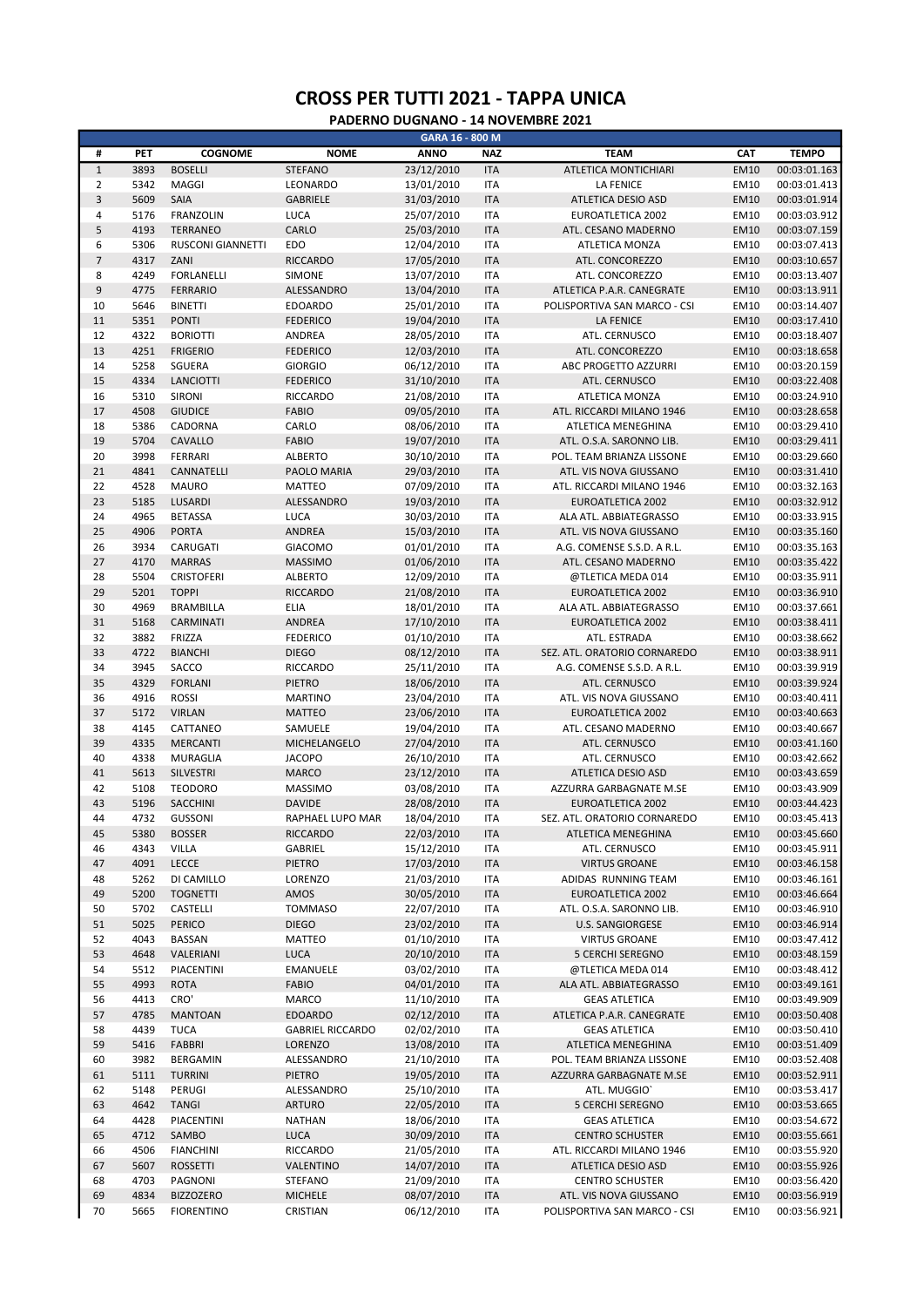| 71    | 5149 | <b>ALBANI</b>        | <b>GABRIELE</b> | 07/06/2010 | <b>ITA</b> | EUROATLETICA 2002            | EM10        | 00:03:57.174 |
|-------|------|----------------------|-----------------|------------|------------|------------------------------|-------------|--------------|
| 72    | 5684 | <b>AIROLDI</b>       | ALESSANDRO      | 10/12/2010 | <b>ITA</b> | <b>ATLETICA GALLIATE</b>     | EM10        | 00:03:57.666 |
| 73    | 4859 | <b>CORBIA</b>        | <b>GABRIELE</b> | 31/03/2010 | <b>ITA</b> | ATL. VIS NOVA GIUSSANO       | EM10        | 00:03:57.916 |
| 74    | 5104 | <b>RUSSO</b>         | LORENZO         | 15/04/2010 | <b>ITA</b> | AZZURRA GARBAGNATE M.SE      | EM10        | 00:03:58.664 |
| 75    | 4696 | <b>MARTINI</b>       | LUCA            | 26/06/2010 | <b>ITA</b> | <b>CENTRO SCHUSTER</b>       | <b>EM10</b> | 00:03:58.919 |
| 76    | 5033 | <b>VENEGONI</b>      | <b>MARKOS</b>   | 21/11/2010 | <b>ITA</b> | <b>U.S. SANGIORGESE</b>      | EM10        | 00:03:59.183 |
| 77    | 4739 | SIFALERAS            | <b>MANUEL</b>   | 25/05/2010 | <b>ITA</b> | SEZ. ATL. ORATORIO CORNAREDO | <b>EM10</b> | 00:03:59.909 |
| 78    | 4427 | PESSINA              | VALERIO         | 18/10/2010 | <b>ITA</b> | <b>GEAS ATLETICA</b>         | EM10        | 00:04:00.166 |
| 79    | 4430 | PIROVANO             | <b>ALESSIO</b>  | 18/11/2010 | <b>ITA</b> | <b>GEAS ATLETICA</b>         | <b>EM10</b> | 00:04:01.910 |
| 80    | 5128 | MAZZITELLI           | <b>JACOPO</b>   | 28/12/2010 | <b>ITA</b> | A.ATL. CASOREZZO             | EM10        | 00:04:03.910 |
| 81    | 4585 | <b>BRIOSCHI</b>      | LORENZO         | 11/02/2010 | <b>ITA</b> | <b>5 CERCHI SEREGNO</b>      | EM10        | 00:04:05.661 |
| 82    | 3937 | DELL'ORTO            | NICCOLO'        | 26/11/2010 | <b>ITA</b> | A.G. COMENSE S.S.D. A R.L.   | EM10        | 00:04:06.415 |
| 83    | 5502 | <b>CESANA</b>        | <b>MATTEO</b>   | 15/07/2010 | <b>ITA</b> | @TLETICA MEDA 014            | EM10        | 00:04:11.910 |
| 84    | 5079 | <b>LEAL PIMENTEL</b> | CRISTIAN        | 30/03/2010 | <b>ITA</b> | AZZURRA GARBAGNATE M.SE      | EM10        | 00:04:13.162 |
| 85    | 4800 | SCORDAMAGLIA         | <b>GIULIO</b>   | 29/01/2010 | <b>ITA</b> | ATLETICA P.A.R. CANEGRATE    | <b>EM10</b> | 00:04:13.412 |
| 86    | 4882 | <b>GEROSA</b>        | <b>DEMIS</b>    | 18/12/2010 | <b>ITA</b> | ATL. VIS NOVA GIUSSANO       | EM10        | 00:04:15.665 |
| 87    | 5794 | <b>CANALI</b>        | <b>GABRIELE</b> | 24/09/2010 | <b>ITA</b> | <b>LA FENICE</b>             | <b>EM10</b> | 00:04:16.414 |
| 88    | 4230 | <b>CITTERIO</b>      | LORENZO         | 04/11/2010 | <b>ITA</b> | ATL. CONCOREZZO              | EM10        | 00:04:16.673 |
| 89    | 4008 | <b>GUERRA</b>        | <b>EDOARDO</b>  | 17/01/2010 | <b>ITA</b> | POL. TEAM BRIANZA LISSONE    | EM10        | 00:04:26.411 |
| 90    | 5680 | <b>SCARPETTA</b>     | <b>EDOARDO</b>  | 17/07/2010 | <b>ITA</b> | POLISPORTIVA SAN MARCO - CSI | EM10        | 00:04:33.911 |
| 91    | 3930 | <b>BOATENG</b>       | SAMUEL          | 10/12/2010 | <b>ITA</b> | A.G. COMENSE S.S.D. A R.L.   | EM10        | 00:04:40.912 |
| 92    | 5399 | <b>CIMMINO</b>       | <b>DAVIDE</b>   | 30/12/2010 | <b>ITA</b> | <b>ATLETICA MENEGHINA</b>    | EM10        | 00:04:41.662 |
| 93    | 5150 | ALESSANDRI           | ANDREA          | 08/07/2010 | <b>ITA</b> | <b>EUROATLETICA 2002</b>     | EM10        | 00:04:49.417 |
| 94    | 5159 | <b>BISSOLI</b>       | PIETRO          | 10/10/2010 | <b>ITA</b> | <b>EUROATLETICA 2002</b>     | EM10        | 00:04:53.905 |
| 400 m | 5326 | <b>CANALI</b>        | <b>GABRIELE</b> | 24/09/2010 | <b>ITA</b> | <b>LA FENICE</b>             | <b>EM10</b> | 00:01:56.593 |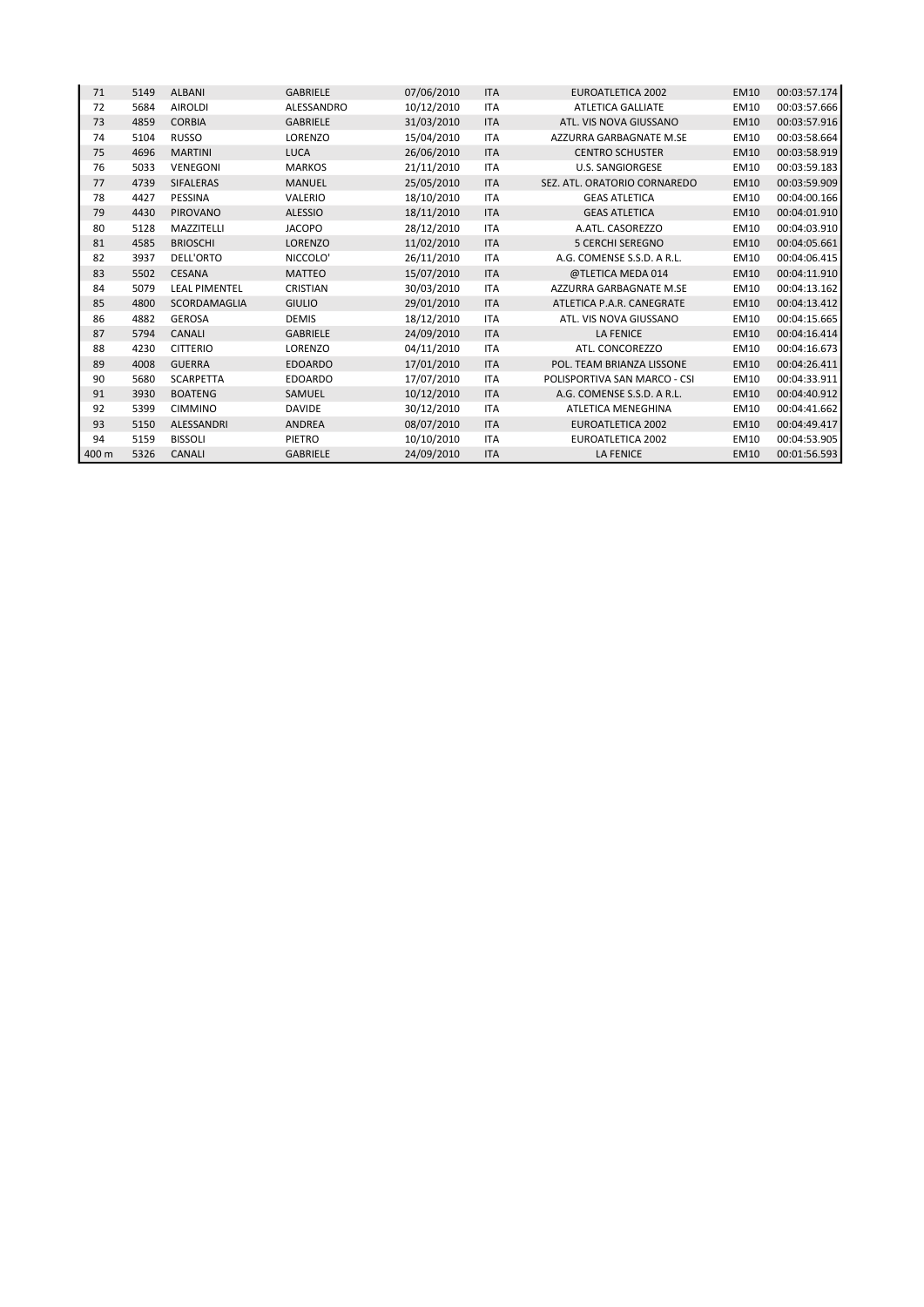|                |      |                    |                       | GARA 17 - 1000 M |            |                           |           |              |
|----------------|------|--------------------|-----------------------|------------------|------------|---------------------------|-----------|--------------|
| #              | PET  | <b>COGNOME</b>     | <b>NOME</b>           | <b>ANNO</b>      | <b>NAZ</b> | <b>TEAM</b>               | CAT       | <b>TEMPO</b> |
| $\mathbf 1$    | 4319 | <b>MEANI</b>       | CATERINA              | 18/08/2009       | <b>ITA</b> | ATHLETIC CLUB VILLASANTA  | RF        | 00:03:40.198 |
| $\overline{2}$ | 4076 | DEMARCO            | <b>AURORA</b>         | 03/08/2009       | <b>ITA</b> | <b>VIRTUS GROANE</b>      | <b>RF</b> | 00:03:55.458 |
| 3              | 5747 | <b>MAIRA</b>       | <b>ANNA</b>           | 25/04/2009       | <b>ITA</b> | ATL. O.S.A. SARONNO LIB.  | <b>RF</b> | 00:03:57.458 |
| $\sqrt{4}$     | 4114 | <b>ROSSETTI</b>    | <b>GIULIA</b>         | 12/01/2009       | <b>ITA</b> | <b>VIRTUS GROANE</b>      | <b>RF</b> | 00:04:03.697 |
| 5              | 4957 | <b>BONORA</b>      | <b>AGATA</b>          | 12/06/2009       | <b>ITA</b> | N.ATL. FANFULLA LODIGIANA | <b>RF</b> | 00:04:05.447 |
| 6              | 5184 | <b>LA TORRE</b>    | <b>NOEMI</b>          | 09/04/2009       | <b>ITA</b> | <b>EUROATLETICA 2002</b>  | <b>RF</b> | 00:04:06.447 |
| $\overline{7}$ | 4421 |                    |                       |                  |            |                           | <b>RF</b> |              |
|                |      | <b>GHIDOLI</b>     | <b>GIULIA</b>         | 30/09/2009       | <b>ITA</b> | <b>GEAS ATLETICA</b>      |           | 00:04:07.450 |
| 8              | 4633 | POZZOLI            | LAVINIA               | 26/05/2009       | <b>ITA</b> | 5 CERCHI SEREGNO          | <b>RF</b> | 00:04:10.448 |
| 9              | 4500 | DI GIOVANNI        | <b>ESTER</b>          | 03/08/2009       | <b>ITA</b> | ATL. RICCARDI MILANO 1946 | <b>RF</b> | 00:04:14.196 |
| 10             | 5434 | <b>IAZZARELLI</b>  | <b>ALESSIA</b>        | 17/05/2009       | <b>ITA</b> | <b>ATLETICA MENEGHINA</b> | <b>RF</b> | 00:04:14.446 |
| 11             | 4337 | <b>MITROFAN</b>    | <b>ELISABETH</b>      | 26/09/2009       | <b>ITA</b> | ATL. CERNUSCO             | <b>RF</b> | 00:04:14.947 |
| 12             | 4982 | LA ROCCA           | <b>NOEMI</b>          | 27/09/2009       | <b>ITA</b> | ALA ATL. ABBIATEGRASSO    | <b>RF</b> | 00:04:19.444 |
| 13             | 5240 | PIURI              | ANGELICA              | 23/06/2009       | <b>ITA</b> | <b>FRIESIAN TEAM</b>      | <b>RF</b> | 00:04:19.945 |
| 14             | 5220 | <b>BANFI</b>       | <b>BEATRICE</b>       | 08/04/2009       | <b>ITA</b> | <b>FRIESIAN TEAM</b>      | <b>RF</b> | 00:04:21.197 |
| 15             | 5312 | <b>TARANA</b>      | LAURA                 | 20/08/2009       | <b>ITA</b> | <b>ATLETICA MONZA</b>     | <b>RF</b> | 00:04:23.692 |
| 16             | 4516 | LANDI              | <b>DARIA</b>          | 24/11/2009       | <b>ITA</b> | ATL. RICCARDI MILANO 1946 | <b>RF</b> | 00:04:24.956 |
| 17             | 4299 | <b>SCOTTI</b>      | LUDOVICA              | 21/05/2009       | <b>ITA</b> | ATL. CONCOREZZO           | <b>RF</b> | 00:04:28.689 |
|                | 4692 | <b>LOMBARDO</b>    |                       |                  |            |                           | <b>RF</b> |              |
| 18             |      |                    | <b>MARTA</b>          | 04/09/2009       | <b>ITA</b> | <b>CENTRO SCHUSTER</b>    |           | 00:04:28.939 |
| 19             | 4326 | DI PINTO           | <b>CHIARA</b>         | 25/12/2009       | <b>ITA</b> | ATL. CERNUSCO             | <b>RF</b> | 00:04:30.442 |
| 20             | 5207 | GULLO              | <b>ANNA BENEDETTA</b> | 12/07/2009       | <b>ITA</b> | S.I.S. ATL. 86            | <b>RF</b> | 00:04:31.190 |
| 21             | 4975 | <b>FALLO</b>       | <b>VITTORIA</b>       | 31/07/2009       | <b>ITA</b> | ALA ATL. ABBIATEGRASSO    | <b>RF</b> | 00:04:32.442 |
| 22             | 5285 | CODA               | <b>EMMA</b>           | 06/04/2009       | <b>ITA</b> | ATLETICA MONZA            | <b>RF</b> | 00:04:32.944 |
| 23             | 5787 | <b>CACCIA</b>      | <b>BEATRICE</b>       | 06/11/2009       | <b>ITA</b> | N. ATL. VARESE            | <b>RF</b> | 00:04:32.945 |
| 24             | 5721 | <b>FIORI</b>       | ELEONORA              | 21/05/2009       | <b>ITA</b> | ATL. O.S.A. SARONNO LIB.  | <b>RF</b> | 00:04:33.447 |
| 25             | 5746 | MAIOCCHI           | <b>MARTINA</b>        | 17/09/2009       | <b>ITA</b> | ATL. O.S.A. SARONNO LIB.  | <b>RF</b> | 00:04:33.950 |
| 26             | 5271 | ARAGONA            | <b>SLAVKA</b>         | 08/12/2009       | <b>ITA</b> | ATLETICA MONZA            | <b>RF</b> | 00:04:35.947 |
| 27             | 4956 | <b>VIGNATI</b>     | <b>LUNA BEATRICE</b>  | 16/09/2009       | <b>ITA</b> | U.S. S.VITTORE O. 1906    | <b>RF</b> | 00:04:37.442 |
| 28             | 4960 | PASSOLUNGHI        | <b>BIANCA</b>         | 01/05/2009       | <b>ITA</b> | N.ATL. FANFULLA LODIGIANA | <b>RF</b> | 00:04:39.439 |
| 29             | 4341 |                    | <b>IRIS</b>           |                  | <b>ITA</b> |                           | <b>RF</b> |              |
|                |      | SPREAFICO          |                       | 19/03/2009       |            | ATL. CERNUSCO             |           | 00:04:39.443 |
| 30             | 4328 | <b>FONTANA</b>     | MELISSA               | 03/02/2009       | <b>ITA</b> | ATL. CERNUSCO             | <b>RF</b> | 00:04:39.693 |
| 31             | 4320 | <b>AVITABILE</b>   | <b>BIANCA</b>         | 03/05/2009       | <b>ITA</b> | ATL. CERNUSCO             | <b>RF</b> | 00:04:40.697 |
| 32             | 4612 | GIORDANELLI        | MARIANNA              | 14/12/2009       | <b>ITA</b> | 5 CERCHI SEREGNO          | <b>RF</b> | 00:04:40.941 |
| 33             | 4148 | <b>CHACON CARO</b> | <b>SOFIA</b>          | 20/07/2009       | <b>STR</b> | ATL. CESANO MADERNO       | <b>RF</b> | 00:04:41.192 |
| 34             | 4200 | <b>VAROTTI</b>     | <b>ALESSIA</b>        | 11/02/2009       | <b>ITA</b> | ATL. CESANO MADERNO       | <b>RF</b> | 00:04:41.695 |
| 35             | 4475 | CATTOZZI           | CAMILLA               | 29/06/2009       | <b>ITA</b> | ATL. RICCARDI MILANO 1946 | <b>RF</b> | 00:04:41.945 |
| 36             | 4509 | GOLA               | CAMILLA MARIA         | 04/07/2009       | <b>ITA</b> | ATL. RICCARDI MILANO 1946 | <b>RF</b> | 00:04:42.944 |
| 37             | 4967 | <b>BIANCHI</b>     | SALAMATA              | 26/08/2009       | <b>ITA</b> | ALA ATL. ABBIATEGRASSO    | <b>RF</b> | 00:04:43.441 |
| 38             | 5175 | COZZI              | <b>CAROLINA MARIA</b> | 07/12/2009       | <b>ITA</b> | EUROATLETICA 2002         | <b>RF</b> | 00:04:43.691 |
| 39             | 5754 | <b>MERITI</b>      | <b>ALESSIA</b>        | 21/06/2009       | <b>ITA</b> | ATL. O.S.A. SARONNO LIB.  | <b>RF</b> | 00:04:44.696 |
| 40             |      |                    |                       |                  |            |                           | <b>RF</b> |              |
|                | 4318 | FERRARI            | <b>ELISA</b>          | 28/01/2009       | <b>ITA</b> | ATHLETIC CLUB VILLASANTA  |           | 00:04:44.697 |
| 41             | 5352 | <b>POSITANO</b>    | <b>CLAUDIA</b>        | 18/10/2009       | <b>ITA</b> | <b>LA FENICE</b>          | <b>RF</b> | 00:04:45.199 |
| 42             | 5498 | <b>BOVO</b>        | <b>GIULIA</b>         | 03/02/2009       | <b>ITA</b> | @TLETICA MEDA 014         | <b>RF</b> | 00:04:45.202 |
| 43             | 5501 | <b>CASTELLI</b>    | <b>AURORA</b>         | 13/08/2009       | <b>ITA</b> | @TLETICA MEDA 014         | <b>RF</b> | 00:04:45.452 |
| 44             | 4051 | <b>BONOMINI</b>    | ANGELICA              | 15/01/2009       | <b>ITA</b> | <b>VIRTUS GROANE</b>      | <b>RF</b> | 00:04:47.193 |
| 45             | 4609 | GIAMPAGLIA         | EMMA                  | 07/01/2009       | <b>ITA</b> | 5 CERCHI SEREGNO          | <b>RF</b> | 00:04:47.445 |
| 46             | 5153 | ARRIGONI           | <b>AURORA</b>         | 25/07/2009       | <b>ITA</b> | EUROATLETICA 2002         | RF        | 00:04:48.443 |
| 47             | 4783 | LA ROCCA           | <b>MARTINA</b>        | 15/08/2009       | <b>ITA</b> | ATLETICA P.A.R. CANEGRATE | RF        | 00:04:48.693 |
| 48             | 4961 | <b>RENNA</b>       | <b>ALICE</b>          | 10/01/2009       | <b>ITA</b> | N.ATL. FANFULLA LODIGIANA | RF        | 00:04:48.696 |
| 49             | 4553 | ROMEO              | <b>VIOLA</b>          | 07/10/2009       | <b>ITA</b> | ATL. RICCARDI MILANO 1946 | RF        | 00:04:49.195 |
| 50             | 5135 | VALLI              | <b>GIORGIA</b>        | 11/02/2009       | <b>ITA</b> | A.ATL. CASOREZZO          | RF        | 00:04:49.447 |
|                |      | <b>MICHELIZZI</b>  |                       |                  |            | U.S. S.VITTORE O. 1906    |           |              |
| 51             | 4948 |                    | <b>CRISTINA</b>       | 01/12/2009       | <b>ITA</b> |                           | RF        | 00:04:50.445 |
| 52             | 4959 | MIGLIORINI         | <b>MARIA</b>          | 10/04/2009       | <b>ITA</b> | N.ATL. FANFULLA LODIGIANA | RF        | 00:04:53.453 |
| 53             | 4425 | <b>MAURO</b>       | <b>MARTINA</b>        | 12/11/2009       | <b>ITA</b> | <b>GEAS ATLETICA</b>      | RF        | 00:04:54.444 |
| 54             | 4963 | ALLEGRI            | SILVIA                | 16/08/2009       | <b>ITA</b> | ALA ATL. ABBIATEGRASSO    | RF        | 00:04:54.941 |
| 55             | 5481 | <b>SCARANI</b>     | <b>CECILIA</b>        | 04/12/2009       | <b>ITA</b> | ATLETICA MENEGHINA        | RF        | 00:04:54.943 |
| 56             | 3997 | <b>ENNAS</b>       | <b>ILARIA</b>         | 01/12/2009       | <b>ITA</b> | POL. TEAM BRIANZA LISSONE | RF        | 00:04:55.194 |
| 57             | 4176 | PARTINI            | <b>ISABEL</b>         | 03/12/2009       | <b>ITA</b> | ATL. CESANO MADERNO       | RF        | 00:04:56.453 |
| 58             | 4575 | ZOCCHI             | LUNA                  | 02/06/2009       | ITA        | ATL. RICCARDI MILANO 1946 | RF        | 00:04:56.694 |
| 59             | 4496 | DENICOLAI          | LAURA                 | 08/05/2009       | <b>ITA</b> | ATL. RICCARDI MILANO 1946 | RF        | 00:04:56.941 |
| 60             | 5036 | <b>AGUTI</b>       | <b>NICOLE</b>         | 12/05/2009       | <b>ITA</b> | AZZURRA GARBAGNATE M.SE   | RF        | 00:04:57.440 |
| 61             | 5180 | <b>GHEZZI</b>      | <b>AURORA</b>         | 04/07/2009       | <b>ITA</b> | EUROATLETICA 2002         | RF        | 00:04:57.940 |
|                |      |                    |                       |                  |            |                           |           |              |
| 62             | 5037 | <b>AGUTI</b>       | SARA                  | 12/05/2009       | <b>ITA</b> | AZZURRA GARBAGNATE M.SE   | RF        | 00:04:58.190 |
| 63             | 4259 | GIOCO              | ELENA                 | 26/03/2009       | <b>ITA</b> | ATL. CONCOREZZO           | <b>RF</b> | 00:04:58.694 |
| 64             | 4415 | <b>DIACON</b>      | GABRIELLA             | 20/05/2009       | <b>ITA</b> | <b>GEAS ATLETICA</b>      | RF        | 00:04:59.941 |
| 65             | 4995 | TIRABOSCHI         | <b>CECILIA MARIA</b>  | 23/07/2009       | <b>ITA</b> | ALA ATL. ABBIATEGRASSO    | <b>RF</b> | 00:05:00.188 |
| 66             | 4467 | <b>BRIANZI</b>     | SOFIA GRETA           | 22/01/2009       | <b>ITA</b> | ATL. RICCARDI MILANO 1946 | RF        | 00:05:00.194 |
| 67             | 4199 | VARISCO            | AMBRA                 | 13/08/2009       | <b>ITA</b> | ATL. CESANO MADERNO       | RF        | 00:05:00.694 |
| 68             | 4986 | <b>MALINI</b>      | <b>GIULIA</b>         | 21/09/2009       | <b>ITA</b> | ALA ATL. ABBIATEGRASSO    | RF        | 00:05:01.201 |
| 69             | 5715 | <b>CUSCIANNA</b>   | <b>VIOLA GIORGIA</b>  | 19/11/2009       | <b>ITA</b> | ATL. O.S.A. SARONNO LIB.  | RF        | 00:05:02.689 |
|                |      |                    |                       |                  |            |                           |           |              |
| 70             | 4321 | <b>BETTONI</b>     | GRETA                 | 15/09/2009       | <b>ITA</b> | ATL. CERNUSCO             | RF        | 00:05:04.192 |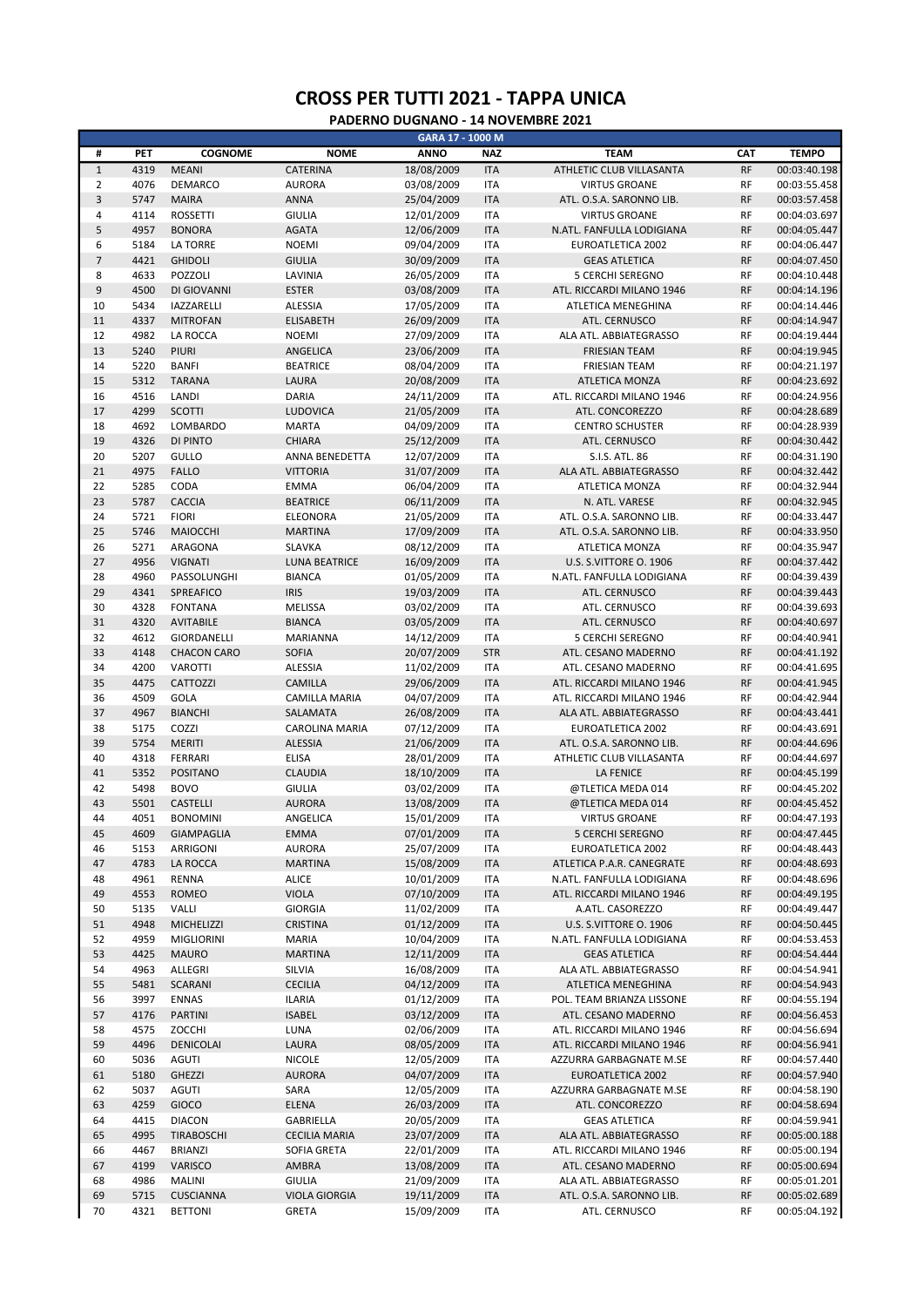| 71 | 4685 | <b>GILLIO</b>     | <b>NATALHI MICHEL</b>  | 06/09/2009 | <b>ITA</b> | <b>CENTRO SCHUSTER</b>       | <b>RF</b> | 00:05:04.938 |
|----|------|-------------------|------------------------|------------|------------|------------------------------|-----------|--------------|
| 72 | 5513 | PRELINI           | CHIARA                 | 26/05/2009 | <b>ITA</b> | @TLETICA MEDA 014            | <b>RF</b> | 00:05:07.687 |
| 73 | 5097 | <b>POLLINA</b>    | <b>SOPHIE</b>          | 06/09/2009 | <b>ITA</b> | AZZURRA GARBAGNATE M.SE      | <b>RF</b> | 00:05:08.950 |
| 74 | 4544 | <b>PERRONE</b>    | <b>TEA</b>             | 28/07/2009 | <b>ITA</b> | ATL. RICCARDI MILANO 1946    | <b>RF</b> | 00:05:09.188 |
| 75 | 5677 | PEZZOLLA          | <b>ILENIA</b>          | 11/09/2009 | <b>ITA</b> | POLISPORTIVA SAN MARCO - CSI | <b>RF</b> | 00:05:11.938 |
| 76 | 5034 | <b>VIGNATI</b>    | <b>AURORA</b>          | 04/12/2009 | <b>ITA</b> | <b>U.S. SANGIORGESE</b>      | <b>RF</b> | 00:05:12.688 |
| 77 | 4158 | <b>GALIMBERTI</b> | <b>VIOLA</b>           | 17/08/2009 | <b>ITA</b> | ATL. CESANO MADERNO          | <b>RF</b> | 00:05:17.186 |
| 78 | 3977 | <b>BENINI</b>     | <b>CHIARA</b>          | 16/03/2009 | <b>ITA</b> | POL. TEAM BRIANZA LISSONE    | <b>RF</b> | 00:05:17.188 |
| 79 | 5508 | <b>MAIESE</b>     | <b>EMMA</b>            | 11/09/2009 | <b>ITA</b> | @TLETICA MEDA 014            | <b>RF</b> | 00:05:18.189 |
| 80 | 4020 | <b>RONDENA</b>    | ANGELICA               | 04/03/2009 | <b>ITA</b> | POL. TEAM BRIANZA LISSONE    | <b>RF</b> | 00:05:18.439 |
| 81 | 4027 | <b>VIOLA</b>      | <b>NOEMI</b>           | 02/03/2009 | <b>ITA</b> | POL. TEAM BRIANZA LISSONE    | <b>RF</b> | 00:05:18.693 |
| 82 | 5086 | <b>MANINFOR</b>   | <b>IRENE</b>           | 03/11/2009 | <b>ITA</b> | AZZURRA GARBAGNATE M.SE      | <b>RF</b> | 00:05:21.186 |
| 83 | 4769 | COLOMBO           | SUSANNA                | 07/08/2009 | <b>ITA</b> | ATLETICA P.A.R. CANEGRATE    | <b>RF</b> | 00:05:21.688 |
| 84 | 4241 | DELL'OSSO         | <b>GINEVRA</b>         | 28/02/2009 | <b>ITA</b> | ATL. CONCOREZZO              | <b>RF</b> | 00:05:22.436 |
| 85 | 4876 | <b>FUMAGALLI</b>  | <b>GINEVRA MARIA</b>   | 04/03/2009 | <b>ITA</b> | ATL. VIS NOVA GIUSSANO       | <b>RF</b> | 00:05:22.688 |
| 86 | 4922 | <b>STEFANETTO</b> | <b>GIULIA EMANUELA</b> | 11/04/2009 | <b>ITA</b> | ATL. VIS NOVA GIUSSANO       | <b>RF</b> | 00:05:23.187 |
| 87 | 5509 | <b>MANTICA</b>    | <b>MICOL</b>           | 11/10/2009 | <b>ITA</b> | @TLETICA MEDA 014            | <b>RF</b> | 00:05:24.937 |
| 88 | 4295 | <b>RONCO</b>      | <b>LISA</b>            | 24/02/2009 | <b>ITA</b> | ATL. CONCOREZZO              | <b>RF</b> | 00:05:29.438 |
| 89 | 4014 | <b>MORERIO</b>    | <b>CHIARA</b>          | 10/07/2009 | <b>ITA</b> | POL. TEAM BRIANZA LISSONE    | <b>RF</b> | 00:05:37.686 |
| 90 | 5750 | <b>MARINARO</b>   | ALESSIA                | 07/01/2009 | <b>ITA</b> | ATL. O.S.A. SARONNO LIB.     | <b>RF</b> | 00:05:39.437 |
| 91 | 5773 | <b>SBRANA</b>     | <b>GIADA</b>           | 12/02/2009 | <b>ITA</b> | ATL. O.S.A. SARONNO LIB.     | <b>RF</b> | 00:06:03.189 |
| 92 | 4943 | <b>LIOTTO</b>     | SELENA                 | 22/01/2009 | <b>ITA</b> | U.S. S.VITTORE O. 1906       | <b>RF</b> | 00:06:03.440 |
| 93 | 5774 | SIRAGUSANO        | <b>DIANA</b>           | 06/08/2009 | <b>ITA</b> | ATL. O.S.A. SARONNO LIB.     | <b>RF</b> | 00:06:04.692 |
| 94 | 5673 | MANDELLI          | <b>FRANCESCA</b>       | 30/09/2009 | ITA        | POLISPORTIVA SAN MARCO - CSI | <b>RF</b> | 00:06:17.937 |
| 95 | 5692 | <b>BELLEBONO</b>  | <b>LISA</b>            | 24/02/2009 | <b>ITA</b> | ATL. O.S.A. SARONNO LIB.     | <b>RF</b> | 00:06:50.681 |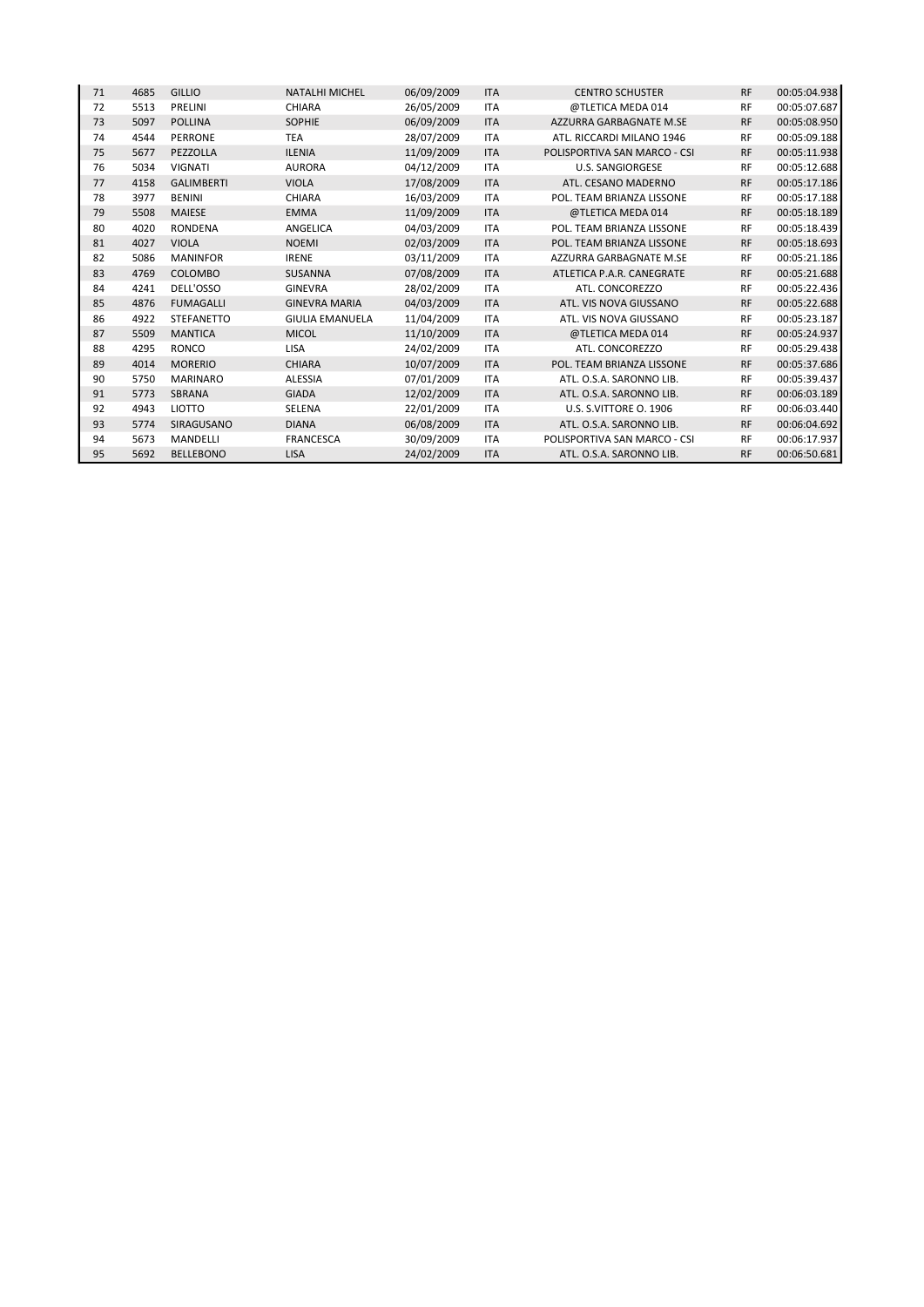|                |      |                  |                    | GARA 18 - 1000 M |            |                                |           |              |
|----------------|------|------------------|--------------------|------------------|------------|--------------------------------|-----------|--------------|
| #              | PET  | <b>COGNOME</b>   | <b>NOME</b>        | <b>ANNO</b>      | <b>NAZ</b> | <b>TEAM</b>                    | CAT       | <b>TEMPO</b> |
| $\mathbf 1$    | 5205 | <b>VILLA</b>     | RICCARDO RENATO    | 29/07/2009       | <b>ITA</b> | EUROATLETICA 2002              | <b>RM</b> | 00:03:33.007 |
| $\overline{2}$ | 4745 | LANZILLOTTA      | <b>ANDREA</b>      | 21/05/2009       | <b>ITA</b> | P.B.M. BOVISIO MASCIAGO        | <b>RM</b> | 00:03:37.757 |
| 3              | 4188 | <b>RESTA</b>     | <b>TOMMASO</b>     | 13/03/2009       | <b>ITA</b> | ATL. CESANO MADERNO            | <b>RM</b> | 00:03:40.507 |
| $\sqrt{4}$     | 4595 | CHIUCHIU'        | SIMONE             | 26/06/2009       | <b>ITA</b> | <b>5 CERCHI SEREGNO</b>        | <b>RM</b> | 00:03:41.259 |
| 5              | 4596 | <b>COLISTRA</b>  | <b>VITTORIO</b>    | 26/01/2009       | <b>ITA</b> | <b>5 CERCHI SEREGNO</b>        | <b>RM</b> | 00:03:42.508 |
| 6              | 5526 | <b>BORGONOVO</b> | <b>ALEX</b>        | 05/06/2009       | <b>ITA</b> | FORTI E LIBERI MONZA 1878 ASD  | <b>RM</b> | 00:03:44.508 |
| $\overline{7}$ | 5525 | <b>BORATTO</b>   | ALESSANDRO         | 06/01/2009       | <b>ITA</b> | FORTI E LIBERI MONZA 1878 ASD  | <b>RM</b> | 00:03:47.517 |
|                |      |                  |                    |                  |            |                                |           |              |
| 8              | 5455 | <b>MONDATI</b>   | RICCARDO           | 07/08/2009       | <b>ITA</b> | ATLETICA MENEGHINA             | <b>RM</b> | 00:03:49.509 |
| 9              | 5695 | <b>BRAMBILLA</b> | <b>ALESSIO</b>     | 12/03/2009       | <b>ITA</b> | ATL. O.S.A. SARONNO LIB.       | <b>RM</b> | 00:03:54.266 |
| 11             | 5230 | <b>FORNONI</b>   | <b>GIULIO</b>      | 17/11/2009       | <b>ITA</b> | <b>FRIESIAN TEAM</b>           | <b>RM</b> | 00:03:55.259 |
| 10             | 4050 | <b>BINA</b>      | <b>RICCARDO</b>    | 04/02/2009       | <b>ITA</b> | <b>VIRTUS GROANE</b>           | <b>RM</b> | 00:03:56.008 |
| 12             | 5208 | <b>ROLFI</b>     | GABRIELE           | 19/11/2009       | <b>ITA</b> | S.I.S. ATL. 86                 | RM        | 00:03:56.259 |
| 13             | 4958 | <b>BONORA</b>    | <b>NICOLA</b>      | 12/06/2009       | <b>ITA</b> | N.ATL. FANFULLA LODIGIANA      | <b>RM</b> | 00:03:56.260 |
| 14             | 5566 | CARRARA          | DANIELE            | 23/02/2009       | <b>ITA</b> | ATLETICA DESIO ASD             | RM        | 00:03:56.506 |
| 15             | 5472 | <b>POLETI</b>    | <b>FEDERICO</b>    | 30/03/2009       | <b>ITA</b> | ATLETICA MENEGHINA             | <b>RM</b> | 00:03:57.510 |
| 16             | 5483 | SEGRETI          | <b>ALFONSO</b>     | 31/03/2009       | <b>ITA</b> | ATLETICA MENEGHINA             | <b>RM</b> | 00:03:58.008 |
| 17             | 4878 | <b>GABANI</b>    | AXEL               | 23/04/2009       | <b>ITA</b> | ATL. VIS NOVA GIUSSANO         | <b>RM</b> | 00:03:58.757 |
|                |      |                  |                    |                  |            |                                |           |              |
| 18             | 4610 | GIAMPAGLIA       | LEONARDO           | 07/01/2009       | <b>ITA</b> | 5 CERCHI SEREGNO               | <b>RM</b> | 00:03:58.758 |
| 19             | 5198 | SIOLI            | <b>DAVIDE</b>      | 13/08/2009       | <b>ITA</b> | <b>EUROATLETICA 2002</b>       | <b>RM</b> | 00:04:02.758 |
| 20             | 5448 | <b>MARIANI</b>   | <b>SIRO</b>        | 10/05/2009       | <b>ITA</b> | ATLETICA MENEGHINA             | RM        | 00:04:03.516 |
| 21             | 5505 | <b>D'AMICIS</b>  | <b>LUCA</b>        | 05/09/2009       | <b>ITA</b> | @TLETICA MEDA 014              | <b>RM</b> | 00:04:05.260 |
| 22             | 4743 | <b>INGENITO</b>  | <b>FRANCESCO</b>   | 02/10/2009       | <b>ITA</b> | P.B.M. BOVISIO MASCIAGO        | <b>RM</b> | 00:04:05.761 |
| 23             | 5387 | CALCATERRA       | <b>GIORGIO</b>     | 15/03/2009       | <b>ITA</b> | ATLETICA MENEGHINA             | <b>RM</b> | 00:04:05.762 |
| 24             | 4438 | <b>TREZZI</b>    | VALERIO            | 20/03/2009       | <b>ITA</b> | <b>GEAS ATLETICA</b>           | <b>RM</b> | 00:04:07.513 |
| 25             | 4627 | PELLEGATTA       | EDOARDO MAURIZIO   | 05/03/2009       | <b>ITA</b> | <b>5 CERCHI SEREGNO</b>        | <b>RM</b> | 00:04:09.010 |
| 26             | 4339 | PENNATI          | <b>FRANCESCO</b>   | 30/07/2009       | <b>ITA</b> | ATL. CERNUSCO                  | <b>RM</b> | 00:04:09.509 |
|                |      |                  |                    |                  |            |                                |           |              |
| 27             | 5543 | <b>TROCINO</b>   | <b>ANDREA</b>      | 21/09/2009       | <b>ITA</b> | FORTI E LIBERI MONZA 1878 ASD  | <b>RM</b> | 00:04:09.760 |
| 28             | 4555 | ROSSI BELLORA    | <b>JACOPO</b>      | 26/06/2009       | <b>ITA</b> | ATL. RICCARDI MILANO 1946      | RM        | 00:04:10.012 |
| 29             | 4216 | <b>BENACCHIO</b> | <b>JACOPO</b>      | 09/04/2009       | <b>ITA</b> | ATL. CONCOREZZO                | <b>RM</b> | 00:04:11.023 |
| 30             | 4481 | CORTESE          | LUIGI              | 08/07/2009       | <b>ITA</b> | ATL. RICCARDI MILANO 1946      | <b>RM</b> | 00:04:11.261 |
| 31             | 5762 | <b>POGGESI</b>   | VALERIO            | 05/11/2009       | <b>ITA</b> | ATL. O.S.A. SARONNO LIB.       | <b>RM</b> | 00:04:11.761 |
| 32             | 5154 | <b>ASSI</b>      | <b>EDOARDO</b>     | 03/07/2009       | <b>ITA</b> | EUROATLETICA 2002              | RM        | 00:04:11.762 |
| 33             | 4630 | PIAZZA           | <b>MATTEO</b>      | 04/07/2009       | <b>ITA</b> | <b>5 CERCHI SEREGNO</b>        | <b>RM</b> | 00:04:13.007 |
| 34             | 5250 | LA CAPRIA        | <b>ANTONIO</b>     | 14/10/2009       | <b>ITA</b> | ATLETICRALS2-TEATRO ALLA SCALA | <b>RM</b> | 00:04:14.009 |
|                |      |                  |                    |                  |            |                                |           |              |
| 35             | 4681 | <b>FRAGHI</b>    | LUCA               | 22/05/2009       | <b>ITA</b> | <b>CENTRO SCHUSTER</b>         | <b>RM</b> | 00:04:14.509 |
| 36             | 4036 | <b>BOZZONI</b>   | <b>FILIPPO</b>     | 25/12/2009       | <b>ITA</b> | U.S. VIRTUS BINASCO ATL.       | RM        | 00:04:16.759 |
| 37             | 4523 | <b>LUNARDI</b>   | LORENZO            | 25/10/2009       | <b>ITA</b> | ATL. RICCARDI MILANO 1946      | <b>RM</b> | 00:04:17.010 |
| 38             | 4831 | <b>BIANCO</b>    | <b>EDOARDO</b>     | 05/07/2009       | <b>ITA</b> | ATL. VIS NOVA GIUSSANO         | RM        | 00:04:18.008 |
| 39             | 5537 | LONGONI          | <b>GIACOMO</b>     | 27/11/2009       | <b>ITA</b> | FORTI E LIBERI MONZA 1878 ASD  | <b>RM</b> | 00:04:18.756 |
| 40             | 4936 | <b>CIPOLLONE</b> | MATTEO             | 21/01/2009       | <b>ITA</b> | U.S. S.VITTORE O. 1906         | RM        | 00:04:18.760 |
| 41             | 5235 | <b>LUINETTI</b>  | <b>RICCARDO</b>    | 08/12/2009       | <b>ITA</b> | <b>FRIESIAN TEAM</b>           | <b>RM</b> | 00:04:19.007 |
| 42             | 4360 | CAPORALE         | <b>JAGO</b>        | 15/04/2009       | <b>ITA</b> | ATLETICA CINISELLO             | <b>RM</b> | 00:04:19.008 |
|                |      |                  |                    |                  |            |                                |           |              |
| 43             | 4495 | DELLAPIANA       | <b>LUCA</b>        | 14/02/2009       | <b>ITA</b> | ATL. RICCARDI MILANO 1946      | <b>RM</b> | 00:04:21.260 |
| 44             | 5194 | <b>PAOLINO</b>   | <b>ALESSIO TEO</b> | 03/09/2009       | <b>ITA</b> | <b>EUROATLETICA 2002</b>       | <b>RM</b> | 00:04:22.756 |
| 45             | 4336 | <b>MIGLIORE</b>  | <b>DIEGO</b>       | 11/06/2009       | <b>ITA</b> | ATL. CERNUSCO                  | <b>RM</b> | 00:04:24.758 |
| 46             | 5358 | SALVALAI         | NICCOLO'           | 11/07/2009       | <b>ITA</b> | <b>LA FENICE</b>               | RM        | 00:04:26.505 |
| 47             | 5555 | <b>BIASSONI</b>  | <b>SIMONE</b>      | 05/06/2009       | <b>ITA</b> | ATLETICA DESIO ASD             | <b>RM</b> | 00:04:27.255 |
| 48             | 4657 | ZORZETTO         | ANDREA             | 18/05/2009       | <b>ITA</b> | 5 CERCHI SEREGNO               | RM        | 00:04:28.755 |
| 49             | 5745 | <b>MACCHI</b>    | <b>TOMMASO</b>     | 23/09/2009       | <b>ITA</b> | ATL. O.S.A. SARONNO LIB.       | <b>RM</b> | 00:04:29.005 |
| 50             | 4367 | CATTANEO         | CHRISTIAN          | 24/01/2009       | <b>ITA</b> | ATLETICA CINISELLO             | RM        | 00:04:29.008 |
|                |      |                  |                    |                  |            |                                |           |              |
| 51             | 5743 | <b>LONATI</b>    | <b>MARCO</b>       | 29/09/2009       | <b>ITA</b> | ATL. O.S.A. SARONNO LIB.       | <b>RM</b> | 00:04:29.010 |
| 52             | 5522 | <b>BIANCONI</b>  | <b>UMBERTO</b>     | 28/09/2009       | <b>ITA</b> | FORTI E LIBERI MONZA 1878 ASD  | <b>RM</b> | 00:04:29.510 |
| 53             | 4865 | <b>DUGNANI</b>   | <b>FILIPPO</b>     | 01/12/2009       | <b>ITA</b> | ATL. VIS NOVA GIUSSANO         | <b>RM</b> | 00:04:31.255 |
| 54             | 4678 | FADDA            | EMANUELE           | 02/08/2009       | <b>ITA</b> | <b>CENTRO SCHUSTER</b>         | RM        | 00:04:31.760 |
| 55             | 4412 | CATENA           | <b>SIMONE</b>      | 20/05/2009       | <b>ITA</b> | <b>GEAS ATLETICA</b>           | <b>RM</b> | 00:04:34.503 |
| 56             | 5670 | INGLESE          | <b>FEDERICO</b>    | 10/09/2009       | <b>ITA</b> | POLISPORTIVA SAN MARCO - CSI   | RM        | 00:04:34.506 |
| 57             | 4737 | <b>RUZZON</b>    | <b>EDOARDO</b>     | 01/07/2009       | <b>ITA</b> | SEZ. ATL. ORATORIO CORNAREDO   | <b>RM</b> | 00:04:36.004 |
| 58             | 5538 | MARAFANTE        | <b>GIACOMO</b>     | 30/07/2009       | ITA        | FORTI E LIBERI MONZA 1878 ASD  | RM        | 00:04:36.257 |
|                |      |                  |                    |                  |            |                                |           |              |
| 59             | 5311 | SORESINI         | DAVIDE ISMAEL      | 27/12/2009       | <b>ITA</b> | ATLETICA MONZA                 | <b>RM</b> | 00:04:37.256 |
| 60             | 4721 | <b>BERSELLI</b>  | <b>LUCA</b>        | 11/09/2009       | <b>ITA</b> | SEZ. ATL. ORATORIO CORNAREDO   | RM        | 00:04:39.754 |
| 61             | 4087 | <b>GIANOTTI</b>  | NICCOLO' LEONE     | 31/07/2009       | <b>ITA</b> | <b>VIRTUS GROANE</b>           | <b>RM</b> | 00:04:41.753 |
| 62             | 4261 | <b>GROSSI</b>    | ENEA               | 28/10/2009       | ITA        | ATL. CONCOREZZO                | RM        | 00:04:41.755 |
| 63             | 4719 | AMODEO           | <b>ANTONIO</b>     | 23/01/2009       | <b>ITA</b> | SEZ. ATL. ORATORIO CORNAREDO   | <b>RM</b> | 00:04:42.254 |
| 64             | 5129 | PIGA             | ALESSANDRO         | 23/03/2009       | <b>ITA</b> | A.ATL. CASOREZZO               | RM        | 00:04:42.766 |
| 65             | 4990 | NANI'            | <b>LORENZO</b>     | 15/08/2009       | <b>ITA</b> | ALA ATL. ABBIATEGRASSO         | <b>RM</b> | 00:04:44.754 |
|                |      |                  |                    |                  |            |                                |           |              |
| 66             | 4889 | LONGONI          | LAPO               | 19/05/2009       | ITA        | ATL. VIS NOVA GIUSSANO         | RM        | 00:04:45.506 |
| 67             | 4232 | COLOMBO          | SALVATORE          | 14/07/2009       | <b>ITA</b> | ATL. CONCOREZZO                | <b>RM</b> | 00:04:46.999 |
| 68             | 4205 | <b>ABRITTA</b>   | DANIELE            | 10/04/2009       | <b>ITA</b> | ATL. CONCOREZZO                | RM        | 00:04:50.748 |
| 69             | 4333 | <b>KORMOS</b>    | <b>EMILIANO</b>    | 23/02/2009       | <b>ITA</b> | ATL. CERNUSCO                  | <b>RM</b> | 00:04:52.497 |
| 70             | 5711 | CONCA            | PIETRO             | 12/10/2009       | <b>ITA</b> | ATL. O.S.A. SARONNO LIB.       | RM        | 00:04:53.011 |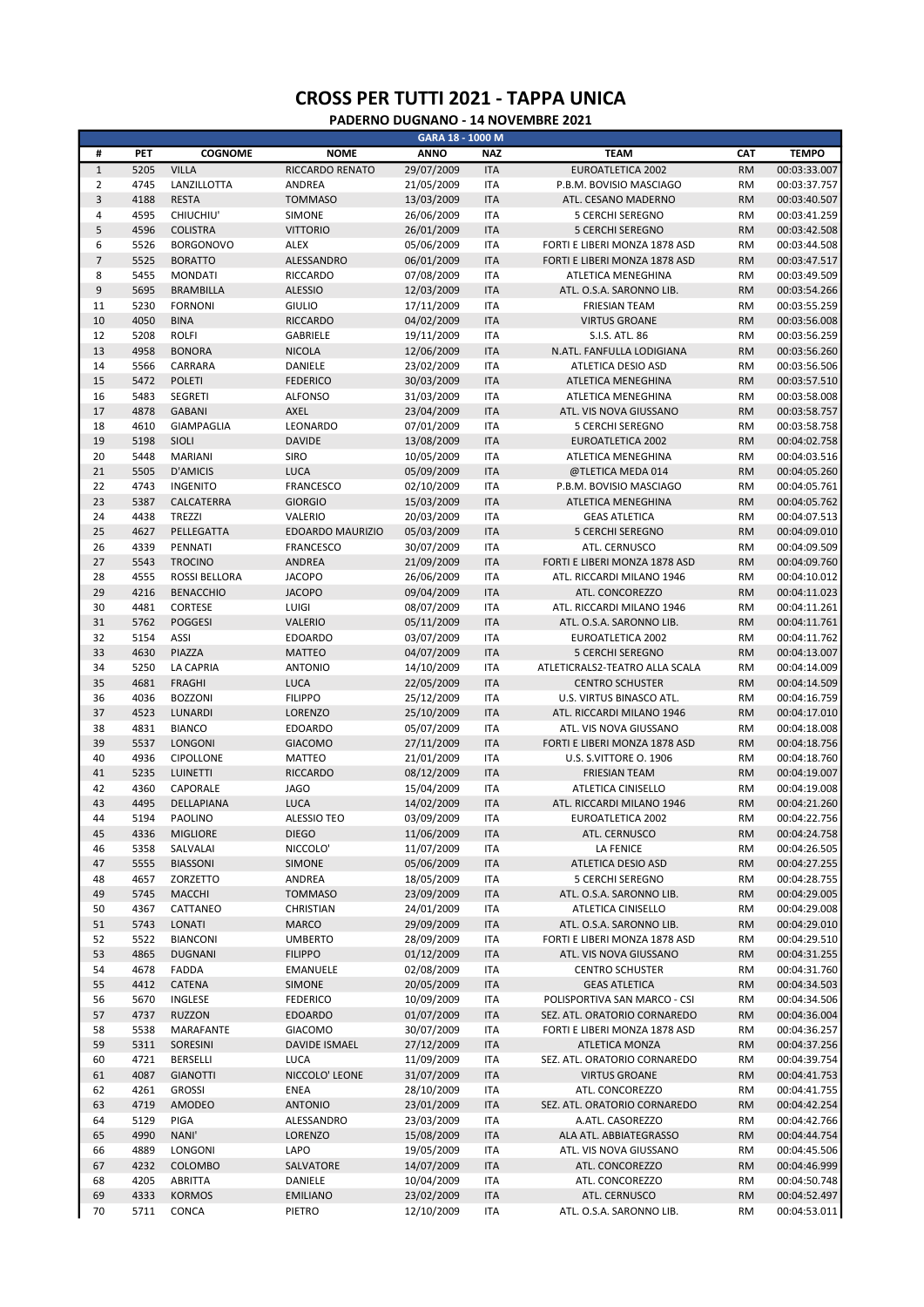| 71 | 5506 | <b>GESTORI</b>     | <b>GIOVANNI ROBERTO</b> | 26/03/2009 | <b>ITA</b> | @TLETICA MEDA 014         | <b>RM</b> | 00:04:57.247 |
|----|------|--------------------|-------------------------|------------|------------|---------------------------|-----------|--------------|
| 72 | 4409 | <b>ARENA</b>       | <b>DAVIDE</b>           | 05/02/2009 | <b>ITA</b> | <b>GEAS ATLETICA</b>      | <b>RM</b> | 00:04:58.497 |
| 73 | 5242 | <b>SCALABRELLI</b> | <b>MATTIA</b>           | 11/07/2009 | <b>ITA</b> | <b>FRIESIAN TEAM</b>      | <b>RM</b> | 00:04:58.500 |
| 74 | 4803 | <b>STELLA</b>      | <b>SIMONE</b>           | 06/02/2009 | <b>ITA</b> | ATLETICA P.A.R. CANEGRATE | <b>RM</b> | 00:05:03.495 |
| 75 | 5515 | <b>RIVOLA</b>      | <b>TOMMASO</b>          | 03/06/2009 | <b>ITA</b> | @TLETICA MEDA 014         | <b>RM</b> | 00:05:03.499 |
| 76 | 4067 | <b>CERATI</b>      | <b>ENEA</b>             | 30/11/2009 | <b>ITA</b> | <b>VIRTUS GROANE</b>      | <b>RM</b> | 00:05:06.996 |
| 77 | 4953 | <b>ROSSETTI</b>    | <b>RICCARDO</b>         | 22/05/2009 | <b>ITA</b> | U.S. S.VITTORE O. 1906    | <b>RM</b> | 00:05:11.747 |
| 78 | 4573 | <b>ZERBI</b>       | <b>LUCA</b>             | 08/07/2009 | <b>ITA</b> | ATL. RICCARDI MILANO 1946 | <b>RM</b> | 00:05:12.497 |
| 79 | 5063 | <b>EL MERABETY</b> | SAMI                    | 21/11/2009 | <b>ITA</b> | AZZURRA GARBAGNATE M.SE   | <b>RM</b> | 00:05:12.998 |
| 80 | 4482 | CRACA              | PIETRO                  | 30/06/2009 | <b>ITA</b> | ATL. RICCARDI MILANO 1946 | <b>RM</b> | 00:05:13.248 |
| 81 | 4426 | <b>NOSEDA</b>      | <b>PARIDE</b>           | 03/08/2009 | <b>ITA</b> | <b>GEAS ATLETICA</b>      | <b>RM</b> | 00:05:15.997 |
| 82 | 4708 | RAPPELLINO         | <b>MATTIA</b>           | 18/11/2009 | <b>ITA</b> | <b>CENTRO SCHUSTER</b>    | <b>RM</b> | 00:05:18.750 |
| 83 | 5517 | <b>TORGANO</b>     | <b>FILIPPO</b>          | 26/06/2009 | <b>ITA</b> | @TLETICA MEDA 014         | <b>RM</b> | 00:05:19.498 |
| 84 | 5516 | <b>TAGLIABUE</b>   | <b>MATTIA</b>           | 17/06/2009 | <b>ITA</b> | @TLETICA MEDA 014         | <b>RM</b> | 00:05:19.511 |
| 85 | 4471 | CANNAVALE          | <b>JACOPO TITO</b>      | 30/09/2009 | <b>ITA</b> | ATL. RICCARDI MILANO 1946 | <b>RM</b> | 00:05:23.750 |
| 86 | 4287 | <b>PIROLA</b>      | <b>GIOELE</b>           | 06/05/2009 | <b>ITA</b> | ATL. CONCOREZZO           | <b>RM</b> | 00:05:25.000 |
| 87 | 4437 | <b>SPADA</b>       | <b>DAMIANO ACHILLE</b>  | 13/06/2009 | <b>ITA</b> | <b>GEAS ATLETICA</b>      | <b>RM</b> | 00:05:25.499 |
| 88 | 4909 | <b>RIGAMONTI</b>   | <b>FILIPPO</b>          | 29/08/2009 | <b>ITA</b> | ATL. VIS NOVA GIUSSANO    | <b>RM</b> | 00:05:25.999 |
| 89 | 5500 | <b>CAPPIELLO</b>   | <b>MATTEO</b>           | 13/07/2009 | <b>ITA</b> | @TLETICA MEDA 014         | <b>RM</b> | 00:05:42.247 |
| 90 | 4947 | <b>MARTINI</b>     | <b>ANDREA</b>           | 22/12/2009 | <b>ITA</b> | U.S. S.VITTORE O. 1906    | <b>RM</b> | 00:05:44.248 |
| 91 | 4987 | <b>MANUELE</b>     | <b>ALESSIO</b>          | 11/11/2009 | <b>ITA</b> | ALA ATL. ABBIATEGRASSO    | <b>RM</b> | 00:05:45.247 |
| 92 | 5445 | <b>MAHMUTAJ</b>    | <b>LUAN MICHELE</b>     | 04/05/2009 | <b>ITA</b> | <b>ATLETICA MENEGHINA</b> | <b>RM</b> | 00:05:46.747 |
| 93 | 4468 | <b>BRUZZONE</b>    | <b>DOMENICO</b>         | 27/08/2009 | <b>ITA</b> | ATL. RICCARDI MILANO 1946 | <b>RM</b> | 00:05:46.753 |
| 94 | 5511 | PATIMO             | LORENZO                 | 29/09/2009 | <b>ITA</b> | @TLETICA MEDA 014         | <b>RM</b> | 00:05:46.756 |
| 95 | 4052 | <b>BONOMINI</b>    | <b>FEDERICO</b>         | 15/01/2009 | <b>ITA</b> | <b>VIRTUS GROANE</b>      | <b>RM</b> | 00:05:57.996 |
| 96 | 5323 | <b>BOTRE'</b>      | <b>FRANCESCO</b>        | 06/03/2009 | <b>ITA</b> | <b>LA FENICE</b>          | <b>RM</b> | 00:07:01.986 |
| 97 | 4652 | <b>VIMERCATI</b>   | <b>FILIPPO</b>          | 22/08/2009 | <b>ITA</b> | <b>5 CERCHI SEREGNO</b>   | <b>RM</b> | 00:07:17.234 |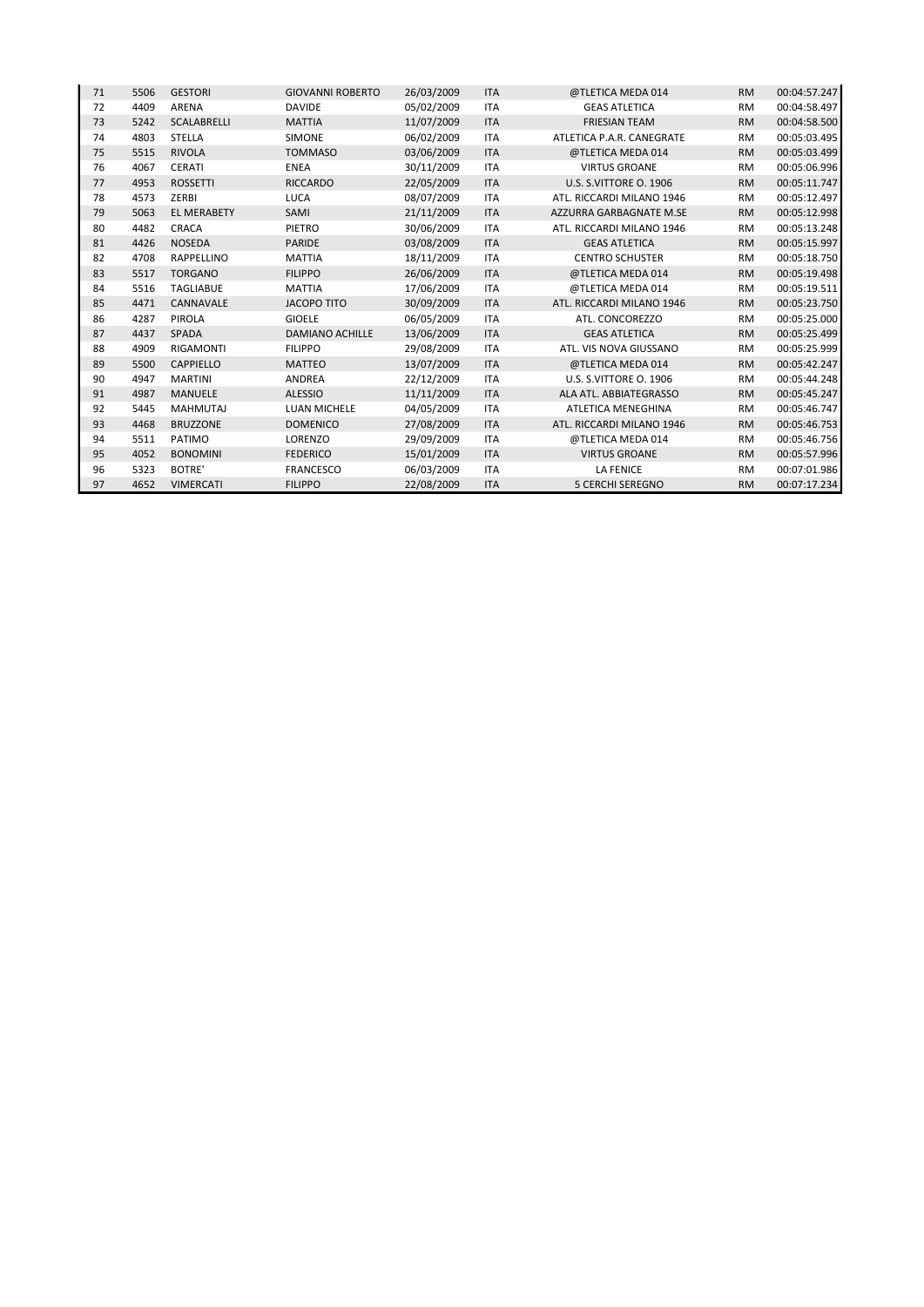| <b>ANNO</b><br><b>TEMPO</b><br>#<br>PET<br><b>COGNOME</b><br><b>NOME</b><br><b>NAZ</b><br><b>TEAM</b><br><b>CAT</b><br>$\mathbf 1$<br>04/12/2008<br><b>RF</b><br>4441<br><b>VISCHIONI</b><br><b>ARIANNA</b><br><b>ITA</b><br><b>GEAS ATLETICA</b><br>00:03:39.728<br>$\overline{2}$<br><b>RF</b><br>5353<br>PRADA<br><b>MARTA</b><br>06/05/2008<br><b>ITA</b><br><b>LA FENICE</b><br>00:03:46.476<br>3<br><b>RF</b><br>5144<br>DI MARCO<br>CAMILLA<br>23/10/2008<br><b>ITA</b><br>ATL. MUGGIO'<br>00:03:47.726<br>5369<br>ANELLI<br><b>RF</b><br>4<br><b>MARGHERITA CANDI</b><br>01/03/2008<br><b>ITA</b><br>00:03:50.483<br>ATLETICA MENEGHINA<br>5<br><b>ITA</b><br><b>RF</b><br>5161<br><b>BONIZZI</b><br>LUDOVICA<br>02/04/2008<br><b>EUROATLETICA 2002</b><br>00:03:53.982<br>6<br><b>RF</b><br>5145<br>DI NOIA<br>ALESSANDRA<br>14/02/2008<br><b>ITA</b><br>ATL. MUGGIO'<br>00:03:55.478<br>$\overline{7}$<br><b>RF</b><br>5376<br><b>BEZZICCHERI</b><br>VASSILISSA<br>15/01/2008<br><b>ITA</b><br>ATLETICA MENEGHINA<br>00:03:56.476<br>8<br>3884<br><b>RF</b><br>LUPI<br><b>ALESSIA</b><br>10/05/2008<br><b>ITA</b><br>ATL. ESTRADA<br>00:03:57.978<br>9<br><b>ANNA</b><br>19/06/2008<br><b>ITA</b><br><b>RF</b><br>5698<br>CARBONI<br>ATL. O.S.A. SARONNO LIB.<br>00:03:58.476<br>10<br>5604<br><b>RF</b><br><b>POLZONETTI</b><br><b>NOEMI</b><br>06/03/2008<br><b>ITA</b><br>ATLETICA DESIO ASD<br>00:03:58.738<br>11<br><b>ITA</b><br><b>RF</b><br>4747<br>PELLEGRINO<br><b>ILARIA</b><br>04/09/2008<br>P.B.M. BOVISIO MASCIAGO<br>00:03:59.476<br><b>RF</b><br>12<br>5335<br><b>FANCELLU</b><br>CAROLA CARMELA<br>19/11/2008<br><b>ITA</b><br><b>LA FENICE</b><br>00:04:05.976<br>13<br><b>RF</b><br>5542<br>SADINO<br><b>MARIANNA</b><br>25/06/2008<br><b>ITA</b><br>00:04:09.227<br>FORTI E LIBERI MONZA 1878 ASD<br>14<br>LOCATI<br><b>RF</b><br>5536<br><b>EMMA</b><br>22/07/2008<br><b>ITA</b><br>FORTI E LIBERI MONZA 1878 ASD<br>00:04:09.979<br>15<br><b>ELISA</b><br><b>RF</b><br>5317<br><b>AMELIO</b><br>08/10/2008<br><b>ITA</b><br><b>LA FENICE</b><br>00:04:12.227<br><b>RF</b><br>16<br>5767<br><b>ROBBIATI</b><br><b>MARIA</b><br>31/10/2008<br><b>ITA</b><br>ATL. O.S.A. SARONNO LIB.<br>00:04:12.981<br>17<br><b>RF</b><br>4725<br><b>COLUZZI</b><br><b>ILARIA</b><br>10/09/2008<br><b>ITA</b><br>SEZ. ATL. ORATORIO CORNAREDO<br>00:04:13.479<br>4362<br>CAPORALE<br><b>RF</b><br>18<br><b>LJUBA</b><br>23/02/2008<br><b>ITA</b><br>ATLETICA CINISELLO<br>00:04:14.230<br>19<br><b>RF</b><br>5173<br><b>CIMINO</b><br><b>ALESSIA</b><br>15/05/2008<br><b>ITA</b><br>EUROATLETICA 2002<br>00:04:15.476<br>20<br>4602<br><b>RF</b><br><b>FRIGERIO</b><br><b>CECILIA</b><br>13/03/2008<br><b>ITA</b><br><b>5 CERCHI SEREGNO</b><br>00:04:17.976<br>21<br><b>ITA</b><br><b>RF</b><br>5539<br><b>MARZI</b><br>CARLOTTA<br>21/05/2008<br>00:04:19.227<br>FORTI E LIBERI MONZA 1878 ASD<br>22<br>4388<br><b>RF</b><br>PACCHETTI<br><b>VIOLA</b><br>06/01/2008<br><b>ITA</b><br>ATLETICA CINISELLO<br>00:04:21.226<br>23<br><b>RF</b><br>4605<br><b>GENOVESE</b><br><b>GIORGIA</b><br>09/08/2008<br><b>ITA</b><br><b>5 CERCHI SEREGNO</b><br>00:04:22.979<br><b>RF</b><br>24<br>4915<br><b>ROSSI</b><br>MARIA CARLOTTA<br>06/07/2008<br><b>ITA</b><br>00:04:27.225<br>ATL. VIS NOVA GIUSSANO<br>25<br><b>RF</b><br>5649<br>CANOVA<br><b>FEDERICA</b><br>13/12/2008<br><b>ITA</b><br>POLISPORTIVA SAN MARCO - CSI<br>00:04:27.725<br>4474<br><b>RF</b><br>26<br>CASTIGLIONI<br>ANNEBEL<br>07/04/2008<br><b>ITA</b><br>ATL. RICCARDI MILANO 1946<br>00:04:28.227<br>27<br>4458<br><b>ITA</b><br><b>RF</b><br>00:04:29.976<br><b>BERTOLA</b><br><b>ANITA</b><br>07/04/2008<br>ATL. RICCARDI MILANO 1946<br><b>RF</b><br>28<br>5724<br><b>GAVAZZI</b><br><b>ILARIA</b><br>23/08/2008<br><b>ITA</b><br>ATL. O.S.A. SARONNO LIB.<br>00:04:30.226<br>29<br><b>RF</b><br>5503<br><b>CITTO</b><br><b>SUSANNA</b><br>16/11/2008<br><b>ITA</b><br>00:04:30.979<br>@TLETICA MEDA 014<br>30<br><b>RF</b><br>5760<br>PALADINI<br><b>GIADA</b><br>22/08/2008<br><b>ITA</b><br>ATL. O.S.A. SARONNO LIB.<br>00:04:30.980<br>31<br>3887<br><b>RF</b><br><b>VAILATI CAMILLO</b><br><b>MARTINA</b><br>23/08/2008<br><b>ITA</b><br>ATL. ESTRADA<br>00:04:31.230<br>32<br><b>RF</b><br>5529<br>DE PONTI<br>SERENA<br>27/11/2008<br><b>ITA</b><br>FORTI E LIBERI MONZA 1878 ASD<br>00:04:35.724<br>33<br>5056<br>LEA<br><b>RF</b><br><b>CIARALLO</b><br>05/05/2008<br><b>ITA</b><br>00:04:35.726<br>AZZURRA GARBAGNATE M.SE<br>34<br><b>RF</b><br>4548<br>QUARTODIPALO<br>ANNA CARLA<br>19/02/2008<br><b>ITA</b><br>ATL. RICCARDI MILANO 1946<br>00:04:35.978<br>35<br><b>ITA</b><br><b>RF</b><br>5540<br><b>MURIANO</b><br><b>IRENE</b><br>28/01/2008<br>FORTI E LIBERI MONZA 1878 ASD<br>00:04:37.725<br>36<br><b>RF</b><br>5544<br><b>TURATI</b><br><b>JOLANDA</b><br>09/02/2008<br><b>ITA</b><br>FORTI E LIBERI MONZA 1878 ASD<br>00:04:37.728<br>37<br>4479<br><b>VIOLA</b><br><b>RF</b><br>CIUCCARELLI<br>19/10/2008<br><b>ITA</b><br>00:04:38.728<br>ATL. RICCARDI MILANO 1946<br><b>RF</b><br>38<br>5112<br>SARA<br>14/05/2008<br><b>ITA</b><br>00:04:38.730<br>VENEZIANI<br>AZZURRA GARBAGNATE M.SE<br>39<br><b>RF</b><br>5691<br><b>BASILICO</b><br>ELEONORA<br>31/07/2008<br><b>ITA</b><br>00:04:39.230<br>ATL. O.S.A. SARONNO LIB.<br>40<br><b>RF</b><br>4833<br><b>BIZZOZERO</b><br><b>MARTA</b><br>08/06/2008<br><b>ITA</b><br>00:04:39.232<br>ATL. VIS NOVA GIUSSANO<br>41<br><b>RF</b><br>5521<br><b>BERRINI</b><br><b>BIANCA</b><br>06/08/2008<br><b>ITA</b><br>FORTI E LIBERI MONZA 1878 ASD<br>00:04:39.474<br>42<br>4787<br><b>MEDICI</b><br><b>ELISA</b><br>18/01/2008<br><b>ITA</b><br>RF<br>00:04:39.977<br>ATLETICA P.A.R. CANEGRATE<br>43<br><b>RF</b><br>5082<br>LO NIGRO<br><b>LALLA MARIAM</b><br>12/07/2008<br><b>ITA</b><br>00:04:40.974<br>AZZURRA GARBAGNATE M.SE<br><b>RF</b><br>44<br>5519<br><b>DORSA</b><br><b>ANNA</b><br>15/02/2008<br><b>ITA</b><br>00:04:41.736<br>RICCARDI ACADEMY ASD<br>45<br>4515<br>LA ROSA<br>SARA<br>29/12/2008<br><b>ITA</b><br>ATL. RICCARDI MILANO 1946<br>RF<br>00:04:42.725<br>46<br>CASTANO<br><b>GIULIA</b><br>04/09/2008<br><b>ITA</b><br>00:04:43.732<br>5393<br>ATLETICA MENEGHINA<br>RF<br>47<br><b>RF</b><br>5568<br>CASAGRANDE<br><b>MIRIAM</b><br>08/01/2008<br><b>ITA</b><br>00:04:43.989<br>ATLETICA DESIO ASD<br>48<br>4348<br>ANDREOLI<br>02/11/2008<br><b>ITA</b><br>RF<br>00:04:44.251<br>SUSANNA<br>ATLETICA CINISELLO<br>49<br>5440<br>LOCATELLI<br><b>EMMA</b><br>29/01/2008<br><b>ITA</b><br>ATLETICA MENEGHINA<br>RF<br>00:04:44.252<br>4930<br>ZORLONI<br>VIOLA<br>21/01/2008<br>00:04:44.462<br>50<br>ITA<br>ATL. VIS NOVA GIUSSANO<br>RF<br>51<br>5052<br>CASSIANO<br>LARA<br>14/12/2008<br><b>ITA</b><br><b>RF</b><br>00:04:44.979<br>AZZURRA GARBAGNATE M.SE<br>52<br>5152<br>ANDREIS<br>VALENTINA<br>11/10/2008<br>RF<br>00:04:45.229<br><b>ITA</b><br>EUROATLETICA 2002<br>53<br>5216<br>PAGANO<br>ANITA<br>25/07/2008<br><b>ITA</b><br>RF<br>00:04:45.484<br>ATL. VIGNATE<br>54<br>4227<br>CAZZANIGA<br>CHIARA<br>15/01/2008<br><b>ITA</b><br>RF<br>ATL. CONCOREZZO<br>00:04:47.730<br>55<br>5214<br>LO BOSCO<br><b>GIORGIA</b><br>11/05/2008<br><b>ITA</b><br>RF<br>00:04:47.977<br>ATL. VIGNATE<br>56<br>PERATELLO<br>CAMILLA<br>15/06/2008<br>RF<br>00:04:47.993<br>5347<br><b>ITA</b><br>LA FENICE<br>57<br>5210<br><b>AICARDI</b><br><b>MARTINA</b><br>12/11/2008<br><b>ITA</b><br>ATL. VIGNATE<br>RF<br>00:04:50.473<br>58<br>5690<br><b>BASILICO</b><br>01/11/2008<br>ATL. O.S.A. SARONNO LIB.<br>RF<br>00:04:52.979<br>ANNA<br>ITA<br>59<br>5717<br>D'ANGELO<br><b>GIULIA</b><br>25/11/2008<br><b>ITA</b><br>ATL. O.S.A. SARONNO LIB.<br>RF<br>00:05:05.474<br>60<br>5679<br><b>ILARIA</b><br>10/06/2008<br>POLISPORTIVA SAN MARCO - CSI<br>RF<br>00:05:08.475<br>SALA<br><b>ITA</b><br>61<br>5217<br>RADAELLI<br><b>BEATRICE</b><br>10/07/2008<br><b>ITA</b><br>RF<br>00:05:09.475<br>ATL. VIGNATE<br>62<br>4266<br>LEONI<br><b>GIULIA</b><br>25/02/2008<br>ATL. CONCOREZZO<br>RF<br>00:05:10.727<br>ITA<br>63<br>5685<br><b>EL MHARRAR</b><br><b>MARIAM</b><br>26/06/2008<br><b>ITA</b><br><b>ATLETICA GALLIATE</b><br>RF<br>00:05:12.724<br>64<br>5211<br><b>GIUJUSA</b><br>SARA<br>03/07/2008<br><b>ITA</b><br>RF<br>00:05:15.727<br>ATL. VIGNATE<br>65<br>4289<br>RATTI<br>CHIARA<br>01/08/2008<br><b>ITA</b><br>ATL. CONCOREZZO<br>RF<br>00:05:16.726 |    |      |       |      | GARA 19 - 1000 M |     |           |    |              |
|---------------------------------------------------------------------------------------------------------------------------------------------------------------------------------------------------------------------------------------------------------------------------------------------------------------------------------------------------------------------------------------------------------------------------------------------------------------------------------------------------------------------------------------------------------------------------------------------------------------------------------------------------------------------------------------------------------------------------------------------------------------------------------------------------------------------------------------------------------------------------------------------------------------------------------------------------------------------------------------------------------------------------------------------------------------------------------------------------------------------------------------------------------------------------------------------------------------------------------------------------------------------------------------------------------------------------------------------------------------------------------------------------------------------------------------------------------------------------------------------------------------------------------------------------------------------------------------------------------------------------------------------------------------------------------------------------------------------------------------------------------------------------------------------------------------------------------------------------------------------------------------------------------------------------------------------------------------------------------------------------------------------------------------------------------------------------------------------------------------------------------------------------------------------------------------------------------------------------------------------------------------------------------------------------------------------------------------------------------------------------------------------------------------------------------------------------------------------------------------------------------------------------------------------------------------------------------------------------------------------------------------------------------------------------------------------------------------------------------------------------------------------------------------------------------------------------------------------------------------------------------------------------------------------------------------------------------------------------------------------------------------------------------------------------------------------------------------------------------------------------------------------------------------------------------------------------------------------------------------------------------------------------------------------------------------------------------------------------------------------------------------------------------------------------------------------------------------------------------------------------------------------------------------------------------------------------------------------------------------------------------------------------------------------------------------------------------------------------------------------------------------------------------------------------------------------------------------------------------------------------------------------------------------------------------------------------------------------------------------------------------------------------------------------------------------------------------------------------------------------------------------------------------------------------------------------------------------------------------------------------------------------------------------------------------------------------------------------------------------------------------------------------------------------------------------------------------------------------------------------------------------------------------------------------------------------------------------------------------------------------------------------------------------------------------------------------------------------------------------------------------------------------------------------------------------------------------------------------------------------------------------------------------------------------------------------------------------------------------------------------------------------------------------------------------------------------------------------------------------------------------------------------------------------------------------------------------------------------------------------------------------------------------------------------------------------------------------------------------------------------------------------------------------------------------------------------------------------------------------------------------------------------------------------------------------------------------------------------------------------------------------------------------------------------------------------------------------------------------------------------------------------------------------------------------------------------------------------------------------------------------------------------------------------------------------------------------------------------------------------------------------------------------------------------------------------------------------------------------------------------------------------------------------------------------------------------------------------------------------------------------------------------------------------------------------------------------------------------------------------------------------------------------------------------------------------------------------------------------------------------------------------------------------------------------------------------------------------------------------------------------------------------------------------------------------------------------------------------------------------------------------------------------------------------------------------------------------------------------------------------------------------------------------------------------------------------------------------------------------------------------------------------------------------------------------------------------------------------------------------------------------------------------------------------------------------------------------------------------------------------------------------------------------------------------------------------------------------------------------------------------------------------------------------------------------------------------------------------------------------------------------------------------------------------------------------------------------------------------------------------------------------------------------------------------------------------------------------------------------------------------------------------------------------------------------------------------------------------------------------------------------------------------------------------------------------------------------------------------------------------------------------------------------------------------------------------------------------------------------------------------------------------------------------------------------------------------------------------------------------------------------------------------------------------------------------------------------------------------------------------------------------------------------------------------------------------------------------|----|------|-------|------|------------------|-----|-----------|----|--------------|
|                                                                                                                                                                                                                                                                                                                                                                                                                                                                                                                                                                                                                                                                                                                                                                                                                                                                                                                                                                                                                                                                                                                                                                                                                                                                                                                                                                                                                                                                                                                                                                                                                                                                                                                                                                                                                                                                                                                                                                                                                                                                                                                                                                                                                                                                                                                                                                                                                                                                                                                                                                                                                                                                                                                                                                                                                                                                                                                                                                                                                                                                                                                                                                                                                                                                                                                                                                                                                                                                                                                                                                                                                                                                                                                                                                                                                                                                                                                                                                                                                                                                                                                                                                                                                                                                                                                                                                                                                                                                                                                                                                                                                                                                                                                                                                                                                                                                                                                                                                                                                                                                                                                                                                                                                                                                                                                                                                                                                                                                                                                                                                                                                                                                                                                                                                                                                                                                                                                                                                                                                                                                                                                                                                                                                                                                                                                                                                                                                                                                                                                                                                                                                                                                                                                                                                                                                                                                                                                                                                                                                                                                                                                                                                                                                                                                                                                                                                                                                                                                                                                                                                                                                                                                                                                                                                                                                                                                                                                                                                                                                                                                                                                                                                                                                                                                                                                                                                                                                                                                     |    |      |       |      |                  |     |           |    |              |
|                                                                                                                                                                                                                                                                                                                                                                                                                                                                                                                                                                                                                                                                                                                                                                                                                                                                                                                                                                                                                                                                                                                                                                                                                                                                                                                                                                                                                                                                                                                                                                                                                                                                                                                                                                                                                                                                                                                                                                                                                                                                                                                                                                                                                                                                                                                                                                                                                                                                                                                                                                                                                                                                                                                                                                                                                                                                                                                                                                                                                                                                                                                                                                                                                                                                                                                                                                                                                                                                                                                                                                                                                                                                                                                                                                                                                                                                                                                                                                                                                                                                                                                                                                                                                                                                                                                                                                                                                                                                                                                                                                                                                                                                                                                                                                                                                                                                                                                                                                                                                                                                                                                                                                                                                                                                                                                                                                                                                                                                                                                                                                                                                                                                                                                                                                                                                                                                                                                                                                                                                                                                                                                                                                                                                                                                                                                                                                                                                                                                                                                                                                                                                                                                                                                                                                                                                                                                                                                                                                                                                                                                                                                                                                                                                                                                                                                                                                                                                                                                                                                                                                                                                                                                                                                                                                                                                                                                                                                                                                                                                                                                                                                                                                                                                                                                                                                                                                                                                                                                     |    |      |       |      |                  |     |           |    |              |
|                                                                                                                                                                                                                                                                                                                                                                                                                                                                                                                                                                                                                                                                                                                                                                                                                                                                                                                                                                                                                                                                                                                                                                                                                                                                                                                                                                                                                                                                                                                                                                                                                                                                                                                                                                                                                                                                                                                                                                                                                                                                                                                                                                                                                                                                                                                                                                                                                                                                                                                                                                                                                                                                                                                                                                                                                                                                                                                                                                                                                                                                                                                                                                                                                                                                                                                                                                                                                                                                                                                                                                                                                                                                                                                                                                                                                                                                                                                                                                                                                                                                                                                                                                                                                                                                                                                                                                                                                                                                                                                                                                                                                                                                                                                                                                                                                                                                                                                                                                                                                                                                                                                                                                                                                                                                                                                                                                                                                                                                                                                                                                                                                                                                                                                                                                                                                                                                                                                                                                                                                                                                                                                                                                                                                                                                                                                                                                                                                                                                                                                                                                                                                                                                                                                                                                                                                                                                                                                                                                                                                                                                                                                                                                                                                                                                                                                                                                                                                                                                                                                                                                                                                                                                                                                                                                                                                                                                                                                                                                                                                                                                                                                                                                                                                                                                                                                                                                                                                                                                     |    |      |       |      |                  |     |           |    |              |
|                                                                                                                                                                                                                                                                                                                                                                                                                                                                                                                                                                                                                                                                                                                                                                                                                                                                                                                                                                                                                                                                                                                                                                                                                                                                                                                                                                                                                                                                                                                                                                                                                                                                                                                                                                                                                                                                                                                                                                                                                                                                                                                                                                                                                                                                                                                                                                                                                                                                                                                                                                                                                                                                                                                                                                                                                                                                                                                                                                                                                                                                                                                                                                                                                                                                                                                                                                                                                                                                                                                                                                                                                                                                                                                                                                                                                                                                                                                                                                                                                                                                                                                                                                                                                                                                                                                                                                                                                                                                                                                                                                                                                                                                                                                                                                                                                                                                                                                                                                                                                                                                                                                                                                                                                                                                                                                                                                                                                                                                                                                                                                                                                                                                                                                                                                                                                                                                                                                                                                                                                                                                                                                                                                                                                                                                                                                                                                                                                                                                                                                                                                                                                                                                                                                                                                                                                                                                                                                                                                                                                                                                                                                                                                                                                                                                                                                                                                                                                                                                                                                                                                                                                                                                                                                                                                                                                                                                                                                                                                                                                                                                                                                                                                                                                                                                                                                                                                                                                                                                     |    |      |       |      |                  |     |           |    |              |
|                                                                                                                                                                                                                                                                                                                                                                                                                                                                                                                                                                                                                                                                                                                                                                                                                                                                                                                                                                                                                                                                                                                                                                                                                                                                                                                                                                                                                                                                                                                                                                                                                                                                                                                                                                                                                                                                                                                                                                                                                                                                                                                                                                                                                                                                                                                                                                                                                                                                                                                                                                                                                                                                                                                                                                                                                                                                                                                                                                                                                                                                                                                                                                                                                                                                                                                                                                                                                                                                                                                                                                                                                                                                                                                                                                                                                                                                                                                                                                                                                                                                                                                                                                                                                                                                                                                                                                                                                                                                                                                                                                                                                                                                                                                                                                                                                                                                                                                                                                                                                                                                                                                                                                                                                                                                                                                                                                                                                                                                                                                                                                                                                                                                                                                                                                                                                                                                                                                                                                                                                                                                                                                                                                                                                                                                                                                                                                                                                                                                                                                                                                                                                                                                                                                                                                                                                                                                                                                                                                                                                                                                                                                                                                                                                                                                                                                                                                                                                                                                                                                                                                                                                                                                                                                                                                                                                                                                                                                                                                                                                                                                                                                                                                                                                                                                                                                                                                                                                                                                     |    |      |       |      |                  |     |           |    |              |
|                                                                                                                                                                                                                                                                                                                                                                                                                                                                                                                                                                                                                                                                                                                                                                                                                                                                                                                                                                                                                                                                                                                                                                                                                                                                                                                                                                                                                                                                                                                                                                                                                                                                                                                                                                                                                                                                                                                                                                                                                                                                                                                                                                                                                                                                                                                                                                                                                                                                                                                                                                                                                                                                                                                                                                                                                                                                                                                                                                                                                                                                                                                                                                                                                                                                                                                                                                                                                                                                                                                                                                                                                                                                                                                                                                                                                                                                                                                                                                                                                                                                                                                                                                                                                                                                                                                                                                                                                                                                                                                                                                                                                                                                                                                                                                                                                                                                                                                                                                                                                                                                                                                                                                                                                                                                                                                                                                                                                                                                                                                                                                                                                                                                                                                                                                                                                                                                                                                                                                                                                                                                                                                                                                                                                                                                                                                                                                                                                                                                                                                                                                                                                                                                                                                                                                                                                                                                                                                                                                                                                                                                                                                                                                                                                                                                                                                                                                                                                                                                                                                                                                                                                                                                                                                                                                                                                                                                                                                                                                                                                                                                                                                                                                                                                                                                                                                                                                                                                                                                     |    |      |       |      |                  |     |           |    |              |
|                                                                                                                                                                                                                                                                                                                                                                                                                                                                                                                                                                                                                                                                                                                                                                                                                                                                                                                                                                                                                                                                                                                                                                                                                                                                                                                                                                                                                                                                                                                                                                                                                                                                                                                                                                                                                                                                                                                                                                                                                                                                                                                                                                                                                                                                                                                                                                                                                                                                                                                                                                                                                                                                                                                                                                                                                                                                                                                                                                                                                                                                                                                                                                                                                                                                                                                                                                                                                                                                                                                                                                                                                                                                                                                                                                                                                                                                                                                                                                                                                                                                                                                                                                                                                                                                                                                                                                                                                                                                                                                                                                                                                                                                                                                                                                                                                                                                                                                                                                                                                                                                                                                                                                                                                                                                                                                                                                                                                                                                                                                                                                                                                                                                                                                                                                                                                                                                                                                                                                                                                                                                                                                                                                                                                                                                                                                                                                                                                                                                                                                                                                                                                                                                                                                                                                                                                                                                                                                                                                                                                                                                                                                                                                                                                                                                                                                                                                                                                                                                                                                                                                                                                                                                                                                                                                                                                                                                                                                                                                                                                                                                                                                                                                                                                                                                                                                                                                                                                                                                     |    |      |       |      |                  |     |           |    |              |
|                                                                                                                                                                                                                                                                                                                                                                                                                                                                                                                                                                                                                                                                                                                                                                                                                                                                                                                                                                                                                                                                                                                                                                                                                                                                                                                                                                                                                                                                                                                                                                                                                                                                                                                                                                                                                                                                                                                                                                                                                                                                                                                                                                                                                                                                                                                                                                                                                                                                                                                                                                                                                                                                                                                                                                                                                                                                                                                                                                                                                                                                                                                                                                                                                                                                                                                                                                                                                                                                                                                                                                                                                                                                                                                                                                                                                                                                                                                                                                                                                                                                                                                                                                                                                                                                                                                                                                                                                                                                                                                                                                                                                                                                                                                                                                                                                                                                                                                                                                                                                                                                                                                                                                                                                                                                                                                                                                                                                                                                                                                                                                                                                                                                                                                                                                                                                                                                                                                                                                                                                                                                                                                                                                                                                                                                                                                                                                                                                                                                                                                                                                                                                                                                                                                                                                                                                                                                                                                                                                                                                                                                                                                                                                                                                                                                                                                                                                                                                                                                                                                                                                                                                                                                                                                                                                                                                                                                                                                                                                                                                                                                                                                                                                                                                                                                                                                                                                                                                                                                     |    |      |       |      |                  |     |           |    |              |
|                                                                                                                                                                                                                                                                                                                                                                                                                                                                                                                                                                                                                                                                                                                                                                                                                                                                                                                                                                                                                                                                                                                                                                                                                                                                                                                                                                                                                                                                                                                                                                                                                                                                                                                                                                                                                                                                                                                                                                                                                                                                                                                                                                                                                                                                                                                                                                                                                                                                                                                                                                                                                                                                                                                                                                                                                                                                                                                                                                                                                                                                                                                                                                                                                                                                                                                                                                                                                                                                                                                                                                                                                                                                                                                                                                                                                                                                                                                                                                                                                                                                                                                                                                                                                                                                                                                                                                                                                                                                                                                                                                                                                                                                                                                                                                                                                                                                                                                                                                                                                                                                                                                                                                                                                                                                                                                                                                                                                                                                                                                                                                                                                                                                                                                                                                                                                                                                                                                                                                                                                                                                                                                                                                                                                                                                                                                                                                                                                                                                                                                                                                                                                                                                                                                                                                                                                                                                                                                                                                                                                                                                                                                                                                                                                                                                                                                                                                                                                                                                                                                                                                                                                                                                                                                                                                                                                                                                                                                                                                                                                                                                                                                                                                                                                                                                                                                                                                                                                                                                     |    |      |       |      |                  |     |           |    |              |
|                                                                                                                                                                                                                                                                                                                                                                                                                                                                                                                                                                                                                                                                                                                                                                                                                                                                                                                                                                                                                                                                                                                                                                                                                                                                                                                                                                                                                                                                                                                                                                                                                                                                                                                                                                                                                                                                                                                                                                                                                                                                                                                                                                                                                                                                                                                                                                                                                                                                                                                                                                                                                                                                                                                                                                                                                                                                                                                                                                                                                                                                                                                                                                                                                                                                                                                                                                                                                                                                                                                                                                                                                                                                                                                                                                                                                                                                                                                                                                                                                                                                                                                                                                                                                                                                                                                                                                                                                                                                                                                                                                                                                                                                                                                                                                                                                                                                                                                                                                                                                                                                                                                                                                                                                                                                                                                                                                                                                                                                                                                                                                                                                                                                                                                                                                                                                                                                                                                                                                                                                                                                                                                                                                                                                                                                                                                                                                                                                                                                                                                                                                                                                                                                                                                                                                                                                                                                                                                                                                                                                                                                                                                                                                                                                                                                                                                                                                                                                                                                                                                                                                                                                                                                                                                                                                                                                                                                                                                                                                                                                                                                                                                                                                                                                                                                                                                                                                                                                                                                     |    |      |       |      |                  |     |           |    |              |
|                                                                                                                                                                                                                                                                                                                                                                                                                                                                                                                                                                                                                                                                                                                                                                                                                                                                                                                                                                                                                                                                                                                                                                                                                                                                                                                                                                                                                                                                                                                                                                                                                                                                                                                                                                                                                                                                                                                                                                                                                                                                                                                                                                                                                                                                                                                                                                                                                                                                                                                                                                                                                                                                                                                                                                                                                                                                                                                                                                                                                                                                                                                                                                                                                                                                                                                                                                                                                                                                                                                                                                                                                                                                                                                                                                                                                                                                                                                                                                                                                                                                                                                                                                                                                                                                                                                                                                                                                                                                                                                                                                                                                                                                                                                                                                                                                                                                                                                                                                                                                                                                                                                                                                                                                                                                                                                                                                                                                                                                                                                                                                                                                                                                                                                                                                                                                                                                                                                                                                                                                                                                                                                                                                                                                                                                                                                                                                                                                                                                                                                                                                                                                                                                                                                                                                                                                                                                                                                                                                                                                                                                                                                                                                                                                                                                                                                                                                                                                                                                                                                                                                                                                                                                                                                                                                                                                                                                                                                                                                                                                                                                                                                                                                                                                                                                                                                                                                                                                                                                     |    |      |       |      |                  |     |           |    |              |
|                                                                                                                                                                                                                                                                                                                                                                                                                                                                                                                                                                                                                                                                                                                                                                                                                                                                                                                                                                                                                                                                                                                                                                                                                                                                                                                                                                                                                                                                                                                                                                                                                                                                                                                                                                                                                                                                                                                                                                                                                                                                                                                                                                                                                                                                                                                                                                                                                                                                                                                                                                                                                                                                                                                                                                                                                                                                                                                                                                                                                                                                                                                                                                                                                                                                                                                                                                                                                                                                                                                                                                                                                                                                                                                                                                                                                                                                                                                                                                                                                                                                                                                                                                                                                                                                                                                                                                                                                                                                                                                                                                                                                                                                                                                                                                                                                                                                                                                                                                                                                                                                                                                                                                                                                                                                                                                                                                                                                                                                                                                                                                                                                                                                                                                                                                                                                                                                                                                                                                                                                                                                                                                                                                                                                                                                                                                                                                                                                                                                                                                                                                                                                                                                                                                                                                                                                                                                                                                                                                                                                                                                                                                                                                                                                                                                                                                                                                                                                                                                                                                                                                                                                                                                                                                                                                                                                                                                                                                                                                                                                                                                                                                                                                                                                                                                                                                                                                                                                                                                     |    |      |       |      |                  |     |           |    |              |
|                                                                                                                                                                                                                                                                                                                                                                                                                                                                                                                                                                                                                                                                                                                                                                                                                                                                                                                                                                                                                                                                                                                                                                                                                                                                                                                                                                                                                                                                                                                                                                                                                                                                                                                                                                                                                                                                                                                                                                                                                                                                                                                                                                                                                                                                                                                                                                                                                                                                                                                                                                                                                                                                                                                                                                                                                                                                                                                                                                                                                                                                                                                                                                                                                                                                                                                                                                                                                                                                                                                                                                                                                                                                                                                                                                                                                                                                                                                                                                                                                                                                                                                                                                                                                                                                                                                                                                                                                                                                                                                                                                                                                                                                                                                                                                                                                                                                                                                                                                                                                                                                                                                                                                                                                                                                                                                                                                                                                                                                                                                                                                                                                                                                                                                                                                                                                                                                                                                                                                                                                                                                                                                                                                                                                                                                                                                                                                                                                                                                                                                                                                                                                                                                                                                                                                                                                                                                                                                                                                                                                                                                                                                                                                                                                                                                                                                                                                                                                                                                                                                                                                                                                                                                                                                                                                                                                                                                                                                                                                                                                                                                                                                                                                                                                                                                                                                                                                                                                                                                     |    |      |       |      |                  |     |           |    |              |
|                                                                                                                                                                                                                                                                                                                                                                                                                                                                                                                                                                                                                                                                                                                                                                                                                                                                                                                                                                                                                                                                                                                                                                                                                                                                                                                                                                                                                                                                                                                                                                                                                                                                                                                                                                                                                                                                                                                                                                                                                                                                                                                                                                                                                                                                                                                                                                                                                                                                                                                                                                                                                                                                                                                                                                                                                                                                                                                                                                                                                                                                                                                                                                                                                                                                                                                                                                                                                                                                                                                                                                                                                                                                                                                                                                                                                                                                                                                                                                                                                                                                                                                                                                                                                                                                                                                                                                                                                                                                                                                                                                                                                                                                                                                                                                                                                                                                                                                                                                                                                                                                                                                                                                                                                                                                                                                                                                                                                                                                                                                                                                                                                                                                                                                                                                                                                                                                                                                                                                                                                                                                                                                                                                                                                                                                                                                                                                                                                                                                                                                                                                                                                                                                                                                                                                                                                                                                                                                                                                                                                                                                                                                                                                                                                                                                                                                                                                                                                                                                                                                                                                                                                                                                                                                                                                                                                                                                                                                                                                                                                                                                                                                                                                                                                                                                                                                                                                                                                                                                     |    |      |       |      |                  |     |           |    |              |
|                                                                                                                                                                                                                                                                                                                                                                                                                                                                                                                                                                                                                                                                                                                                                                                                                                                                                                                                                                                                                                                                                                                                                                                                                                                                                                                                                                                                                                                                                                                                                                                                                                                                                                                                                                                                                                                                                                                                                                                                                                                                                                                                                                                                                                                                                                                                                                                                                                                                                                                                                                                                                                                                                                                                                                                                                                                                                                                                                                                                                                                                                                                                                                                                                                                                                                                                                                                                                                                                                                                                                                                                                                                                                                                                                                                                                                                                                                                                                                                                                                                                                                                                                                                                                                                                                                                                                                                                                                                                                                                                                                                                                                                                                                                                                                                                                                                                                                                                                                                                                                                                                                                                                                                                                                                                                                                                                                                                                                                                                                                                                                                                                                                                                                                                                                                                                                                                                                                                                                                                                                                                                                                                                                                                                                                                                                                                                                                                                                                                                                                                                                                                                                                                                                                                                                                                                                                                                                                                                                                                                                                                                                                                                                                                                                                                                                                                                                                                                                                                                                                                                                                                                                                                                                                                                                                                                                                                                                                                                                                                                                                                                                                                                                                                                                                                                                                                                                                                                                                                     |    |      |       |      |                  |     |           |    |              |
|                                                                                                                                                                                                                                                                                                                                                                                                                                                                                                                                                                                                                                                                                                                                                                                                                                                                                                                                                                                                                                                                                                                                                                                                                                                                                                                                                                                                                                                                                                                                                                                                                                                                                                                                                                                                                                                                                                                                                                                                                                                                                                                                                                                                                                                                                                                                                                                                                                                                                                                                                                                                                                                                                                                                                                                                                                                                                                                                                                                                                                                                                                                                                                                                                                                                                                                                                                                                                                                                                                                                                                                                                                                                                                                                                                                                                                                                                                                                                                                                                                                                                                                                                                                                                                                                                                                                                                                                                                                                                                                                                                                                                                                                                                                                                                                                                                                                                                                                                                                                                                                                                                                                                                                                                                                                                                                                                                                                                                                                                                                                                                                                                                                                                                                                                                                                                                                                                                                                                                                                                                                                                                                                                                                                                                                                                                                                                                                                                                                                                                                                                                                                                                                                                                                                                                                                                                                                                                                                                                                                                                                                                                                                                                                                                                                                                                                                                                                                                                                                                                                                                                                                                                                                                                                                                                                                                                                                                                                                                                                                                                                                                                                                                                                                                                                                                                                                                                                                                                                                     |    |      |       |      |                  |     |           |    |              |
|                                                                                                                                                                                                                                                                                                                                                                                                                                                                                                                                                                                                                                                                                                                                                                                                                                                                                                                                                                                                                                                                                                                                                                                                                                                                                                                                                                                                                                                                                                                                                                                                                                                                                                                                                                                                                                                                                                                                                                                                                                                                                                                                                                                                                                                                                                                                                                                                                                                                                                                                                                                                                                                                                                                                                                                                                                                                                                                                                                                                                                                                                                                                                                                                                                                                                                                                                                                                                                                                                                                                                                                                                                                                                                                                                                                                                                                                                                                                                                                                                                                                                                                                                                                                                                                                                                                                                                                                                                                                                                                                                                                                                                                                                                                                                                                                                                                                                                                                                                                                                                                                                                                                                                                                                                                                                                                                                                                                                                                                                                                                                                                                                                                                                                                                                                                                                                                                                                                                                                                                                                                                                                                                                                                                                                                                                                                                                                                                                                                                                                                                                                                                                                                                                                                                                                                                                                                                                                                                                                                                                                                                                                                                                                                                                                                                                                                                                                                                                                                                                                                                                                                                                                                                                                                                                                                                                                                                                                                                                                                                                                                                                                                                                                                                                                                                                                                                                                                                                                                                     |    |      |       |      |                  |     |           |    |              |
|                                                                                                                                                                                                                                                                                                                                                                                                                                                                                                                                                                                                                                                                                                                                                                                                                                                                                                                                                                                                                                                                                                                                                                                                                                                                                                                                                                                                                                                                                                                                                                                                                                                                                                                                                                                                                                                                                                                                                                                                                                                                                                                                                                                                                                                                                                                                                                                                                                                                                                                                                                                                                                                                                                                                                                                                                                                                                                                                                                                                                                                                                                                                                                                                                                                                                                                                                                                                                                                                                                                                                                                                                                                                                                                                                                                                                                                                                                                                                                                                                                                                                                                                                                                                                                                                                                                                                                                                                                                                                                                                                                                                                                                                                                                                                                                                                                                                                                                                                                                                                                                                                                                                                                                                                                                                                                                                                                                                                                                                                                                                                                                                                                                                                                                                                                                                                                                                                                                                                                                                                                                                                                                                                                                                                                                                                                                                                                                                                                                                                                                                                                                                                                                                                                                                                                                                                                                                                                                                                                                                                                                                                                                                                                                                                                                                                                                                                                                                                                                                                                                                                                                                                                                                                                                                                                                                                                                                                                                                                                                                                                                                                                                                                                                                                                                                                                                                                                                                                                                                     |    |      |       |      |                  |     |           |    |              |
|                                                                                                                                                                                                                                                                                                                                                                                                                                                                                                                                                                                                                                                                                                                                                                                                                                                                                                                                                                                                                                                                                                                                                                                                                                                                                                                                                                                                                                                                                                                                                                                                                                                                                                                                                                                                                                                                                                                                                                                                                                                                                                                                                                                                                                                                                                                                                                                                                                                                                                                                                                                                                                                                                                                                                                                                                                                                                                                                                                                                                                                                                                                                                                                                                                                                                                                                                                                                                                                                                                                                                                                                                                                                                                                                                                                                                                                                                                                                                                                                                                                                                                                                                                                                                                                                                                                                                                                                                                                                                                                                                                                                                                                                                                                                                                                                                                                                                                                                                                                                                                                                                                                                                                                                                                                                                                                                                                                                                                                                                                                                                                                                                                                                                                                                                                                                                                                                                                                                                                                                                                                                                                                                                                                                                                                                                                                                                                                                                                                                                                                                                                                                                                                                                                                                                                                                                                                                                                                                                                                                                                                                                                                                                                                                                                                                                                                                                                                                                                                                                                                                                                                                                                                                                                                                                                                                                                                                                                                                                                                                                                                                                                                                                                                                                                                                                                                                                                                                                                                                     |    |      |       |      |                  |     |           |    |              |
|                                                                                                                                                                                                                                                                                                                                                                                                                                                                                                                                                                                                                                                                                                                                                                                                                                                                                                                                                                                                                                                                                                                                                                                                                                                                                                                                                                                                                                                                                                                                                                                                                                                                                                                                                                                                                                                                                                                                                                                                                                                                                                                                                                                                                                                                                                                                                                                                                                                                                                                                                                                                                                                                                                                                                                                                                                                                                                                                                                                                                                                                                                                                                                                                                                                                                                                                                                                                                                                                                                                                                                                                                                                                                                                                                                                                                                                                                                                                                                                                                                                                                                                                                                                                                                                                                                                                                                                                                                                                                                                                                                                                                                                                                                                                                                                                                                                                                                                                                                                                                                                                                                                                                                                                                                                                                                                                                                                                                                                                                                                                                                                                                                                                                                                                                                                                                                                                                                                                                                                                                                                                                                                                                                                                                                                                                                                                                                                                                                                                                                                                                                                                                                                                                                                                                                                                                                                                                                                                                                                                                                                                                                                                                                                                                                                                                                                                                                                                                                                                                                                                                                                                                                                                                                                                                                                                                                                                                                                                                                                                                                                                                                                                                                                                                                                                                                                                                                                                                                                                     |    |      |       |      |                  |     |           |    |              |
|                                                                                                                                                                                                                                                                                                                                                                                                                                                                                                                                                                                                                                                                                                                                                                                                                                                                                                                                                                                                                                                                                                                                                                                                                                                                                                                                                                                                                                                                                                                                                                                                                                                                                                                                                                                                                                                                                                                                                                                                                                                                                                                                                                                                                                                                                                                                                                                                                                                                                                                                                                                                                                                                                                                                                                                                                                                                                                                                                                                                                                                                                                                                                                                                                                                                                                                                                                                                                                                                                                                                                                                                                                                                                                                                                                                                                                                                                                                                                                                                                                                                                                                                                                                                                                                                                                                                                                                                                                                                                                                                                                                                                                                                                                                                                                                                                                                                                                                                                                                                                                                                                                                                                                                                                                                                                                                                                                                                                                                                                                                                                                                                                                                                                                                                                                                                                                                                                                                                                                                                                                                                                                                                                                                                                                                                                                                                                                                                                                                                                                                                                                                                                                                                                                                                                                                                                                                                                                                                                                                                                                                                                                                                                                                                                                                                                                                                                                                                                                                                                                                                                                                                                                                                                                                                                                                                                                                                                                                                                                                                                                                                                                                                                                                                                                                                                                                                                                                                                                                                     |    |      |       |      |                  |     |           |    |              |
|                                                                                                                                                                                                                                                                                                                                                                                                                                                                                                                                                                                                                                                                                                                                                                                                                                                                                                                                                                                                                                                                                                                                                                                                                                                                                                                                                                                                                                                                                                                                                                                                                                                                                                                                                                                                                                                                                                                                                                                                                                                                                                                                                                                                                                                                                                                                                                                                                                                                                                                                                                                                                                                                                                                                                                                                                                                                                                                                                                                                                                                                                                                                                                                                                                                                                                                                                                                                                                                                                                                                                                                                                                                                                                                                                                                                                                                                                                                                                                                                                                                                                                                                                                                                                                                                                                                                                                                                                                                                                                                                                                                                                                                                                                                                                                                                                                                                                                                                                                                                                                                                                                                                                                                                                                                                                                                                                                                                                                                                                                                                                                                                                                                                                                                                                                                                                                                                                                                                                                                                                                                                                                                                                                                                                                                                                                                                                                                                                                                                                                                                                                                                                                                                                                                                                                                                                                                                                                                                                                                                                                                                                                                                                                                                                                                                                                                                                                                                                                                                                                                                                                                                                                                                                                                                                                                                                                                                                                                                                                                                                                                                                                                                                                                                                                                                                                                                                                                                                                                                     |    |      |       |      |                  |     |           |    |              |
|                                                                                                                                                                                                                                                                                                                                                                                                                                                                                                                                                                                                                                                                                                                                                                                                                                                                                                                                                                                                                                                                                                                                                                                                                                                                                                                                                                                                                                                                                                                                                                                                                                                                                                                                                                                                                                                                                                                                                                                                                                                                                                                                                                                                                                                                                                                                                                                                                                                                                                                                                                                                                                                                                                                                                                                                                                                                                                                                                                                                                                                                                                                                                                                                                                                                                                                                                                                                                                                                                                                                                                                                                                                                                                                                                                                                                                                                                                                                                                                                                                                                                                                                                                                                                                                                                                                                                                                                                                                                                                                                                                                                                                                                                                                                                                                                                                                                                                                                                                                                                                                                                                                                                                                                                                                                                                                                                                                                                                                                                                                                                                                                                                                                                                                                                                                                                                                                                                                                                                                                                                                                                                                                                                                                                                                                                                                                                                                                                                                                                                                                                                                                                                                                                                                                                                                                                                                                                                                                                                                                                                                                                                                                                                                                                                                                                                                                                                                                                                                                                                                                                                                                                                                                                                                                                                                                                                                                                                                                                                                                                                                                                                                                                                                                                                                                                                                                                                                                                                                                     |    |      |       |      |                  |     |           |    |              |
|                                                                                                                                                                                                                                                                                                                                                                                                                                                                                                                                                                                                                                                                                                                                                                                                                                                                                                                                                                                                                                                                                                                                                                                                                                                                                                                                                                                                                                                                                                                                                                                                                                                                                                                                                                                                                                                                                                                                                                                                                                                                                                                                                                                                                                                                                                                                                                                                                                                                                                                                                                                                                                                                                                                                                                                                                                                                                                                                                                                                                                                                                                                                                                                                                                                                                                                                                                                                                                                                                                                                                                                                                                                                                                                                                                                                                                                                                                                                                                                                                                                                                                                                                                                                                                                                                                                                                                                                                                                                                                                                                                                                                                                                                                                                                                                                                                                                                                                                                                                                                                                                                                                                                                                                                                                                                                                                                                                                                                                                                                                                                                                                                                                                                                                                                                                                                                                                                                                                                                                                                                                                                                                                                                                                                                                                                                                                                                                                                                                                                                                                                                                                                                                                                                                                                                                                                                                                                                                                                                                                                                                                                                                                                                                                                                                                                                                                                                                                                                                                                                                                                                                                                                                                                                                                                                                                                                                                                                                                                                                                                                                                                                                                                                                                                                                                                                                                                                                                                                                                     |    |      |       |      |                  |     |           |    |              |
|                                                                                                                                                                                                                                                                                                                                                                                                                                                                                                                                                                                                                                                                                                                                                                                                                                                                                                                                                                                                                                                                                                                                                                                                                                                                                                                                                                                                                                                                                                                                                                                                                                                                                                                                                                                                                                                                                                                                                                                                                                                                                                                                                                                                                                                                                                                                                                                                                                                                                                                                                                                                                                                                                                                                                                                                                                                                                                                                                                                                                                                                                                                                                                                                                                                                                                                                                                                                                                                                                                                                                                                                                                                                                                                                                                                                                                                                                                                                                                                                                                                                                                                                                                                                                                                                                                                                                                                                                                                                                                                                                                                                                                                                                                                                                                                                                                                                                                                                                                                                                                                                                                                                                                                                                                                                                                                                                                                                                                                                                                                                                                                                                                                                                                                                                                                                                                                                                                                                                                                                                                                                                                                                                                                                                                                                                                                                                                                                                                                                                                                                                                                                                                                                                                                                                                                                                                                                                                                                                                                                                                                                                                                                                                                                                                                                                                                                                                                                                                                                                                                                                                                                                                                                                                                                                                                                                                                                                                                                                                                                                                                                                                                                                                                                                                                                                                                                                                                                                                                                     |    |      |       |      |                  |     |           |    |              |
|                                                                                                                                                                                                                                                                                                                                                                                                                                                                                                                                                                                                                                                                                                                                                                                                                                                                                                                                                                                                                                                                                                                                                                                                                                                                                                                                                                                                                                                                                                                                                                                                                                                                                                                                                                                                                                                                                                                                                                                                                                                                                                                                                                                                                                                                                                                                                                                                                                                                                                                                                                                                                                                                                                                                                                                                                                                                                                                                                                                                                                                                                                                                                                                                                                                                                                                                                                                                                                                                                                                                                                                                                                                                                                                                                                                                                                                                                                                                                                                                                                                                                                                                                                                                                                                                                                                                                                                                                                                                                                                                                                                                                                                                                                                                                                                                                                                                                                                                                                                                                                                                                                                                                                                                                                                                                                                                                                                                                                                                                                                                                                                                                                                                                                                                                                                                                                                                                                                                                                                                                                                                                                                                                                                                                                                                                                                                                                                                                                                                                                                                                                                                                                                                                                                                                                                                                                                                                                                                                                                                                                                                                                                                                                                                                                                                                                                                                                                                                                                                                                                                                                                                                                                                                                                                                                                                                                                                                                                                                                                                                                                                                                                                                                                                                                                                                                                                                                                                                                                                     |    |      |       |      |                  |     |           |    |              |
|                                                                                                                                                                                                                                                                                                                                                                                                                                                                                                                                                                                                                                                                                                                                                                                                                                                                                                                                                                                                                                                                                                                                                                                                                                                                                                                                                                                                                                                                                                                                                                                                                                                                                                                                                                                                                                                                                                                                                                                                                                                                                                                                                                                                                                                                                                                                                                                                                                                                                                                                                                                                                                                                                                                                                                                                                                                                                                                                                                                                                                                                                                                                                                                                                                                                                                                                                                                                                                                                                                                                                                                                                                                                                                                                                                                                                                                                                                                                                                                                                                                                                                                                                                                                                                                                                                                                                                                                                                                                                                                                                                                                                                                                                                                                                                                                                                                                                                                                                                                                                                                                                                                                                                                                                                                                                                                                                                                                                                                                                                                                                                                                                                                                                                                                                                                                                                                                                                                                                                                                                                                                                                                                                                                                                                                                                                                                                                                                                                                                                                                                                                                                                                                                                                                                                                                                                                                                                                                                                                                                                                                                                                                                                                                                                                                                                                                                                                                                                                                                                                                                                                                                                                                                                                                                                                                                                                                                                                                                                                                                                                                                                                                                                                                                                                                                                                                                                                                                                                                                     |    |      |       |      |                  |     |           |    |              |
|                                                                                                                                                                                                                                                                                                                                                                                                                                                                                                                                                                                                                                                                                                                                                                                                                                                                                                                                                                                                                                                                                                                                                                                                                                                                                                                                                                                                                                                                                                                                                                                                                                                                                                                                                                                                                                                                                                                                                                                                                                                                                                                                                                                                                                                                                                                                                                                                                                                                                                                                                                                                                                                                                                                                                                                                                                                                                                                                                                                                                                                                                                                                                                                                                                                                                                                                                                                                                                                                                                                                                                                                                                                                                                                                                                                                                                                                                                                                                                                                                                                                                                                                                                                                                                                                                                                                                                                                                                                                                                                                                                                                                                                                                                                                                                                                                                                                                                                                                                                                                                                                                                                                                                                                                                                                                                                                                                                                                                                                                                                                                                                                                                                                                                                                                                                                                                                                                                                                                                                                                                                                                                                                                                                                                                                                                                                                                                                                                                                                                                                                                                                                                                                                                                                                                                                                                                                                                                                                                                                                                                                                                                                                                                                                                                                                                                                                                                                                                                                                                                                                                                                                                                                                                                                                                                                                                                                                                                                                                                                                                                                                                                                                                                                                                                                                                                                                                                                                                                                                     |    |      |       |      |                  |     |           |    |              |
|                                                                                                                                                                                                                                                                                                                                                                                                                                                                                                                                                                                                                                                                                                                                                                                                                                                                                                                                                                                                                                                                                                                                                                                                                                                                                                                                                                                                                                                                                                                                                                                                                                                                                                                                                                                                                                                                                                                                                                                                                                                                                                                                                                                                                                                                                                                                                                                                                                                                                                                                                                                                                                                                                                                                                                                                                                                                                                                                                                                                                                                                                                                                                                                                                                                                                                                                                                                                                                                                                                                                                                                                                                                                                                                                                                                                                                                                                                                                                                                                                                                                                                                                                                                                                                                                                                                                                                                                                                                                                                                                                                                                                                                                                                                                                                                                                                                                                                                                                                                                                                                                                                                                                                                                                                                                                                                                                                                                                                                                                                                                                                                                                                                                                                                                                                                                                                                                                                                                                                                                                                                                                                                                                                                                                                                                                                                                                                                                                                                                                                                                                                                                                                                                                                                                                                                                                                                                                                                                                                                                                                                                                                                                                                                                                                                                                                                                                                                                                                                                                                                                                                                                                                                                                                                                                                                                                                                                                                                                                                                                                                                                                                                                                                                                                                                                                                                                                                                                                                                                     |    |      |       |      |                  |     |           |    |              |
|                                                                                                                                                                                                                                                                                                                                                                                                                                                                                                                                                                                                                                                                                                                                                                                                                                                                                                                                                                                                                                                                                                                                                                                                                                                                                                                                                                                                                                                                                                                                                                                                                                                                                                                                                                                                                                                                                                                                                                                                                                                                                                                                                                                                                                                                                                                                                                                                                                                                                                                                                                                                                                                                                                                                                                                                                                                                                                                                                                                                                                                                                                                                                                                                                                                                                                                                                                                                                                                                                                                                                                                                                                                                                                                                                                                                                                                                                                                                                                                                                                                                                                                                                                                                                                                                                                                                                                                                                                                                                                                                                                                                                                                                                                                                                                                                                                                                                                                                                                                                                                                                                                                                                                                                                                                                                                                                                                                                                                                                                                                                                                                                                                                                                                                                                                                                                                                                                                                                                                                                                                                                                                                                                                                                                                                                                                                                                                                                                                                                                                                                                                                                                                                                                                                                                                                                                                                                                                                                                                                                                                                                                                                                                                                                                                                                                                                                                                                                                                                                                                                                                                                                                                                                                                                                                                                                                                                                                                                                                                                                                                                                                                                                                                                                                                                                                                                                                                                                                                                                     |    |      |       |      |                  |     |           |    |              |
|                                                                                                                                                                                                                                                                                                                                                                                                                                                                                                                                                                                                                                                                                                                                                                                                                                                                                                                                                                                                                                                                                                                                                                                                                                                                                                                                                                                                                                                                                                                                                                                                                                                                                                                                                                                                                                                                                                                                                                                                                                                                                                                                                                                                                                                                                                                                                                                                                                                                                                                                                                                                                                                                                                                                                                                                                                                                                                                                                                                                                                                                                                                                                                                                                                                                                                                                                                                                                                                                                                                                                                                                                                                                                                                                                                                                                                                                                                                                                                                                                                                                                                                                                                                                                                                                                                                                                                                                                                                                                                                                                                                                                                                                                                                                                                                                                                                                                                                                                                                                                                                                                                                                                                                                                                                                                                                                                                                                                                                                                                                                                                                                                                                                                                                                                                                                                                                                                                                                                                                                                                                                                                                                                                                                                                                                                                                                                                                                                                                                                                                                                                                                                                                                                                                                                                                                                                                                                                                                                                                                                                                                                                                                                                                                                                                                                                                                                                                                                                                                                                                                                                                                                                                                                                                                                                                                                                                                                                                                                                                                                                                                                                                                                                                                                                                                                                                                                                                                                                                                     |    |      |       |      |                  |     |           |    |              |
|                                                                                                                                                                                                                                                                                                                                                                                                                                                                                                                                                                                                                                                                                                                                                                                                                                                                                                                                                                                                                                                                                                                                                                                                                                                                                                                                                                                                                                                                                                                                                                                                                                                                                                                                                                                                                                                                                                                                                                                                                                                                                                                                                                                                                                                                                                                                                                                                                                                                                                                                                                                                                                                                                                                                                                                                                                                                                                                                                                                                                                                                                                                                                                                                                                                                                                                                                                                                                                                                                                                                                                                                                                                                                                                                                                                                                                                                                                                                                                                                                                                                                                                                                                                                                                                                                                                                                                                                                                                                                                                                                                                                                                                                                                                                                                                                                                                                                                                                                                                                                                                                                                                                                                                                                                                                                                                                                                                                                                                                                                                                                                                                                                                                                                                                                                                                                                                                                                                                                                                                                                                                                                                                                                                                                                                                                                                                                                                                                                                                                                                                                                                                                                                                                                                                                                                                                                                                                                                                                                                                                                                                                                                                                                                                                                                                                                                                                                                                                                                                                                                                                                                                                                                                                                                                                                                                                                                                                                                                                                                                                                                                                                                                                                                                                                                                                                                                                                                                                                                                     |    |      |       |      |                  |     |           |    |              |
|                                                                                                                                                                                                                                                                                                                                                                                                                                                                                                                                                                                                                                                                                                                                                                                                                                                                                                                                                                                                                                                                                                                                                                                                                                                                                                                                                                                                                                                                                                                                                                                                                                                                                                                                                                                                                                                                                                                                                                                                                                                                                                                                                                                                                                                                                                                                                                                                                                                                                                                                                                                                                                                                                                                                                                                                                                                                                                                                                                                                                                                                                                                                                                                                                                                                                                                                                                                                                                                                                                                                                                                                                                                                                                                                                                                                                                                                                                                                                                                                                                                                                                                                                                                                                                                                                                                                                                                                                                                                                                                                                                                                                                                                                                                                                                                                                                                                                                                                                                                                                                                                                                                                                                                                                                                                                                                                                                                                                                                                                                                                                                                                                                                                                                                                                                                                                                                                                                                                                                                                                                                                                                                                                                                                                                                                                                                                                                                                                                                                                                                                                                                                                                                                                                                                                                                                                                                                                                                                                                                                                                                                                                                                                                                                                                                                                                                                                                                                                                                                                                                                                                                                                                                                                                                                                                                                                                                                                                                                                                                                                                                                                                                                                                                                                                                                                                                                                                                                                                                                     |    |      |       |      |                  |     |           |    |              |
|                                                                                                                                                                                                                                                                                                                                                                                                                                                                                                                                                                                                                                                                                                                                                                                                                                                                                                                                                                                                                                                                                                                                                                                                                                                                                                                                                                                                                                                                                                                                                                                                                                                                                                                                                                                                                                                                                                                                                                                                                                                                                                                                                                                                                                                                                                                                                                                                                                                                                                                                                                                                                                                                                                                                                                                                                                                                                                                                                                                                                                                                                                                                                                                                                                                                                                                                                                                                                                                                                                                                                                                                                                                                                                                                                                                                                                                                                                                                                                                                                                                                                                                                                                                                                                                                                                                                                                                                                                                                                                                                                                                                                                                                                                                                                                                                                                                                                                                                                                                                                                                                                                                                                                                                                                                                                                                                                                                                                                                                                                                                                                                                                                                                                                                                                                                                                                                                                                                                                                                                                                                                                                                                                                                                                                                                                                                                                                                                                                                                                                                                                                                                                                                                                                                                                                                                                                                                                                                                                                                                                                                                                                                                                                                                                                                                                                                                                                                                                                                                                                                                                                                                                                                                                                                                                                                                                                                                                                                                                                                                                                                                                                                                                                                                                                                                                                                                                                                                                                                                     |    |      |       |      |                  |     |           |    |              |
|                                                                                                                                                                                                                                                                                                                                                                                                                                                                                                                                                                                                                                                                                                                                                                                                                                                                                                                                                                                                                                                                                                                                                                                                                                                                                                                                                                                                                                                                                                                                                                                                                                                                                                                                                                                                                                                                                                                                                                                                                                                                                                                                                                                                                                                                                                                                                                                                                                                                                                                                                                                                                                                                                                                                                                                                                                                                                                                                                                                                                                                                                                                                                                                                                                                                                                                                                                                                                                                                                                                                                                                                                                                                                                                                                                                                                                                                                                                                                                                                                                                                                                                                                                                                                                                                                                                                                                                                                                                                                                                                                                                                                                                                                                                                                                                                                                                                                                                                                                                                                                                                                                                                                                                                                                                                                                                                                                                                                                                                                                                                                                                                                                                                                                                                                                                                                                                                                                                                                                                                                                                                                                                                                                                                                                                                                                                                                                                                                                                                                                                                                                                                                                                                                                                                                                                                                                                                                                                                                                                                                                                                                                                                                                                                                                                                                                                                                                                                                                                                                                                                                                                                                                                                                                                                                                                                                                                                                                                                                                                                                                                                                                                                                                                                                                                                                                                                                                                                                                                                     |    |      |       |      |                  |     |           |    |              |
|                                                                                                                                                                                                                                                                                                                                                                                                                                                                                                                                                                                                                                                                                                                                                                                                                                                                                                                                                                                                                                                                                                                                                                                                                                                                                                                                                                                                                                                                                                                                                                                                                                                                                                                                                                                                                                                                                                                                                                                                                                                                                                                                                                                                                                                                                                                                                                                                                                                                                                                                                                                                                                                                                                                                                                                                                                                                                                                                                                                                                                                                                                                                                                                                                                                                                                                                                                                                                                                                                                                                                                                                                                                                                                                                                                                                                                                                                                                                                                                                                                                                                                                                                                                                                                                                                                                                                                                                                                                                                                                                                                                                                                                                                                                                                                                                                                                                                                                                                                                                                                                                                                                                                                                                                                                                                                                                                                                                                                                                                                                                                                                                                                                                                                                                                                                                                                                                                                                                                                                                                                                                                                                                                                                                                                                                                                                                                                                                                                                                                                                                                                                                                                                                                                                                                                                                                                                                                                                                                                                                                                                                                                                                                                                                                                                                                                                                                                                                                                                                                                                                                                                                                                                                                                                                                                                                                                                                                                                                                                                                                                                                                                                                                                                                                                                                                                                                                                                                                                                                     |    |      |       |      |                  |     |           |    |              |
|                                                                                                                                                                                                                                                                                                                                                                                                                                                                                                                                                                                                                                                                                                                                                                                                                                                                                                                                                                                                                                                                                                                                                                                                                                                                                                                                                                                                                                                                                                                                                                                                                                                                                                                                                                                                                                                                                                                                                                                                                                                                                                                                                                                                                                                                                                                                                                                                                                                                                                                                                                                                                                                                                                                                                                                                                                                                                                                                                                                                                                                                                                                                                                                                                                                                                                                                                                                                                                                                                                                                                                                                                                                                                                                                                                                                                                                                                                                                                                                                                                                                                                                                                                                                                                                                                                                                                                                                                                                                                                                                                                                                                                                                                                                                                                                                                                                                                                                                                                                                                                                                                                                                                                                                                                                                                                                                                                                                                                                                                                                                                                                                                                                                                                                                                                                                                                                                                                                                                                                                                                                                                                                                                                                                                                                                                                                                                                                                                                                                                                                                                                                                                                                                                                                                                                                                                                                                                                                                                                                                                                                                                                                                                                                                                                                                                                                                                                                                                                                                                                                                                                                                                                                                                                                                                                                                                                                                                                                                                                                                                                                                                                                                                                                                                                                                                                                                                                                                                                                                     |    |      |       |      |                  |     |           |    |              |
|                                                                                                                                                                                                                                                                                                                                                                                                                                                                                                                                                                                                                                                                                                                                                                                                                                                                                                                                                                                                                                                                                                                                                                                                                                                                                                                                                                                                                                                                                                                                                                                                                                                                                                                                                                                                                                                                                                                                                                                                                                                                                                                                                                                                                                                                                                                                                                                                                                                                                                                                                                                                                                                                                                                                                                                                                                                                                                                                                                                                                                                                                                                                                                                                                                                                                                                                                                                                                                                                                                                                                                                                                                                                                                                                                                                                                                                                                                                                                                                                                                                                                                                                                                                                                                                                                                                                                                                                                                                                                                                                                                                                                                                                                                                                                                                                                                                                                                                                                                                                                                                                                                                                                                                                                                                                                                                                                                                                                                                                                                                                                                                                                                                                                                                                                                                                                                                                                                                                                                                                                                                                                                                                                                                                                                                                                                                                                                                                                                                                                                                                                                                                                                                                                                                                                                                                                                                                                                                                                                                                                                                                                                                                                                                                                                                                                                                                                                                                                                                                                                                                                                                                                                                                                                                                                                                                                                                                                                                                                                                                                                                                                                                                                                                                                                                                                                                                                                                                                                                                     |    |      |       |      |                  |     |           |    |              |
|                                                                                                                                                                                                                                                                                                                                                                                                                                                                                                                                                                                                                                                                                                                                                                                                                                                                                                                                                                                                                                                                                                                                                                                                                                                                                                                                                                                                                                                                                                                                                                                                                                                                                                                                                                                                                                                                                                                                                                                                                                                                                                                                                                                                                                                                                                                                                                                                                                                                                                                                                                                                                                                                                                                                                                                                                                                                                                                                                                                                                                                                                                                                                                                                                                                                                                                                                                                                                                                                                                                                                                                                                                                                                                                                                                                                                                                                                                                                                                                                                                                                                                                                                                                                                                                                                                                                                                                                                                                                                                                                                                                                                                                                                                                                                                                                                                                                                                                                                                                                                                                                                                                                                                                                                                                                                                                                                                                                                                                                                                                                                                                                                                                                                                                                                                                                                                                                                                                                                                                                                                                                                                                                                                                                                                                                                                                                                                                                                                                                                                                                                                                                                                                                                                                                                                                                                                                                                                                                                                                                                                                                                                                                                                                                                                                                                                                                                                                                                                                                                                                                                                                                                                                                                                                                                                                                                                                                                                                                                                                                                                                                                                                                                                                                                                                                                                                                                                                                                                                                     |    |      |       |      |                  |     |           |    |              |
|                                                                                                                                                                                                                                                                                                                                                                                                                                                                                                                                                                                                                                                                                                                                                                                                                                                                                                                                                                                                                                                                                                                                                                                                                                                                                                                                                                                                                                                                                                                                                                                                                                                                                                                                                                                                                                                                                                                                                                                                                                                                                                                                                                                                                                                                                                                                                                                                                                                                                                                                                                                                                                                                                                                                                                                                                                                                                                                                                                                                                                                                                                                                                                                                                                                                                                                                                                                                                                                                                                                                                                                                                                                                                                                                                                                                                                                                                                                                                                                                                                                                                                                                                                                                                                                                                                                                                                                                                                                                                                                                                                                                                                                                                                                                                                                                                                                                                                                                                                                                                                                                                                                                                                                                                                                                                                                                                                                                                                                                                                                                                                                                                                                                                                                                                                                                                                                                                                                                                                                                                                                                                                                                                                                                                                                                                                                                                                                                                                                                                                                                                                                                                                                                                                                                                                                                                                                                                                                                                                                                                                                                                                                                                                                                                                                                                                                                                                                                                                                                                                                                                                                                                                                                                                                                                                                                                                                                                                                                                                                                                                                                                                                                                                                                                                                                                                                                                                                                                                                                     |    |      |       |      |                  |     |           |    |              |
|                                                                                                                                                                                                                                                                                                                                                                                                                                                                                                                                                                                                                                                                                                                                                                                                                                                                                                                                                                                                                                                                                                                                                                                                                                                                                                                                                                                                                                                                                                                                                                                                                                                                                                                                                                                                                                                                                                                                                                                                                                                                                                                                                                                                                                                                                                                                                                                                                                                                                                                                                                                                                                                                                                                                                                                                                                                                                                                                                                                                                                                                                                                                                                                                                                                                                                                                                                                                                                                                                                                                                                                                                                                                                                                                                                                                                                                                                                                                                                                                                                                                                                                                                                                                                                                                                                                                                                                                                                                                                                                                                                                                                                                                                                                                                                                                                                                                                                                                                                                                                                                                                                                                                                                                                                                                                                                                                                                                                                                                                                                                                                                                                                                                                                                                                                                                                                                                                                                                                                                                                                                                                                                                                                                                                                                                                                                                                                                                                                                                                                                                                                                                                                                                                                                                                                                                                                                                                                                                                                                                                                                                                                                                                                                                                                                                                                                                                                                                                                                                                                                                                                                                                                                                                                                                                                                                                                                                                                                                                                                                                                                                                                                                                                                                                                                                                                                                                                                                                                                                     |    |      |       |      |                  |     |           |    |              |
|                                                                                                                                                                                                                                                                                                                                                                                                                                                                                                                                                                                                                                                                                                                                                                                                                                                                                                                                                                                                                                                                                                                                                                                                                                                                                                                                                                                                                                                                                                                                                                                                                                                                                                                                                                                                                                                                                                                                                                                                                                                                                                                                                                                                                                                                                                                                                                                                                                                                                                                                                                                                                                                                                                                                                                                                                                                                                                                                                                                                                                                                                                                                                                                                                                                                                                                                                                                                                                                                                                                                                                                                                                                                                                                                                                                                                                                                                                                                                                                                                                                                                                                                                                                                                                                                                                                                                                                                                                                                                                                                                                                                                                                                                                                                                                                                                                                                                                                                                                                                                                                                                                                                                                                                                                                                                                                                                                                                                                                                                                                                                                                                                                                                                                                                                                                                                                                                                                                                                                                                                                                                                                                                                                                                                                                                                                                                                                                                                                                                                                                                                                                                                                                                                                                                                                                                                                                                                                                                                                                                                                                                                                                                                                                                                                                                                                                                                                                                                                                                                                                                                                                                                                                                                                                                                                                                                                                                                                                                                                                                                                                                                                                                                                                                                                                                                                                                                                                                                                                                     |    |      |       |      |                  |     |           |    |              |
|                                                                                                                                                                                                                                                                                                                                                                                                                                                                                                                                                                                                                                                                                                                                                                                                                                                                                                                                                                                                                                                                                                                                                                                                                                                                                                                                                                                                                                                                                                                                                                                                                                                                                                                                                                                                                                                                                                                                                                                                                                                                                                                                                                                                                                                                                                                                                                                                                                                                                                                                                                                                                                                                                                                                                                                                                                                                                                                                                                                                                                                                                                                                                                                                                                                                                                                                                                                                                                                                                                                                                                                                                                                                                                                                                                                                                                                                                                                                                                                                                                                                                                                                                                                                                                                                                                                                                                                                                                                                                                                                                                                                                                                                                                                                                                                                                                                                                                                                                                                                                                                                                                                                                                                                                                                                                                                                                                                                                                                                                                                                                                                                                                                                                                                                                                                                                                                                                                                                                                                                                                                                                                                                                                                                                                                                                                                                                                                                                                                                                                                                                                                                                                                                                                                                                                                                                                                                                                                                                                                                                                                                                                                                                                                                                                                                                                                                                                                                                                                                                                                                                                                                                                                                                                                                                                                                                                                                                                                                                                                                                                                                                                                                                                                                                                                                                                                                                                                                                                                                     |    |      |       |      |                  |     |           |    |              |
|                                                                                                                                                                                                                                                                                                                                                                                                                                                                                                                                                                                                                                                                                                                                                                                                                                                                                                                                                                                                                                                                                                                                                                                                                                                                                                                                                                                                                                                                                                                                                                                                                                                                                                                                                                                                                                                                                                                                                                                                                                                                                                                                                                                                                                                                                                                                                                                                                                                                                                                                                                                                                                                                                                                                                                                                                                                                                                                                                                                                                                                                                                                                                                                                                                                                                                                                                                                                                                                                                                                                                                                                                                                                                                                                                                                                                                                                                                                                                                                                                                                                                                                                                                                                                                                                                                                                                                                                                                                                                                                                                                                                                                                                                                                                                                                                                                                                                                                                                                                                                                                                                                                                                                                                                                                                                                                                                                                                                                                                                                                                                                                                                                                                                                                                                                                                                                                                                                                                                                                                                                                                                                                                                                                                                                                                                                                                                                                                                                                                                                                                                                                                                                                                                                                                                                                                                                                                                                                                                                                                                                                                                                                                                                                                                                                                                                                                                                                                                                                                                                                                                                                                                                                                                                                                                                                                                                                                                                                                                                                                                                                                                                                                                                                                                                                                                                                                                                                                                                                                     |    |      |       |      |                  |     |           |    |              |
|                                                                                                                                                                                                                                                                                                                                                                                                                                                                                                                                                                                                                                                                                                                                                                                                                                                                                                                                                                                                                                                                                                                                                                                                                                                                                                                                                                                                                                                                                                                                                                                                                                                                                                                                                                                                                                                                                                                                                                                                                                                                                                                                                                                                                                                                                                                                                                                                                                                                                                                                                                                                                                                                                                                                                                                                                                                                                                                                                                                                                                                                                                                                                                                                                                                                                                                                                                                                                                                                                                                                                                                                                                                                                                                                                                                                                                                                                                                                                                                                                                                                                                                                                                                                                                                                                                                                                                                                                                                                                                                                                                                                                                                                                                                                                                                                                                                                                                                                                                                                                                                                                                                                                                                                                                                                                                                                                                                                                                                                                                                                                                                                                                                                                                                                                                                                                                                                                                                                                                                                                                                                                                                                                                                                                                                                                                                                                                                                                                                                                                                                                                                                                                                                                                                                                                                                                                                                                                                                                                                                                                                                                                                                                                                                                                                                                                                                                                                                                                                                                                                                                                                                                                                                                                                                                                                                                                                                                                                                                                                                                                                                                                                                                                                                                                                                                                                                                                                                                                                                     |    |      |       |      |                  |     |           |    |              |
|                                                                                                                                                                                                                                                                                                                                                                                                                                                                                                                                                                                                                                                                                                                                                                                                                                                                                                                                                                                                                                                                                                                                                                                                                                                                                                                                                                                                                                                                                                                                                                                                                                                                                                                                                                                                                                                                                                                                                                                                                                                                                                                                                                                                                                                                                                                                                                                                                                                                                                                                                                                                                                                                                                                                                                                                                                                                                                                                                                                                                                                                                                                                                                                                                                                                                                                                                                                                                                                                                                                                                                                                                                                                                                                                                                                                                                                                                                                                                                                                                                                                                                                                                                                                                                                                                                                                                                                                                                                                                                                                                                                                                                                                                                                                                                                                                                                                                                                                                                                                                                                                                                                                                                                                                                                                                                                                                                                                                                                                                                                                                                                                                                                                                                                                                                                                                                                                                                                                                                                                                                                                                                                                                                                                                                                                                                                                                                                                                                                                                                                                                                                                                                                                                                                                                                                                                                                                                                                                                                                                                                                                                                                                                                                                                                                                                                                                                                                                                                                                                                                                                                                                                                                                                                                                                                                                                                                                                                                                                                                                                                                                                                                                                                                                                                                                                                                                                                                                                                                                     |    |      |       |      |                  |     |           |    |              |
|                                                                                                                                                                                                                                                                                                                                                                                                                                                                                                                                                                                                                                                                                                                                                                                                                                                                                                                                                                                                                                                                                                                                                                                                                                                                                                                                                                                                                                                                                                                                                                                                                                                                                                                                                                                                                                                                                                                                                                                                                                                                                                                                                                                                                                                                                                                                                                                                                                                                                                                                                                                                                                                                                                                                                                                                                                                                                                                                                                                                                                                                                                                                                                                                                                                                                                                                                                                                                                                                                                                                                                                                                                                                                                                                                                                                                                                                                                                                                                                                                                                                                                                                                                                                                                                                                                                                                                                                                                                                                                                                                                                                                                                                                                                                                                                                                                                                                                                                                                                                                                                                                                                                                                                                                                                                                                                                                                                                                                                                                                                                                                                                                                                                                                                                                                                                                                                                                                                                                                                                                                                                                                                                                                                                                                                                                                                                                                                                                                                                                                                                                                                                                                                                                                                                                                                                                                                                                                                                                                                                                                                                                                                                                                                                                                                                                                                                                                                                                                                                                                                                                                                                                                                                                                                                                                                                                                                                                                                                                                                                                                                                                                                                                                                                                                                                                                                                                                                                                                                                     |    |      |       |      |                  |     |           |    |              |
|                                                                                                                                                                                                                                                                                                                                                                                                                                                                                                                                                                                                                                                                                                                                                                                                                                                                                                                                                                                                                                                                                                                                                                                                                                                                                                                                                                                                                                                                                                                                                                                                                                                                                                                                                                                                                                                                                                                                                                                                                                                                                                                                                                                                                                                                                                                                                                                                                                                                                                                                                                                                                                                                                                                                                                                                                                                                                                                                                                                                                                                                                                                                                                                                                                                                                                                                                                                                                                                                                                                                                                                                                                                                                                                                                                                                                                                                                                                                                                                                                                                                                                                                                                                                                                                                                                                                                                                                                                                                                                                                                                                                                                                                                                                                                                                                                                                                                                                                                                                                                                                                                                                                                                                                                                                                                                                                                                                                                                                                                                                                                                                                                                                                                                                                                                                                                                                                                                                                                                                                                                                                                                                                                                                                                                                                                                                                                                                                                                                                                                                                                                                                                                                                                                                                                                                                                                                                                                                                                                                                                                                                                                                                                                                                                                                                                                                                                                                                                                                                                                                                                                                                                                                                                                                                                                                                                                                                                                                                                                                                                                                                                                                                                                                                                                                                                                                                                                                                                                                                     |    |      |       |      |                  |     |           |    |              |
|                                                                                                                                                                                                                                                                                                                                                                                                                                                                                                                                                                                                                                                                                                                                                                                                                                                                                                                                                                                                                                                                                                                                                                                                                                                                                                                                                                                                                                                                                                                                                                                                                                                                                                                                                                                                                                                                                                                                                                                                                                                                                                                                                                                                                                                                                                                                                                                                                                                                                                                                                                                                                                                                                                                                                                                                                                                                                                                                                                                                                                                                                                                                                                                                                                                                                                                                                                                                                                                                                                                                                                                                                                                                                                                                                                                                                                                                                                                                                                                                                                                                                                                                                                                                                                                                                                                                                                                                                                                                                                                                                                                                                                                                                                                                                                                                                                                                                                                                                                                                                                                                                                                                                                                                                                                                                                                                                                                                                                                                                                                                                                                                                                                                                                                                                                                                                                                                                                                                                                                                                                                                                                                                                                                                                                                                                                                                                                                                                                                                                                                                                                                                                                                                                                                                                                                                                                                                                                                                                                                                                                                                                                                                                                                                                                                                                                                                                                                                                                                                                                                                                                                                                                                                                                                                                                                                                                                                                                                                                                                                                                                                                                                                                                                                                                                                                                                                                                                                                                                                     |    |      |       |      |                  |     |           |    |              |
|                                                                                                                                                                                                                                                                                                                                                                                                                                                                                                                                                                                                                                                                                                                                                                                                                                                                                                                                                                                                                                                                                                                                                                                                                                                                                                                                                                                                                                                                                                                                                                                                                                                                                                                                                                                                                                                                                                                                                                                                                                                                                                                                                                                                                                                                                                                                                                                                                                                                                                                                                                                                                                                                                                                                                                                                                                                                                                                                                                                                                                                                                                                                                                                                                                                                                                                                                                                                                                                                                                                                                                                                                                                                                                                                                                                                                                                                                                                                                                                                                                                                                                                                                                                                                                                                                                                                                                                                                                                                                                                                                                                                                                                                                                                                                                                                                                                                                                                                                                                                                                                                                                                                                                                                                                                                                                                                                                                                                                                                                                                                                                                                                                                                                                                                                                                                                                                                                                                                                                                                                                                                                                                                                                                                                                                                                                                                                                                                                                                                                                                                                                                                                                                                                                                                                                                                                                                                                                                                                                                                                                                                                                                                                                                                                                                                                                                                                                                                                                                                                                                                                                                                                                                                                                                                                                                                                                                                                                                                                                                                                                                                                                                                                                                                                                                                                                                                                                                                                                                                     |    |      |       |      |                  |     |           |    |              |
|                                                                                                                                                                                                                                                                                                                                                                                                                                                                                                                                                                                                                                                                                                                                                                                                                                                                                                                                                                                                                                                                                                                                                                                                                                                                                                                                                                                                                                                                                                                                                                                                                                                                                                                                                                                                                                                                                                                                                                                                                                                                                                                                                                                                                                                                                                                                                                                                                                                                                                                                                                                                                                                                                                                                                                                                                                                                                                                                                                                                                                                                                                                                                                                                                                                                                                                                                                                                                                                                                                                                                                                                                                                                                                                                                                                                                                                                                                                                                                                                                                                                                                                                                                                                                                                                                                                                                                                                                                                                                                                                                                                                                                                                                                                                                                                                                                                                                                                                                                                                                                                                                                                                                                                                                                                                                                                                                                                                                                                                                                                                                                                                                                                                                                                                                                                                                                                                                                                                                                                                                                                                                                                                                                                                                                                                                                                                                                                                                                                                                                                                                                                                                                                                                                                                                                                                                                                                                                                                                                                                                                                                                                                                                                                                                                                                                                                                                                                                                                                                                                                                                                                                                                                                                                                                                                                                                                                                                                                                                                                                                                                                                                                                                                                                                                                                                                                                                                                                                                                                     |    |      |       |      |                  |     |           |    |              |
|                                                                                                                                                                                                                                                                                                                                                                                                                                                                                                                                                                                                                                                                                                                                                                                                                                                                                                                                                                                                                                                                                                                                                                                                                                                                                                                                                                                                                                                                                                                                                                                                                                                                                                                                                                                                                                                                                                                                                                                                                                                                                                                                                                                                                                                                                                                                                                                                                                                                                                                                                                                                                                                                                                                                                                                                                                                                                                                                                                                                                                                                                                                                                                                                                                                                                                                                                                                                                                                                                                                                                                                                                                                                                                                                                                                                                                                                                                                                                                                                                                                                                                                                                                                                                                                                                                                                                                                                                                                                                                                                                                                                                                                                                                                                                                                                                                                                                                                                                                                                                                                                                                                                                                                                                                                                                                                                                                                                                                                                                                                                                                                                                                                                                                                                                                                                                                                                                                                                                                                                                                                                                                                                                                                                                                                                                                                                                                                                                                                                                                                                                                                                                                                                                                                                                                                                                                                                                                                                                                                                                                                                                                                                                                                                                                                                                                                                                                                                                                                                                                                                                                                                                                                                                                                                                                                                                                                                                                                                                                                                                                                                                                                                                                                                                                                                                                                                                                                                                                                                     |    |      |       |      |                  |     |           |    |              |
|                                                                                                                                                                                                                                                                                                                                                                                                                                                                                                                                                                                                                                                                                                                                                                                                                                                                                                                                                                                                                                                                                                                                                                                                                                                                                                                                                                                                                                                                                                                                                                                                                                                                                                                                                                                                                                                                                                                                                                                                                                                                                                                                                                                                                                                                                                                                                                                                                                                                                                                                                                                                                                                                                                                                                                                                                                                                                                                                                                                                                                                                                                                                                                                                                                                                                                                                                                                                                                                                                                                                                                                                                                                                                                                                                                                                                                                                                                                                                                                                                                                                                                                                                                                                                                                                                                                                                                                                                                                                                                                                                                                                                                                                                                                                                                                                                                                                                                                                                                                                                                                                                                                                                                                                                                                                                                                                                                                                                                                                                                                                                                                                                                                                                                                                                                                                                                                                                                                                                                                                                                                                                                                                                                                                                                                                                                                                                                                                                                                                                                                                                                                                                                                                                                                                                                                                                                                                                                                                                                                                                                                                                                                                                                                                                                                                                                                                                                                                                                                                                                                                                                                                                                                                                                                                                                                                                                                                                                                                                                                                                                                                                                                                                                                                                                                                                                                                                                                                                                                                     |    |      |       |      |                  |     |           |    |              |
|                                                                                                                                                                                                                                                                                                                                                                                                                                                                                                                                                                                                                                                                                                                                                                                                                                                                                                                                                                                                                                                                                                                                                                                                                                                                                                                                                                                                                                                                                                                                                                                                                                                                                                                                                                                                                                                                                                                                                                                                                                                                                                                                                                                                                                                                                                                                                                                                                                                                                                                                                                                                                                                                                                                                                                                                                                                                                                                                                                                                                                                                                                                                                                                                                                                                                                                                                                                                                                                                                                                                                                                                                                                                                                                                                                                                                                                                                                                                                                                                                                                                                                                                                                                                                                                                                                                                                                                                                                                                                                                                                                                                                                                                                                                                                                                                                                                                                                                                                                                                                                                                                                                                                                                                                                                                                                                                                                                                                                                                                                                                                                                                                                                                                                                                                                                                                                                                                                                                                                                                                                                                                                                                                                                                                                                                                                                                                                                                                                                                                                                                                                                                                                                                                                                                                                                                                                                                                                                                                                                                                                                                                                                                                                                                                                                                                                                                                                                                                                                                                                                                                                                                                                                                                                                                                                                                                                                                                                                                                                                                                                                                                                                                                                                                                                                                                                                                                                                                                                                                     |    |      |       |      |                  |     |           |    |              |
|                                                                                                                                                                                                                                                                                                                                                                                                                                                                                                                                                                                                                                                                                                                                                                                                                                                                                                                                                                                                                                                                                                                                                                                                                                                                                                                                                                                                                                                                                                                                                                                                                                                                                                                                                                                                                                                                                                                                                                                                                                                                                                                                                                                                                                                                                                                                                                                                                                                                                                                                                                                                                                                                                                                                                                                                                                                                                                                                                                                                                                                                                                                                                                                                                                                                                                                                                                                                                                                                                                                                                                                                                                                                                                                                                                                                                                                                                                                                                                                                                                                                                                                                                                                                                                                                                                                                                                                                                                                                                                                                                                                                                                                                                                                                                                                                                                                                                                                                                                                                                                                                                                                                                                                                                                                                                                                                                                                                                                                                                                                                                                                                                                                                                                                                                                                                                                                                                                                                                                                                                                                                                                                                                                                                                                                                                                                                                                                                                                                                                                                                                                                                                                                                                                                                                                                                                                                                                                                                                                                                                                                                                                                                                                                                                                                                                                                                                                                                                                                                                                                                                                                                                                                                                                                                                                                                                                                                                                                                                                                                                                                                                                                                                                                                                                                                                                                                                                                                                                                                     |    |      |       |      |                  |     |           |    |              |
|                                                                                                                                                                                                                                                                                                                                                                                                                                                                                                                                                                                                                                                                                                                                                                                                                                                                                                                                                                                                                                                                                                                                                                                                                                                                                                                                                                                                                                                                                                                                                                                                                                                                                                                                                                                                                                                                                                                                                                                                                                                                                                                                                                                                                                                                                                                                                                                                                                                                                                                                                                                                                                                                                                                                                                                                                                                                                                                                                                                                                                                                                                                                                                                                                                                                                                                                                                                                                                                                                                                                                                                                                                                                                                                                                                                                                                                                                                                                                                                                                                                                                                                                                                                                                                                                                                                                                                                                                                                                                                                                                                                                                                                                                                                                                                                                                                                                                                                                                                                                                                                                                                                                                                                                                                                                                                                                                                                                                                                                                                                                                                                                                                                                                                                                                                                                                                                                                                                                                                                                                                                                                                                                                                                                                                                                                                                                                                                                                                                                                                                                                                                                                                                                                                                                                                                                                                                                                                                                                                                                                                                                                                                                                                                                                                                                                                                                                                                                                                                                                                                                                                                                                                                                                                                                                                                                                                                                                                                                                                                                                                                                                                                                                                                                                                                                                                                                                                                                                                                                     |    |      |       |      |                  |     |           |    |              |
|                                                                                                                                                                                                                                                                                                                                                                                                                                                                                                                                                                                                                                                                                                                                                                                                                                                                                                                                                                                                                                                                                                                                                                                                                                                                                                                                                                                                                                                                                                                                                                                                                                                                                                                                                                                                                                                                                                                                                                                                                                                                                                                                                                                                                                                                                                                                                                                                                                                                                                                                                                                                                                                                                                                                                                                                                                                                                                                                                                                                                                                                                                                                                                                                                                                                                                                                                                                                                                                                                                                                                                                                                                                                                                                                                                                                                                                                                                                                                                                                                                                                                                                                                                                                                                                                                                                                                                                                                                                                                                                                                                                                                                                                                                                                                                                                                                                                                                                                                                                                                                                                                                                                                                                                                                                                                                                                                                                                                                                                                                                                                                                                                                                                                                                                                                                                                                                                                                                                                                                                                                                                                                                                                                                                                                                                                                                                                                                                                                                                                                                                                                                                                                                                                                                                                                                                                                                                                                                                                                                                                                                                                                                                                                                                                                                                                                                                                                                                                                                                                                                                                                                                                                                                                                                                                                                                                                                                                                                                                                                                                                                                                                                                                                                                                                                                                                                                                                                                                                                                     |    |      |       |      |                  |     |           |    |              |
|                                                                                                                                                                                                                                                                                                                                                                                                                                                                                                                                                                                                                                                                                                                                                                                                                                                                                                                                                                                                                                                                                                                                                                                                                                                                                                                                                                                                                                                                                                                                                                                                                                                                                                                                                                                                                                                                                                                                                                                                                                                                                                                                                                                                                                                                                                                                                                                                                                                                                                                                                                                                                                                                                                                                                                                                                                                                                                                                                                                                                                                                                                                                                                                                                                                                                                                                                                                                                                                                                                                                                                                                                                                                                                                                                                                                                                                                                                                                                                                                                                                                                                                                                                                                                                                                                                                                                                                                                                                                                                                                                                                                                                                                                                                                                                                                                                                                                                                                                                                                                                                                                                                                                                                                                                                                                                                                                                                                                                                                                                                                                                                                                                                                                                                                                                                                                                                                                                                                                                                                                                                                                                                                                                                                                                                                                                                                                                                                                                                                                                                                                                                                                                                                                                                                                                                                                                                                                                                                                                                                                                                                                                                                                                                                                                                                                                                                                                                                                                                                                                                                                                                                                                                                                                                                                                                                                                                                                                                                                                                                                                                                                                                                                                                                                                                                                                                                                                                                                                                                     |    |      |       |      |                  |     |           |    |              |
|                                                                                                                                                                                                                                                                                                                                                                                                                                                                                                                                                                                                                                                                                                                                                                                                                                                                                                                                                                                                                                                                                                                                                                                                                                                                                                                                                                                                                                                                                                                                                                                                                                                                                                                                                                                                                                                                                                                                                                                                                                                                                                                                                                                                                                                                                                                                                                                                                                                                                                                                                                                                                                                                                                                                                                                                                                                                                                                                                                                                                                                                                                                                                                                                                                                                                                                                                                                                                                                                                                                                                                                                                                                                                                                                                                                                                                                                                                                                                                                                                                                                                                                                                                                                                                                                                                                                                                                                                                                                                                                                                                                                                                                                                                                                                                                                                                                                                                                                                                                                                                                                                                                                                                                                                                                                                                                                                                                                                                                                                                                                                                                                                                                                                                                                                                                                                                                                                                                                                                                                                                                                                                                                                                                                                                                                                                                                                                                                                                                                                                                                                                                                                                                                                                                                                                                                                                                                                                                                                                                                                                                                                                                                                                                                                                                                                                                                                                                                                                                                                                                                                                                                                                                                                                                                                                                                                                                                                                                                                                                                                                                                                                                                                                                                                                                                                                                                                                                                                                                                     |    |      |       |      |                  |     |           |    |              |
|                                                                                                                                                                                                                                                                                                                                                                                                                                                                                                                                                                                                                                                                                                                                                                                                                                                                                                                                                                                                                                                                                                                                                                                                                                                                                                                                                                                                                                                                                                                                                                                                                                                                                                                                                                                                                                                                                                                                                                                                                                                                                                                                                                                                                                                                                                                                                                                                                                                                                                                                                                                                                                                                                                                                                                                                                                                                                                                                                                                                                                                                                                                                                                                                                                                                                                                                                                                                                                                                                                                                                                                                                                                                                                                                                                                                                                                                                                                                                                                                                                                                                                                                                                                                                                                                                                                                                                                                                                                                                                                                                                                                                                                                                                                                                                                                                                                                                                                                                                                                                                                                                                                                                                                                                                                                                                                                                                                                                                                                                                                                                                                                                                                                                                                                                                                                                                                                                                                                                                                                                                                                                                                                                                                                                                                                                                                                                                                                                                                                                                                                                                                                                                                                                                                                                                                                                                                                                                                                                                                                                                                                                                                                                                                                                                                                                                                                                                                                                                                                                                                                                                                                                                                                                                                                                                                                                                                                                                                                                                                                                                                                                                                                                                                                                                                                                                                                                                                                                                                                     |    |      |       |      |                  |     |           |    |              |
|                                                                                                                                                                                                                                                                                                                                                                                                                                                                                                                                                                                                                                                                                                                                                                                                                                                                                                                                                                                                                                                                                                                                                                                                                                                                                                                                                                                                                                                                                                                                                                                                                                                                                                                                                                                                                                                                                                                                                                                                                                                                                                                                                                                                                                                                                                                                                                                                                                                                                                                                                                                                                                                                                                                                                                                                                                                                                                                                                                                                                                                                                                                                                                                                                                                                                                                                                                                                                                                                                                                                                                                                                                                                                                                                                                                                                                                                                                                                                                                                                                                                                                                                                                                                                                                                                                                                                                                                                                                                                                                                                                                                                                                                                                                                                                                                                                                                                                                                                                                                                                                                                                                                                                                                                                                                                                                                                                                                                                                                                                                                                                                                                                                                                                                                                                                                                                                                                                                                                                                                                                                                                                                                                                                                                                                                                                                                                                                                                                                                                                                                                                                                                                                                                                                                                                                                                                                                                                                                                                                                                                                                                                                                                                                                                                                                                                                                                                                                                                                                                                                                                                                                                                                                                                                                                                                                                                                                                                                                                                                                                                                                                                                                                                                                                                                                                                                                                                                                                                                                     |    |      |       |      |                  |     |           |    |              |
|                                                                                                                                                                                                                                                                                                                                                                                                                                                                                                                                                                                                                                                                                                                                                                                                                                                                                                                                                                                                                                                                                                                                                                                                                                                                                                                                                                                                                                                                                                                                                                                                                                                                                                                                                                                                                                                                                                                                                                                                                                                                                                                                                                                                                                                                                                                                                                                                                                                                                                                                                                                                                                                                                                                                                                                                                                                                                                                                                                                                                                                                                                                                                                                                                                                                                                                                                                                                                                                                                                                                                                                                                                                                                                                                                                                                                                                                                                                                                                                                                                                                                                                                                                                                                                                                                                                                                                                                                                                                                                                                                                                                                                                                                                                                                                                                                                                                                                                                                                                                                                                                                                                                                                                                                                                                                                                                                                                                                                                                                                                                                                                                                                                                                                                                                                                                                                                                                                                                                                                                                                                                                                                                                                                                                                                                                                                                                                                                                                                                                                                                                                                                                                                                                                                                                                                                                                                                                                                                                                                                                                                                                                                                                                                                                                                                                                                                                                                                                                                                                                                                                                                                                                                                                                                                                                                                                                                                                                                                                                                                                                                                                                                                                                                                                                                                                                                                                                                                                                                                     |    |      |       |      |                  |     |           |    |              |
|                                                                                                                                                                                                                                                                                                                                                                                                                                                                                                                                                                                                                                                                                                                                                                                                                                                                                                                                                                                                                                                                                                                                                                                                                                                                                                                                                                                                                                                                                                                                                                                                                                                                                                                                                                                                                                                                                                                                                                                                                                                                                                                                                                                                                                                                                                                                                                                                                                                                                                                                                                                                                                                                                                                                                                                                                                                                                                                                                                                                                                                                                                                                                                                                                                                                                                                                                                                                                                                                                                                                                                                                                                                                                                                                                                                                                                                                                                                                                                                                                                                                                                                                                                                                                                                                                                                                                                                                                                                                                                                                                                                                                                                                                                                                                                                                                                                                                                                                                                                                                                                                                                                                                                                                                                                                                                                                                                                                                                                                                                                                                                                                                                                                                                                                                                                                                                                                                                                                                                                                                                                                                                                                                                                                                                                                                                                                                                                                                                                                                                                                                                                                                                                                                                                                                                                                                                                                                                                                                                                                                                                                                                                                                                                                                                                                                                                                                                                                                                                                                                                                                                                                                                                                                                                                                                                                                                                                                                                                                                                                                                                                                                                                                                                                                                                                                                                                                                                                                                                                     |    |      |       |      |                  |     |           |    |              |
|                                                                                                                                                                                                                                                                                                                                                                                                                                                                                                                                                                                                                                                                                                                                                                                                                                                                                                                                                                                                                                                                                                                                                                                                                                                                                                                                                                                                                                                                                                                                                                                                                                                                                                                                                                                                                                                                                                                                                                                                                                                                                                                                                                                                                                                                                                                                                                                                                                                                                                                                                                                                                                                                                                                                                                                                                                                                                                                                                                                                                                                                                                                                                                                                                                                                                                                                                                                                                                                                                                                                                                                                                                                                                                                                                                                                                                                                                                                                                                                                                                                                                                                                                                                                                                                                                                                                                                                                                                                                                                                                                                                                                                                                                                                                                                                                                                                                                                                                                                                                                                                                                                                                                                                                                                                                                                                                                                                                                                                                                                                                                                                                                                                                                                                                                                                                                                                                                                                                                                                                                                                                                                                                                                                                                                                                                                                                                                                                                                                                                                                                                                                                                                                                                                                                                                                                                                                                                                                                                                                                                                                                                                                                                                                                                                                                                                                                                                                                                                                                                                                                                                                                                                                                                                                                                                                                                                                                                                                                                                                                                                                                                                                                                                                                                                                                                                                                                                                                                                                                     |    |      |       |      |                  |     |           |    |              |
|                                                                                                                                                                                                                                                                                                                                                                                                                                                                                                                                                                                                                                                                                                                                                                                                                                                                                                                                                                                                                                                                                                                                                                                                                                                                                                                                                                                                                                                                                                                                                                                                                                                                                                                                                                                                                                                                                                                                                                                                                                                                                                                                                                                                                                                                                                                                                                                                                                                                                                                                                                                                                                                                                                                                                                                                                                                                                                                                                                                                                                                                                                                                                                                                                                                                                                                                                                                                                                                                                                                                                                                                                                                                                                                                                                                                                                                                                                                                                                                                                                                                                                                                                                                                                                                                                                                                                                                                                                                                                                                                                                                                                                                                                                                                                                                                                                                                                                                                                                                                                                                                                                                                                                                                                                                                                                                                                                                                                                                                                                                                                                                                                                                                                                                                                                                                                                                                                                                                                                                                                                                                                                                                                                                                                                                                                                                                                                                                                                                                                                                                                                                                                                                                                                                                                                                                                                                                                                                                                                                                                                                                                                                                                                                                                                                                                                                                                                                                                                                                                                                                                                                                                                                                                                                                                                                                                                                                                                                                                                                                                                                                                                                                                                                                                                                                                                                                                                                                                                                                     |    |      |       |      |                  |     |           |    |              |
|                                                                                                                                                                                                                                                                                                                                                                                                                                                                                                                                                                                                                                                                                                                                                                                                                                                                                                                                                                                                                                                                                                                                                                                                                                                                                                                                                                                                                                                                                                                                                                                                                                                                                                                                                                                                                                                                                                                                                                                                                                                                                                                                                                                                                                                                                                                                                                                                                                                                                                                                                                                                                                                                                                                                                                                                                                                                                                                                                                                                                                                                                                                                                                                                                                                                                                                                                                                                                                                                                                                                                                                                                                                                                                                                                                                                                                                                                                                                                                                                                                                                                                                                                                                                                                                                                                                                                                                                                                                                                                                                                                                                                                                                                                                                                                                                                                                                                                                                                                                                                                                                                                                                                                                                                                                                                                                                                                                                                                                                                                                                                                                                                                                                                                                                                                                                                                                                                                                                                                                                                                                                                                                                                                                                                                                                                                                                                                                                                                                                                                                                                                                                                                                                                                                                                                                                                                                                                                                                                                                                                                                                                                                                                                                                                                                                                                                                                                                                                                                                                                                                                                                                                                                                                                                                                                                                                                                                                                                                                                                                                                                                                                                                                                                                                                                                                                                                                                                                                                                                     |    |      |       |      |                  |     |           |    |              |
|                                                                                                                                                                                                                                                                                                                                                                                                                                                                                                                                                                                                                                                                                                                                                                                                                                                                                                                                                                                                                                                                                                                                                                                                                                                                                                                                                                                                                                                                                                                                                                                                                                                                                                                                                                                                                                                                                                                                                                                                                                                                                                                                                                                                                                                                                                                                                                                                                                                                                                                                                                                                                                                                                                                                                                                                                                                                                                                                                                                                                                                                                                                                                                                                                                                                                                                                                                                                                                                                                                                                                                                                                                                                                                                                                                                                                                                                                                                                                                                                                                                                                                                                                                                                                                                                                                                                                                                                                                                                                                                                                                                                                                                                                                                                                                                                                                                                                                                                                                                                                                                                                                                                                                                                                                                                                                                                                                                                                                                                                                                                                                                                                                                                                                                                                                                                                                                                                                                                                                                                                                                                                                                                                                                                                                                                                                                                                                                                                                                                                                                                                                                                                                                                                                                                                                                                                                                                                                                                                                                                                                                                                                                                                                                                                                                                                                                                                                                                                                                                                                                                                                                                                                                                                                                                                                                                                                                                                                                                                                                                                                                                                                                                                                                                                                                                                                                                                                                                                                                                     |    |      |       |      |                  |     |           |    |              |
|                                                                                                                                                                                                                                                                                                                                                                                                                                                                                                                                                                                                                                                                                                                                                                                                                                                                                                                                                                                                                                                                                                                                                                                                                                                                                                                                                                                                                                                                                                                                                                                                                                                                                                                                                                                                                                                                                                                                                                                                                                                                                                                                                                                                                                                                                                                                                                                                                                                                                                                                                                                                                                                                                                                                                                                                                                                                                                                                                                                                                                                                                                                                                                                                                                                                                                                                                                                                                                                                                                                                                                                                                                                                                                                                                                                                                                                                                                                                                                                                                                                                                                                                                                                                                                                                                                                                                                                                                                                                                                                                                                                                                                                                                                                                                                                                                                                                                                                                                                                                                                                                                                                                                                                                                                                                                                                                                                                                                                                                                                                                                                                                                                                                                                                                                                                                                                                                                                                                                                                                                                                                                                                                                                                                                                                                                                                                                                                                                                                                                                                                                                                                                                                                                                                                                                                                                                                                                                                                                                                                                                                                                                                                                                                                                                                                                                                                                                                                                                                                                                                                                                                                                                                                                                                                                                                                                                                                                                                                                                                                                                                                                                                                                                                                                                                                                                                                                                                                                                                                     |    |      |       |      |                  |     |           |    |              |
|                                                                                                                                                                                                                                                                                                                                                                                                                                                                                                                                                                                                                                                                                                                                                                                                                                                                                                                                                                                                                                                                                                                                                                                                                                                                                                                                                                                                                                                                                                                                                                                                                                                                                                                                                                                                                                                                                                                                                                                                                                                                                                                                                                                                                                                                                                                                                                                                                                                                                                                                                                                                                                                                                                                                                                                                                                                                                                                                                                                                                                                                                                                                                                                                                                                                                                                                                                                                                                                                                                                                                                                                                                                                                                                                                                                                                                                                                                                                                                                                                                                                                                                                                                                                                                                                                                                                                                                                                                                                                                                                                                                                                                                                                                                                                                                                                                                                                                                                                                                                                                                                                                                                                                                                                                                                                                                                                                                                                                                                                                                                                                                                                                                                                                                                                                                                                                                                                                                                                                                                                                                                                                                                                                                                                                                                                                                                                                                                                                                                                                                                                                                                                                                                                                                                                                                                                                                                                                                                                                                                                                                                                                                                                                                                                                                                                                                                                                                                                                                                                                                                                                                                                                                                                                                                                                                                                                                                                                                                                                                                                                                                                                                                                                                                                                                                                                                                                                                                                                                                     |    |      |       |      |                  |     |           |    |              |
|                                                                                                                                                                                                                                                                                                                                                                                                                                                                                                                                                                                                                                                                                                                                                                                                                                                                                                                                                                                                                                                                                                                                                                                                                                                                                                                                                                                                                                                                                                                                                                                                                                                                                                                                                                                                                                                                                                                                                                                                                                                                                                                                                                                                                                                                                                                                                                                                                                                                                                                                                                                                                                                                                                                                                                                                                                                                                                                                                                                                                                                                                                                                                                                                                                                                                                                                                                                                                                                                                                                                                                                                                                                                                                                                                                                                                                                                                                                                                                                                                                                                                                                                                                                                                                                                                                                                                                                                                                                                                                                                                                                                                                                                                                                                                                                                                                                                                                                                                                                                                                                                                                                                                                                                                                                                                                                                                                                                                                                                                                                                                                                                                                                                                                                                                                                                                                                                                                                                                                                                                                                                                                                                                                                                                                                                                                                                                                                                                                                                                                                                                                                                                                                                                                                                                                                                                                                                                                                                                                                                                                                                                                                                                                                                                                                                                                                                                                                                                                                                                                                                                                                                                                                                                                                                                                                                                                                                                                                                                                                                                                                                                                                                                                                                                                                                                                                                                                                                                                                                     |    |      |       |      |                  |     |           |    |              |
|                                                                                                                                                                                                                                                                                                                                                                                                                                                                                                                                                                                                                                                                                                                                                                                                                                                                                                                                                                                                                                                                                                                                                                                                                                                                                                                                                                                                                                                                                                                                                                                                                                                                                                                                                                                                                                                                                                                                                                                                                                                                                                                                                                                                                                                                                                                                                                                                                                                                                                                                                                                                                                                                                                                                                                                                                                                                                                                                                                                                                                                                                                                                                                                                                                                                                                                                                                                                                                                                                                                                                                                                                                                                                                                                                                                                                                                                                                                                                                                                                                                                                                                                                                                                                                                                                                                                                                                                                                                                                                                                                                                                                                                                                                                                                                                                                                                                                                                                                                                                                                                                                                                                                                                                                                                                                                                                                                                                                                                                                                                                                                                                                                                                                                                                                                                                                                                                                                                                                                                                                                                                                                                                                                                                                                                                                                                                                                                                                                                                                                                                                                                                                                                                                                                                                                                                                                                                                                                                                                                                                                                                                                                                                                                                                                                                                                                                                                                                                                                                                                                                                                                                                                                                                                                                                                                                                                                                                                                                                                                                                                                                                                                                                                                                                                                                                                                                                                                                                                                                     |    |      |       |      |                  |     |           |    |              |
|                                                                                                                                                                                                                                                                                                                                                                                                                                                                                                                                                                                                                                                                                                                                                                                                                                                                                                                                                                                                                                                                                                                                                                                                                                                                                                                                                                                                                                                                                                                                                                                                                                                                                                                                                                                                                                                                                                                                                                                                                                                                                                                                                                                                                                                                                                                                                                                                                                                                                                                                                                                                                                                                                                                                                                                                                                                                                                                                                                                                                                                                                                                                                                                                                                                                                                                                                                                                                                                                                                                                                                                                                                                                                                                                                                                                                                                                                                                                                                                                                                                                                                                                                                                                                                                                                                                                                                                                                                                                                                                                                                                                                                                                                                                                                                                                                                                                                                                                                                                                                                                                                                                                                                                                                                                                                                                                                                                                                                                                                                                                                                                                                                                                                                                                                                                                                                                                                                                                                                                                                                                                                                                                                                                                                                                                                                                                                                                                                                                                                                                                                                                                                                                                                                                                                                                                                                                                                                                                                                                                                                                                                                                                                                                                                                                                                                                                                                                                                                                                                                                                                                                                                                                                                                                                                                                                                                                                                                                                                                                                                                                                                                                                                                                                                                                                                                                                                                                                                                                                     |    |      |       |      |                  |     |           |    |              |
|                                                                                                                                                                                                                                                                                                                                                                                                                                                                                                                                                                                                                                                                                                                                                                                                                                                                                                                                                                                                                                                                                                                                                                                                                                                                                                                                                                                                                                                                                                                                                                                                                                                                                                                                                                                                                                                                                                                                                                                                                                                                                                                                                                                                                                                                                                                                                                                                                                                                                                                                                                                                                                                                                                                                                                                                                                                                                                                                                                                                                                                                                                                                                                                                                                                                                                                                                                                                                                                                                                                                                                                                                                                                                                                                                                                                                                                                                                                                                                                                                                                                                                                                                                                                                                                                                                                                                                                                                                                                                                                                                                                                                                                                                                                                                                                                                                                                                                                                                                                                                                                                                                                                                                                                                                                                                                                                                                                                                                                                                                                                                                                                                                                                                                                                                                                                                                                                                                                                                                                                                                                                                                                                                                                                                                                                                                                                                                                                                                                                                                                                                                                                                                                                                                                                                                                                                                                                                                                                                                                                                                                                                                                                                                                                                                                                                                                                                                                                                                                                                                                                                                                                                                                                                                                                                                                                                                                                                                                                                                                                                                                                                                                                                                                                                                                                                                                                                                                                                                                                     | 66 | 5339 | GREGU | ASIA | 14/07/2008       | ITA | LA FENICE | RF | 00:05:18.476 |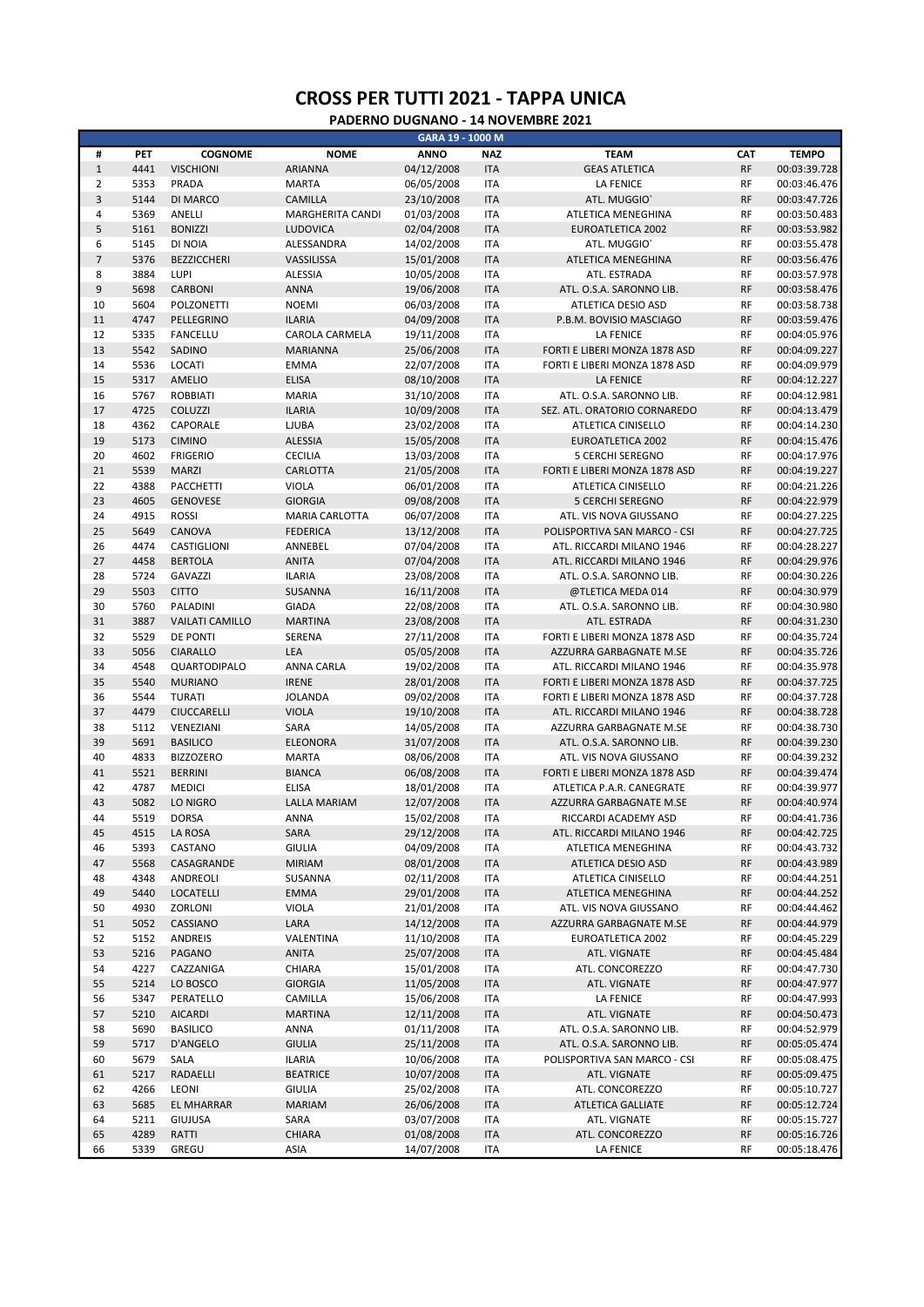|                |      |                      |                         | GARA 20 - 1000 M |            |                               |           |              |
|----------------|------|----------------------|-------------------------|------------------|------------|-------------------------------|-----------|--------------|
| $\mathbf 1$    | 5518 | COLOMBO              | <b>THOMAS</b>           | 12/03/2008       | <b>ITA</b> | RICCARDI ACADEMY ASD          | <b>RM</b> | 00:03:23.180 |
| $\overline{2}$ | 4867 | <b>DUOCCIO</b>       | <b>GIANLUCA</b>         | 03/01/2008       | <b>ITA</b> | ATL. VIS NOVA GIUSSANO        | <b>RM</b> | 00:03:30.429 |
| 3              | 4638 | <b>SANTAMBROGIO</b>  | <b>DAVIDE</b>           | 18/04/2008       | <b>ITA</b> | <b>5 CERCHI SEREGNO</b>       | <b>RM</b> | 00:03:31.929 |
| 4              | 5401 | <b>CORTE</b>         | GIOVANNI                | 03/05/2008       | <b>ITA</b> |                               | <b>RM</b> | 00:03:32.682 |
|                |      |                      |                         |                  |            | ATLETICA MENEGHINA            |           |              |
| 5              | 5138 | <b>ARABIA</b>        | <b>GABRIELE</b>         | 02/10/2008       | <b>ITA</b> | ATL. MUGGIO'                  | <b>RM</b> | 00:03:40.429 |
| 6              | 3988 | CARUGATI             | LEONARDO                | 28/05/2008       | <b>ITA</b> | POL. TEAM BRIANZA LISSONE     | <b>RM</b> | 00:03:40.681 |
| $\overline{7}$ | 4742 | <b>ALFIERI</b>       | <b>RICCARDO</b>         | 15/04/2008       | <b>ITA</b> | P.B.M. BOVISIO MASCIAGO       | <b>RM</b> | 00:03:44.179 |
| 8              | 5140 | <b>BUZZINI</b>       | <b>FEDERICO</b>         | 28/10/2008       | <b>ITA</b> | ATL. MUGGIO'                  | <b>RM</b> | 00:03:44.928 |
| 9              | 5166 | CAIMI                | <b>FEDERICO</b>         | 01/07/2008       | <b>ITA</b> | <b>EUROATLETICA 2002</b>      | <b>RM</b> | 00:03:47.178 |
| 10             | 4180 | PEZZETTI             | <b>EROS</b>             | 11/02/2008       | <b>ITA</b> | ATL. CESANO MADERNO           | <b>RM</b> | 00:03:47.431 |
| 11             | 5379 | <b>BOSSER</b>        | <b>FRANCESCO</b>        | 05/01/2008       | <b>ITA</b> | ATLETICA MENEGHINA            | <b>RM</b> | 00:03:48.929 |
| 12             | 5749 | MARCHESANI           | PIETRO                  |                  | <b>ITA</b> |                               | <b>RM</b> | 00:03:49.678 |
|                |      |                      |                         | 29/04/2008       |            | ATL. O.S.A. SARONNO LIB.      |           |              |
| 13             | 5672 | <b>INGLESE</b>       | <b>RICCARDO</b>         | 06/06/2008       | <b>ITA</b> | POLISPORTIVA SAN MARCO - CSI  | <b>RM</b> | 00:03:50.680 |
| 14             | 5744 | <b>LUCIONI</b>       | <b>MATTIA</b>           | 05/10/2008       | <b>ITA</b> | ATL. O.S.A. SARONNO LIB.      | <b>RM</b> | 00:03:52.428 |
| 15             | 5265 | <b>ODORICO</b>       | EZIO                    | 29/09/2008       | <b>ITA</b> | DK RUNNERS MILANO             | <b>RM</b> | 00:03:52.928 |
| 16             | 4620 | MILLI                | <b>ALESSIO</b>          | 22/01/2008       | <b>ITA</b> | 5 CERCHI SEREGNO              | <b>RM</b> | 00:03:53.177 |
| 17             | 5054 | CASTELLO             | <b>MASSIMO</b>          | 09/12/2008       | <b>ITA</b> | AZZURRA GARBAGNATE M.SE       | <b>RM</b> | 00:03:58.427 |
| 18             | 4593 | CATTANEO             | <b>THOMAS</b>           | 12/07/2008       | <b>ITA</b> | <b>5 CERCHI SEREGNO</b>       | <b>RM</b> | 00:03:59.678 |
| 19             | 4235 | CRIVALLI             | <b>NICHOLAS</b>         | 23/12/2008       | <b>ITA</b> | ATL. CONCOREZZO               | <b>RM</b> | 00:04:00.677 |
| 20             | 4594 | <b>CHINELLO</b>      | <b>TOMMASO</b>          | 26/10/2008       | <b>ITA</b> | <b>5 CERCHI SEREGNO</b>       | <b>RM</b> | 00:04:00.927 |
|                |      |                      |                         |                  |            |                               |           |              |
| 21             | 5071 | <b>GAUDIO</b>        | <b>EMANUELE</b>         | 19/03/2008       | <b>ITA</b> | AZZURRA GARBAGNATE M.SE       | <b>RM</b> | 00:04:01.181 |
| 22             | 4497 | <b>D'ERRICO</b>      | FILIPPO EMANUELE        | 02/07/2008       | <b>ITA</b> | ATL. RICCARDI MILANO 1946     | <b>RM</b> | 00:04:01.677 |
| 23             | 5712 | COSTARELLA           | SIMONE                  | 08/11/2008       | <b>ITA</b> | ATL. O.S.A. SARONNO LIB.      | <b>RM</b> | 00:04:01.927 |
| 24             | 5532 | <b>FOSSO</b>         | <b>MARCO</b>            | 11/04/2008       | <b>ITA</b> | FORTI E LIBERI MONZA 1878 ASD | <b>RM</b> | 00:04:03.428 |
| 25             | 5327 | CAROTENUTO           | <b>CHRISTIAN</b>        | 28/06/2008       | <b>ITA</b> | <b>LA FENICE</b>              | <b>RM</b> | 00:04:03.938 |
| 26             | 4513 | <b>IACOMETTI</b>     | <b>EMILIANO</b>         | 06/06/2008       | <b>ITA</b> | ATL. RICCARDI MILANO 1946     | <b>RM</b> | 00:04:05.926 |
| 27             | 4301 | <b>SEGALINI</b>      | <b>GIORGIO</b>          | 16/08/2008       | <b>ITA</b> | ATL. CONCOREZZO               | <b>RM</b> | 00:04:06.676 |
| 28             | 4744 | <b>INVERNIZZI</b>    | <b>TOMMASO</b>          | 19/07/2008       | <b>ITA</b> | P.B.M. BOVISIO MASCIAGO       | <b>RM</b> | 00:04:06.926 |
| 29             |      |                      |                         |                  |            |                               |           |              |
|                | 5770 | <b>RONZONI</b>       | <b>MARCO</b>            | 13/06/2008       | <b>ITA</b> | ATL. O.S.A. SARONNO LIB.      | <b>RM</b> | 00:04:06.928 |
| 30             | 4619 | MARELLI              | <b>MATTEO</b>           | 22/09/2008       | <b>ITA</b> | <b>5 CERCHI SEREGNO</b>       | <b>RM</b> | 00:04:08.179 |
| 31             | 5595 | <b>MERLINI</b>       | <b>STEFANO</b>          | 23/09/2008       | <b>ITA</b> | <b>ATLETICA DESIO ASD</b>     | <b>RM</b> | 00:04:08.681 |
| 32             | 5528 | <b>CICATIELLO</b>    | ANDREA                  | 08/09/2008       | <b>ITA</b> | FORTI E LIBERI MONZA 1878 ASD | <b>RM</b> | 00:04:11.428 |
| 33             | 4000 | <b>FORMENTINI</b>    | <b>EMANUELE</b>         | 08/08/2008       | <b>ITA</b> | POL. TEAM BRIANZA LISSONE     | <b>RM</b> | 00:04:11.928 |
| 34             | 5759 | <b>OTTOLINI</b>      | VALERIO                 | 28/10/2008       | <b>ITA</b> | ATL. O.S.A. SARONNO LIB.      | <b>RM</b> | 00:04:12.687 |
| 35             | 4297 | <b>ROSSI</b>         | DANIELE                 | 18/11/2008       | <b>ITA</b> | ATL. CONCOREZZO               | <b>RM</b> | 00:04:13.176 |
| 36             | 5137 | PELLIZZARI           | <b>EMILIO</b>           | 25/06/2008       | <b>ITA</b> | ASPES SSD RL                  | <b>RM</b> | 00:04:13.178 |
| 37             | 5031 | <b>VEDOVATO</b>      | <b>MATTEO</b>           | 18/09/2008       | <b>ITA</b> | U.S. SANGIORGESE              | <b>RM</b> | 00:04:13.178 |
|                |      |                      |                         |                  |            |                               |           |              |
| 38             | 4945 | <b>MAININI</b>       | <b>MATTEO</b>           | 12/09/2008       | <b>ITA</b> | U.S. S.VITTORE O. 1906        | <b>RM</b> | 00:04:15.423 |
| 39             | 3961 | <b>MARINONI</b>      | <b>FILIPPO</b>          | 04/09/2008       | <b>ITA</b> | ASD NUOVA VIRTUS CREMA        | <b>RM</b> | 00:04:15.674 |
| 40             | 4890 | <b>MAMBRETTI</b>     | <b>FILIPPO</b>          | 22/01/2008       | <b>ITA</b> | ATL. VIS NOVA GIUSSANO        | <b>RM</b> | 00:04:18.673 |
| 41             | 4826 | <b>ALESSI</b>        | <b>GIUSEPPE</b>         | 12/06/2008       | <b>ITA</b> | ATL. VIS NOVA GIUSSANO        | <b>RM</b> | 00:04:19.176 |
| 42             | 4469 | <b>CANALE PAROLA</b> | <b>NELSON</b>           | 17/11/2008       | <b>ITA</b> | ATL. RICCARDI MILANO 1946     | <b>RM</b> | 00:04:20.672 |
| 43             | 4408 | ARAMU                | ANDREA                  | 15/11/2008       | <b>ITA</b> | <b>GEAS ATLETICA</b>          | <b>RM</b> | 00:04:20.677 |
| 44             | 5534 | <b>INVERSINI</b>     | SIMONE                  | 19/12/2008       | <b>ITA</b> | FORTI E LIBERI MONZA 1878 ASD | <b>RM</b> | 00:04:21.422 |
| 45             | 4564 | <b>TRAVAGLIONE</b>   | LORENZO                 | 06/10/2008       | <b>ITA</b> | ATL. RICCARDI MILANO 1946     | <b>RM</b> | 00:04:21.921 |
| 46             | 4939 | DE TOFFOL            | LORENZO                 | 27/05/2008       | <b>ITA</b> | U.S. S.VITTORE O. 1906        | RM        | 00:04:23.183 |
|                |      |                      |                         |                  |            |                               |           |              |
| 47             | 5726 | <b>GIUDICE</b>       | <b>EMANUELE</b>         | 18/06/2008       | <b>ITA</b> | ATL. O.S.A. SARONNO LIB.      | <b>RM</b> | 00:04:24.170 |
| 48             | 5113 | VIANELLO             | MAX                     | 22/12/2008       | <b>ITA</b> | AZZURRA GARBAGNATE M.SE       | <b>RM</b> | 00:04:24.420 |
| 49             | 3987 | <b>BUSNELLI</b>      | SAMUELE ANDREA          | 28/10/2008       | <b>ITA</b> | POL. TEAM BRIANZA LISSONE     | <b>RM</b> | 00:04:24.424 |
| 50             | 5688 | <b>ANTONIETTI</b>    | MARCO                   | 15/04/2008       | <b>ITA</b> | ATL. O.S.A. SARONNO LIB.      | RM        | 00:04:25.187 |
| 51             | 5117 | <b>BAIETTI</b>       | <b>CESARE VITTORIO</b>  | 09/10/2008       | <b>ITA</b> | A.ATL. CASOREZZO              | <b>RM</b> | 00:04:25.671 |
| 52             | 5027 | <b>ROTA</b>          | LEONARDO                | 31/07/2008       | <b>ITA</b> | U.S. SANGIORGESE              | RM        | 00:04:27.184 |
| 53             | 4733 | LEONI                | <b>PIETRO</b>           | 08/05/2008       | <b>ITA</b> | SEZ. ATL. ORATORIO CORNAREDO  | <b>RM</b> | 00:04:27.185 |
| 54             | 5652 | CASTIGLIONI          | ADRIANO CARLO           | 17/12/2008       | ITA        | POLISPORTIVA SAN MARCO - CSI  | RM        | 00:04:28.175 |
|                |      |                      |                         |                  |            |                               |           |              |
| 55             | 5186 | MARROCCO             | SAMUELE                 | 01/12/2008       | <b>ITA</b> | EUROATLETICA 2002             | <b>RM</b> | 00:04:32.170 |
| 56             | 4268 | <b>LIMONTA</b>       | <b>FRANCESCO</b>        | 12/12/2008       | ITA        | ATL. CONCOREZZO               | RM        | 00:04:34.170 |
| 57             | 5752 | <b>MEDINA</b>        | <b>GABRIELE EMANUEL</b> | 07/10/2008       | <b>ITA</b> | ATL. O.S.A. SARONNO LIB.      | <b>RM</b> | 00:04:34.920 |
| 58             | 4356 | CALVI                | SIMONE                  | 17/08/2008       | ITA        | ATLETICA CINISELLO            | RM        | 00:04:36.170 |
| 59             | 5026 | <b>PICCOLI</b>       | <b>RICCARDO</b>         | 03/11/2008       | <b>ITA</b> | <b>U.S. SANGIORGESE</b>       | <b>RM</b> | 00:04:36.426 |
| 60             | 4784 | <b>LUDOVICO</b>      | SIMONE                  | 02/06/2008       | <b>ITA</b> | ATLETICA P.A.R. CANEGRATE     | <b>RM</b> | 00:04:37.675 |
| 61             | 4794 | <b>PORRI</b>         | CESARE                  | 10/10/2008       | <b>ITA</b> | ATLETICA P.A.R. CANEGRATE     | <b>RM</b> | 00:04:38.425 |
|                |      |                      |                         |                  |            |                               |           |              |
| 62             | 4315 | <b>VOLPI</b>         | <b>ALONSO</b>           | 22/11/2008       | ITA        | ATL. CONCOREZZO               | RM        | 00:04:39.679 |
| 63             | 5130 | RIZZI                | <b>TOMMASO</b>          | 30/03/2008       | <b>ITA</b> | A.ATL. CASOREZZO              | <b>RM</b> | 00:04:42.671 |
| 64             | 5174 | COSSALTER            | <b>DENNIS</b>           | 26/07/2008       | <b>ITA</b> | EUROATLETICA 2002             | RM        | 00:04:46.921 |
| 65             | 4364 | CASATI               | <b>FEDERICO</b>         | 21/04/2008       | <b>ITA</b> | ATLETICA CINISELLO            | <b>RM</b> | 00:04:47.433 |
| 66             | 5010 | <b>FACCINI</b>       | <b>DAVIDE</b>           | 03/11/2008       | <b>ITA</b> | U.S. SANGIORGESE              | RM        | 00:04:47.924 |
| 67             | 4066 | CASTELLANO           | <b>NICOLO</b>           | 08/11/2008       | <b>ITA</b> | <b>VIRTUS GROANE</b>          | <b>RM</b> | 00:04:49.922 |
| 68             | 5061 | <b>DUGHERA</b>       | <b>AURELIO ALIBEK</b>   | 18/10/2008       | ITA        | AZZURRA GARBAGNATE M.SE       | RM        | 00:04:53.172 |
| 69             | 4935 | CERGNUL              | <b>LUCA</b>             | 25/11/2008       | <b>ITA</b> | U.S. S.VITTORE O. 1906        | <b>RM</b> | 00:05:07.419 |
|                |      |                      |                         |                  |            |                               |           |              |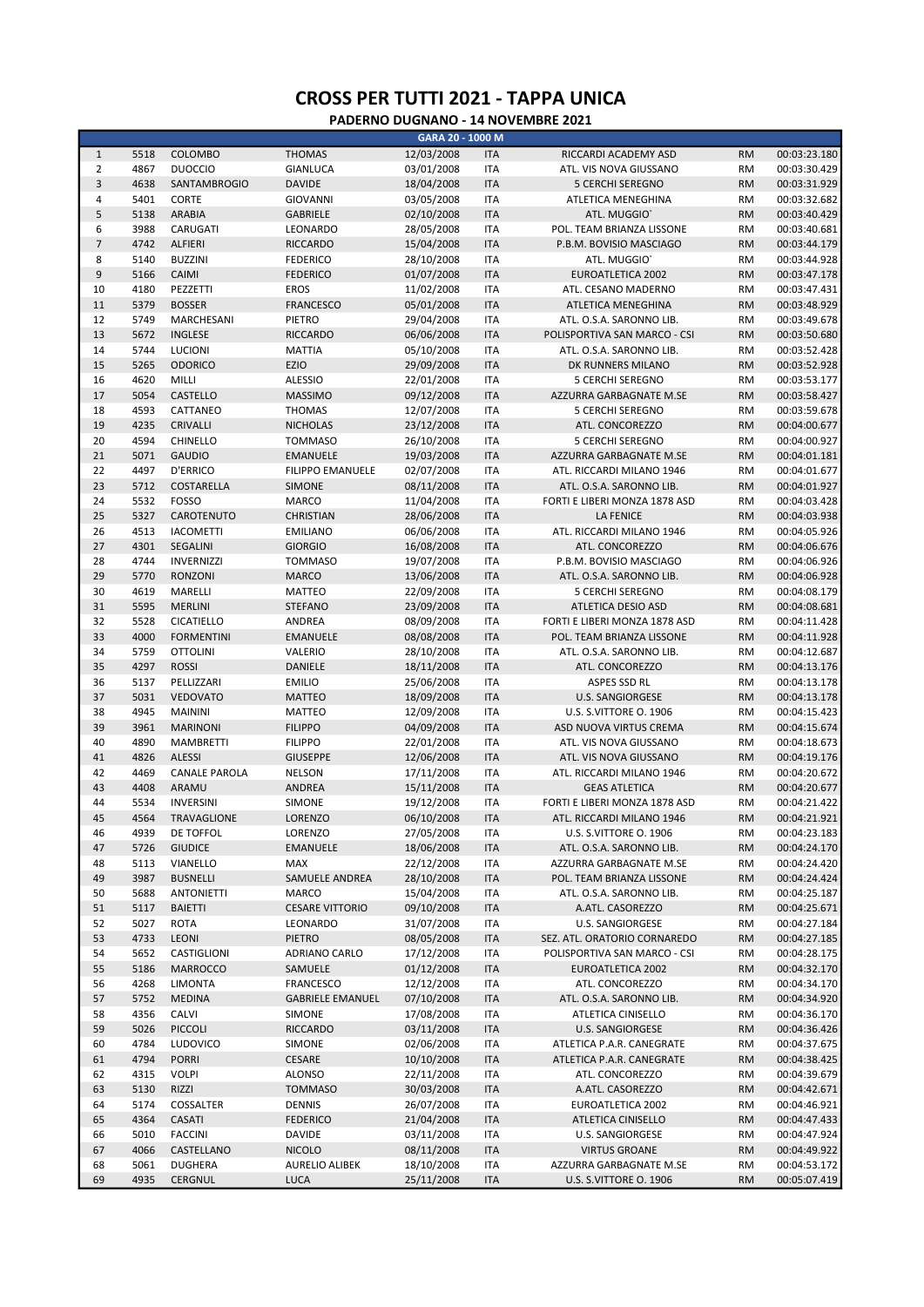|                |      |                      |                         | GARA 21 - 2000 M |            |                                |           |              |
|----------------|------|----------------------|-------------------------|------------------|------------|--------------------------------|-----------|--------------|
| $\mathbf{1}$   | 5251 | <b>SIDENIUS</b>      | <b>SOFIA</b>            | 29/08/2006       | <b>ITA</b> | ATLETICRALS2-TEATRO ALLA SCALA | CF        | 00:08:35.112 |
| $\overline{2}$ | 5788 | SIGNINI              | SILVIA                  | 12/07/2007       | <b>ITA</b> | <b>BUGELLA SPORT</b>           | CF        | 00:08:51.358 |
| 3              | 3983 | <b>BERGAMIN</b>      | <b>GIULIA</b>           | 25/03/2007       | <b>ITA</b> | POL. TEAM BRIANZA LISSONE      | CF        | 00:08:58.859 |
| 4              | 4432 | POLLINI              | <b>EMMA</b>             | 07/10/2006       | <b>ITA</b> | <b>GEAS ATLETICA</b>           | CF        | 00:09:04.609 |
| 5              | 4748 | <b>SCERRA</b>        | <b>MARTA</b>            | 26/07/2006       | <b>ITA</b> | P.B.M. BOVISIO MASCIAGO        | CF        | 00:09:08.109 |
| 6              | 5146 | <b>MAGRINI</b>       | <b>ELENA</b>            | 03/05/2006       | <b>ITA</b> | ATL. MUGGIO'                   | CF        | 00:09:11.360 |
| $\overline{7}$ | 4429 | <b>PINNA</b>         | <b>LUDOVICA</b>         | 17/07/2007       | <b>ITA</b> | <b>GEAS ATLETICA</b>           | CF        | 00:09:17.613 |
| 8              | 5252 | <b>BARUFFI</b>       | OLIMPIA AGOSTINA        | 01/08/2006       | <b>ITA</b> | ABC PROGETTO AZZURRI           | CF        | 00:09:23.864 |
|                |      |                      |                         |                  |            |                                |           |              |
| 9              | 5574 | <b>ELLI</b>          | <b>ALICE MARIA</b>      | 27/07/2007       | <b>ITA</b> | <b>ATLETICA DESIO ASD</b>      | CF        | 00:09:29.364 |
| 10             | 5441 | LOMURNO              | <b>EMMA SOFIA</b>       | 20/10/2006       | <b>ITA</b> | ATLETICA MENEGHINA             | CF        | 00:09:33.615 |
| 11             | 5549 | <b>ARCERI</b>        | <b>MARTINA</b>          | 29/01/2006       | <b>ITA</b> | <b>ATLETICA DESIO ASD</b>      | CF        | 00:09:33.866 |
| 12             | 4455 | <b>BELLOMO</b>       | <b>ADRIANA MARIA</b>    | 12/10/2006       | <b>ITA</b> | ATL. RICCARDI MILANO 1946      | CF        | 00:09:38.616 |
| 13             | 5249 | <b>CONTEDINI</b>     | <b>ROSSELLA</b>         | 27/01/2007       | <b>ITA</b> | ATLETICRALS2-TEATRO ALLA SCALA | CF        | 00:09:42.116 |
| 14             | 5397 | CESANO               | <b>EMMA</b>             | 07/05/2007       | <b>ITA</b> | ATLETICA MENEGHINA             | CF        | 00:09:42.868 |
| 15             | 4571 | ZAMBONI              | <b>GRETA</b>            | 23/03/2006       | <b>ITA</b> | ATL. RICCARDI MILANO 1946      | <b>CF</b> | 00:09:48.367 |
| 16             | 3953 | ZILIOLI              | <b>ASIA</b>             | 14/02/2007       | <b>ITA</b> | ATL. CASTELLEONE               | CF        | 00:09:48.617 |
| 17             | 4606 | <b>GENOVESE</b>      | <b>GRETA</b>            | 21/10/2006       | <b>ITA</b> | <b>5 CERCHI SEREGNO</b>        | CF        | 00:09:50.879 |
| 18             | 5281 | CARAMELLO            | <b>LISA MARIA</b>       | 24/04/2006       | <b>ITA</b> | ATLETICA MONZA                 | CF        | 00:09:59.369 |
| 19             | 4534 | <b>MORONI</b>        | <b>VITTORIA</b>         | 20/09/2006       | <b>ITA</b> | ATL. RICCARDI MILANO 1946      | <b>CF</b> | 00:10:01.619 |
| 20             | 4914 | <b>ROSSI</b>         | <b>IRENE MARIA</b>      | 04/12/2006       | <b>ITA</b> | ATL. VIS NOVA GIUSSANO         | CF        | 00:10:01.869 |
|                |      |                      |                         |                  |            |                                |           |              |
| 21             | 4195 | <b>TERRANEO</b>      | <b>TERESA</b>           | 05/09/2007       | <b>ITA</b> | ATL. CESANO MADERNO            | CF        | 00:10:08.119 |
| 22             | 4829 | <b>AROSIO</b>        | ANASTASIA               | 17/11/2007       | <b>ITA</b> | ATL. VIS NOVA GIUSSANO         | CF        | 00:10:13.380 |
| 23             | 4464 | <b>BORSANI</b>       | <b>MATILDE</b>          | 03/12/2007       | <b>ITA</b> | ATL. RICCARDI MILANO 1946      | <b>CF</b> | 00:10:15.388 |
| 24             | 4224 | CAMPANOZZI           | SERENA                  | 16/02/2006       | <b>ITA</b> | ATL. CONCOREZZO                | CF        | 00:10:20.129 |
| 25             | 5792 | CREPALDI             | <b>GIADA</b>            | 05/06/2007       | <b>ITA</b> | POL. TEAM BRIANZA LISSONE      | CF        | 00:10:20.132 |
| 26             | 5019 | <b>MARIANI</b>       | <b>SOFIA</b>            | 19/06/2007       | <b>ITA</b> | <b>U.S. SANGIORGESE</b>        | CF        | 00:10:30.118 |
| 27             | 5527 | CAZZANIGA            | <b>CAROLINA</b>         | 23/02/2006       | <b>ITA</b> | FORTI E LIBERI MONZA 1878 ASD  | CF        | 00:10:33.867 |
| 28             | 5478 | <b>SANGIORGIO</b>    | CHIARA                  | 02/11/2006       | <b>ITA</b> | ATLETICA MENEGHINA             | CF        | 00:10:35.367 |
| 29             | 5246 | SGRO                 | <b>GIORGIA MARIAPIA</b> | 17/08/2007       | <b>ITA</b> | ATL. GISA                      | CF        | 00:10:40.114 |
| 30             | 5523 | <b>BON</b>           | SARA                    | 29/09/2007       | <b>ITA</b> | FORTI E LIBERI MONZA 1878 ASD  | CF        | 00:10:40.613 |
| 31             | 4699 | <b>MORABITO</b>      | <b>ANNA</b>             |                  | <b>ITA</b> | <b>CENTRO SCHUSTER</b>         | CF        | 00:10:46.113 |
|                |      |                      |                         | 19/01/2006       |            |                                |           |              |
| 32             | 5524 | <b>BON</b>           | <b>SOFIA</b>            | 29/09/2007       | <b>ITA</b> | FORTI E LIBERI MONZA 1878 ASD  | CF        | 00:10:49.373 |
| 33             | 5643 | <b>BASSANETTI</b>    | <b>GIORGIA</b>          | 01/10/2006       | <b>ITA</b> | POLISPORTIVA SAN MARCO - CSI   | CF        | 00:10:55.355 |
| 34             | 4843 | CARRERA              | <b>FEDERICA</b>         | 06/10/2007       | <b>ITA</b> | ATL. VIS NOVA GIUSSANO         | CF        | 00:10:58.105 |
| 35             | 5398 | <b>CIMMINO</b>       | <b>BIANCA</b>           | 21/12/2007       | <b>ITA</b> | ATLETICA MENEGHINA             | CF        | 00:11:09.595 |
| 36             | 4175 | <b>NUGNES</b>        | <b>VICTORIA</b>         | 05/12/2007       | <b>ITA</b> | ATL. CESANO MADERNO            | CF        | 00:11:10.099 |
| 37             | 5099 | <b>PULLANO</b>       | <b>MATILDE</b>          | 01/06/2007       | <b>ITA</b> | AZZURRA GARBAGNATE M.SE        | CF        | 00:11:11.595 |
| 38             | 5098 | PULLANO              | <b>MARIA VITTORIA</b>   | 01/06/2007       | <b>ITA</b> | AZZURRA GARBAGNATE M.SE        | CF        | 00:11:12.344 |
| 39             | 5496 | <b>BELTRAMETTI</b>   | <b>ANNA</b>             | 06/07/2007       | <b>ITA</b> | @TLETICA MEDA 014              | CF        | 00:11:13.347 |
| 40             | 5663 | FERRARI              | <b>EMMA</b>             | 18/08/2006       | <b>ITA</b> | POLISPORTIVA SAN MARCO - CSI   | CF        | 00:11:17.091 |
| 41             | 5020 | <b>MENDEZ URUENA</b> | LAURA                   | 07/07/2006       | <b>STR</b> | <b>U.S. SANGIORGESE</b>        | CF        | 00:11:17.350 |
| 42             | 5391 | CARELLI              | <b>NEVE</b>             |                  |            |                                | CF        | 00:11:19.841 |
|                |      |                      |                         | 25/08/2007       | <b>ITA</b> | ATLETICA MENEGHINA             |           |              |
| 43             | 5244 | ANGILELLA            | <b>MELISSA</b>          | 11/12/2007       | <b>ITA</b> | ATL. GISA                      | CF        | 00:11:20.590 |
| 44             | 4551 | <b>ROCCHI</b>        | <b>BEATRICE</b>         | 22/12/2007       | <b>ITA</b> | ATL. RICCARDI MILANO 1946      | CF        | 00:11:20.844 |
| 45             | 4009 | KHUDYAKOVA           | <b>ALISA</b>            | 15/12/2007       | <b>STR</b> | POL. TEAM BRIANZA LISSONE      | CF        | 00:11:22.845 |
| 46             | 5248 | VERDELLI             | REBECCA MARIA           | 05/09/2007       | <b>ITA</b> | ATL. GISA                      | CF        | 00:11:25.836 |
| 47             | 4846 | CATTANEO             | <b>GIUDITTA</b>         | 01/03/2007       | <b>ITA</b> | ATL. VIS NOVA GIUSSANO         | CF        | 00:11:29.834 |
| 48             | 5163 | <b>BORGONOVO</b>     | <b>MARTA</b>            | 10/04/2007       | <b>ITA</b> | EUROATLETICA 2002              | СF        | 00:11:31.083 |
| 49             | 5669 | <b>INGLESE</b>       | <b>BEATRICE</b>         | 16/03/2007       | <b>ITA</b> | POLISPORTIVA SAN MARCO - CSI   | CF        | 00:11:37.081 |
| 50             | 4246 | <b>FARINA</b>        | <b>CECILIA</b>          | 19/06/2006       | ITA        | ATL. CONCOREZZO                | CF        | 00:11:37.832 |
| 51             | 4233 | <b>COPPINI</b>       | <b>VIOLA VALERIA</b>    | 26/12/2006       | <b>ITA</b> | ATL. CONCOREZZO                | CF        | 00:11:38.334 |
| 52             | 5213 | GRECO                | <b>ELISA</b>            | 25/05/2006       | <b>ITA</b> | ATL. VIGNATE                   | СF        | 00:11:40.330 |
|                |      |                      |                         |                  |            |                                |           |              |
| 53             | 4270 | LO GIUDICE           | <b>DENISE</b>           | 03/02/2007       | <b>ITA</b> | ATL. CONCOREZZO                | CF        | 00:11:42.331 |
| 54             | 4257 | GIACOMELLO           | CHIARA                  | 24/01/2007       | <b>ITA</b> | ATL. CONCOREZZO                | СF        | 00:11:46.828 |
| 55             | 4013 | <b>MONGUZZI</b>      | <b>VITTORIA</b>         | 03/04/2007       | <b>ITA</b> | POL. TEAM BRIANZA LISSONE      | CF        | 00:11:49.329 |
| 56             | 5075 | <b>GUASCO</b>        | <b>EMMA</b>             | 13/01/2007       | <b>ITA</b> | AZZURRA GARBAGNATE M.SE        | СF        | 00:11:54.325 |
| 57             | 5073 | <b>GRANATA</b>       | <b>CECILIA</b>          | 02/06/2006       | <b>ITA</b> | AZZURRA GARBAGNATE M.SE        | CF        | 00:11:54.328 |
| 58             | 4032 | HAMZA                | YASMIN                  | 10/07/2006       | <b>ITA</b> | ATL. COGLIATE                  | СF        | 00:11:57.826 |
| 59             | 4172 | <b>MIGGIANO</b>      | <b>MARTINA</b>          | 25/02/2006       | <b>ITA</b> | ATL. CESANO MADERNO            | CF        | 00:11:59.589 |
| 60             | 5053 | CASTELLO             | <b>GIULIA</b>           | 25/09/2007       | <b>ITA</b> | AZZURRA GARBAGNATE M.SE        | СF        | 00:12:06.072 |
| 61             | 5666 | <b>GHIFFANTI</b>     | LETIZIA                 | 16/08/2007       | <b>ITA</b> | POLISPORTIVA SAN MARCO - CSI   | CF        | 00:12:08.321 |
| 62             | 4285 | PASSONI              | CAMILLA MARIA           | 01/03/2007       | <b>ITA</b> | ATL. CONCOREZZO                | СF        | 00:12:20.819 |
| 63             | 4138 | <b>BOSIO</b>         | <b>VITTORIA</b>         | 20/10/2006       | <b>ITA</b> |                                | CF        |              |
|                |      |                      |                         |                  |            | ATL. CESANO MADERNO            |           | 00:12:23.320 |
| 64             | 5206 | ZECCHINI             | ELENA                   | 12/08/2007       | <b>ITA</b> | EUROATLETICA 2002              | CF        | 00:12:32.317 |
| 65             | 4206 | <b>ABRITTA</b>       | <b>ILARIA</b>           | 07/08/2007       | <b>ITA</b> | ATL. CONCOREZZO                | CF        | 00:12:33.318 |
| 66             | 5068 | GALLELLI             | LETIZIA                 | 30/07/2007       | <b>ITA</b> | AZZURRA GARBAGNATE M.SE        | CF        | 00:12:35.317 |
| 67             | 4731 | <b>GUSSONI</b>       | LAETITIA CATERIN        | 01/04/2007       | <b>ITA</b> | SEZ. ATL. ORATORIO CORNAREDO   | CF        | 00:12:40.066 |
| 68             | 4023 | <b>TORNAGHI</b>      | MATILDE                 | 24/10/2007       | ITA        | POL. TEAM BRIANZA LISSONE      | СF        | 00:12:44.069 |
| 69             | 5074 | <b>GRANATIERO</b>    | <b>GRETA</b>            | 16/08/2007       | <b>ITA</b> | AZZURRA GARBAGNATE M.SE        | CF        | 00:12:52.069 |
| 70             | 4280 | <b>MOLTENI</b>       | <b>EMMA</b>             | 30/06/2007       | <b>ITA</b> | ATL. CONCOREZZO                | CF        | 00:12:52.569 |
| 71             | 4723 | <b>BRUSCHI</b>       | ARIANNA                 | 29/09/2006       | <b>ITA</b> | SEZ. ATL. ORATORIO CORNAREDO   | CF        | 00:13:03.821 |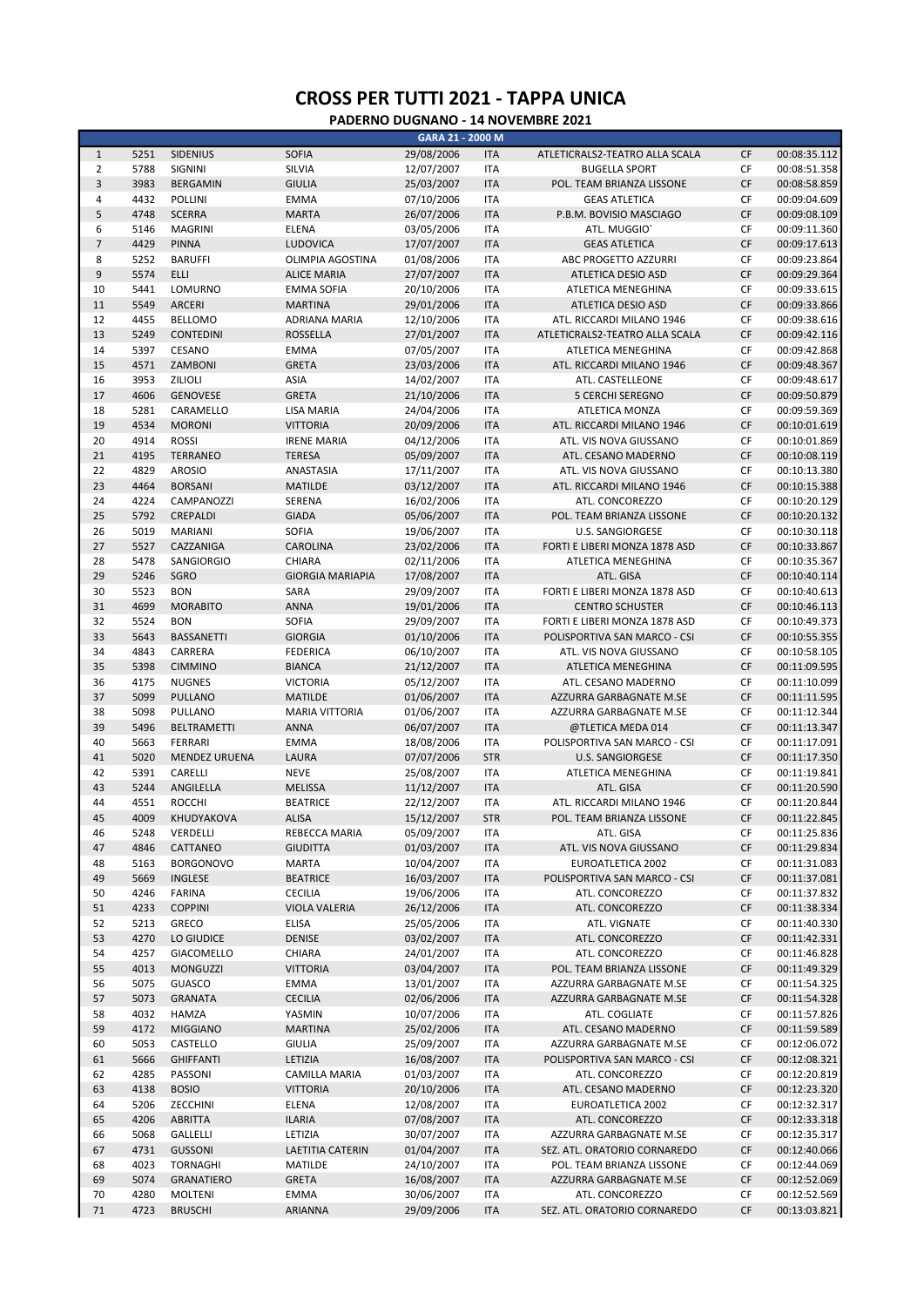| 5659 | DE PASOUALE   | VIOLA          | 09/01/2007 | <b>ITA</b> | POLISPORTIVA SAN MARCO - CSI | 00:13:15.070 |
|------|---------------|----------------|------------|------------|------------------------------|--------------|
| 4484 | <b>DANESE</b> | SANDRA TATIANA | 24/06/2006 | <b>ITA</b> | ATL. RICCARDI MILANO 1946    | 00:13:15.820 |
| 4529 | MAZZOCCHI     | ARIANNA        | 18/12/2007 | ITA        | ATL. RICCARDI MILANO 1946    | 00:13:21.067 |
| 3971 | ALANZA        | ARIANNA MARIA  | 07/12/2007 | <b>ITA</b> | POL. TEAM BRIANZA LISSONE    | 00:13:51.314 |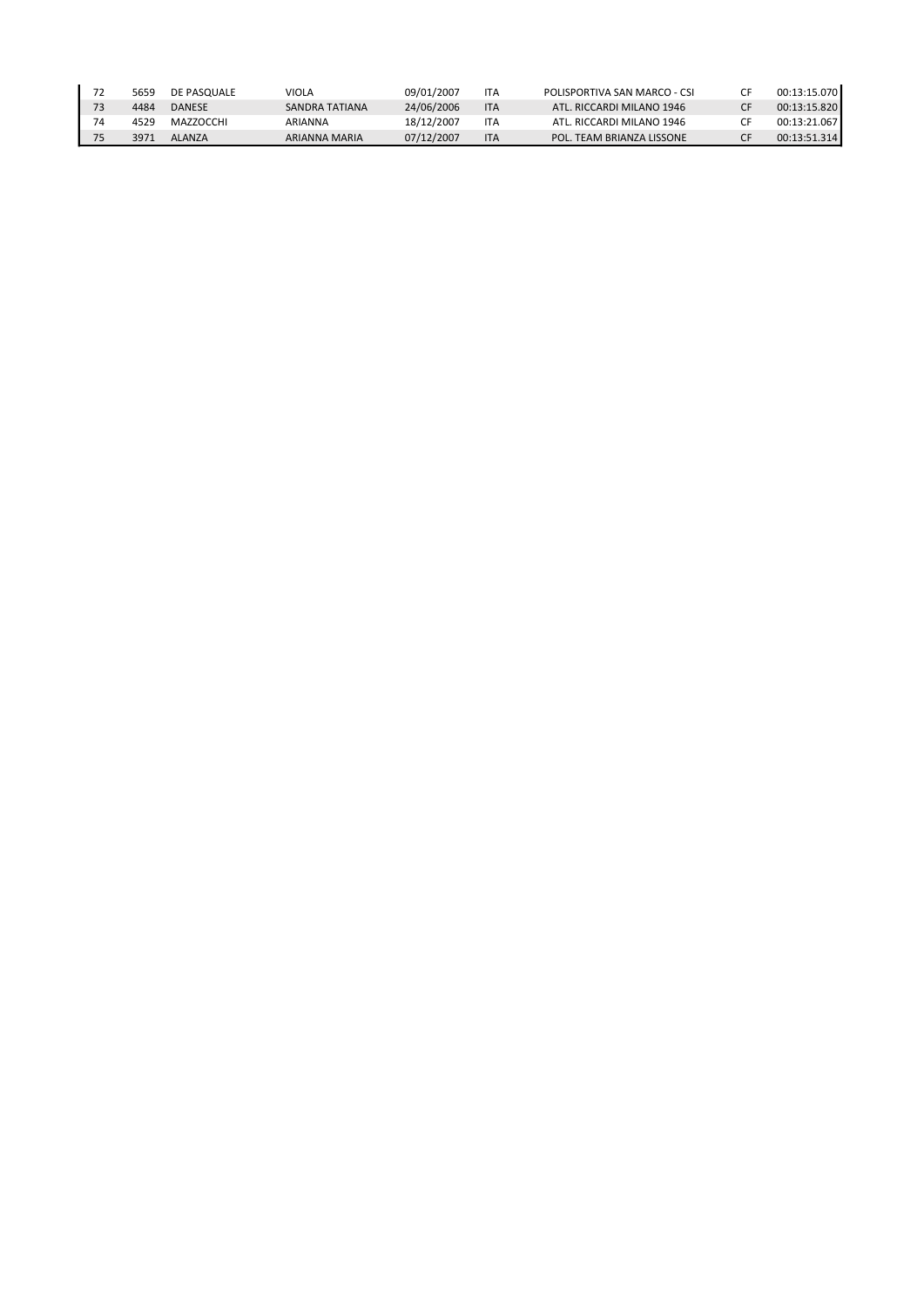|                |      |                  |                         | GARA 22 - 2000 M |            |                               |           |              |
|----------------|------|------------------|-------------------------|------------------|------------|-------------------------------|-----------|--------------|
| $\mathbf{1}$   | 5143 | DE ROCCHI        | <b>MATTIA</b>           | 03/03/2006       | <b>ITA</b> | ATL. MUGGIO'                  | <b>CM</b> | 00:07:54.568 |
| $\overline{2}$ | 4753 | <b>CLIMA</b>     | ALESSANDRO MAXIM        | 06/04/2006       | <b>ITA</b> | ATL. GESSATE                  | <b>CM</b> | 00:08:00.565 |
| 3              | 4554 | <b>ROSSI</b>     | PIETRO GIOVANNI         | 26/01/2007       | <b>ITA</b> | ATL. RICCARDI MILANO 1946     | <b>CM</b> | 00:08:00.567 |
| 4              | 5349 | <b>PICCIN</b>    | <b>NICOLO</b>           | 01/07/2006       | <b>ITA</b> | LA FENICE                     | <b>CM</b> | 00:08:06.315 |
|                |      |                  |                         |                  |            |                               |           |              |
| 5              | 5623 | CARNIELETTO      | <b>ALBERTO</b>          | 05/04/2006       | <b>ITA</b> | ATLETICA BIENATE MAGNAGO 1980 | <b>CM</b> | 00:08:07.817 |
| 6              | 5755 | <b>MERONI</b>    | <b>MICHELE</b>          | 14/12/2007       | <b>ITA</b> | ATL. O.S.A. SARONNO LIB.      | <b>CM</b> | 00:08:12.315 |
| $\overline{7}$ | 4129 | AMBROSIANO       | <b>RICCARDO</b>         | 10/02/2006       | <b>ITA</b> | ATL. CESANO MADERNO           | <b>CM</b> | 00:08:20.316 |
| 8              | 4300 | SECCHI           | <b>GIACOMO</b>          | 15/11/2007       | <b>ITA</b> | ATL. CONCOREZZO               | <b>CM</b> | 00:08:20.566 |
| 9              | 4445 | PREZIUSO NOYER   | NICCOLO'                | 01/01/2007       | <b>ITA</b> | <b>CUS PRO PATRIA MILANO</b>  | <b>CM</b> | 00:08:23.566 |
| 10             | 4746 | <b>ORIZIO</b>    | <b>TOMMASO</b>          | 25/09/2007       | <b>ITA</b> | P.B.M. BOVISIO MASCIAGO       | <b>CM</b> | 00:08:24.826 |
| 11             | 5171 | CAVALLO          | <b>MASSIMO</b>          | 07/06/2006       | <b>ITA</b> | <b>EUROATLETICA 2002</b>      | <b>CM</b> | 00:08:28.815 |
| 12             | 5155 | <b>BELOTTI</b>   |                         | 15/05/2007       |            | EUROATLETICA 2002             |           |              |
|                |      |                  | ALESSSANDRO             |                  | <b>ITA</b> |                               | <b>CM</b> | 00:08:29.764 |
| 13             | 5142 | <b>COLOMBO</b>   | <b>FEDERICO</b>         | 03/05/2006       | <b>ITA</b> | ATL. MUGGIO'                  | <b>CM</b> | 00:08:30.334 |
| 14             | 5462 | PAPALEO          | LUCA                    | 19/02/2007       | <b>ITA</b> | ATLETICA MENEGHINA            | <b>CM</b> | 00:08:33.814 |
| 15             | 4868 | ELLI             | ALESSANDRO              | 29/03/2006       | <b>ITA</b> | ATL. VIS NOVA GIUSSANO        | <b>CM</b> | 00:08:34.078 |
| 16             | 4278 | MEZZANOTTE       | <b>FEDERICO</b>         | 01/11/2006       | <b>ITA</b> | ATL. CONCOREZZO               | <b>CM</b> | 00:08:35.814 |
| 17             | 5247 | <b>TABAKU</b>    | <b>GANI</b>             | 04/01/2006       | <b>ITA</b> | ATL. GISA                     | <b>CM</b> | 00:08:37.564 |
| 18             | 4389 | PAGNIN           | SIMONE                  | 19/02/2006       | <b>ITA</b> | ATLETICA CINISELLO            | <b>CM</b> | 00:08:38.566 |
| 19             | 4966 | <b>BIANCHI</b>   | <b>MOUSSA</b>           | 02/02/2006       | <b>ITA</b> | ALA ATL. ABBIATEGRASSO        | <b>CM</b> | 00:08:46.062 |
|                |      |                  |                         |                  |            |                               |           |              |
| 20             | 4926 | ZANETTO          | ANDREA BENVENUTO        | 09/04/2006       | <b>ITA</b> | ATL. VIS NOVA GIUSSANO        | <b>CM</b> | 00:08:47.312 |
| 21             | 5023 | <b>MORELLI</b>   | <b>DANIELE</b>          | 13/01/2007       | <b>ITA</b> | <b>U.S. SANGIORGESE</b>       | <b>CM</b> | 00:08:47.813 |
| 22             | 4489 | DE POL           | DANIELE LUDOVICO        | 09/08/2006       | <b>ITA</b> | ATL. RICCARDI MILANO 1946     | <b>CM</b> | 00:08:50.826 |
| 23             | 5089 | <b>MUNGIARDI</b> | <b>MARCO</b>            | 24/04/2007       | <b>ITA</b> | AZZURRA GARBAGNATE M.SE       | <b>CM</b> | 00:08:50.828 |
| 24             | 5318 | <b>AZZARA</b>    | YURI                    | 19/03/2006       | <b>ITA</b> | LA FENICE                     | <b>CM</b> | 00:08:53.814 |
| 25             | 3894 | LABELLOTTINI     | <b>DIEGO</b>            | 24/11/2006       | <b>ITA</b> | ATLETICA MONTICHIARI          | <b>CM</b> | 00:08:56.068 |
| 26             | 4976 | <b>FIDANZI</b>   | <b>ELIA</b>             | 31/01/2007       | <b>ITA</b> | ALA ATL. ABBIATEGRASSO        | <b>CM</b> | 00:08:57.067 |
| 27             | 4292 | <b>RESNATI</b>   | <b>ANDREA</b>           | 04/07/2006       | <b>ITA</b> | ATL. CONCOREZZO               | <b>CM</b> | 00:09:01.818 |
|                |      |                  |                         |                  |            |                               |           |              |
| 28             | 4510 | <b>GOLA</b>      | <b>GIOVANNI MARIA</b>   | 15/09/2007       | <b>ITA</b> | ATL. RICCARDI MILANO 1946     | <b>CM</b> | 00:09:04.319 |
| 29             | 5100 | <b>RASO</b>      | <b>DIEGO</b>            | 12/09/2007       | <b>ITA</b> | AZZURRA GARBAGNATE M.SE       | <b>CM</b> | 00:09:06.318 |
| 30             | 5535 | LEANZA           | <b>GIORGIO</b>          | 21/09/2007       | <b>ITA</b> | FORTI E LIBERI MONZA 1878 ASD | <b>CM</b> | 00:09:07.320 |
| 31             | 5191 | <b>MISSONI</b>   | <b>FEDERICO</b>         | 18/02/2006       | <b>ITA</b> | <b>EUROATLETICA 2002</b>      | <b>CM</b> | 00:09:08.819 |
| 32             | 5309 | SIRONI           | <b>FEDERICO</b>         | 15/01/2007       | <b>ITA</b> | ATLETICA MONZA                | <b>CM</b> | 00:09:09.571 |
| 33             | 4755 | <b>VERGANI</b>   | <b>MATTEO</b>           | 28/09/2007       | <b>ITA</b> | ATL. GESSATE                  | <b>CM</b> | 00:09:09.573 |
| 34             | 4307 | SPINELLI         | SAMUELE                 | 07/12/2006       | <b>ITA</b> | ATL. CONCOREZZO               | <b>CM</b> | 00:09:10.070 |
|                |      |                  |                         |                  |            |                               |           |              |
| 35             | 5139 | <b>BUZZINI</b>   | <b>EDOARDO</b>          | 18/11/2006       | <b>ITA</b> | ATL. MUGGIO'                  | <b>CM</b> | 00:09:13.070 |
| 36             | 5151 | <b>AMORUSO</b>   | <b>MARIO</b>            | 11/05/2007       | <b>ITA</b> | <b>EUROATLETICA 2002</b>      | <b>CM</b> | 00:09:13.572 |
| 37             | 4012 | <b>MILIANTI</b>  | <b>LORENZO</b>          | 27/03/2007       | <b>ITA</b> | POL. TEAM BRIANZA LISSONE     | <b>CM</b> | 00:09:16.822 |
| 38             | 4004 | <b>GONZALES</b>  | <b>DAVIDE</b>           | 31/10/2006       | <b>ITA</b> | POL. TEAM BRIANZA LISSONE     | <b>CM</b> | 00:09:17.323 |
| 39             | 5259 | <b>TAGLIA</b>    | <b>GUGLIELMO</b>        | 26/03/2007       | <b>ITA</b> | ABC PROGETTO AZZURRI          | <b>CM</b> | 00:09:18.325 |
| 40             | 4316 | <b>VOLPI</b>     | BENJAMIN                | 26/01/2007       | <b>ITA</b> | ATL. CONCOREZZO               | <b>CM</b> | 00:09:23.073 |
| 41             | 4830 | <b>BERENGAN</b>  | <b>JACOPO</b>           | 25/11/2006       | <b>ITA</b> | ATL. VIS NOVA GIUSSANO        | <b>CM</b> | 00:09:24.823 |
| 42             | 4855 | COLOMBO          | <b>GUGLIELMO</b>        | 26/01/2006       | <b>ITA</b> | ATL. VIS NOVA GIUSSANO        | <b>CM</b> | 00:09:25.588 |
| 43             | 5102 | <b>RESTELLI</b>  | PIETRO                  | 08/08/2007       | <b>ITA</b> | AZZURRA GARBAGNATE M.SE       | <b>CM</b> | 00:09:26.077 |
|                |      |                  |                         |                  |            |                               |           |              |
| 44             | 4035 | LEMMA            | <b>FEDERICO MATTIA</b>  | 09/10/2007       | <b>ITA</b> | ATL. COGLIATE                 | <b>CM</b> | 00:09:28.323 |
| 45             | 5190 | <b>MISITI</b>    | NICOLO'                 | 11/11/2006       | <b>ITA</b> | <b>EUROATLETICA 2002</b>      | <b>CM</b> | 00:09:29.823 |
| 46             | 5189 | MAURETTO         | EDOARDO                 | 03/06/2006       | ПA         | EUROATLETICA 2002             | CM.       | 00:09:29.826 |
| 47             | 5530 | DE SANDRE        | <b>EMANUELE</b>         | 05/11/2006       | <b>ITA</b> | FORTI E LIBERI MONZA 1878 ASD | <b>CM</b> | 00:09:30.074 |
| 48             | 5316 | <b>BIZZARRI</b>  | ALESSANDRO              | 24/12/2006       | <b>ITA</b> | POL. CIRCOLO GIOVANILE BRESSO | <b>CM</b> | 00:09:32.084 |
| 49             | 5047 | <b>BERRA</b>     | ANDREA                  | 08/01/2006       | <b>ITA</b> | AZZURRA GARBAGNATE M.SE       | <b>CM</b> | 00:09:34.583 |
| 50             | 4730 | <b>GRASSI</b>    | FEDERICO LORENZO        | 26/11/2006       | ITA        | SEZ. ATL. ORATORIO CORNAREDO  | CM        | 00:09:38.572 |
| 51             | 4207 | ALBANESE         | <b>LUCA</b>             | 13/01/2007       | <b>ITA</b> | ATL. CONCOREZZO               | <b>CM</b> | 00:09:43.072 |
|                |      |                  |                         |                  |            |                               |           |              |
| 52             | 3999 | FERRARI          | <b>STEFANO</b>          | 19/03/2006       | <b>ITA</b> | POL. TEAM BRIANZA LISSONE     | <b>CM</b> | 00:09:43.073 |
| 53             | 4736 | <b>RUZZON</b>    | <b>ALBERTO</b>          | 01/11/2006       | <b>ITA</b> | SEZ. ATL. ORATORIO CORNAREDO  | <b>CM</b> | 00:09:45.573 |
| 54             | 5276 | <b>BALBO</b>     | GABRIELE                | 12/02/2007       | <b>ITA</b> | ATLETICA MONZA                | CM        | 00:09:59.067 |
| 55             | 4734 | <b>NESSI</b>     | <b>ANDREA</b>           | 10/07/2006       | <b>ITA</b> | SEZ. ATL. ORATORIO CORNAREDO  | <b>CM</b> | 00:10:01.565 |
| 56             | 4149 | CHECCHETTO       | <b>MATTIA</b>           | 07/11/2007       | ITA        | ATL. CESANO MADERNO           | CM        | 00:10:03.825 |
| 57             | 4390 | PAPA             | LEONARDO ANGELO         | 13/09/2006       | <b>ITA</b> | ATLETICA CINISELLO            | <b>CM</b> | 00:10:03.828 |
| 58             | 4683 | <b>FUMAGALLI</b> | LORENZO                 | 05/05/2006       | <b>ITA</b> | <b>CENTRO SCHUSTER</b>        | <b>CM</b> | 00:10:05.817 |
| 59             | 5060 | CREPALDI         | <b>GIOELE MAX</b>       | 15/12/2006       | <b>ITA</b> | AZZURRA GARBAGNATE M.SE       | <b>CM</b> | 00:10:11.558 |
|                |      |                  |                         |                  |            |                               |           |              |
| 60             | 5062 | <b>DURANTE</b>   | <b>GIULIO</b>           | 15/02/2007       | <b>ITA</b> | AZZURRA GARBAGNATE M.SE       | CM        | 00:10:12.309 |
| 61             | 4558 | SPAGNOLI         | <b>FILIPPO</b>          | 04/07/2006       | <b>ITA</b> | ATL. RICCARDI MILANO 1946     | <b>CM</b> | 00:10:12.311 |
| 62             | 5531 | <b>FAVERIO</b>   | <b>MATTEO FRANCESCO</b> | 13/01/2007       | <b>ITA</b> | FORTI E LIBERI MONZA 1878 ASD | CM        | 00:10:16.556 |
| 63             | 5291 | <b>FIORUCCI</b>  | <b>EMANUELE</b>         | 17/03/2007       | <b>ITA</b> | <b>ATLETICA MONZA</b>         | <b>CM</b> | 00:10:17.054 |
| 64             | 4543 | PASZKIEWICZ      | <b>RICCARDO</b>         | 24/11/2007       | <b>ITA</b> | ATL. RICCARDI MILANO 1946     | CM        | 00:10:25.800 |
| 65             | 4483 | DANESE           | LUIS ESTEBAN            | 19/08/2007       | <b>ITA</b> | ATL. RICCARDI MILANO 1946     | <b>CM</b> | 00:10:36.554 |
| 66             | 4351 | ARROYO COHELLO   | ORLANDO ALEJANDR        | 20/05/2007       | <b>STR</b> | ATLETICA CINISELLO            | <b>CM</b> | 00:10:36.804 |
| 67             | 5742 | LOMBARDO         | <b>LUCA</b>             | 30/04/2007       | <b>ITA</b> | ATL. O.S.A. SARONNO LIB.      | <b>CM</b> | 00:10:42.056 |
| 68             | 4190 | ROMANO'          |                         | 25/02/2007       |            |                               |           |              |
|                |      |                  | ALBERTO                 |                  | <b>ITA</b> | ATL. CESANO MADERNO           | <b>CM</b> | 00:10:58.819 |
| 69             | 5514 | PRELINI          | <b>MICHELE</b>          | 24/07/2007       | <b>ITA</b> | @TLETICA MEDA 014             | <b>CM</b> | 00:10:59.059 |
| 70             | 5426 | GENNARI          | <b>MATTEO</b>           | 23/08/2007       | <b>ITA</b> | ATLETICA MENEGHINA            | <b>CM</b> | 00:11:00.821 |
| 71             | 5197 | SIGNORILE        | <b>DAVIDE</b>           | 21/08/2007       | <b>ITA</b> | EUROATLETICA 2002             | <b>CM</b> | 00:11:02.058 |